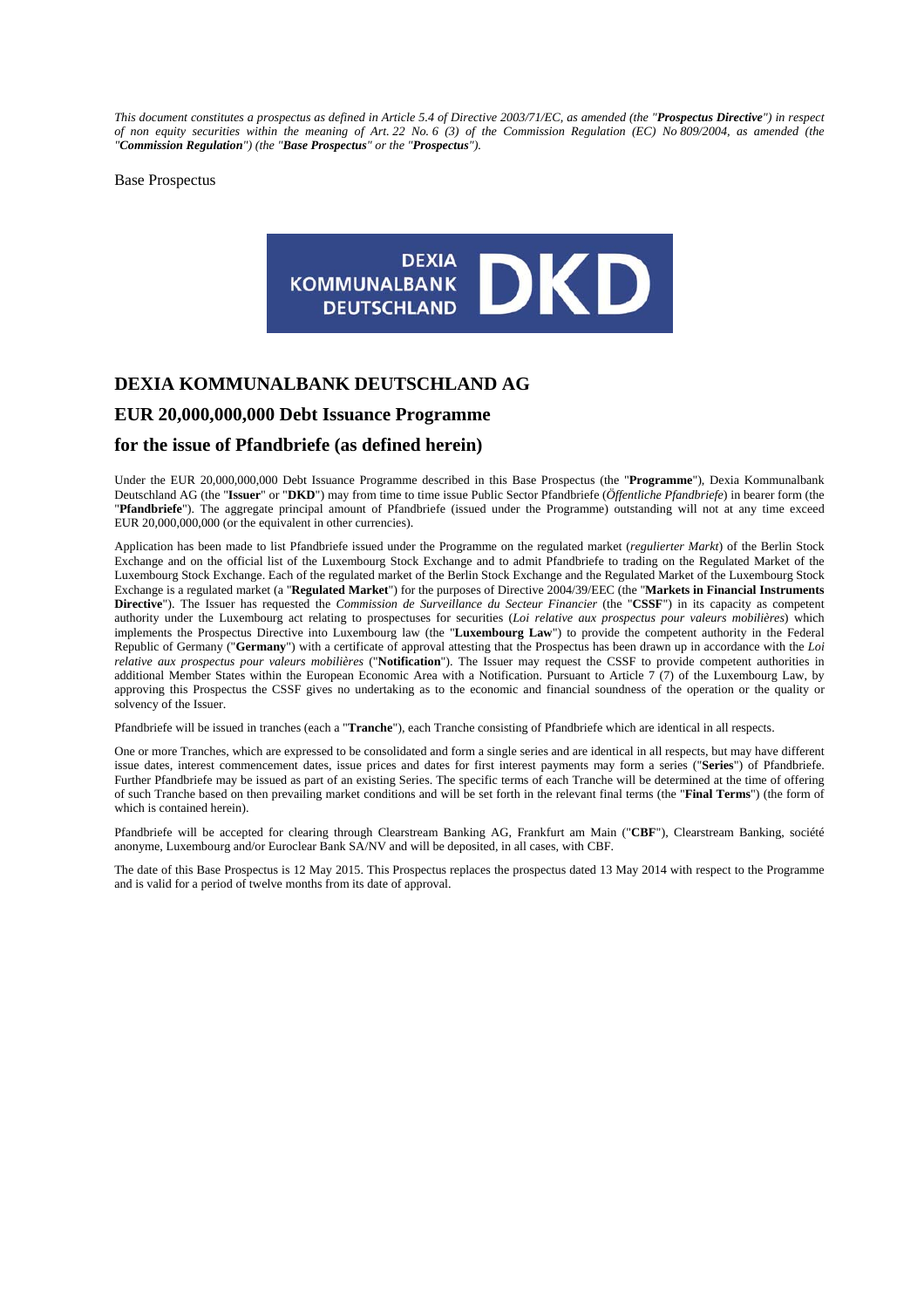# **IMPORTANT NOTICE**

**This Prospectus is to be read in conjunction with all documents which are incorporated herein by reference in accordance with Article 28 of the Commission Regulation (see "***General Information - Documents Incorporated by Reference***") and may only be used for the purposes for which it has been published.** 

**No person has been authorised to give any information or to make any representation other than those contained in this Prospectus in connection with the issue or sale of the Pfandbriefe and, if given or made, such information or representation must not be relied upon as having been authorised by the Issuer or any financial institution named as dealer in the relevant Final Terms (each a** "**Dealer**" **and together, the "Dealers"). Neither the delivery of this Prospectus nor any sale made in connection herewith shall, under any circumstances, create any implication that there has been no change in the affairs of the Issuer since the date hereof or the date upon which this Prospectus has been most recently supplemented or that there has been no adverse change in the financial position of the Issuer since the date hereof or the date upon which this Prospectus has been most recently supplemented or that any other information supplied in connection with the Programme is correct as of any time subsequent to the date on which it is supplied or, if different, the date indicated in the document containing the same.** 

**The Issuer will supplement this Prospectus or publish a new Prospectus if and when the information herein should become materially inaccurate or incomplete, and will furnish a supplement to this Prospectus in the event of any significant new factor, material mistake or inaccuracy relating to the information included in this Prospectus which is capable of affecting the assessment of the Pfandbriefe and which arises or is noted between the time when this Prospectus has been approved and the final closing of the offer to the public of any tranche of Pfandbriefe or, as the case may be, the time when trading of any tranche of Pfandbriefe on a Regulated Market begins, whichever occurs later, in respect of Pfandbriefe issued on the basis of this Prospectus.** 

**The distribution of this Prospectus and the offering or sale of the Pfandbriefe in certain jurisdictions may be restricted by law. Persons into whose possession this Prospectus comes are required to inform themselves about and to observe any such restriction.** 

**The Pfandbriefe have not been and will not be registered under the United States Securities Act of 1933, as amended (the "Securities Act") or with any securities regulatory authority of any state or other jurisdiction of the United States. The Pfandbriefe may not be offered, sold or delivered within the United States or to, or for the account or benefit of, U.S. persons (as defined in Regulation S under the Securities Act ("Regulation S")) except pursuant to an exemption from, or in a transaction not subject to, the registration requirements of the Securities Act.** 

**The Pfandbriefe are subject to U.S. tax law requirements and may not be offered, sold or delivered within the United States or its possessions or to a U.S. person, except in certain transactions permitted by U.S. tax regulations.** 

**The language of this Prospectus is English. The German versions of the English language Terms and Conditions of the Pfandbriefe and the Form of Final Terms are shown in this Prospectus for additional information. As to form and content, and all rights and obligations of the Holders and the Issuer under the Pfandbriefe to be issued, German shall be the controlling and binding language if so specified in the relevant Final Terms.** 

**For a description of certain restrictions on offers and sales of the Pfandbriefe and on the distribution of this Prospectus, see "***Subscription and Sale***".** 

**This Prospectus does not constitute an offer of, or an invitation by or on behalf of the Issuer or any Dealer to subscribe for, or purchase, any Pfandbriefe.** 

**No Dealer has separately verified the information contained in this Prospectus. No Dealer will make any representation, express or implied, or, to the extent permitted by the laws of any relevant jurisdiction, will accept any responsibility, with respect to the accuracy or completeness of any of the information in this Prospectus. Neither this Prospectus nor any other financial statements are intended to provide the basis of any credit or other evaluation and should not be considered as a recommendation by any of the Issuer or any Dealer that any recipient of this Prospectus or any other financial statements should purchase the Pfandbriefe. Each potential purchaser of Pfandbriefe should determine for itself the relevance of the information contained in this Prospectus and its purchase of Pfandbriefe should be based upon such investigation as it deems necessary. No Dealer will undertake to review the financial condition or affairs of the Issuer during the life of the arrangements contemplated under this Prospectus or to advise any investor or potential investor in the Pfandbriefe of any information coming to the attention of any Dealer.** 

**Each Dealer and/or each further financial intermediary subsequently reselling or finally placing Pfandbriefe issued under the Programme may be entitled to use this Prospectus as set out in "***Consent to the Use of this Prospectus***" below.**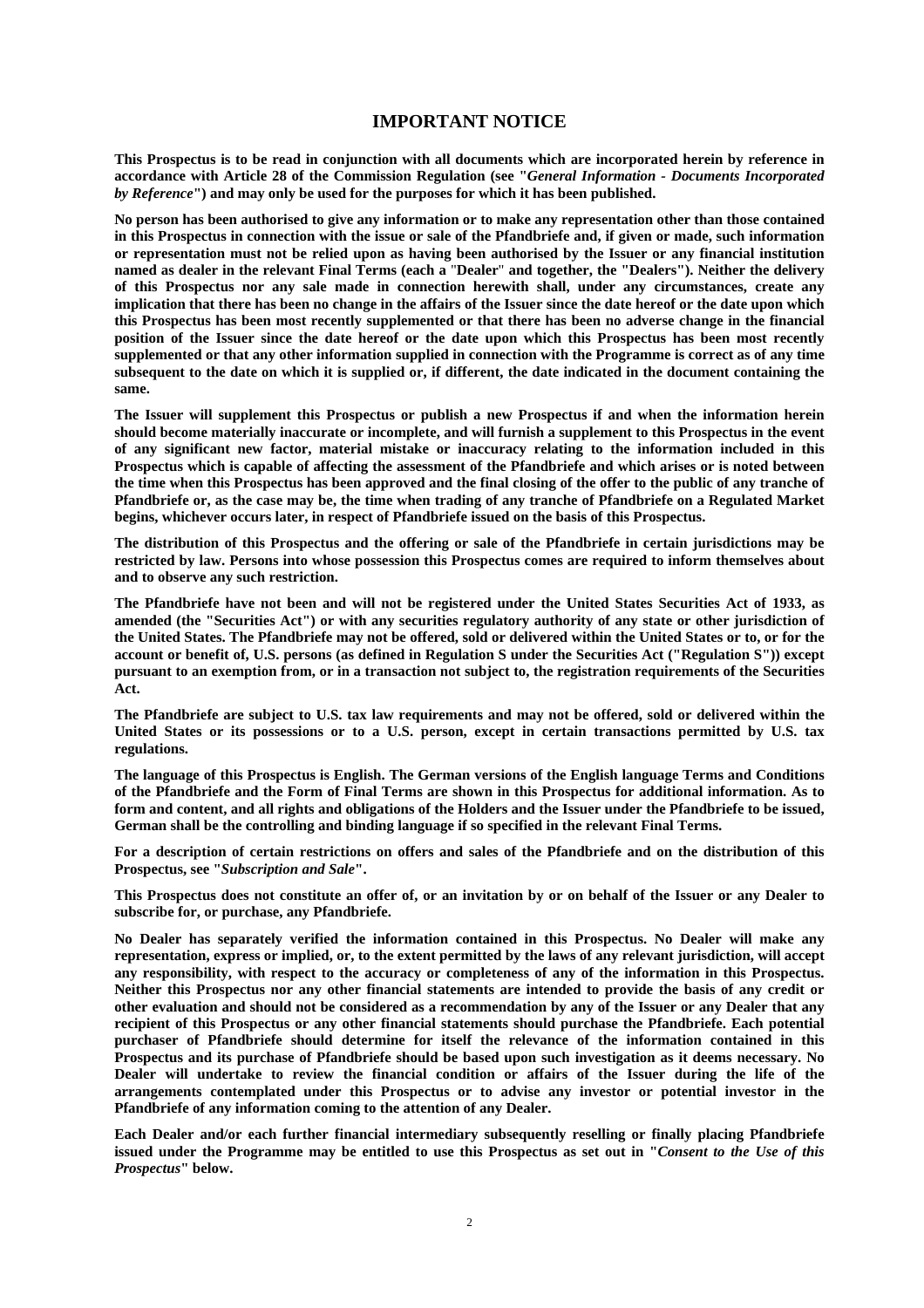**In connection with the issue of any Tranche, the Dealer or Dealers (if any) named as the stabilising manager(s) (the "Stabilising Manager(s)") (or persons acting on behalf of any Stabilising Manager(s)) in the relevant Final Terms may over-allot Pfandbriefe or effect transactions with a view to supporting the market price of the Pfandbriefe at a level higher than that which might otherwise prevail. However, there is no assurance that the Stabilising Manager(s) (if any) (or persons acting on behalf of a Stabilising Manager) will undertake stabilisation action. Any stabilisation action may begin on or after the date on which adequate public disclosure of the terms of the offer of the relevant Tranche is made and, if begun, may be ended at any time, but it must end no later than the earlier of 30 days after the issue date of the relevant Tranche and 60 days after the date of the allotment of the relevant Tranche. Any stabilisation action or over-allotment shall be conducted in accordance with all applicable laws and rules.** 

**This Prospectus contains certain forward-looking statements. Forward-looking statements are statements that do not relate to historical facts and events. They are based on analyses or forecasts of future results and estimates of amounts not yet determinable or foreseeable. These forward-looking statements are identified by the**  use of terms and phrases such as "anticipate", "believe", "could", "estimate", "expect", "intend", "may", "plan", **"***predict***", "***project***", "***will***" and similar terms and phrases, including references and assumptions. This applies, in particular, to statements in this Prospectus containing information on future earning capacity, plans and expectations regarding DKD's business and management, its growth and profitability, and general economic and regulatory conditions and other factors that affect it.** 

**Forward-looking statements in this Prospectus are based on current estimates and assumptions that the Issuer makes to the best of its present knowledge. These forward-looking statements are subject to risks, uncertainties and other factors which could cause actual results, including DKD's financial condition and results of operations, to differ materially from and be worse than results that have expressly or implicitly been assumed or described in these forward-looking statements. DKD's business is also subject to a number of risks and uncertainties that could cause a forward-looking statement, estimate or prediction in this Prospectus to become inaccurate. Accordingly, investors are strongly advised to read the following sections of this Prospectus: "***Risk Factors***" and "***Description of Dexia Kommunalbank Deutschland AG***". These sections include more detailed descriptions of factors that might have an impact on DKD's business and the markets in which it operates.** 

**In light of these risks, uncertainties and assumptions, future events described in this Prospectus may not occur. In addition, neither the Issuer nor the Dealers assume any obligation, except as required by law, to update any forward-looking statement or to conform these forward-looking statements to actual events or developments.**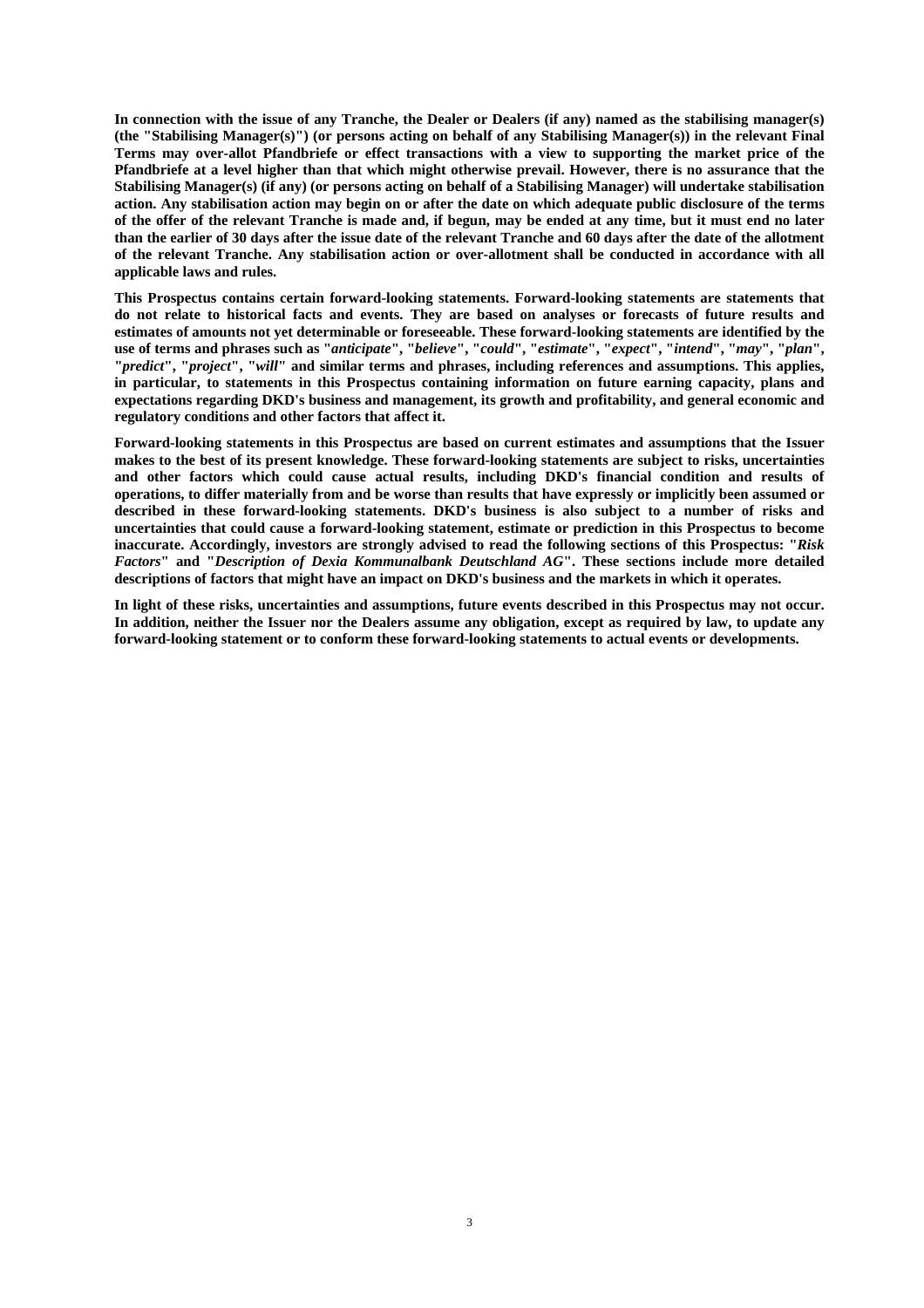# **TABLE OF CONTENTS**

# Page

| Option II - Terms and Conditions that Apply to Pfandbriefe with Floating Interest Rates 54                            |  |
|-----------------------------------------------------------------------------------------------------------------------|--|
|                                                                                                                       |  |
|                                                                                                                       |  |
|                                                                                                                       |  |
|                                                                                                                       |  |
|                                                                                                                       |  |
|                                                                                                                       |  |
|                                                                                                                       |  |
|                                                                                                                       |  |
| Financial Information Concerning the Issuer's Assets and Liabilities, Financial Position and Profits and Losses<br>93 |  |
|                                                                                                                       |  |
|                                                                                                                       |  |
|                                                                                                                       |  |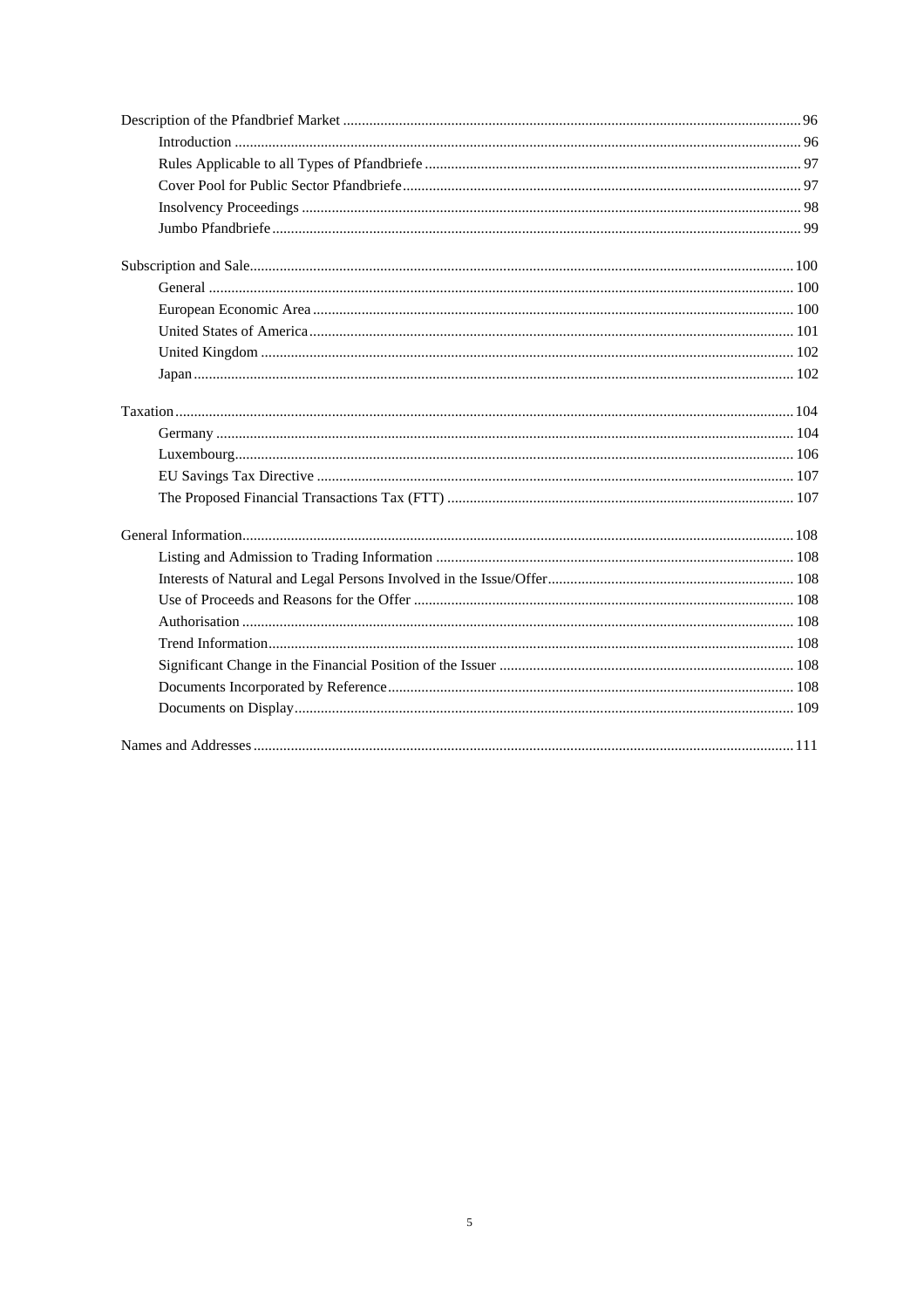# **SUMMARY**

Summaries are made up of disclosure requirements known as "*Elements*". These elements are numbered in Sections A –  $E (A.1 – E.7).$ 

This summary (the "**Summary**") contains all the Elements required to be included in a summary for this type of security and issuer. Because some Elements are not required to be addressed, there may be gaps in the numbering sequence of the Elements.

Even though an Element may be required to be inserted in the Summary because of the type of security and issuer, it is possible that no relevant information can be given regarding the Element. In this case, a short description of the Element is included in the Summary with the mention of "not applicable".

**[**The Summary contains options, characterised by square brackets or typesetting in italics (other than the respective translations of specific legal terms), and placeholders regarding the Pfandbriefe to be issued under the Programme. The summary of an individual issue of Pfandbriefe will include the options relevant to this issue of Pfandbriefe as determined by the relevant Final Terms and will contain the information, which had been left blank, as completed by the relevant Final Terms.**] 1**

| <b>Element</b> |                                                | <b>Section A - Introduction and Warnings</b>                                                                                                                                                                                                                                                                                                                                                                                                                                                                                                                                                                                                                                                                                                                                                                                                                                                                                                                                                                                                                                                                                                                                                                                        |
|----------------|------------------------------------------------|-------------------------------------------------------------------------------------------------------------------------------------------------------------------------------------------------------------------------------------------------------------------------------------------------------------------------------------------------------------------------------------------------------------------------------------------------------------------------------------------------------------------------------------------------------------------------------------------------------------------------------------------------------------------------------------------------------------------------------------------------------------------------------------------------------------------------------------------------------------------------------------------------------------------------------------------------------------------------------------------------------------------------------------------------------------------------------------------------------------------------------------------------------------------------------------------------------------------------------------|
| A.1            | <b>Warning</b>                                 | <b>Warning that:</b>                                                                                                                                                                                                                                                                                                                                                                                                                                                                                                                                                                                                                                                                                                                                                                                                                                                                                                                                                                                                                                                                                                                                                                                                                |
|                |                                                | this Summary should be read as an introduction to the Prospectus;                                                                                                                                                                                                                                                                                                                                                                                                                                                                                                                                                                                                                                                                                                                                                                                                                                                                                                                                                                                                                                                                                                                                                                   |
|                |                                                | any decision to invest in the Pfandbriefe should be based on<br>consideration of the Prospectus as a whole by the investor;                                                                                                                                                                                                                                                                                                                                                                                                                                                                                                                                                                                                                                                                                                                                                                                                                                                                                                                                                                                                                                                                                                         |
|                |                                                | where a claim relating to the information contained in the Prospectus<br>is brought before a court, the plaintiff investor might, under the<br>national legislation of the Member States, have to bear the costs of<br>translating the Prospectus before the legal proceedings are initiated;<br>and                                                                                                                                                                                                                                                                                                                                                                                                                                                                                                                                                                                                                                                                                                                                                                                                                                                                                                                                |
|                |                                                | civil liability attaches only to the Issuer who has tabled the Summary<br>including any translation thereof, but only if the Summary is<br>misleading, inaccurate or inconsistent when read together with the<br>other parts of the Prospectus or it does not provide, when read<br>together with the other parts of the Prospectus, key information in<br>order to aid investors when considering whether to invest in such<br>Pfandbriefe.                                                                                                                                                                                                                                                                                                                                                                                                                                                                                                                                                                                                                                                                                                                                                                                        |
| A.2            | Consent to the use of the<br><b>Prospectus</b> | [in case no consent is given, insert: Not applicable. The Issuer does not<br>give consent to the use of the Prospectus and the Final Terms for the<br>subsequent resale or final placement of the Pfandbriefe to any Dealer or<br>financial intermediary.]                                                                                                                                                                                                                                                                                                                                                                                                                                                                                                                                                                                                                                                                                                                                                                                                                                                                                                                                                                          |
|                |                                                | [[in case a General Consent is given, insert: Each Dealer and/or each<br>further financial intermediary] [in case an Individual Consent is given,<br>insert: [insert name(s) and address(es) of relevant Dealer(s) and/or<br>financial intermediary/intermediaries] (the "Relevant Dealer[s] [and<br>[Intermediary] [Intermediaries]]")] subsequently reselling or finally<br>placing the Pfandbriefe [is] [are] entitled to use the Prospectus and the<br>Final Terms in the Grand Duchy of Luxembourg and the Federal<br>Republic of Germany for the subsequent resale or final placement of the<br>Pfandbriefe during the offer period for the subsequent resale or final<br>placement of the Pfandbriefe from, and including, [ $\bullet$ ] to, but excluding,<br>[ <sup>•</sup> ], provided however, that the Prospectus is still valid in accordance<br>with Article 11 (2) of the Luxembourg act relating to prospectuses for<br>securities (Loi relative aux prospectus pour valeurs mobilières) which<br>implements Directive 2003/71/EC, as amended. The Issuer reserves the<br>right to withdraw its consent to use the Prospectus at any time, which<br>withdrawal will be published on the website of the Issuer under |

 $\overline{a}$ <sup>1</sup> To be deleted for the summary of an individual issue of Pfandbriefe.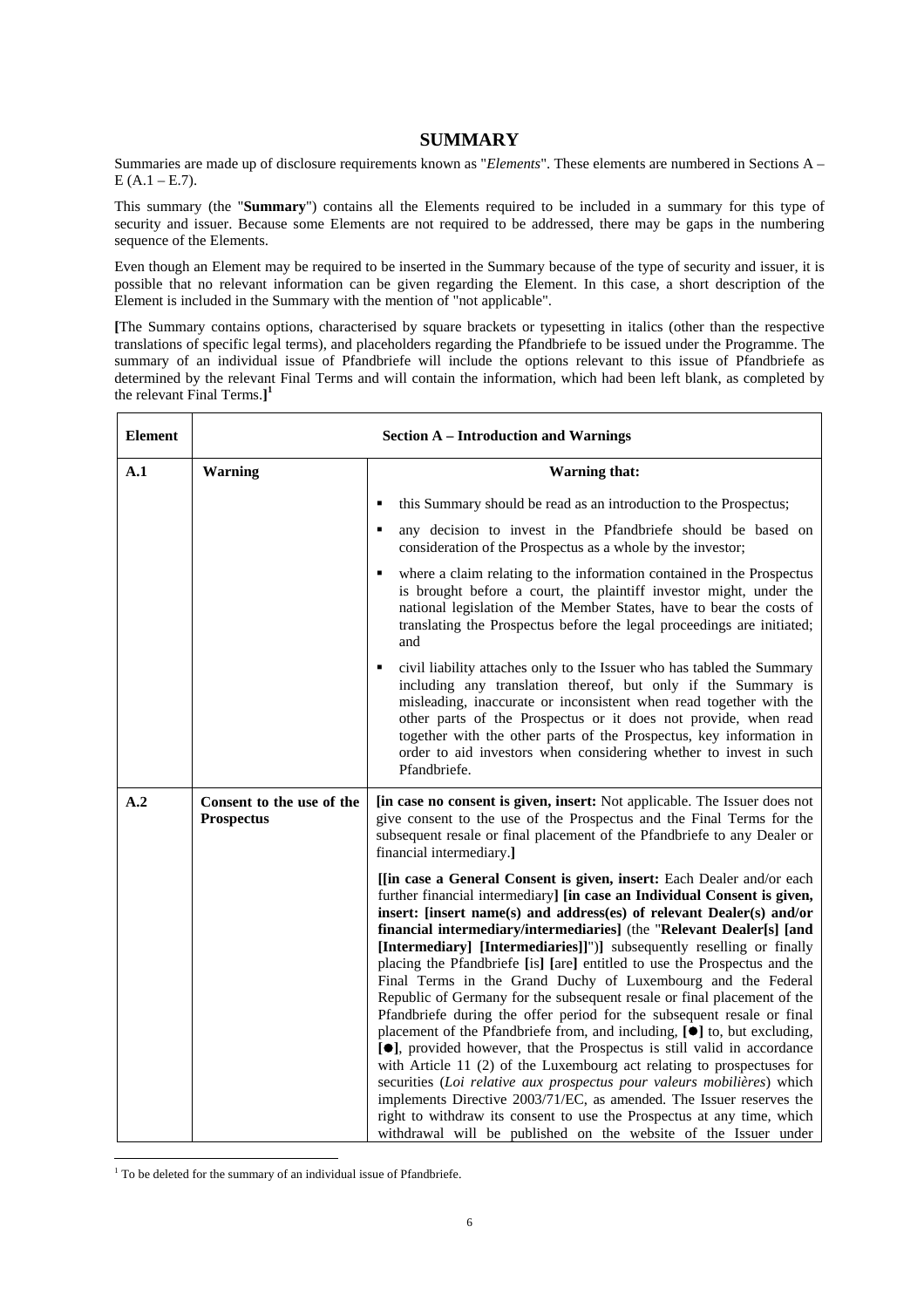|                                                                                                                                                    | "www.dexia.de".                                                                                                                                                                                                                                                                                                                                  |
|----------------------------------------------------------------------------------------------------------------------------------------------------|--------------------------------------------------------------------------------------------------------------------------------------------------------------------------------------------------------------------------------------------------------------------------------------------------------------------------------------------------|
|                                                                                                                                                    | The Prospectus may only be delivered to potential investors together with<br>all supplements published before such delivery. Any supplement to the<br>Prospectus is available for viewing in electronic form on the website of<br>the Luxembourg Stock Exchange (www.bourse.lu).]                                                                |
|                                                                                                                                                    | [in case an Individual Consent is given, insert: Any new information<br>with respect to any Dealers and/or financial intermediaries unknown at<br>the time the Prospectus was approved or the relevant Final Terms were<br>filed with or communicated to the relevant competent authority will be<br>published on the website [ <sup>●</sup> ]]. |
| Offer period for which<br>consent<br>the<br>to<br><b>use</b><br>Prospectus is given.                                                               | [Not applicable. The Issuer does not give consent to the use of the<br>Prospectus and the Final Terms for the subsequent resale or final<br>placement of the Pfandbriefe to any Dealer or financial intermediary.]<br>[From, and including, $[\bullet]$ to, but excluding, $[\bullet]$ .]                                                        |
| Any other clear and<br>objective<br>conditions<br>attached to the consent                                                                          | [Not applicable. The Issuer does not give consent to the use of the<br>Prospectus and the Final Terms for the subsequent resale or final<br>placement of the Pfandbriefe to any Dealer or financial intermediary.]                                                                                                                               |
| which are relevant.                                                                                                                                | [When using the Prospectus and the Final Terms, [each Dealer and/or<br>relevant further financial intermediary] [the Relevant Dealer[s] [and<br>[Intermediary] [Intermediaries]] must make certain that [it complies]<br>[they comply] with all applicable laws and regulations in force in the<br>respective jurisdictions.]                    |
|                                                                                                                                                    | [In the Final Terms, the Issuer has attached the following additional<br>conditions to the consent which are relevant for the use of the Prospectus:<br>[insert conditions].]                                                                                                                                                                    |
| <b>Notice</b><br>informing<br>investors<br>that<br>information on the terms                                                                        | [Not applicable. The Issuer does not give consent to the use of the<br>Prospectus and the Final Terms for the subsequent resale or final<br>placement of the Pfandbriefe to any Dealer or financial intermediary.]                                                                                                                               |
| and conditions of the<br>offer by any financial<br>intermediary is to be<br>provided at the time of<br>the offer by the financial<br>intermediary. | [In the event of an offer being made by a Dealer and/or a further<br>financial intermediary the Dealer and/or the further financial<br>intermediary shall provide information to investors on the terms and<br>conditions of the offer at the time of that offer.]                                                                               |
|                                                                                                                                                    |                                                                                                                                                                                                                                                                                                                                                  |

| <b>Element</b>   |                                                                                                    | <b>Section B – The Issuer</b>                                                                                                                                                                                                                                                                                                                           |
|------------------|----------------------------------------------------------------------------------------------------|---------------------------------------------------------------------------------------------------------------------------------------------------------------------------------------------------------------------------------------------------------------------------------------------------------------------------------------------------------|
| B.1              | Legal and commercial<br>name                                                                       | Dexia Kommunalbank Deutschland AG ("DKD")                                                                                                                                                                                                                                                                                                               |
| B.2              | Domicile / Legal form /<br>Legislation / Country of<br>incorporation                               | Domicile: Berlin, Federal Republic of Germany<br>Legal form: Stock corporation (Aktiengesellschaft)<br>Legislation: German law<br>Country of incorporation: Federal Republic of Germany                                                                                                                                                                 |
| B.4 <sub>b</sub> | Known trends affecting<br><b>Issuer</b><br>the<br>and<br>the<br>industries in which it<br>operates | Not applicable. There are no known trends which affect DKD and the<br>industries in which it operates.                                                                                                                                                                                                                                                  |
| B.5              | <b>Description of the Group</b><br>and the Issuer's position<br>within the Group                   | The Issuer belongs to the Dexia group of companies (the "Dexia"<br>Group") which is headed by Dexia SA, Bruxelles ("Dexia SA"). Dexia<br>Group is a European banking group with 1,265 members of staff and<br>Common Equity Tier 1 (CET 1) of EUR 8.75 billion as at 31 December<br>2014. 100 per cent. of DKD's shares are held by Dexia Crédit Local, |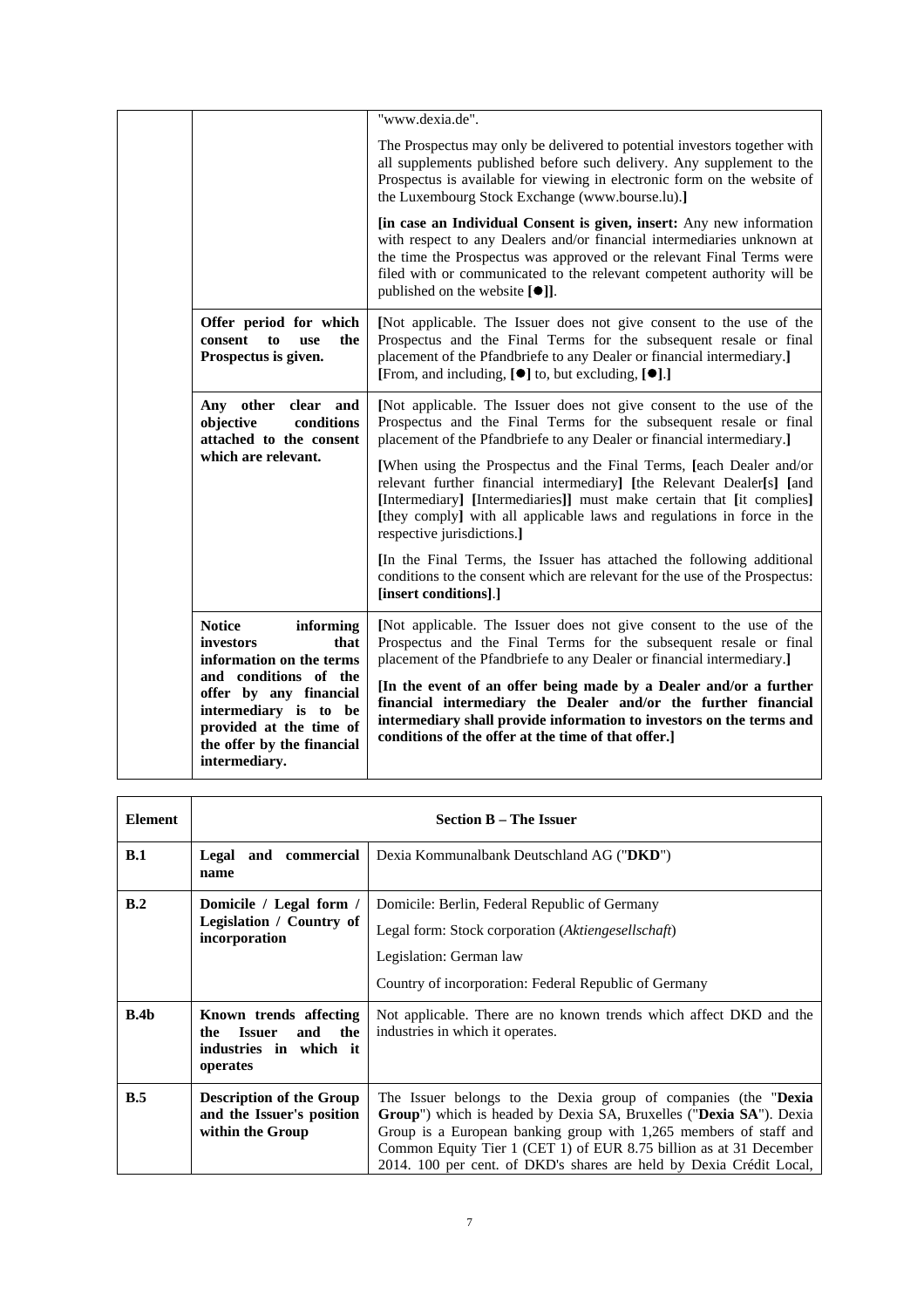|             |                                                                                                                                  | Paris ("DCL"). 100 per cent. of DCL is held by Dexia SA.                                                                                                                                                                                                                                                                                                                                                                                                                                                                                                                                                                                                                                                                                                                                                                                                                                                                                                                                       |                                 |                                                                                                                                                                                                       |
|-------------|----------------------------------------------------------------------------------------------------------------------------------|------------------------------------------------------------------------------------------------------------------------------------------------------------------------------------------------------------------------------------------------------------------------------------------------------------------------------------------------------------------------------------------------------------------------------------------------------------------------------------------------------------------------------------------------------------------------------------------------------------------------------------------------------------------------------------------------------------------------------------------------------------------------------------------------------------------------------------------------------------------------------------------------------------------------------------------------------------------------------------------------|---------------------------------|-------------------------------------------------------------------------------------------------------------------------------------------------------------------------------------------------------|
|             |                                                                                                                                  | The Issuer has no subsidiaries.                                                                                                                                                                                                                                                                                                                                                                                                                                                                                                                                                                                                                                                                                                                                                                                                                                                                                                                                                                |                                 |                                                                                                                                                                                                       |
| B.9         | <b>Profit</b><br>forecast<br>or<br>estimate                                                                                      | Not applicable. DKD has chosen not to include a profit forecast or<br>estimate.                                                                                                                                                                                                                                                                                                                                                                                                                                                                                                                                                                                                                                                                                                                                                                                                                                                                                                                |                                 |                                                                                                                                                                                                       |
| B.10        | of<br><b>Nature</b><br>any<br>qualifications<br>in<br>the<br>the<br>audit report<br>on<br>financial<br>historical<br>information | historical financial information.                                                                                                                                                                                                                                                                                                                                                                                                                                                                                                                                                                                                                                                                                                                                                                                                                                                                                                                                                              |                                 | Not applicable. There were no qualifications in the audit reports on                                                                                                                                  |
| <b>B.12</b> | Selected historical key<br>financial information                                                                                 | The following table presents a summary of selected financial information<br>of the Issuer (in the case of information provided in relation to the<br>balance sheet) at the dates specified or (in the case of information<br>provided in relation to the income statement) for the financial years<br>ended 31 December 2013 and 31 December 2014, respectively, which<br>was in each case extracted from the audited non-consolidated annual<br>financial statements of the Issuer in relation to the financial years ended<br>31 December 2013 and 31 December 2014, respectively (in each case<br>prepared pursuant to German Generally Accepted Accounting Principles<br>and in the German language):<br><b>Balance sheet figures in EUR million</b>                                                                                                                                                                                                                                       |                                 |                                                                                                                                                                                                       |
|             |                                                                                                                                  |                                                                                                                                                                                                                                                                                                                                                                                                                                                                                                                                                                                                                                                                                                                                                                                                                                                                                                                                                                                                | 31 December 2014                | 31 December 2013                                                                                                                                                                                      |
|             |                                                                                                                                  | Balance sheet total                                                                                                                                                                                                                                                                                                                                                                                                                                                                                                                                                                                                                                                                                                                                                                                                                                                                                                                                                                            | 36,737.8                        | 39,545.7                                                                                                                                                                                              |
|             |                                                                                                                                  |                                                                                                                                                                                                                                                                                                                                                                                                                                                                                                                                                                                                                                                                                                                                                                                                                                                                                                                                                                                                |                                 |                                                                                                                                                                                                       |
|             |                                                                                                                                  | Income statement figures in EUR million                                                                                                                                                                                                                                                                                                                                                                                                                                                                                                                                                                                                                                                                                                                                                                                                                                                                                                                                                        |                                 |                                                                                                                                                                                                       |
|             |                                                                                                                                  |                                                                                                                                                                                                                                                                                                                                                                                                                                                                                                                                                                                                                                                                                                                                                                                                                                                                                                                                                                                                | <u>1 Jan. - 31 Dec.</u><br>2014 | <u>1 Jan. - 31 Dec.</u><br>2013                                                                                                                                                                       |
|             |                                                                                                                                  | Net interest income<br>and<br>commission<br>income <sup>1</sup>                                                                                                                                                                                                                                                                                                                                                                                                                                                                                                                                                                                                                                                                                                                                                                                                                                                                                                                                | 21,4                            | 20.1                                                                                                                                                                                                  |
|             |                                                                                                                                  | General<br>operating<br>express <sup>2</sup>                                                                                                                                                                                                                                                                                                                                                                                                                                                                                                                                                                                                                                                                                                                                                                                                                                                                                                                                                   | (20.6)                          | (19.6)                                                                                                                                                                                                |
|             |                                                                                                                                  | Net income (loss)                                                                                                                                                                                                                                                                                                                                                                                                                                                                                                                                                                                                                                                                                                                                                                                                                                                                                                                                                                              | (0.4)                           | (1.6)                                                                                                                                                                                                 |
|             | <b>Trend information</b>                                                                                                         | adverse change in the prospects of the Issuer since 31 December 2014,<br>the date of its last published audited financial statements.                                                                                                                                                                                                                                                                                                                                                                                                                                                                                                                                                                                                                                                                                                                                                                                                                                                          |                                 | Except as described in the following subparagraph entitled "Significant"<br>change in the financial or trading position", there has been no material                                                  |
|             | Significant change in the<br>financial<br>trading<br>or<br>position                                                              | On<br>-1<br>(Finanzmarktaufsicht – FMA) issued a decree initiating the resolution of<br>Heta Asset Resolution AG, previously Hypo Alpe Adria Bank<br>International AG, responsible for managing the legacy assets of Hypo<br>Alpe Adria Bank International AG in run-off, and imposed a temporary<br>moratorium until 31 May 2016 on a substantial part of the debt of the<br>entity (capital and interests). An exposure to Heta Asset Resolution AG<br>amounting to EUR 395 million is recorded on the Issuer's balance sheet.<br>It is, however, not included in the Pfandbrief cover pool of Dexia<br>Kommunalbank Deutschland AG. As a precaution, DKD has passed a<br>specific impairment on its exposure in the first quarter 2015, the amount<br>of which may have to be adjusted in light of further developments of the<br>situation. This impairment may have a significant negative impact on the<br>liquidity and the financial position of the Issuer. In addition, it cannot be |                                 | March 2015, the Austrian Financial Market Authority<br>excluded that this impairment will be insufficient and need to be<br>increased. This may further increase any negative impact on the liquidity |

 1 Contains INCOME positions 1. and 4. and EXPENSES positions 1. and 2. of the income statement. 2 Contains EXPENSES positions 4. and 5. of the income statement.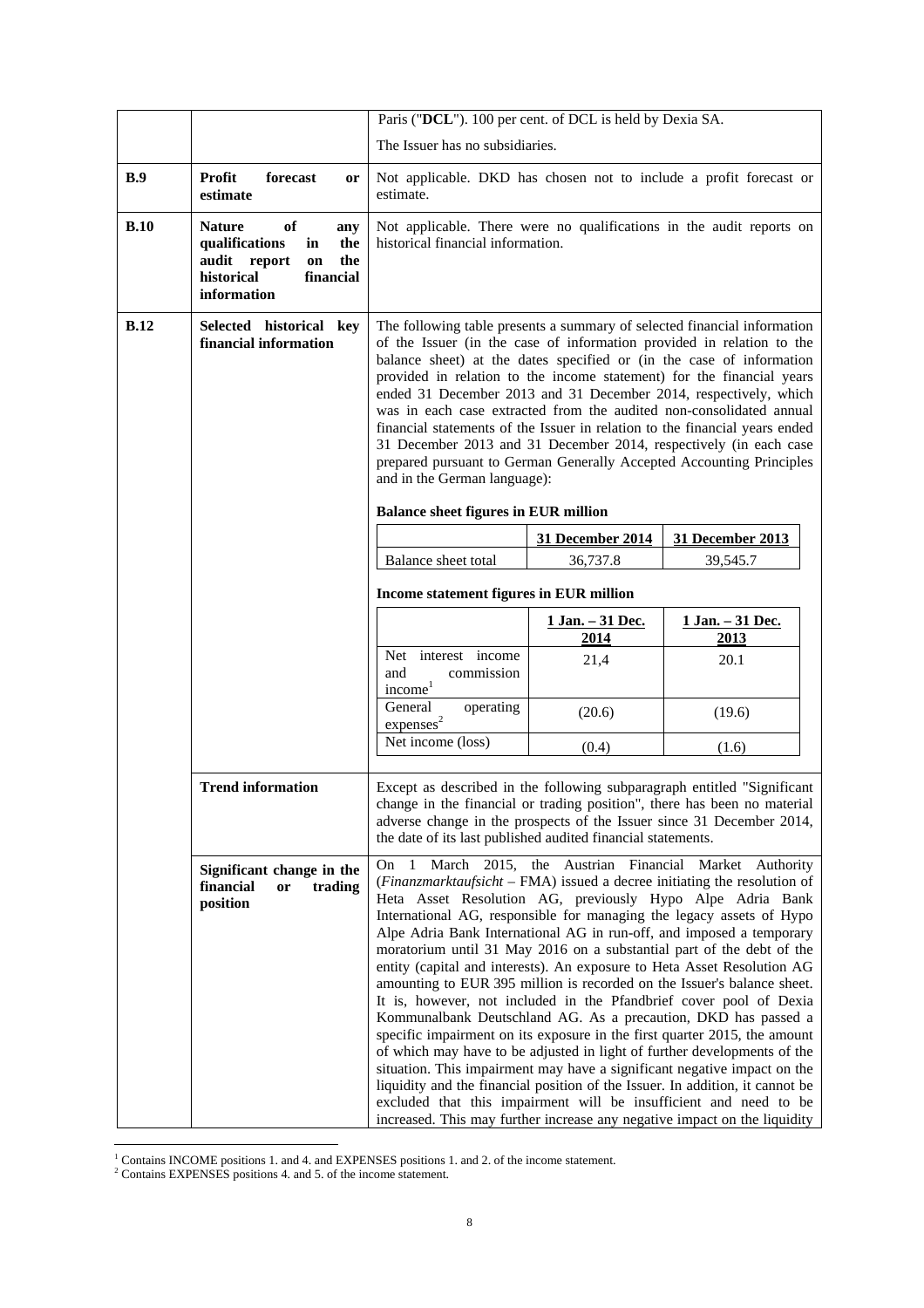|             |                                                             | and the financial position of the Issuer.                                                                                                                                                                                                                                                                                                                                                                                                                                                                                                                                                                                                                       |
|-------------|-------------------------------------------------------------|-----------------------------------------------------------------------------------------------------------------------------------------------------------------------------------------------------------------------------------------------------------------------------------------------------------------------------------------------------------------------------------------------------------------------------------------------------------------------------------------------------------------------------------------------------------------------------------------------------------------------------------------------------------------|
|             |                                                             | Other than as set out in the paragraph above, there has occurred no<br>significant change in the financial or trading position of DKD since<br>31 December 2014, the end of the last period for which financial<br>statements have been published by DKD.                                                                                                                                                                                                                                                                                                                                                                                                       |
| B.13        | <b>Recent developments</b>                                  | DKD has been affected by the moratorium imposed by the Austrian<br>Financial Market Authority on the debt of Heta Asset Resolution AG (see<br>Element B.12 above).                                                                                                                                                                                                                                                                                                                                                                                                                                                                                              |
|             |                                                             | Other than as set out in the paragraph above, there are no recent<br>developments particular to DKD, which are to a material extent relevant<br>to the evaluation of DKD's solvency.                                                                                                                                                                                                                                                                                                                                                                                                                                                                            |
| B.14        | See Element B.5.                                            | The Issuer is fully integrated into the internal liquidity management<br>system of DCL.                                                                                                                                                                                                                                                                                                                                                                                                                                                                                                                                                                         |
|             | <b>Statement of dependency</b><br>other<br>entities<br>upon | DKD has the benefit of a Letter of Support issued by DCL on                                                                                                                                                                                                                                                                                                                                                                                                                                                                                                                                                                                                     |
|             | within the group                                            | 28 February 2011 (the "Letter of Support"). Pursuant to the Letter of<br>Support, DCL states, inter alia, that it undertakes to ensure that DKD will<br>at all times be able to discharge all its commitments of whatever nature,<br>particularly its financial commitments, when due. The Letter of Support<br>is not a guarantee by DCL of any Pfandbriefe to be issued by DKD under<br>the Programme. Since the Letter of Support has been issued in favour of<br>DKD only, the Holders would not have a recourse right against DCL in<br>the case of a default by DKD on any payments to be made under any<br>Pfandbriefe to be issued under the Programme. |
| <b>B.15</b> | <b>Principal activities</b>                                 | DKD is a bank focused on the administration of its securities and credit<br>portfolios of national and international cover pool-eligible Public Finance<br>and municipal corporate assets. Generally, the Issuer's business activities<br>are divided into two activity lines: (i) (International) Public Finance and<br>(ii) Treasury and Funding.                                                                                                                                                                                                                                                                                                             |
|             |                                                             | The States of Belgium, France and Luxembourg had filed with regard to<br>Dexia Group the Orderly Resolution Plan with the European Commission<br>which was approved on 28 December 2012. According to the Orderly<br>Resolution Plan, DKD belongs to a group of companies which is required<br>to orderly unwind its assets without entering into new lending business.<br>The ultimate goal of DKD is therefore to decrease its securities and credit<br>portfolios, using the natural maturity profile.                                                                                                                                                       |
|             |                                                             | Following the Orderly Resolution Plan, DKD will not assign any new<br>credit in the future, but will however operate additional new business as<br>part of its liquidity and cover pool management. The main objective of<br>the activity line Treasury and Funding is to manage the Issuer's bonds<br>and other interest bearing securities as well as to secure an appropriate<br>funding of the Issuer's activities. For refinancing purposes, DKD issues<br>Public Sector Pfandbriefe (Öffentliche Pfandbriefe) which are the Issuer's<br>main source of funding.                                                                                           |
|             |                                                             | In order to further diversify its funding sources, DKD started offering the<br>acceptance of time and demand deposits to its municipal and other<br>customers in 2010. That part of the deposit business, which is called<br>"Treasury Plus" and which allows clients to withdraw their deposits at<br>any moment (no contractual maturity date), constitutes one of the largest<br>portions of the time and demand deposit business.                                                                                                                                                                                                                           |
|             |                                                             | Also, DKD will continue to provide refinancing to the Dexia Group.                                                                                                                                                                                                                                                                                                                                                                                                                                                                                                                                                                                              |
| <b>B.16</b> | <b>Major shareholders</b>                                   | The subscribed capital of DKD amounted to EUR 432.50 million as of<br>31 December 2014. DKD's subscribed capital is divided into 432.50<br>million registered shares (Namensaktien) of EUR 1.00 each, which are<br>fully paid up. 100 per cent. of DKD's shares are held by DCL. 100 per<br>cent. of DCL is held by Dexia SA.                                                                                                                                                                                                                                                                                                                                   |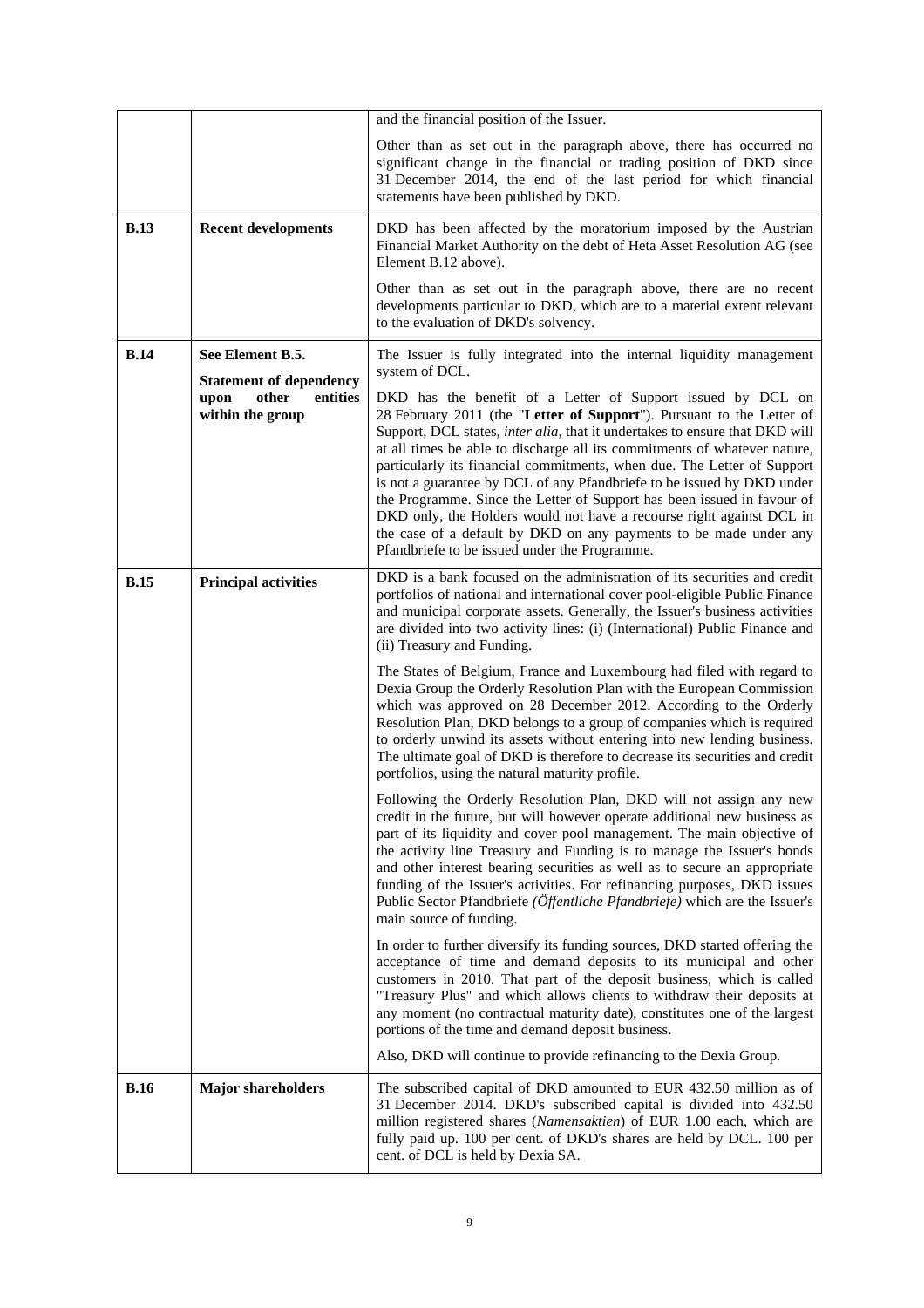| <b>B.17</b> |               |    |     | <b>Credit ratings of the Public Sector Pfandbriefe to be issued by DKD have received, in the case</b> |
|-------------|---------------|----|-----|-------------------------------------------------------------------------------------------------------|
|             | <b>Issuer</b> | or | its | <b>debt</b>   of long-term obligations, an "A+" rating from Standard & Poor's Credit                  |
|             | securities    |    |     | Market Services Europe Limited (Niederlassung Deutschland) <sup>1</sup> .                             |

| <b>Element</b> |                                                                                                                 | <b>Section C - The Pfandbriefe</b>                                                                                                                                                                                                                                                                                                                   |
|----------------|-----------------------------------------------------------------------------------------------------------------|------------------------------------------------------------------------------------------------------------------------------------------------------------------------------------------------------------------------------------------------------------------------------------------------------------------------------------------------------|
| C.1            | Class and type of the                                                                                           | <b>Class and Type</b>                                                                                                                                                                                                                                                                                                                                |
|                | Pfandbriefe / Security<br><b>Identification Number</b>                                                          | Public Sector Pfandbriefe                                                                                                                                                                                                                                                                                                                            |
|                |                                                                                                                 | [Fixed Rate Pfandbriefe                                                                                                                                                                                                                                                                                                                              |
|                |                                                                                                                 | The Pfandbriefe bear a fixed rate of interest throughout the entire term of<br>the Pfandbriefe.]                                                                                                                                                                                                                                                     |
|                |                                                                                                                 | [Floating Rate Pfandbriefe                                                                                                                                                                                                                                                                                                                           |
|                |                                                                                                                 | The Pfandbriefe will bear interest at a rate determined [(and as adjusted<br>for the applicable margin)] on the basis of a reference rate appearing on<br>the agreed screen page of a quotation service.]                                                                                                                                            |
|                |                                                                                                                 | <b>ISIN</b>                                                                                                                                                                                                                                                                                                                                          |
|                |                                                                                                                 | $\blacksquare$                                                                                                                                                                                                                                                                                                                                       |
|                |                                                                                                                 | <b>Common Code</b>                                                                                                                                                                                                                                                                                                                                   |
|                |                                                                                                                 | $\lbrack \bullet \rbrack$                                                                                                                                                                                                                                                                                                                            |
|                |                                                                                                                 | <b>WKN</b>                                                                                                                                                                                                                                                                                                                                           |
|                |                                                                                                                 | [•]                                                                                                                                                                                                                                                                                                                                                  |
| C.2            | <b>Currency</b>                                                                                                 | The Pfandbriefe are issued in $[①$ .                                                                                                                                                                                                                                                                                                                 |
| C.5            | <b>Restrictions</b><br>free<br>on<br><b>Transferability</b>                                                     | Not applicable. The Pfandbriefe are freely transferable.                                                                                                                                                                                                                                                                                             |
| C.8            | Rights attached to the                                                                                          | <b>Status of the Pfandbriefe</b>                                                                                                                                                                                                                                                                                                                     |
|                | Pfandbriefe<br><i>(including)</i><br>limitations to those rights<br>and<br>ranking<br>of<br>the<br>Pfandbriefe) | The obligations under the Pfandbriefe constitute unsubordinated<br>obligations of the Issuer ranking pari passu among themselves. The<br>Pfandbriefe are covered in accordance with the Pfandbrief Act<br>(Pfandbriefgesetz) and rank at least pari passu with all other obligations<br>of the Issuer under Public Sector Pfandbriefe.               |
|                |                                                                                                                 | [Early redemption]                                                                                                                                                                                                                                                                                                                                   |
|                |                                                                                                                 | [The Pfandbriefe can be redeemed prior to their stated maturity at the<br>option of the Issuer.]                                                                                                                                                                                                                                                     |
|                |                                                                                                                 | [Early Redemption at the option of the Issuer at specified redemption<br>amount(s)                                                                                                                                                                                                                                                                   |
|                |                                                                                                                 | The Pfandbriefe can be redeemed in whole or in part at the option of the<br>Issuer on the specified call redemption date[s] upon giving notice within<br>the specified notice period to the Holders at the specified call redemption<br>amount[s] together with accrued interest, if any, to (but excluding), the<br>relevant call redemption date.] |

<sup>1</sup> Standard & Poor's is established in the European Community and is registered under Regulation (EC) No 1060/2009 of the European Parliament and of the Council of 16 September 2009 on credit rating agencies, as amended (the "**CRA Regulation**"). The European Securities and Markets Authority publishes on its website (www.esma.europa.eu) a list of credit rating agencies registered in accordance with the CRA Regulation. That list is updated within five working days following the adoption of a decision under Article 16, 17 or 20 CRA Regulation. The European Commission shall publish that updated list in the Official Journal of the European Union within 30 days following such update.

 $\overline{a}$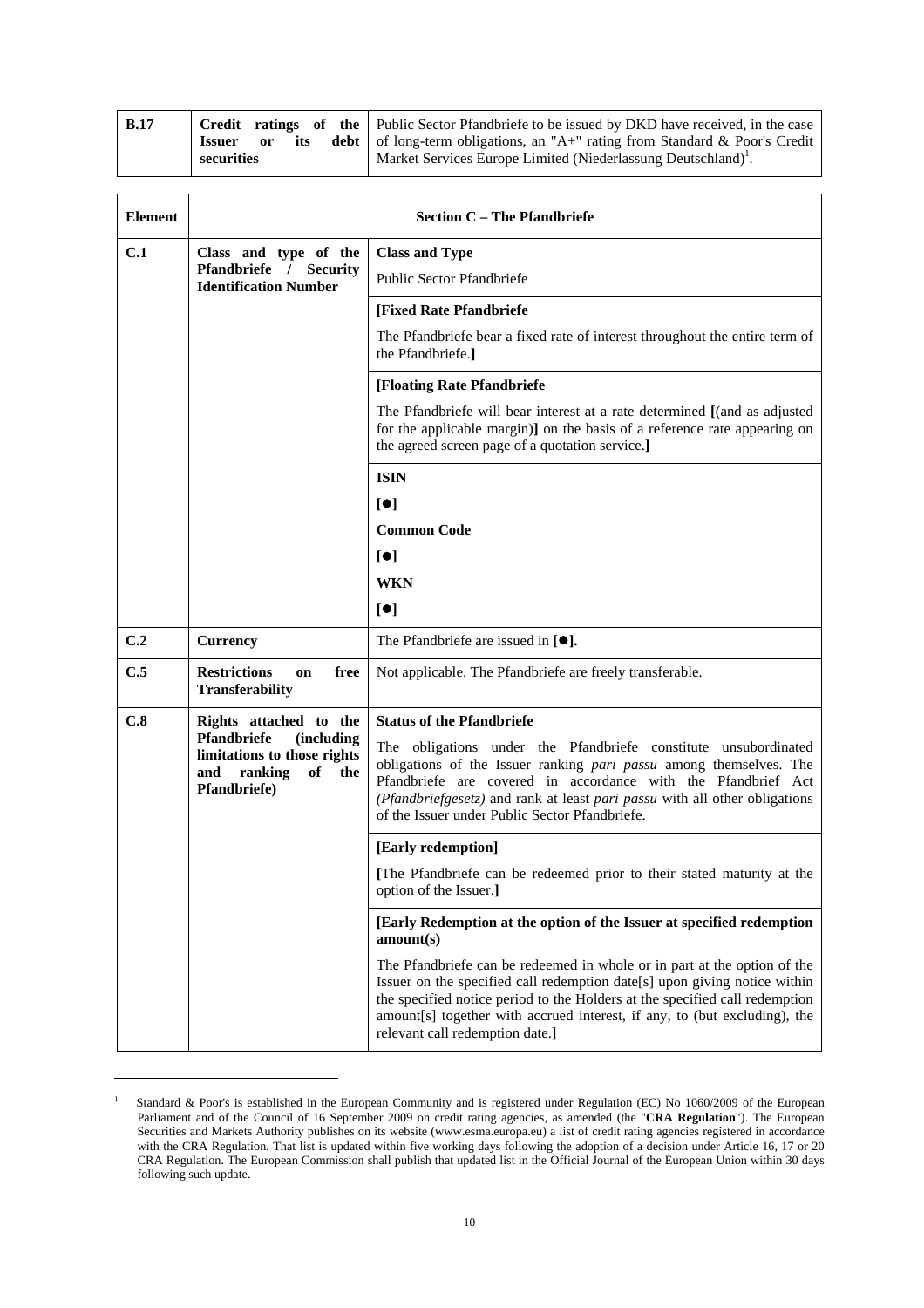| C.9    | see Element C.8.                                                                                                              |                                                                                                                                                                                                                    |
|--------|-------------------------------------------------------------------------------------------------------------------------------|--------------------------------------------------------------------------------------------------------------------------------------------------------------------------------------------------------------------|
|        | <b>Interest rate</b>                                                                                                          | [[●] per cent. in the case of Fixed Rate Pfandbriefe.]                                                                                                                                                             |
|        |                                                                                                                               | [In the case of Floating Rate Pfandbriefe                                                                                                                                                                          |
|        |                                                                                                                               | EURIBOR [[plus][minus] the margin of $[\bullet]$ per cent.] for each interest<br>period.                                                                                                                           |
|        |                                                                                                                               | [The maximum interest rate is $[\bullet]$ per cent.] [The minimum interest rate<br>is $[\bullet]$ per cent.]]                                                                                                      |
|        | <b>Interest</b><br>commencement<br>date                                                                                       | [The issue date of the Pfandbriefe.] [ <sup>0</sup> ]                                                                                                                                                              |
|        | <b>Interest payment dates</b>                                                                                                 | [•]                                                                                                                                                                                                                |
|        | which<br>Underlying<br>on<br>interest rate is based                                                                           | [Not applicable in the case of fixed rate Pfandbriefe. The interest rate is<br>not based on an underlying.]                                                                                                        |
|        |                                                                                                                               | [EURIBOR in the case of Floating Rate Pfandbriefe.]                                                                                                                                                                |
|        | Maturity date including<br>repayment procedures                                                                               | [•]                                                                                                                                                                                                                |
|        |                                                                                                                               | Payment of principal in respect of Pfandbriefe shall be made to the<br>Clearing System or to its order for credit to the accounts of the relevant<br>account holders of the Clearing System.                       |
|        | <b>Indication of yield</b>                                                                                                    | [[ <sup>●</sup> ] per cent. in the case of Fixed Rate Pfandbriefe.]                                                                                                                                                |
|        |                                                                                                                               | [Not applicable in the case of Floating Rate Pfandbriefe. No yield is<br>calculated.]                                                                                                                              |
|        | Name of representative<br>of the Holders                                                                                      | Not applicable. No Holders' representative has been designated.                                                                                                                                                    |
| C.10   | see Element C.9.                                                                                                              |                                                                                                                                                                                                                    |
|        | <b>Explanation</b><br>how<br>the<br>value of the investment is<br>affected by the value of<br>the<br>underlying<br>instrument | Not applicable. The interest payment has no derivative component.                                                                                                                                                  |
| [C.11] | Admission to trading on<br>a regulated market or<br>equivalent market                                                         | [Regulated market of the Berlin Stock Exchange.]<br>[Regulated market of the Luxemburg Stock Exchange.]<br>[Not applicable. The Pfandbriefe will not be listed on any regulated<br>market of any stock exchange.]] |
| [C.21] | Indication of the market<br>where the Pfandbriefe<br>will be traded and for<br>which the Prospectus has<br>been published     | [Regulated market of the Berlin Stock Exchange.]<br>[Regulated market of the Luxemburg Stock Exchange.]<br>[Not applicable. The Pfandbriefe will not be listed on any regulated<br>market of any stock exchange.]] |

| Element |                                                                                         | <b>Section D – Risks</b>                                                                                                                                                                                                                                                                                            |
|---------|-----------------------------------------------------------------------------------------|---------------------------------------------------------------------------------------------------------------------------------------------------------------------------------------------------------------------------------------------------------------------------------------------------------------------|
| D.2     | Key information on the General<br>risks<br>that<br>kev<br>are<br>specific to the Issuer | The most important risks the Issuer is exposed to are market price risks,<br>counterparty risks, risks related to certain cover pool eligible countries,<br>liquidity risks, litigation risks, operational risks and risks stemming from<br>the deterioration of the economy in general and of business conditions, |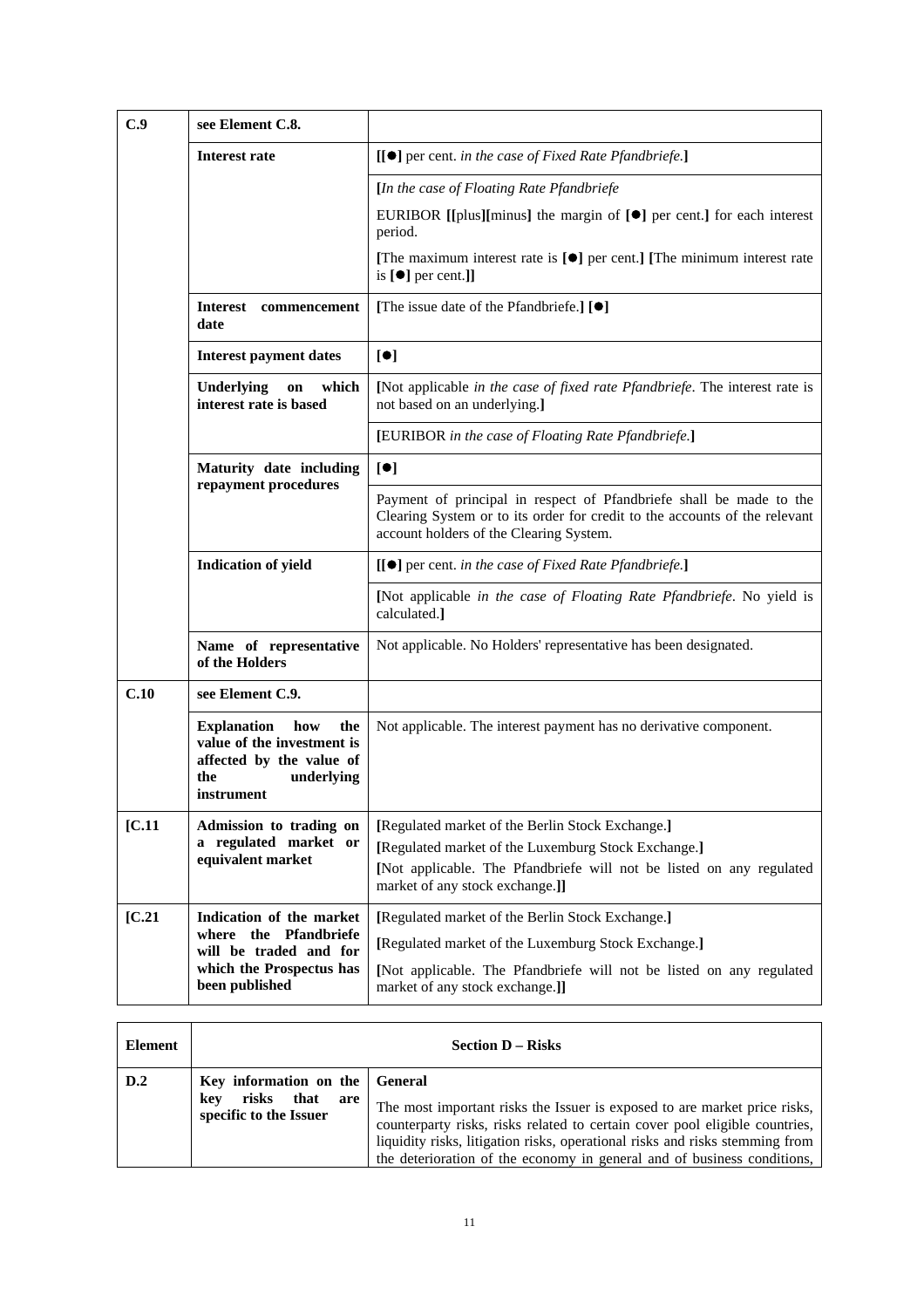|  | the methods employed by the Issuer to establish the fair value of the<br>financial instruments it holds and from increased regulation.                                                                                                                                                                                                                                                                                                                                                                                                                                                                                                                                                                                                                                                                                                                                                                                                                                                                                                                                                                                             |
|--|------------------------------------------------------------------------------------------------------------------------------------------------------------------------------------------------------------------------------------------------------------------------------------------------------------------------------------------------------------------------------------------------------------------------------------------------------------------------------------------------------------------------------------------------------------------------------------------------------------------------------------------------------------------------------------------------------------------------------------------------------------------------------------------------------------------------------------------------------------------------------------------------------------------------------------------------------------------------------------------------------------------------------------------------------------------------------------------------------------------------------------|
|  | <b>Market Price Risks</b>                                                                                                                                                                                                                                                                                                                                                                                                                                                                                                                                                                                                                                                                                                                                                                                                                                                                                                                                                                                                                                                                                                          |
|  | The Issuer is subject to market price risks.                                                                                                                                                                                                                                                                                                                                                                                                                                                                                                                                                                                                                                                                                                                                                                                                                                                                                                                                                                                                                                                                                       |
|  | Market price risk can be defined as the negative change in the value of<br>the Issuer's overall portfolio as a result of price fluctuations or changes in<br>parameters influencing prices (e.g. interest rates, credit spreads, foreign<br>exchange rates and general financial markets liquidity risks). Essentially,<br>interest rate risks (i.e. the risks that result from changes in general interest<br>rates) and credit spread risks ( <i>i.e.</i> the risks that result from changes in the<br>creditworthiness of a counterparty) as elements of market price risks are<br>relevant for the Issuer.                                                                                                                                                                                                                                                                                                                                                                                                                                                                                                                     |
|  | <b>Counterparty Risks</b>                                                                                                                                                                                                                                                                                                                                                                                                                                                                                                                                                                                                                                                                                                                                                                                                                                                                                                                                                                                                                                                                                                          |
|  | The Issuer is subject to counterparty risks.                                                                                                                                                                                                                                                                                                                                                                                                                                                                                                                                                                                                                                                                                                                                                                                                                                                                                                                                                                                                                                                                                       |
|  | Counterparty risk can be defined as the risk of potential losses of the<br>Issuer caused by a business partner's failure to meet any or all of its<br>contractual obligations.                                                                                                                                                                                                                                                                                                                                                                                                                                                                                                                                                                                                                                                                                                                                                                                                                                                                                                                                                     |
|  | <b>Risks Related to Certain Cover Pool Eligible Countries</b>                                                                                                                                                                                                                                                                                                                                                                                                                                                                                                                                                                                                                                                                                                                                                                                                                                                                                                                                                                                                                                                                      |
|  | DKD's principal geographical markets are eligible countries in<br>accordance with the Pfandbrief Act. Some of the European eligible<br>countries DKD has exposure to are, e.g., Portugal, Italy, Spain and<br>Hungary.                                                                                                                                                                                                                                                                                                                                                                                                                                                                                                                                                                                                                                                                                                                                                                                                                                                                                                             |
|  | Due to the weak financial stability of some of these countries, any of<br>DKD's investments in these countries could be subject to any<br>revaluations/hair-cuts or payment defaults.                                                                                                                                                                                                                                                                                                                                                                                                                                                                                                                                                                                                                                                                                                                                                                                                                                                                                                                                              |
|  | Such measures or payment defaults could eventually lead to a<br>downgrading of DKD's Public Sector Pfandbriefe.                                                                                                                                                                                                                                                                                                                                                                                                                                                                                                                                                                                                                                                                                                                                                                                                                                                                                                                                                                                                                    |
|  | <b>Liquidity Risks</b>                                                                                                                                                                                                                                                                                                                                                                                                                                                                                                                                                                                                                                                                                                                                                                                                                                                                                                                                                                                                                                                                                                             |
|  | The Issuer is subject to liquidity risks.                                                                                                                                                                                                                                                                                                                                                                                                                                                                                                                                                                                                                                                                                                                                                                                                                                                                                                                                                                                                                                                                                          |
|  | Liquidity risk can be defined as the danger that the Issuer will be unable<br>to fulfill its current and future payment obligations in full or on time.                                                                                                                                                                                                                                                                                                                                                                                                                                                                                                                                                                                                                                                                                                                                                                                                                                                                                                                                                                            |
|  | <b>Litigation Risks</b>                                                                                                                                                                                                                                                                                                                                                                                                                                                                                                                                                                                                                                                                                                                                                                                                                                                                                                                                                                                                                                                                                                            |
|  | As at year-end 2014, DCL had been named a defendant in proceedings<br>with 221 clients, of which 184 relate to loans booked with its former<br>subsidiary Dexia Municipal Agency ("DMA") (subsequently renamed<br>Caisse Française de Financement Local; "CAFFIL"), 22 relate to loans<br>booked with DCL and 15 booked with both. DCL did not make any<br>representation or give any warranty as to the loan assets of CAFFIL at the<br>occasion of its divestment in January 2013, but DCL, as the legal<br>representative of DMA up to the time of the sale, under certain conditions<br>continues to be responsible for damages awarded to a borrower resulting<br>from an infringement of its contractual or regulatory obligations in the<br>origination or commercialisation of loans held by CAFFIL at the time of<br>its divestment. As the Issuer is a subsidiary of DCL and is fully integrated<br>in its internal liquidity management system and may be dependent from<br>time to time on the provision of liquidity from DCL, litigation rsiks<br>related to DCL may have adverse effects on the Issuer's liquidity. |
|  | Since the beginning of 2014, DKD is engaged in legal proceedings with<br>four public borrowers. In 2006 and 2007, DKD granted a number of<br>certificates of indebtedness (Schuldscheindarlehen) with variable interest<br>rates whose yields were linked to the exchange rate of the Swiss franc<br>against the Euro. As at year-end 2014, these loans had a residual capital<br>balance of approximately EUR 14.7 million. The final result of any such                                                                                                                                                                                                                                                                                                                                                                                                                                                                                                                                                                                                                                                                          |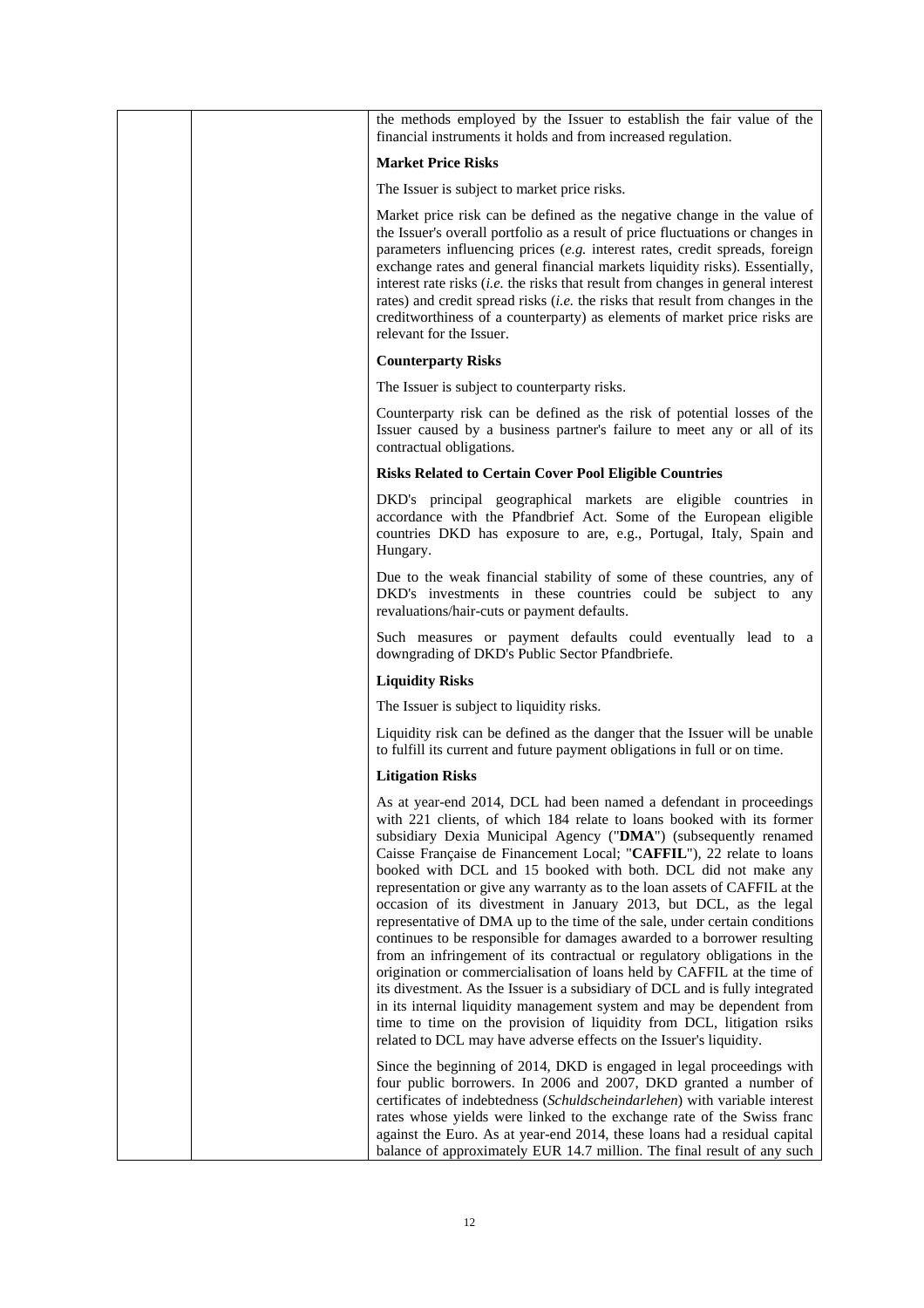| litigation may negatively influence the Issuer's earnings and cash flows.                                                                                                                                                                                                                                                                                                                                                                                                                                                        |
|----------------------------------------------------------------------------------------------------------------------------------------------------------------------------------------------------------------------------------------------------------------------------------------------------------------------------------------------------------------------------------------------------------------------------------------------------------------------------------------------------------------------------------|
| <b>Operational Risks</b>                                                                                                                                                                                                                                                                                                                                                                                                                                                                                                         |
| The Issuer is subject to operational risks.                                                                                                                                                                                                                                                                                                                                                                                                                                                                                      |
| Operational risk is defined as the risk of direct or indirect losses that are<br>incurred as the result of the inadequacy or failure of internal procedures<br>and systems or people, or as a result of external events, and have<br>financial or non-financial consequences. This definition also includes<br>reputation and legal risks, but excludes strategic risk.                                                                                                                                                          |
| <b>Deterioration of General Economy and Business Conditions</b>                                                                                                                                                                                                                                                                                                                                                                                                                                                                  |
| The profitability of the Issuer's business could be adversely affected by a<br>worsening of general economic conditions in certain individual markets.<br>Factors such as interest rates, inflation, investor sentiment, the<br>availability and cost of credit, the liquidity of the global financial markets<br>and the level and volatility of equity prices could significantly affect the<br>activity level of the Issuer's counterparts.                                                                                   |
| Fair Value of Financial Instruments and Use of Estimates                                                                                                                                                                                                                                                                                                                                                                                                                                                                         |
| To establish the fair value of the financial instruments entered into or<br>held by the Issuer, the Issuer relies on quoted market prices in active<br>markets or, where the market for a financial instrument is not sufficiently<br>active, valuation techniques.                                                                                                                                                                                                                                                              |
| To the extent that valuation is based on models or inputs that are not<br>observable in the markets, the determination of fair value can be<br>subjective. The effect of changing the assumptions for those financial<br>instruments for which the fair values are measured using valuation<br>techniques that are determined in full or in part on assumptions that are<br>not supported by observables inputs may have a material adverse effect<br>on the Issuer's overall portfolio and, consequently, the Issuer's profits. |
| <b>Increased Regulation</b>                                                                                                                                                                                                                                                                                                                                                                                                                                                                                                      |
| Developments in the global markets during the course of the last few<br>years have led to an increase in the involvement of various governmental<br>and regulatory authorities in the financial sector and in the operations of<br>financial institutions. Although it is uncertain how the more rigorous<br>regulatory climate will impact the Issuer, it may have a significant<br>influence on the refinancing options and capital costs of the Issuer.                                                                       |
| Rights of the Holders May Be Adversely Affected by Regulatory<br><b>Measures</b>                                                                                                                                                                                                                                                                                                                                                                                                                                                 |
| The German Recovery and Resolution Act (Sanierungs- und<br>Abwicklungsgesetz) and the German Banking Act (Kreditwesengesetz)<br>provide for the following regulatory powers and instruments which may<br>be applied if the continued existence of the Issuer is endangered:                                                                                                                                                                                                                                                      |
| write-down or cancellation of payment claims, or conversion<br>into equity (Bail-In);                                                                                                                                                                                                                                                                                                                                                                                                                                            |
| transfer of instruments of ownership, assets and liabilities<br>$\bullet$<br>(including the Pfandbriefe) to another entity; and/or                                                                                                                                                                                                                                                                                                                                                                                               |
| payments under the Pfandbriefe may be temporarily suspended.                                                                                                                                                                                                                                                                                                                                                                                                                                                                     |
| Moratorium on the debt of Heta Asset Resolution AG                                                                                                                                                                                                                                                                                                                                                                                                                                                                               |
| March 2015, the Austrian Financial Market Authority<br>On.<br>-1<br>(Finanzmarktaufsicht - FMA) imposed a temporary moratorium on a<br>substantial part of the the debt of Heta Asset Resolution AG. An<br>exposure to Heta Asset Resolution AG amounting to EUR 395 million is<br>recorded on the Issuer's balance sheet. It is, however, not included in the<br>Pfandbrief cover pool of Dexia Kommunalbank Deutschland AG. As a<br>precaution, DKD has passed a specific impairment on its exposure in the                    |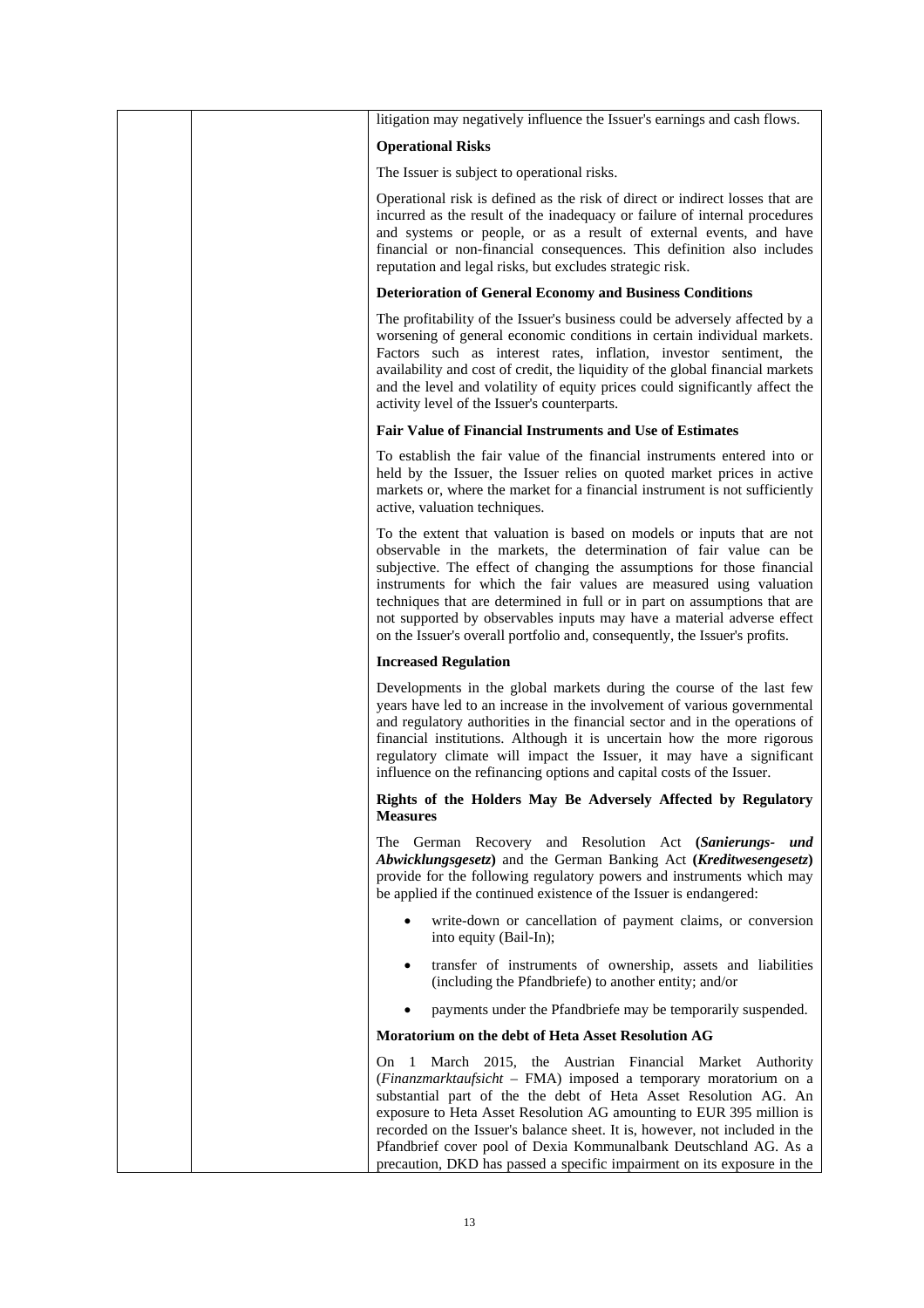|     |                                                      | first quarter 2015, the amount of which may have to be adjusted in light<br>of further developments of the situation. This impairment may have a<br>significant negative impact on the liquidity and the financial position of<br>the Issuer. In addition, it cannot be excluded that this impairment will be<br>insufficient and need to be increased. This may further increase any<br>negative impact on the liquidity and the financial position of the Issuer. |
|-----|------------------------------------------------------|---------------------------------------------------------------------------------------------------------------------------------------------------------------------------------------------------------------------------------------------------------------------------------------------------------------------------------------------------------------------------------------------------------------------------------------------------------------------|
| D.3 | Key information on the                               | Pfandbriefe May not Be a Suitable Investment for All Investors                                                                                                                                                                                                                                                                                                                                                                                                      |
|     | key risks that are<br>specific to the<br>Pfandbriefe | Each potential investor in Pfandbriefe must determine the suitability of<br>that investment in light of its own circumstances.                                                                                                                                                                                                                                                                                                                                      |
|     |                                                      | <b>Liquidity Risk</b>                                                                                                                                                                                                                                                                                                                                                                                                                                               |
|     |                                                      | There can be no assurance that a liquid secondary market for the<br>Pfandbriefe will develop or, if it does develop, that it will continue. In an<br>illiquid market, an investor might not be able to sell its Pfandbriefe at any<br>time at fair market prices. The possibility to sell the Pfandbriefe might<br>additionally be restricted by country specific reasons.                                                                                          |
|     |                                                      | <b>Market Price Risk</b>                                                                                                                                                                                                                                                                                                                                                                                                                                            |
|     |                                                      | The Holder of Pfandbriefe is exposed to the risk of an unfavourable<br>development of market prices of its Pfandbriefe, which materialises if the<br>Holder sells the Pfandbriefe prior to the final maturity of such<br>Pfandbriefe.                                                                                                                                                                                                                               |
|     |                                                      | <b>Risk of Early Redemption</b>                                                                                                                                                                                                                                                                                                                                                                                                                                     |
|     |                                                      | A Holder of Pfandbriefe is exposed to the risk that due to early<br>redemption his investment will have a lower than expected yield. Also,<br>the Holder may only be able to reinvest on less favourable conditions as<br>compared to the original investment.                                                                                                                                                                                                      |
|     |                                                      | <b>Currency Risk</b>                                                                                                                                                                                                                                                                                                                                                                                                                                                |
|     |                                                      | A Holder of Pfandbriefe denominated in a foreign currency is exposed to<br>the risk that changes in currency exchange rates may affect the yield of<br>such Pfandbriefe.                                                                                                                                                                                                                                                                                            |
|     |                                                      | Risk of a Downgrading of the Rating of Public Sector Pfandbriefe                                                                                                                                                                                                                                                                                                                                                                                                    |
|     |                                                      | A downgrading of DKD's Public Sector Pfandbriefe by Standard &<br>Poor's could have a negative impact on DKD's funding costs and on<br>DKD's relation to its investors and customers.                                                                                                                                                                                                                                                                               |
|     |                                                      | [Fixed Rate Pfandbriefe                                                                                                                                                                                                                                                                                                                                                                                                                                             |
|     |                                                      | A Holder of Fixed Rate Pfandbriefe is exposed to the risk that the price of<br>such Pfandbriefe falls as a result of changes in the market interest rate.]                                                                                                                                                                                                                                                                                                          |
|     |                                                      | [Floating Rate Pfandbriefe                                                                                                                                                                                                                                                                                                                                                                                                                                          |
|     |                                                      | A Holder of Floating Rate Pfandbriefe is exposed to the risk of<br>fluctuating interest rate levels and uncertain interest income. Fluctuating<br>interest rate levels make it impossible to determine the profitability of<br>Floating Rate Pfandbriefe in advance.]                                                                                                                                                                                               |
|     |                                                      | Potential U.S. Withholding Tax under FATCA                                                                                                                                                                                                                                                                                                                                                                                                                          |
|     |                                                      | Under certain circumstances, the Issuer may be required to withhold U.S.<br>tax pursuant to U.S. and foreign legislation commonly referred to as<br>FATCA in respect of Pfandbriefe issued after the date that is six months<br>after the date on which final U.S. Treasury regulations defining the term<br>"foreign passthru payment" are published. The Issuer will not make any<br>gross-up payments in compensation of FATCA withholdings.                     |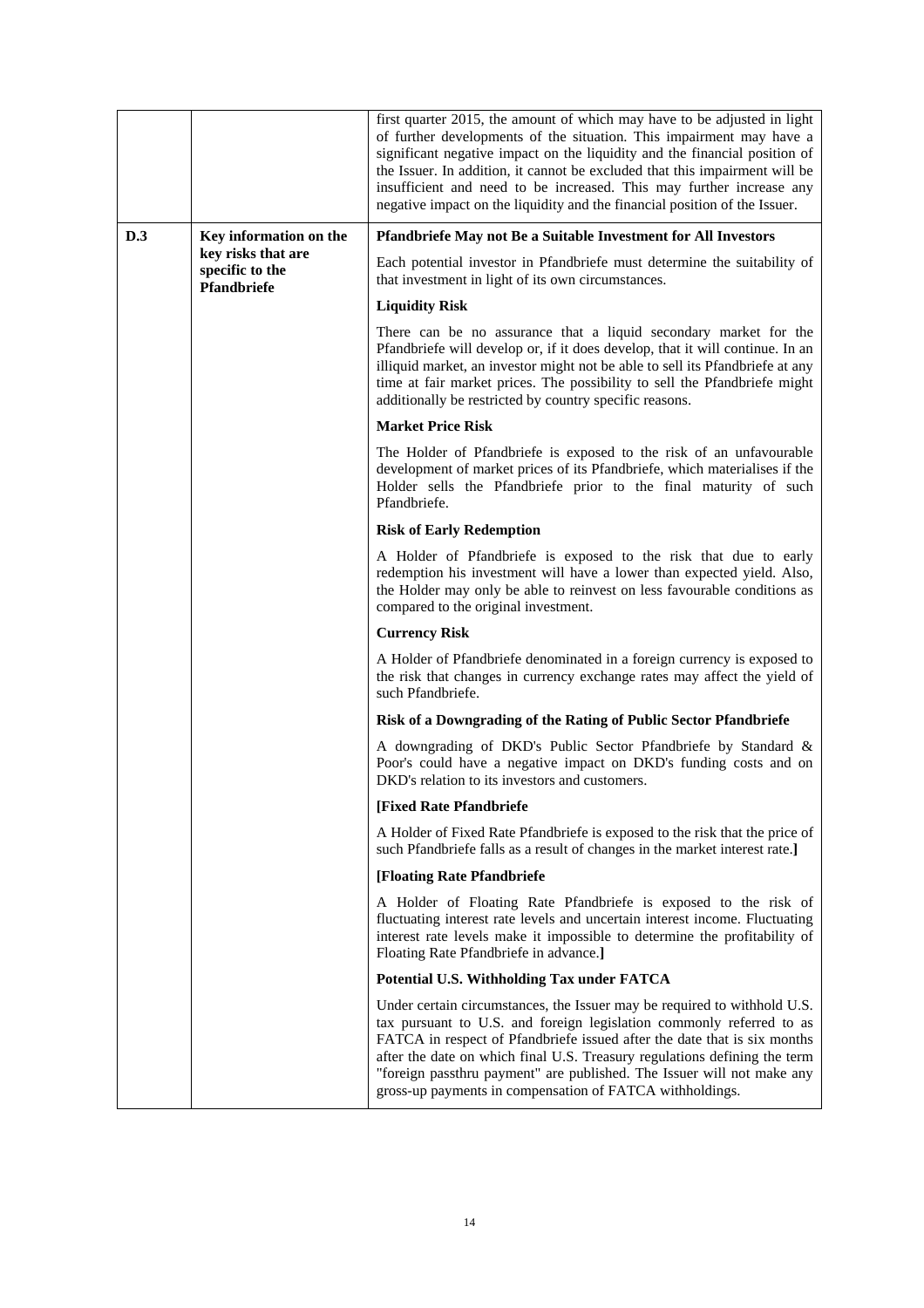| <b>Element</b>   | Section E – Offer of the Pfandbriefe                                                                                        |                                                                                                                                                                                                                                                                                                                                                                                       |  |
|------------------|-----------------------------------------------------------------------------------------------------------------------------|---------------------------------------------------------------------------------------------------------------------------------------------------------------------------------------------------------------------------------------------------------------------------------------------------------------------------------------------------------------------------------------|--|
| E.2 <sub>b</sub> | <b>Reasons for the offer</b><br>and use of proceeds<br>when different from<br>making profit and/or<br>hedging certain risks | The net proceeds from the issue will be used for general financing<br>purposes of the Issuer.                                                                                                                                                                                                                                                                                         |  |
| E.3              | A description of the<br>terms and conditions of<br>the offer                                                                | The total amount of the [issue] [offer] is $[•]$ .<br>[No public offer is being made or contemplated.]<br>[[The offer period commences on $[\bullet]$ and ends on $[\bullet]$ .]<br>[The minimum subscription amount is $[\bullet]$ .]<br>[The maximum subscription amount is $[\bullet]$ .]<br>[The expected price at which the Pfandbriefe will be offered is $[\bullet]$ .]<br>[①] |  |
| E.4              | Any interest that is<br>material to the<br>issue/offer including<br>conflicting interests                                   | $\lbrack \bullet \rbrack$                                                                                                                                                                                                                                                                                                                                                             |  |
| E.7              | <b>Estimated expenses</b><br>charged to the investor<br>by the Issuer or the<br>offeror                                     | $\blacksquare$                                                                                                                                                                                                                                                                                                                                                                        |  |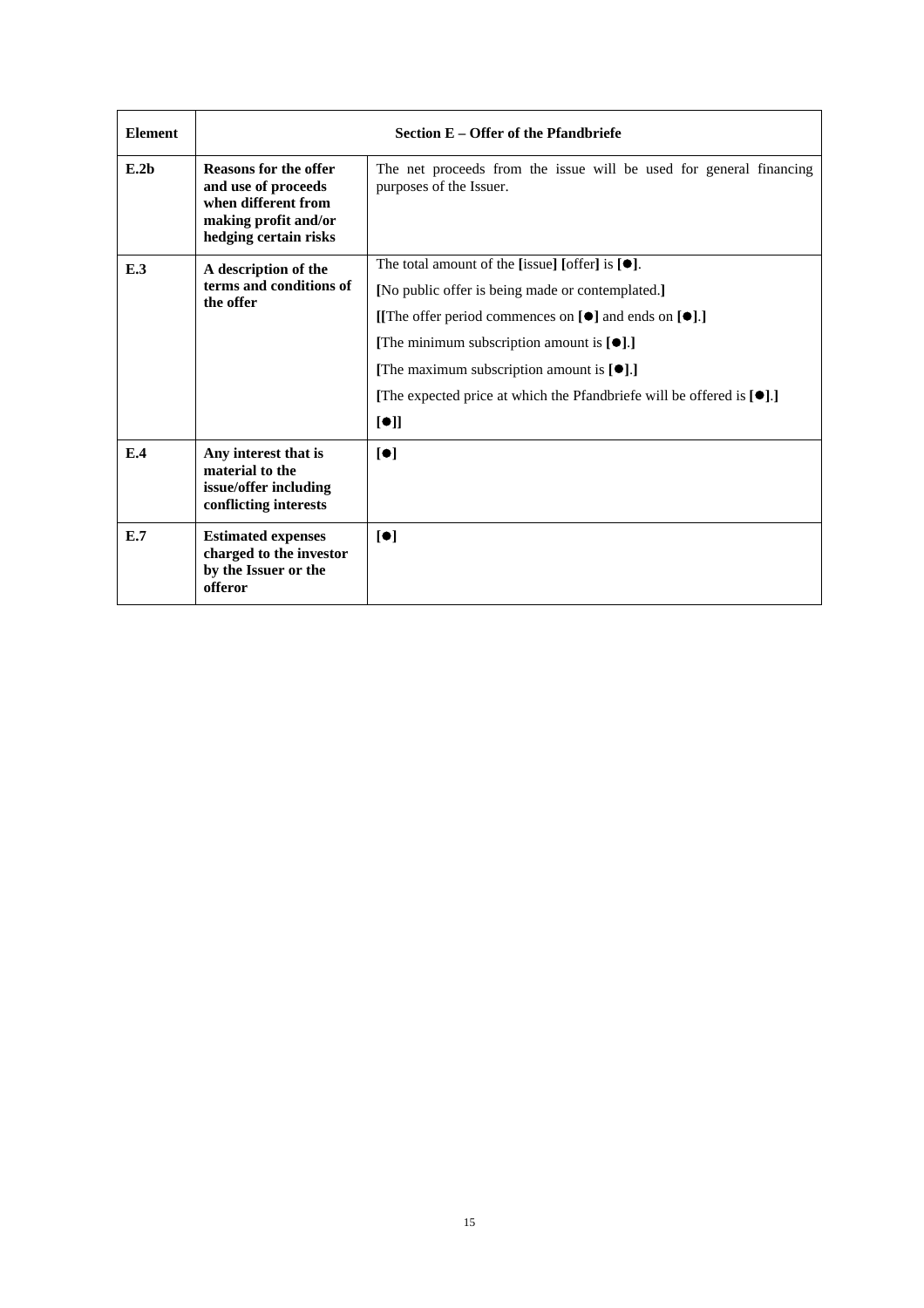# **GERMAN TRANSLATION OF THE SUMMARY**

# **ZUSAMMENFASSUNG**

Zusammenfassungen sind zusammengesetzt aus Offenlegungspflichten, die als "*Punkte*" bekannt sind. Diese Punkte sind in die Abschnitte A – E (A.1 – E.7) nummeriert.

Diese Zusammenfassung (die "**Zusammenfassung**") enthält alle Punkte, die in eine Zusammenfassung für diese Art von Wertpapieren und Emittentin aufzunehmen sind. Da einige Punkte nicht zu berücksichtigen sind, kann die Nummerierung Lücken aufweisen.

Auch wenn ein Punkt wegen der Art der Wertpapiere und der Emittentin in die Zusammenfassung aufgenommen werden muss, ist es möglich, dass bezüglich dieses Punktes keine relevante Information gegeben werden kann. In einem solchen Fall ist in der Zusammenfassung eine kurze Beschreibung des Punktes unter Bezeichnung als "*nicht anwendbar*" enthalten.

**[**Die Zusammenfassung enthält durch eckige Klammern oder Kursivschreibung gekennzeichnete Optionen und Leerstellen bezüglich der Pfandbriefe, die unter dem Programm begeben werden können. Die Zusammenfassung einer einzelnen Emission von Pfandbriefen wird die nur für diese Emission von Pfandbriefen relevanten Optionen, wie durch die Endgültigen Bedingungen festgelegt, und die ausgelassenen Informationen beinhalten, die, durch die Endgültigen Bedingungen vervollständigt werden.**] 1**

| <b>Punkt</b> | <b>Abschnitt A - Einleitung und Warnhinweise</b> |                                                                                                                                                                                                                                                                                                                                                                                                                                                                                                                                                                                                                                                                                                                                                                                                      |
|--------------|--------------------------------------------------|------------------------------------------------------------------------------------------------------------------------------------------------------------------------------------------------------------------------------------------------------------------------------------------------------------------------------------------------------------------------------------------------------------------------------------------------------------------------------------------------------------------------------------------------------------------------------------------------------------------------------------------------------------------------------------------------------------------------------------------------------------------------------------------------------|
| A.1          | Warnhinweis                                      | Warnhinweis, dass                                                                                                                                                                                                                                                                                                                                                                                                                                                                                                                                                                                                                                                                                                                                                                                    |
|              |                                                  | die Zusammenfassung als Einleitung zum Prospekt verstanden<br>werden sollte;                                                                                                                                                                                                                                                                                                                                                                                                                                                                                                                                                                                                                                                                                                                         |
|              |                                                  | sich der Anleger bei jeder Entscheidung in die Pfandbriefe zu<br>investieren, auf den Prospekt als Ganzen stützen sollte;                                                                                                                                                                                                                                                                                                                                                                                                                                                                                                                                                                                                                                                                            |
|              |                                                  | ein Anleger, der wegen der in dem Prospekt enthaltenen Angaben<br>Klage einreichen will, nach den nationalen Rechtsvorschriften seines<br>Mitgliedstaats möglicherweise für die Übersetzung des Prospekts<br>aufkommen muss, bevor das Verfahren eingeleitet werden kann; und                                                                                                                                                                                                                                                                                                                                                                                                                                                                                                                        |
|              |                                                  | zivilrechtlich nur die Emittentin haftet, die die Zusammenfassung<br>samt etwaiger Übersetzungen vorgelegt und übermittelt hat, und dies<br>auch nur für den Fall, dass die Zusammenfassung verglichen mit den<br>anderen Teilen des Prospekts irreführend, unrichtig oder inkohärent<br>ist oder verglichen mit den anderen Teilen des Prospekts wesentliche<br>Angaben, die in Bezug auf Anlagen in die betreffenden Wertpapiere<br>für die Anleger eine Entscheidungshilfe darstellen, vermissen lassen.                                                                                                                                                                                                                                                                                          |
| A.2          | Zustimmung zur Ver-<br>wendung des Prospektes    | [falls keine Zustimmung erteilt wird, einfügen: Entfällt. Die Emittentin<br>erteilt keine Zustimmung zur Verwendung des Prospekts und der<br>Endgültigen Bedingungen für eine spätere Weiterveräußerung oder<br>endgültige Platzierung der Pfandbriefe durch Platzeure und/oder<br>Finanzintermediäre.]                                                                                                                                                                                                                                                                                                                                                                                                                                                                                              |
|              |                                                  | [[falls eine generelle Zustimmung (General Consent) erteilt wird,<br>einfügen: [Jeder Platzeur und/oder jeder weitere Finanzintermediär]<br>[falls eine Individualzustimmung (Individual Consent) erteilt wird,<br>einfügen: [Namen und Adresse(n) des Platzeurs/der Platzeure<br>und/oder des Finanzintermediärs/der Finanzintermediäre einfügen]<br>([der] [die] "Platzeur[e] [und Finanzintermediär[e]]")], [der] [die] die<br>Pfandbriefe nachfolgend weiter [verkauft oder endgültig platziert, ist<br>berechtigt] [verkaufen oder endgültig platzieren, sind berechtigt], den<br>Prospekt und die Endgültigen Bedingungen in Luxemburg und der<br>Bundesrepublik Deutschland für den späteren Weiterverkauf oder die<br>endgültige Platzierung der Pfandbriefe während der Angebotsperiode für |

<sup>&</sup>lt;sup>1</sup> Für die Zusammenfassung einer einzelnen Emission von Pfandbriefen zu löschen.

 $\overline{a}$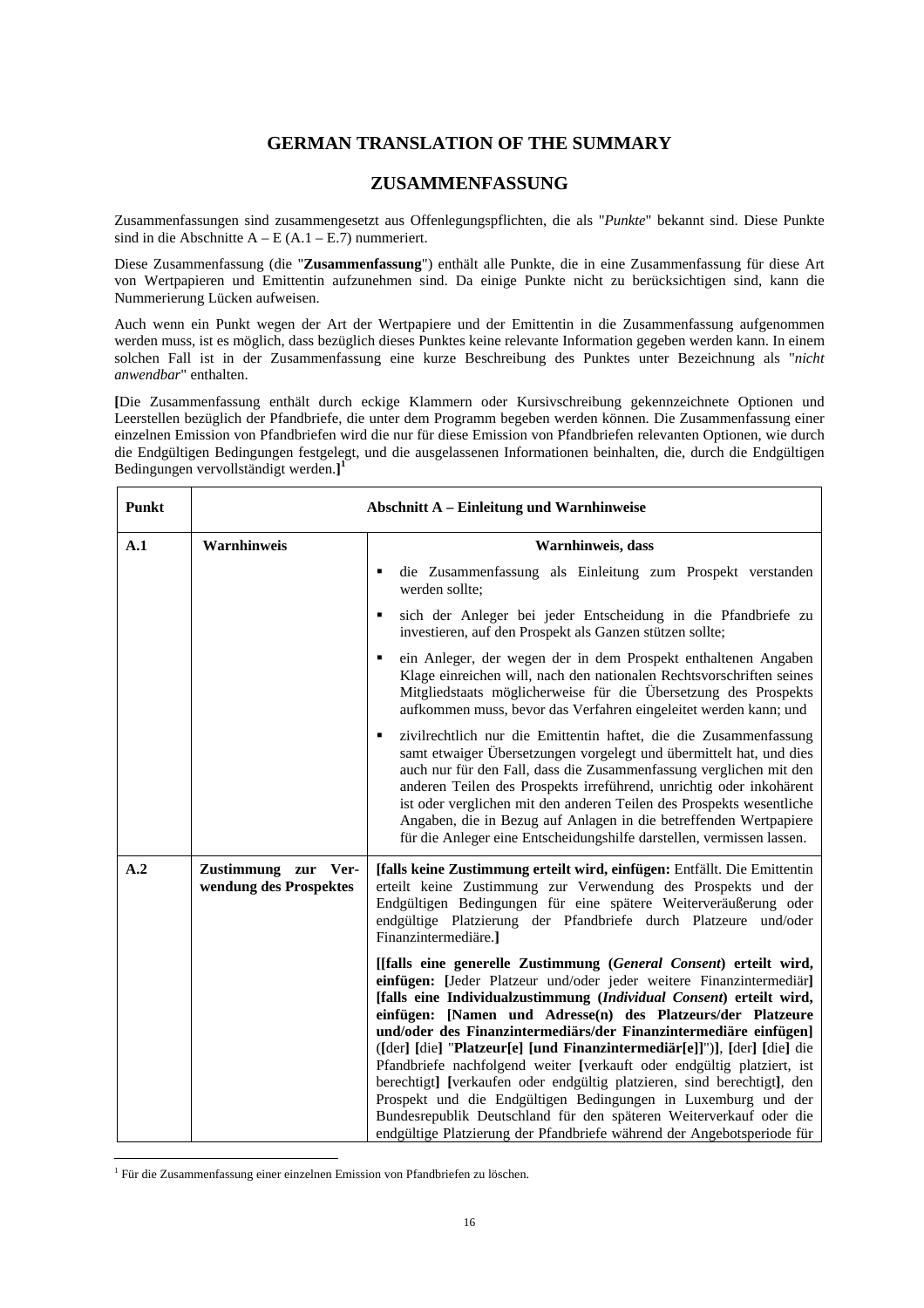|                                                                                                                                              | den späteren Weiterverkauf oder die endgültige Platzierung der<br>Pfandbriefe vom [●] (einschließlich) bis zum [●] (ausschließlich) zu<br>verwenden, vorausgesetzt, dass der Prospekt in Übereinstimmung mit<br>Artikel 11 Absatz 2 des Luxemburger Wertpapierprospektgesetzes (Loi<br>relative aux prospectus pour valeurs mobilières), welches die Richtlinie<br>2003/71/EG (in der jeweils geltenden Fassung) umsetzt, noch gültig ist.<br>Die Emittentin behält sich das Recht vor, ihre Zustimmung zur<br>Verwendung des Prospekts jederzeit zu widerrufen. Der Widerruf wird<br>auf der Internetseite der Emittentin unter "www.dexia.de" veröffentlicht. |
|----------------------------------------------------------------------------------------------------------------------------------------------|-----------------------------------------------------------------------------------------------------------------------------------------------------------------------------------------------------------------------------------------------------------------------------------------------------------------------------------------------------------------------------------------------------------------------------------------------------------------------------------------------------------------------------------------------------------------------------------------------------------------------------------------------------------------|
|                                                                                                                                              | Der Prospekt darf potentiellen Anlegern nur zusammen mit sämtlichen<br>bis zur Übergabe veröffentlichten Nachträgen übergeben werden. Jeder<br>Nachtrag zum Prospekt kann in elektronischer Form auf der Internetseite<br>der Wertpapierbörse Luxemburg (www.bourse.lu) eingesehen werden.]                                                                                                                                                                                                                                                                                                                                                                     |
|                                                                                                                                              | [falls eine Individualzustimmung (Individual Consent) erteilt wird,<br>einfügen: Alle neuen Informationen bzgl. der Platzeure und/oder der<br>Finanzintermediäre, die zum Zeitpunkt der Veröffentlichung des<br>Prospekts bzw. zum Zeitpunkt der Hinterlegung der endgültigen<br>Bedingungen bei bzw. Mitteilung der Endgültigen Bedingungen an<br>der/die zuständige(n) Aufsichtsbehörde nicht bekannt waren, werden auf<br>der Internetseite [●] veröffentlicht].                                                                                                                                                                                             |
| Angabe der Angebots-<br>frist, für die die Zu-<br>stimmung<br>Ver-<br>zur<br>wendung des Prospekts<br>erteilt wird.                          | [Entfällt. Die Emittentin erteilt keine Zustimmung zur Verwendung des<br>Prospekts für eine spätere Weiterveräußerung oder endgültige Platzierung<br>der Pfandbriefe durch Platzeure und/oder Finanzintermediäre.]<br>[Vom [●] (einschließlich) bis zum [●] (ausschließlich).]                                                                                                                                                                                                                                                                                                                                                                                  |
| Alle<br>sonstigen klaren<br>und<br>objektiven<br>Bedingungen, an die die<br>Zustimmung gebunden                                              | [Entfällt. Die Emittentin erteilt keine Zustimmung zur Verwendung des<br>Prospekts und der Endgültigen Bedingungen für eine spätere<br>Weiterveräußerung oder endgültige Platzierung der Pfandbriefe durch<br>Platzeure und/oder Finanzintermediäre.]                                                                                                                                                                                                                                                                                                                                                                                                           |
| ist.                                                                                                                                         | [Bei der Nutzung des Prospekts und der Endgültigen Bedingungen [hat<br>[der] [jeder] Platzeur und/oder maßgebliche weitere Finanzintermediär]<br>[[hat der Platzeur] [haben die Platzeure] [und [Finanzintermediär]<br>[Finanzintermediäre]]] sicherzustellen, dass [er] [sie] alle anwendbaren,<br>jeweiligen<br>Jurisdiktionen<br>geltenden Gesetze<br>in<br>den<br>und<br>Rechtsvorschriften [beachtet] [beachten].]                                                                                                                                                                                                                                         |
|                                                                                                                                              | [Die Emittentin hat folgende zusätzlichen Bedingungen, an die die<br>Zustimmung gebunden ist und die für die Verwendung des Prospekts<br>relevant sind, in den Endgültigen Bedingungen festgelegt: [Bedingungen<br>einfügen].]                                                                                                                                                                                                                                                                                                                                                                                                                                  |
| Hinweis für die Anleger,<br>dass Informationen über<br><b>Bedingungen</b><br>die<br>des<br>Angebots eines Finanz-<br>intermediärs von diesem | [Entfällt. Die Emittentin erteilt keine Zustimmung zur Verwendung des<br>Prospekts und der Endgültigen Bedingungen für eine spätere<br>Weiterveräußerung oder endgültige Platzierung der Pfandbriefe durch<br>Platzeure und/oder Finanzintermediäre.]                                                                                                                                                                                                                                                                                                                                                                                                           |
| Zeitpunkt<br>der<br>zum<br>Vorlage des Angebots<br>zur Verfügung zu stellen<br>sind.                                                         | [Für<br>und/oder<br>den<br>Fall,<br>dass<br><b>Platzeur</b><br>weiterer<br>ein<br>Finanzintermediär ein Angebot macht, unterrichtet dieser Platzeur<br>und/oder weiterer Finanzintermediär die Anleger zum Zeitpunkt, in<br>dem das Angebot gemacht wird, über die Angebotsbedingungen der<br>Pfandbriefe.]                                                                                                                                                                                                                                                                                                                                                     |

| Punkt | <b>Abschnitt B – Die Emittentin</b> |                        |                                           |
|-------|-------------------------------------|------------------------|-------------------------------------------|
| B.1   | Gesetzliche<br>kommerzielle<br>nung | und<br><b>Bezeich-</b> | Dexia Kommunalbank Deutschland AG ("DKD") |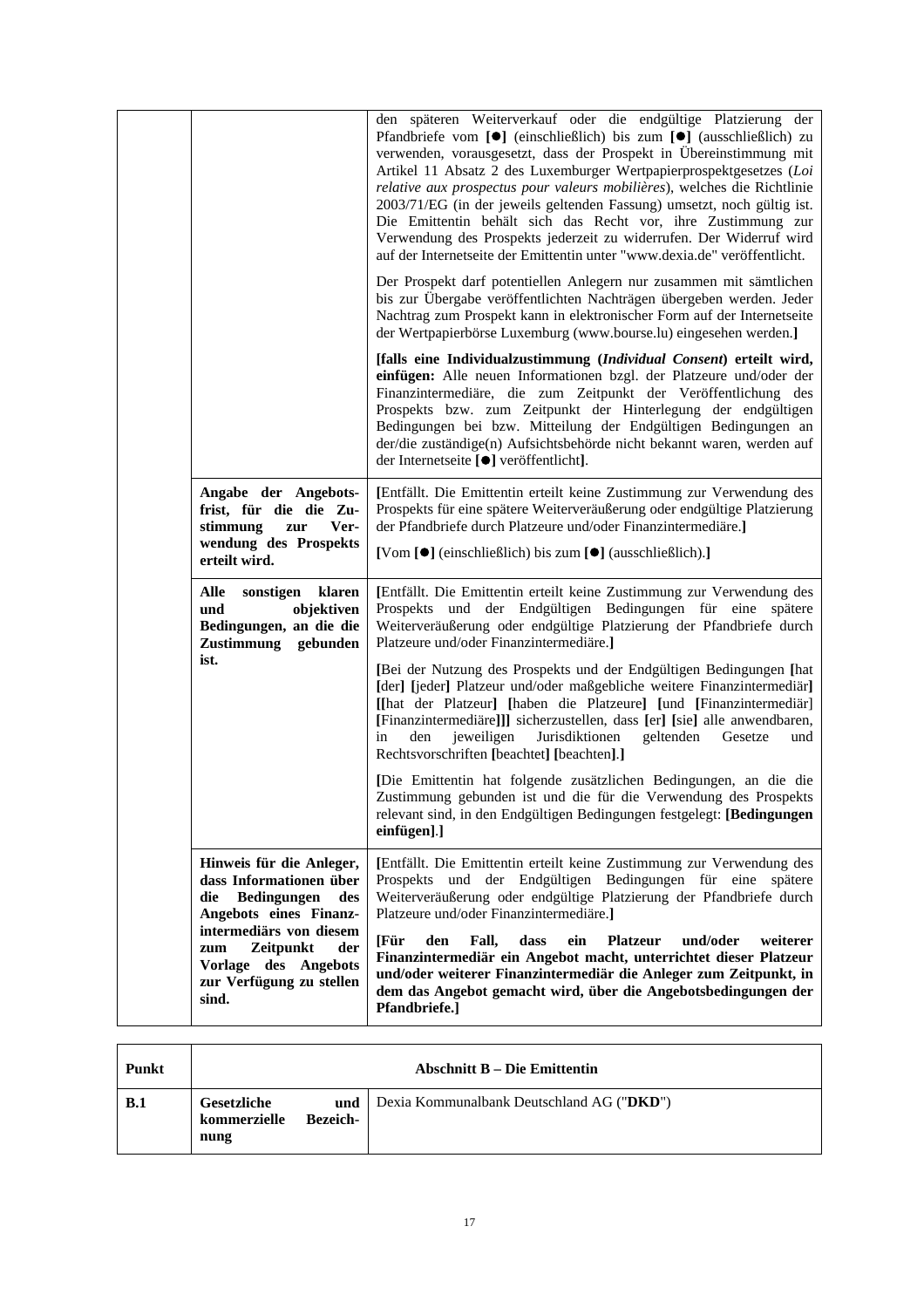| B.2  | <b>Sitz</b><br>Rechtsform<br>$\sqrt{2}$<br>geltendes Recht / Land<br>der Gründung                                                                 | Sitz: Berlin, Bundesrepublik Deutschland                                                                                                                                                                                                                                                                                                                                                                                                                                                                                                                                                                                                                                                                                         |                             |                             |
|------|---------------------------------------------------------------------------------------------------------------------------------------------------|----------------------------------------------------------------------------------------------------------------------------------------------------------------------------------------------------------------------------------------------------------------------------------------------------------------------------------------------------------------------------------------------------------------------------------------------------------------------------------------------------------------------------------------------------------------------------------------------------------------------------------------------------------------------------------------------------------------------------------|-----------------------------|-----------------------------|
|      |                                                                                                                                                   | Rechtsform: Aktiengesellschaft                                                                                                                                                                                                                                                                                                                                                                                                                                                                                                                                                                                                                                                                                                   |                             |                             |
|      |                                                                                                                                                   | Geltendes Recht: deutsches Recht                                                                                                                                                                                                                                                                                                                                                                                                                                                                                                                                                                                                                                                                                                 |                             |                             |
|      |                                                                                                                                                   | Land der Gründung: Bundesrepublik Deutschland                                                                                                                                                                                                                                                                                                                                                                                                                                                                                                                                                                                                                                                                                    |                             |                             |
| B.4b | <b>Bereits bekannte Trends,</b><br>die<br>sich<br>auf<br>die<br><b>Emittentin</b><br>und<br>die<br>Branchen, in denen sie<br>tätig ist, auswirken | Nicht anwendbar. Es gibt keine bereits bekannten Trends, die sich auf die<br>DKD und die Branchen, in der sie tätig ist, auswirken.                                                                                                                                                                                                                                                                                                                                                                                                                                                                                                                                                                                              |                             |                             |
| B.5  | <b>Beschreibung</b><br>der<br><b>Gruppe und der Stellung</b><br>der Emittentin innerhalb<br>dieser Gruppe                                         | Die Emittentin gehört zur Dexia Gruppe von Unternehmen (die "Dexia<br>Gruppe"), die von der Dexia SA, Brüssel ("Dexia SA") geführt wird.<br>Die Dexia Gruppe ist eine europäische Bankengruppe, die zum<br>31. Dezember 2014 1.265 Mitarbeiter beschäftigte und ein hartes<br>Kernkapital (Common Equity Tier 1 (CET 1)) von EUR 8,75 Milliarden<br>aufwies. Die Aktien der DKD werden zu 100 % von der Dexia Crédit<br>Local, Paris ("DCL") gehalten, deren Aktien wiederum zu 100 % von der<br>Dexia SA gehalten werden.<br>Die Emittentin hat keine eigenen Tochtergesellschaften.                                                                                                                                            |                             |                             |
| B.9  | Gewinnprognosen oder -<br>schätzungen                                                                                                             | Die<br>Nicht<br>anwendbar.<br>Gewinnprognosen oder -schätzungen anzugeben.                                                                                                                                                                                                                                                                                                                                                                                                                                                                                                                                                                                                                                                       | <b>DKD</b><br>sich<br>hat   | entschlossen,<br>keine      |
| B.10 | etwaiger<br>Be-<br>Art<br>schränkungen<br>im<br>Bestätigungsvermerk zu<br>den historischen Finanz-<br>informationen                               | Nicht<br>anwendbar.<br>Es<br>Bestätigungsvermerken zu den historischen Finanzinformationen.                                                                                                                                                                                                                                                                                                                                                                                                                                                                                                                                                                                                                                      | keine<br>gab                | Beschränkungen<br>den<br>in |
| B.12 | Ausgewählte wesentliche<br>historische<br>Finanz-<br>informationen                                                                                | Die folgende Tabelle zeigt eine zusammenfassende Darstellung<br>ausgewählter Finanzinformationen der Emittentin zum jeweils<br>angegebenen Datum (im Fall von Informationen, die sich auf die Bilanz<br>beziehen) bzw. für die am 31. Dezember 2013 bzw. am 31. Dezember<br>2014 jeweils zu Ende gegangenen Geschäftsjahre (im Fall von<br>Informationen, die sich auf die Gewinn- und Verlustrechnung beziehen).<br>Alle Finanzinformationen wurden den jeweiligen geprüften, nicht-<br>konsolidierten und nach HGB-Rechnungslegungsgrundsätzen erstellten,<br>deutschsprachigen Jahresabschlüssen der Emittentin für die am 31.<br>Dezember 2013 und 31. Dezember 2014 jeweils zu Ende gegangenen<br>Geschäftsjahre entnommen. |                             |                             |
|      |                                                                                                                                                   | Bilanzkennzahlen in EUR Mio.                                                                                                                                                                                                                                                                                                                                                                                                                                                                                                                                                                                                                                                                                                     |                             |                             |
|      |                                                                                                                                                   |                                                                                                                                                                                                                                                                                                                                                                                                                                                                                                                                                                                                                                                                                                                                  | 31. Dezember<br>2014        | 31. Dezember<br>2013        |
|      |                                                                                                                                                   | Bilanzsumme                                                                                                                                                                                                                                                                                                                                                                                                                                                                                                                                                                                                                                                                                                                      | 36.737,8                    | 39.545,7                    |
|      |                                                                                                                                                   | GuV-Kennzahlen in EUR Mio.                                                                                                                                                                                                                                                                                                                                                                                                                                                                                                                                                                                                                                                                                                       |                             |                             |
|      |                                                                                                                                                   |                                                                                                                                                                                                                                                                                                                                                                                                                                                                                                                                                                                                                                                                                                                                  | $1. Jan. -31.$<br>Dez. 2014 | $1. Jan. -31.$<br>Dez. 2013 |
|      |                                                                                                                                                   | Zins- und<br>Provisionsüberschuss <sup>1</sup>                                                                                                                                                                                                                                                                                                                                                                                                                                                                                                                                                                                                                                                                                   | 21,4                        | 20,1                        |
|      |                                                                                                                                                   | Verwaltungsaufwen-<br>$d$ ungen $^2$                                                                                                                                                                                                                                                                                                                                                                                                                                                                                                                                                                                                                                                                                             | (20,6)                      | (19,6)                      |

<sup>1&</sup>lt;br>1 Setzt sich zusammen aus den Positionen ERTRÄGE 1. und 4. und AUFWENDUNGEN 1. und 2. der Gewinn- und Verlustrechnung.<br><sup>2</sup> Setzt sich zusammen aus den Positionen AUFWENDUNGEN 4. und 5. der Gewinn- und Verlustrechnung.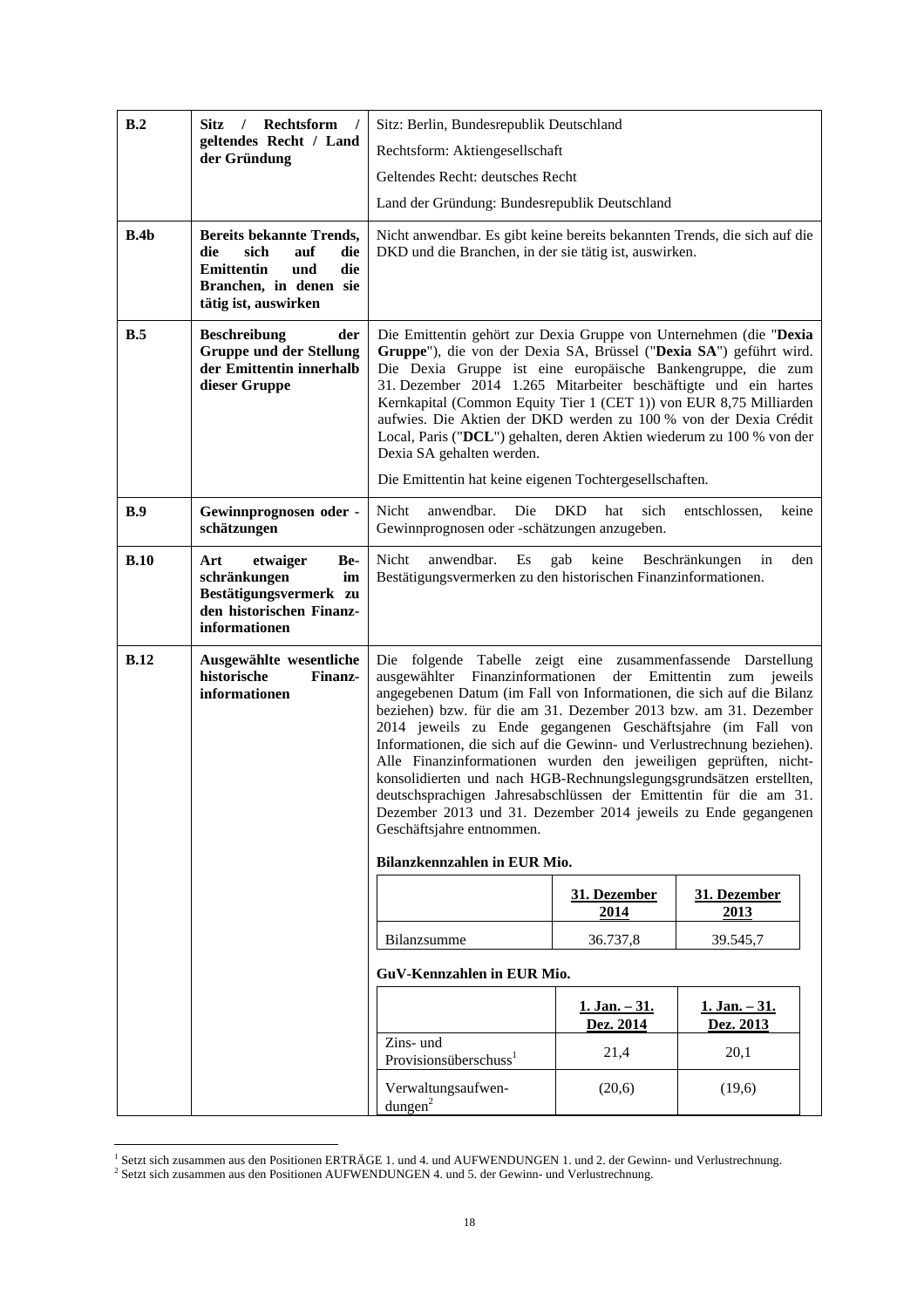|             |                                                                                                                  | Jahresüberschuss<br>(-fehlbetrag)                                                                                                                                                                                                                                                                                                                                                                                                                                                                                                                                                                                                                                                                                                                                                                                                                                                                                                                                                                                                                                                                                                                                                                                                                                                                                                                                            | (0,4)                                       | (1,6)                                          |
|-------------|------------------------------------------------------------------------------------------------------------------|------------------------------------------------------------------------------------------------------------------------------------------------------------------------------------------------------------------------------------------------------------------------------------------------------------------------------------------------------------------------------------------------------------------------------------------------------------------------------------------------------------------------------------------------------------------------------------------------------------------------------------------------------------------------------------------------------------------------------------------------------------------------------------------------------------------------------------------------------------------------------------------------------------------------------------------------------------------------------------------------------------------------------------------------------------------------------------------------------------------------------------------------------------------------------------------------------------------------------------------------------------------------------------------------------------------------------------------------------------------------------|---------------------------------------------|------------------------------------------------|
|             | <b>Ausblick</b>                                                                                                  | Mit Ausnahme der Ausführungen in nachfolgendem Unterabschnitt<br>"Signifikante Veränderungen in der Finanzlage bzw. Handelsposition",<br>gab es in den Aussichten der Emittentin seit dem 31. Dezember 2014,<br>dem Datum des letzten veröffentlichten geprüften Abschlusses, keine<br>wesentlichen nachteiligen Veränderungen.                                                                                                                                                                                                                                                                                                                                                                                                                                                                                                                                                                                                                                                                                                                                                                                                                                                                                                                                                                                                                                              |                                             |                                                |
|             | <b>Signifikante</b><br>Veränderungen in der<br>Finanzlage<br>bzw.<br>Handelsposition                             | Am 1. März 2015 hat die Österreichische Finanzmarktaufsicht (FMA) die<br>Abwicklung der Heta Asset Resolution AG, vormals Hypo Alpe Adria<br>Bank International AG, die für die Verwaltung der Vermögensbestände<br>aus dem im Abbau befindlichen Altgeschäft der Hypo Alpe Adria Bank<br>International AG verantwortlich ist, per Bescheid eingeleitet und ein bis<br>31. Mai 2016 befristetes Moratorium bezüglich eines wesentlichen Teils<br>der Verbindlichkeiten des Unternehmens (Kapital und Zinsen) verhängt.<br>In der Bilanz der Emittentin wird ein Engagement gegenüber der Heta<br>Asset Resolution AG in Höhe von EUR 395 Mio. verbucht. Dieses<br>Engagement ist nicht in den Pfandbrief-Deckungsstock der Dexia<br>Kommunalbank Deutschland AG aufgenommen. Vorsorglich hat DKD<br>für ihr Engagement im ersten Quartal 2015 eine separate Risikovorsorge<br>gebildet, deren Höhe gegebenenfalls entsprechend den weiteren<br>Entwicklungen anzupassen ist. Diese Risikovorsorge hat unter<br>Umständen erhebliche nachteilige Auswirkungen auf die Liquiditäts- und<br>Finanzlage der Emittentin. Darüber hinaus kann nicht ausgeschlossen<br>werden, dass sich diese Risikovorsorge als unzureichend erweist und<br>erhöht werden muss. Dies kann die nachteiligen Auswirkungen auf die<br>Liquiditäts- und Finanzlage der Emittentin weiter verschärfen. |                                             |                                                |
|             |                                                                                                                  | Mit Ausnahme der Ausführungen des vorstehenden Absatzes sind keine<br>wesentlichen Veränderungen in der Finanzlage oder der Handelsposition<br>der DKD seit dem 31. Dezember 2014, dem Ende des letzten Zeitraums,<br>für den ein Abschluss von der DKD veröffentlicht wurde, eingetreten.                                                                                                                                                                                                                                                                                                                                                                                                                                                                                                                                                                                                                                                                                                                                                                                                                                                                                                                                                                                                                                                                                   |                                             |                                                |
| <b>B.13</b> | Jüngste Entwicklungen                                                                                            | DKD wurde durch das Moratorium betroffen, das die Österreichische<br>Finanzmarktaufsicht über die Verbindlichkeiten der Heta Asset<br>Resolution AG verhängt hat (siehe vorstehenden Punkt B.12).<br>Mit Ausnahme der Ausführungen des vorstehenden Absatzes hat es keine                                                                                                                                                                                                                                                                                                                                                                                                                                                                                                                                                                                                                                                                                                                                                                                                                                                                                                                                                                                                                                                                                                    |                                             |                                                |
|             |                                                                                                                  | Ereignisse in der jüngsten Geschäftstätigkeit der DKD gegeben, die für<br>die Bewertung ihrer Zahlungsfähigkeit in hohem Maße relevant sind.                                                                                                                                                                                                                                                                                                                                                                                                                                                                                                                                                                                                                                                                                                                                                                                                                                                                                                                                                                                                                                                                                                                                                                                                                                 |                                             |                                                |
| <b>B.14</b> | <b>Siehe Punkt B.5</b><br>Angabe<br>zur<br>Abhängigkeit<br>von<br>anderen<br>Unternehmen<br>innerhalb der Gruppe | Die Emittentin ist vollumfänglich in das interne Liquiditätsmanagement<br>der DCL eingebunden.<br>DKD profitiert von einer von der DCL am 28. Februar 2011 ausgestellten<br>(die<br>Patronatserklärung<br>Patronatserklärung erklärt die DCL unter anderem, dass sie sich<br>verpflichtet sicherzustellen, dass die DKD zu jeder Zeit in der Lage sein<br>wird, alle ihre Verpflichtungen, gleich welcher Art, insbesondere ihre<br>finanziellen Verpflichtungen,<br>Patronatserklärung ist keine Garantie der DCL für von der DKD unter<br>dem Programm zu begebende Pfandbriefe. Da die Patronatserklärung<br>ausschließlich zu Gunsten der DKD ausgestellt wurde, würden Gläubiger<br>kein Rückgriffsrecht auf die DCL haben, falls die DKD Zahlungen auf<br>unter dem Programm zu begebende Pfandbriefe nicht oder nicht<br>rechtzeitig leistet.                                                                                                                                                                                                                                                                                                                                                                                                                                                                                                                         | "Patronatserklärung").<br>bei<br>Fälligkeit | Gemäß<br>der<br>${\bf zu}$<br>erfüllen.<br>Die |
| <b>B.15</b> | Haupttätigkeiten                                                                                                 | Die DKD ist eine auf die Verwaltung und Bewirtschaftung ihrer<br>Wertpapier- und Kreditportfolien spezialisierte Bank. Die Wertpapier-<br>und Kreditportfolien bestehen aus nationalen und internationalen<br>deckungsstockfähigen<br>Aktiva<br>Kommunalfinanzierung. Allgemein lässt sich die Geschäftstätigkeit der<br>Emittentin in zwei Geschäftsfelder unterteilen: (i) (Internationale)                                                                                                                                                                                                                                                                                                                                                                                                                                                                                                                                                                                                                                                                                                                                                                                                                                                                                                                                                                                | den<br>aus                                  | Bereichen<br>Staats-<br>und                    |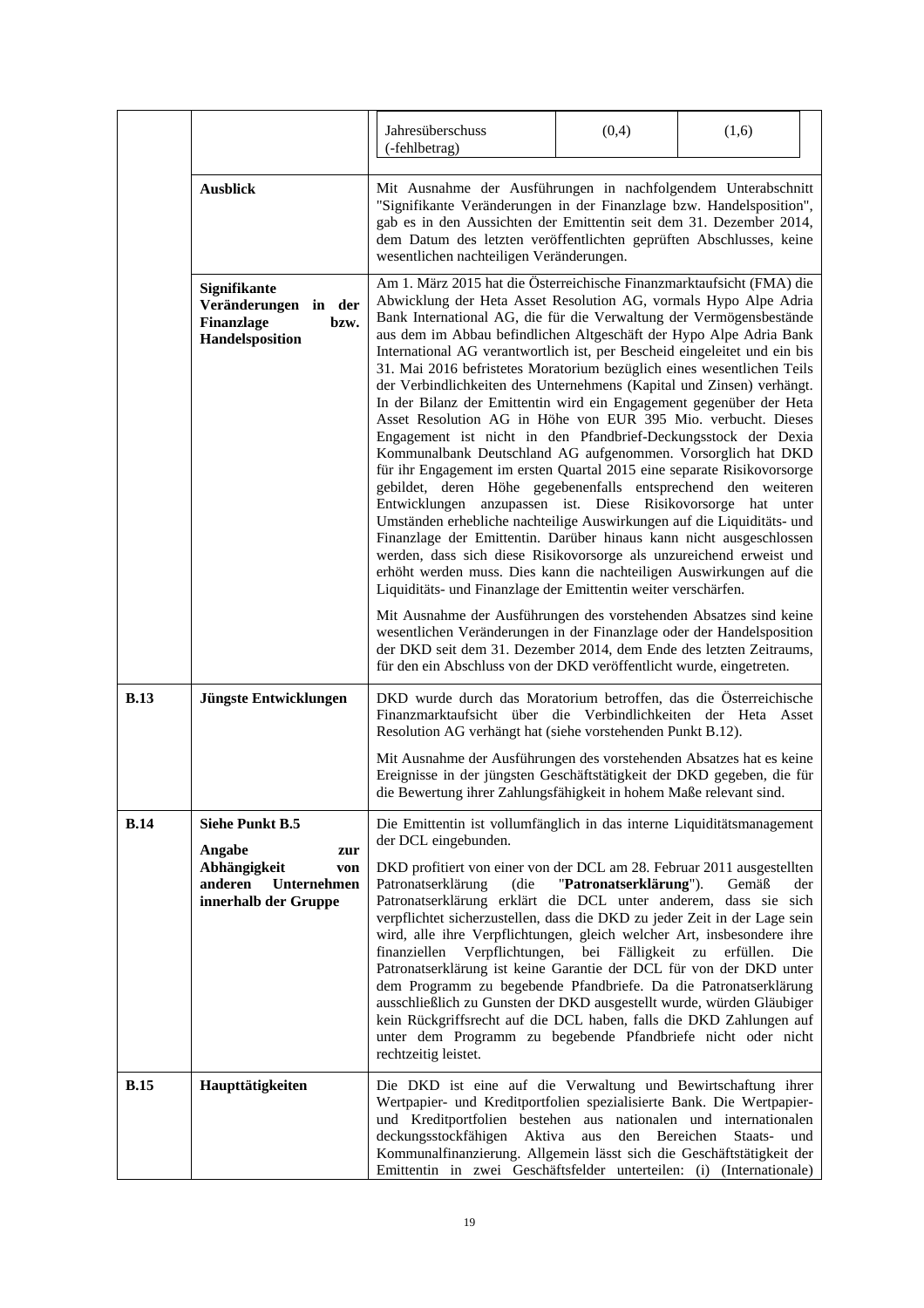|             |                                                                               | Staatsfinanzierung und (ii) Treasury & Funding.                                                                                                                                                                                                                                                                                                                                                                                                                                                                                                                            |
|-------------|-------------------------------------------------------------------------------|----------------------------------------------------------------------------------------------------------------------------------------------------------------------------------------------------------------------------------------------------------------------------------------------------------------------------------------------------------------------------------------------------------------------------------------------------------------------------------------------------------------------------------------------------------------------------|
|             |                                                                               | Die Staaten Belgien, Frankreich und Luxemburg hatten bezüglich der<br>Dexia Gruppe den Plan zur geordneten Abwicklung bei der Europäischen<br>Kommission eingereicht, den diese am 28. Dezember 2012 billigte.<br>Gemäß dem Plan zur geordneten Abwicklung gehört die DKD zu einer<br>Gruppe von Unternehmen, für die ein geordneter Abbau der<br>Vermögenswerte ohne Neukreditgeschäft vorgesehen ist. Oberstes Ziel<br>der DKD ist daher, ihre Wertpapier- und Kreditportfolien unter Nutzung<br>des natürlichen Fälligkeitsprofils abzubauen.                           |
|             |                                                                               | Nach dem Plan zur geordneten Abwicklung wird die DKD in Zukunft<br>keine neuen Kredite vergeben, jedoch weiterhin Neugeschäft im Rahmen<br>der Liquiditäts- und Deckungsstocksteuerung betreiben. Hauptziel des<br>Geschäftsfelds Treasury & Funding ist die Verwaltung der Anleihen und<br>sonstigen verzinslichen Wertpapiere der Emittentin sowie die Sicherung<br>angemessenen Finanzierung ihrer Geschäftstätigkeit.<br>einer<br>Zur<br>Refinanzierung begibt die DKD Öffentliche Pfandbriefe, die die<br>wichtigste Refinanzierungsquelle der Emittentin darstellen. |
|             |                                                                               | Zur weiteren Diversifizierung ihrer Refinanzierungsquellen hat die DKD<br>2010 begonnen, ihren kommunalen und sonstigen Kunden die<br>Hereinnahme von Termin- und Sichteinlagen anzubieten. Auf diesen als<br>"Treasury Plus" bezeichneten Teil des Einlagengeschäfts, der es den<br>Kunden ermöglicht, ihre Einlagen jederzeit abzuheben (keine vertragliche<br>Laufzeit), entfällt einer der größten Anteile am Termin- und<br>Sichteinlagengeschäft.                                                                                                                    |
|             |                                                                               | Darüber hinaus wird die DKD der Dexia Gruppe weiterhin zur<br>Refinanzierung zur Verfügung stehen.                                                                                                                                                                                                                                                                                                                                                                                                                                                                         |
| <b>B.16</b> | Hauptanteilseigner                                                            | Zum 31. Dezember 2014 betrug das Grundkapital der DKD EUR 432,50<br>Millionen. Das Grundkapital der DKD setzt sich aus 432,50 Millionen<br>Namensaktien zu je EUR 1,00 Nennbetrag zusammen, die voll eingezahlt<br>sind. Die Aktien der DKD werden zu 100 % von der DCL gehalten,<br>deren Aktien wiederum zu 100 % von der Dexia SA gehalten werden.                                                                                                                                                                                                                      |
| B.17        | <b>Kreditratings</b><br>der<br>Emittentin oder<br>ihrer<br><b>Schuldtitel</b> | Öffentliche Pfandbriefe, die von der DKD emittiert werden, haben im<br>Falle von langfristigen Verbindlichkeiten ein "A+" Rating von Standard<br>& Poor's Credit Market Services Europe Limited (Niederlassung<br>Deutschland) <sup>1</sup> erhalten.                                                                                                                                                                                                                                                                                                                      |

| <b>Punkt</b> | Abschnitt C – Die Pfandbriefe                 |                                                                                                                                        |
|--------------|-----------------------------------------------|----------------------------------------------------------------------------------------------------------------------------------------|
| C.1          | <b>Gattung und Art</b><br>Gattung und Art der |                                                                                                                                        |
|              | <b>Pfandbriefe</b><br>Wertpapierkennnummer    | Öffentliche Pfandbriefe.                                                                                                               |
|              |                                               | [Fest verzinsliche Pfandbriefe]                                                                                                        |
|              |                                               | Die Pfandbriefe werden über die gesamte Laufzeit der Pfandbriefe mit<br>einem festen Zinssatz verzinst.                                |
|              |                                               | [Variabel verzinsliche Pfandbriefe]                                                                                                    |
|              |                                               | Die Pfandbriefe werden mit einem Zinssatz verzinst [(angepasst um die<br>anwendbare Marge), der auf der Basis eines Referenzzinssatzes |

<sup>1</sup> Standard & Poor's hat seinen Sitz in der Europäischen Gemeinschaft und ist gemäß der Verordnung (EG) Nr. 1060/2009 des Europäischen Parlaments und des Rates vom 16. September 2009 über Ratingagenturen, in der jeweils geltenden Fassung (die "**Ratingagentur-Verordnung**"), registriert. Die Europäische Wertpapier- und Marktaufsichtsbehörde veröffentlicht auf ihrer Internetseite (www.esma.europa.eu) ein Verzeichnis der nach der Ratingagentur-Verordnung registrierten Ratingagenturen. Dieses Verzeichnis wird innerhalb von fünf Werktagen nach Annahme eines Beschlusses gemäß Artikel 16, 17 oder 20 der Ratingagentur-Verordnung aktualisiert. Die Europäische Kommission veröffentlicht das aktualisierte Verzeichnis im Amtsblatt der Europäischen Union innerhalb von 30 Tagen nach der Aktualisierung.

 $\overline{a}$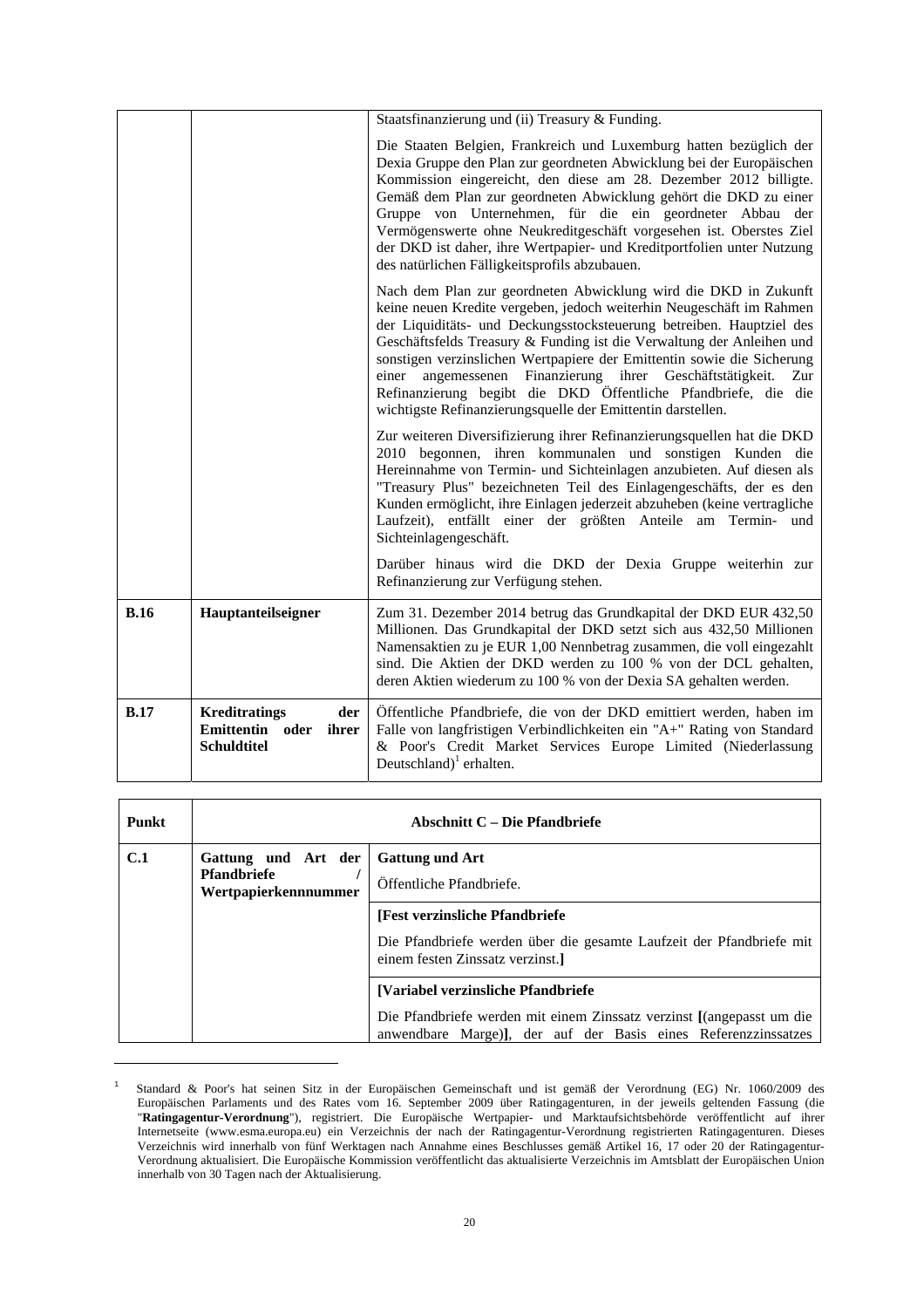|     |                                                                                                                             | bestimmt wird, der auf der vereinbarten Bildschirmseite eines<br>Kursdienstes angezeigt wird.]                                                                                                                                                                                                                                                                                                                         |  |  |
|-----|-----------------------------------------------------------------------------------------------------------------------------|------------------------------------------------------------------------------------------------------------------------------------------------------------------------------------------------------------------------------------------------------------------------------------------------------------------------------------------------------------------------------------------------------------------------|--|--|
|     | <b>ISIN</b>                                                                                                                 |                                                                                                                                                                                                                                                                                                                                                                                                                        |  |  |
|     |                                                                                                                             | $\lbrack \bullet \rbrack$                                                                                                                                                                                                                                                                                                                                                                                              |  |  |
|     |                                                                                                                             | <b>Common Code</b>                                                                                                                                                                                                                                                                                                                                                                                                     |  |  |
|     |                                                                                                                             | [•]                                                                                                                                                                                                                                                                                                                                                                                                                    |  |  |
|     |                                                                                                                             | <b>WKN</b>                                                                                                                                                                                                                                                                                                                                                                                                             |  |  |
|     |                                                                                                                             | [•]                                                                                                                                                                                                                                                                                                                                                                                                                    |  |  |
| C.2 | Währung                                                                                                                     | Die Pfandbriefe werden in [●] begeben.                                                                                                                                                                                                                                                                                                                                                                                 |  |  |
| C.5 | der<br>Beschränkungen<br>freien Übertragbarkeit                                                                             | Nicht anwendbar. Die Pfandbriefe sind frei übertragbar.                                                                                                                                                                                                                                                                                                                                                                |  |  |
| C.8 | die mit<br>Rechte,<br>den                                                                                                   | <b>Status der Pfandbriefe</b>                                                                                                                                                                                                                                                                                                                                                                                          |  |  |
|     | Pfandbriefen verbunden<br><i>(einschließlich</i><br>sind<br>Beschränkungen<br>dieser<br>Rechte und Rang der<br>Pfandbriefe) | Die Pfandbriefe begründen nicht nachrangige Verbindlichkeiten der<br>Emittentin, die untereinander gleichrangig sind. Die Pfandbriefe sind<br>nach Maßgabe des Pfandbriefgesetzes gedeckt und stehen mindestens im<br>gleichen Rang mit allen anderen Verbindlichkeiten der Emittentin aus<br>Öffentlichen Pfandbriefen.                                                                                               |  |  |
|     |                                                                                                                             | [Vorzeitige Rückzahlung                                                                                                                                                                                                                                                                                                                                                                                                |  |  |
|     |                                                                                                                             | Die Pfandbriefe sind vor Ablauf ihrer festgelegten Fälligkeit nach Wahl<br>der Emittentin rückzahlbar.]                                                                                                                                                                                                                                                                                                                |  |  |
|     |                                                                                                                             | [Vorzeitige Rückzahlung nach Wahl der Emittentin zu dem(n)<br>festgelegten Rückzahlungsbetrag(beträgen)                                                                                                                                                                                                                                                                                                                |  |  |
|     |                                                                                                                             | Die Pfandbriefe sind nach Wahl der Emittentin insgesamt oder teilweise<br>an [dem] [den] festgelegten Wahl-Rückzahlungstag[en] unter Einhaltung<br>der festgelegten Kündigungsfrist durch Kündigung gegenüber den<br>Gläubigern rückzahlbar, und zwar zu [dem] [den] festgelegten Wahl-<br>Rückzahlungs[betrag][beträgen] nebst etwaigen bis zum jeweiligen<br>Rückzahlungstag (ausschließlich) aufgelaufener Zinsen.] |  |  |
| C.9 | siehe Punkt C.8.                                                                                                            |                                                                                                                                                                                                                                                                                                                                                                                                                        |  |  |
|     | Zinssatz                                                                                                                    | [[●]% im Fall von fest verzinslichen Pfandbriefen.]                                                                                                                                                                                                                                                                                                                                                                    |  |  |
|     |                                                                                                                             | [Im Fall von variabel verzinslichen Pfandbriefen                                                                                                                                                                                                                                                                                                                                                                       |  |  |
|     |                                                                                                                             | der EURIBOR [[zuzüglich][abzüglich] der Marge in Höhe von [●]%] für<br>jede Zinsperiode]                                                                                                                                                                                                                                                                                                                               |  |  |
|     |                                                                                                                             | [Der Höchstzinssatz beträgt [ <sup>•</sup> ]%.] [Der Mindestzinssatz beträgt [ <sup>•</sup> ]%.]]                                                                                                                                                                                                                                                                                                                      |  |  |
|     | Verzinsungsbeginn                                                                                                           | [Tag der Ausgabe der Pfandbriefe.] [●]                                                                                                                                                                                                                                                                                                                                                                                 |  |  |
|     | Zinszahlungstage<br>[•]                                                                                                     |                                                                                                                                                                                                                                                                                                                                                                                                                        |  |  |
|     | Basiswert, auf dem der<br>Zinssatz basiert                                                                                  | [Nicht anwendbar im Fall von fest verzinslichen Pfandbriefen. Der<br>Zinssatz basiert nicht auf einem Basiswert.]                                                                                                                                                                                                                                                                                                      |  |  |
|     |                                                                                                                             | [EURIBOR im Fall von variabel verzinlichen Pfandbriefen.]                                                                                                                                                                                                                                                                                                                                                              |  |  |
|     | Fälligkeitstag                                                                                                              | [•]                                                                                                                                                                                                                                                                                                                                                                                                                    |  |  |
|     | einschließlich<br>Rückzahlungsverfahren                                                                                     | Zahlungen auf Kapital in Bezug auf die Pfandbriefe erfolgen an das<br>Clearingsystem oder dessen Order zur Gutschrift auf den Konten der<br>jeweiligen Kontoinhaber des Clearingsystems.                                                                                                                                                                                                                               |  |  |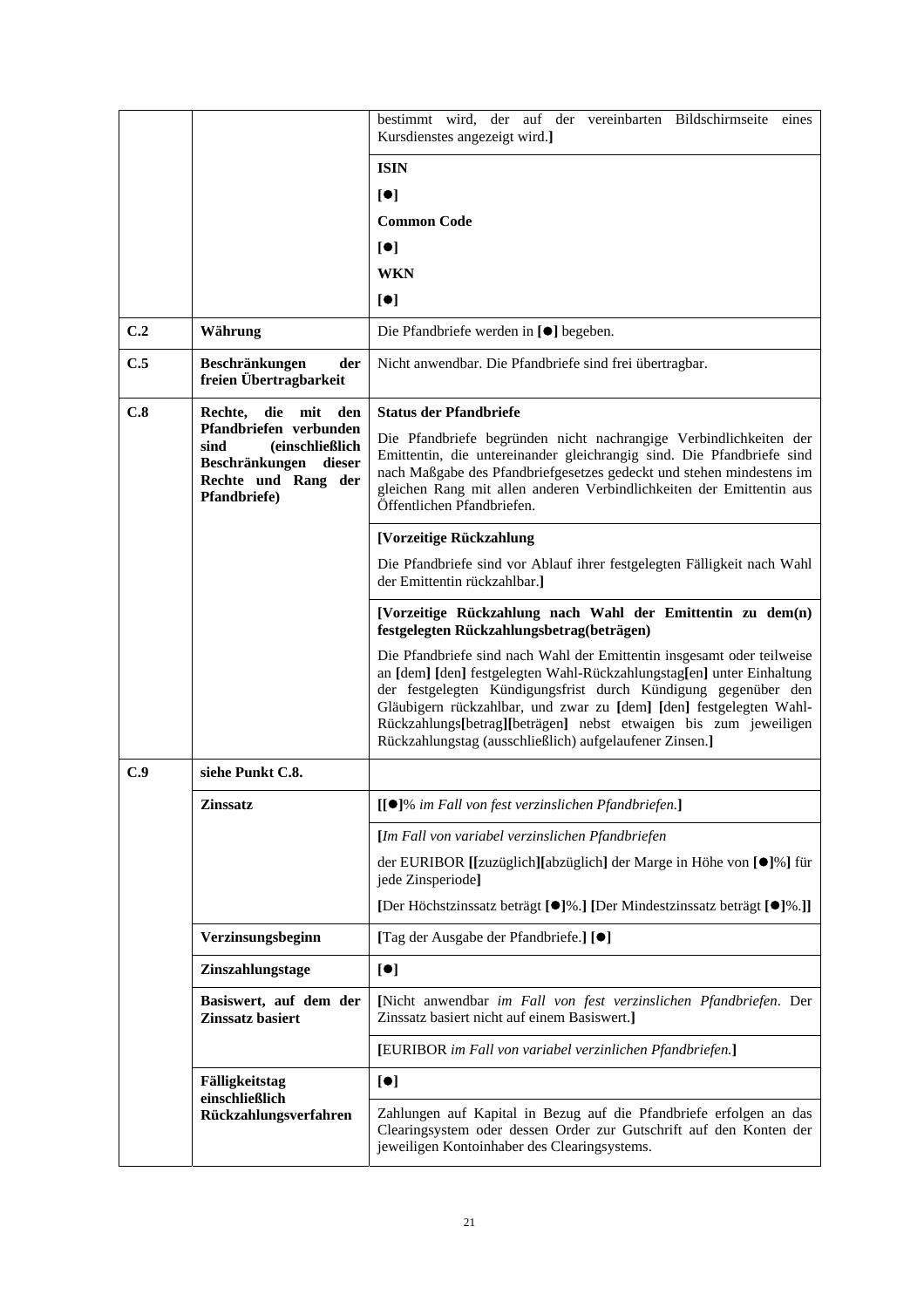|        | <b>Rendite</b>                                                                                                                                     | [[●]% im Fall von fest verzinslichen Pfandbriefen]                                                                                                                                     |
|--------|----------------------------------------------------------------------------------------------------------------------------------------------------|----------------------------------------------------------------------------------------------------------------------------------------------------------------------------------------|
|        |                                                                                                                                                    | [Nicht anwendbar im Fall von variabel verzinslichen Pfandbriefen. Es<br>wird keine Rendite berechnet.                                                                                  |
|        | Name des Vertreters der<br>Gläubiger                                                                                                               | Nicht anwendbar. Es ist kein Vertreter der Gläubiger bestellt.                                                                                                                         |
| C.10   | siehe Element C.9.                                                                                                                                 |                                                                                                                                                                                        |
|        | Erläuterung, wie der<br>Wert der Anlage durch<br>den Wert des Basiswerts<br>beeinflusst wird                                                       | Nicht anwendbar. Die Zinszahlung weist keine derivative Komponente<br>auf.                                                                                                             |
| [C.11] | Einführung<br>in<br>einen<br>regulierten Markt oder<br>gleichwertigen<br>einem<br>Markt                                                            | [Regulierter Markt der Berliner Börse.]<br>[Regulierter Markt der Luxemburger Börse.]<br>[Nicht anwendbar. Die Pfandbriefe werden an keinem regulierten Markt<br>einer Börse notiert.] |
| [C.21] | Angabe des Markts, an<br>Pfandbriefe<br>die<br>dem<br>künftig<br>gehandelt<br>werden und für den ein<br><b>Prospekt</b><br>veröffentlicht<br>wurde | [Regulierter Markt der Berliner Börse.]<br>[Regulierter Markt der Luxemburger Börse.]<br>Nicht anwendbar. Die Pfandbriefe werden an keinem regulierten Markt<br>einer Börse notiert.]] |

| Punkt | <b>Abschnitt D - Risiken</b>                               |                                                                                                                                                                                                                                                                                                                                                                                                                                                                                                                                                                                                                                                                        |
|-------|------------------------------------------------------------|------------------------------------------------------------------------------------------------------------------------------------------------------------------------------------------------------------------------------------------------------------------------------------------------------------------------------------------------------------------------------------------------------------------------------------------------------------------------------------------------------------------------------------------------------------------------------------------------------------------------------------------------------------------------|
| D.2   | Zentrale Angaben zu                                        | <b>Allgemein</b>                                                                                                                                                                                                                                                                                                                                                                                                                                                                                                                                                                                                                                                       |
|       | den zentralen Risiken,<br>die der Emittentin eigen<br>sind | Die wichtigsten Risiken, denen die Emittentin ausgesetzt ist, sind<br>Marktpreisrisiken, Adressenausfallrisiken, Risiken in Bezug<br>auf<br>bestimmte<br>deckungsstockfähige<br>Länder,<br>Liquiditätsrisiken,<br>Prozessrisiken, operationelle Risiken und Risiken, die von<br>der<br>Verschlechterung der Wirtschaft im Allgemeinen<br>und<br>der<br>Geschäftsbedingungen, von den Methoden, die von der Emittentin zur<br>Bewertung der Marktpreise der von ihr gehaltenen Finanzinstrumente<br>angewandt werden, sowie von verstärkter Regulierung herrühren.                                                                                                      |
|       |                                                            | Marktpreisrisiken                                                                                                                                                                                                                                                                                                                                                                                                                                                                                                                                                                                                                                                      |
|       |                                                            | Die Emittentin unterliegt Marktpreisrisiken.                                                                                                                                                                                                                                                                                                                                                                                                                                                                                                                                                                                                                           |
|       |                                                            | Das Marktpreisrisiko kann als eine negative Veränderung des Wertes des<br>Gesamtportfolios der Emittentin aufgrund von Preisschwankungen oder<br>Schwankungen von Parametern, welche die Preise beeinflussen (z.B.<br>Zinssätze, Credit<br>Spreads, Wechselkurse<br>und<br>allgemeine<br>Liquiditätsrisiken an den Finanzmärkten), definiert werden. Im<br>Wesentlichen sind für die Emittentin die Zinssatzrisiken (d.h. die Risiken,<br>die aus Veränderungen der generellen Zinssätze resultieren) sowie Credit<br>Spread-Risiken (d.h. Risiken, die aus Bönitätsveränderungen von<br>Kontrahenten resultieren) als Bestandteile von Marktpreisrisiken<br>relevant. |
|       |                                                            | Adressenausfallrisiken                                                                                                                                                                                                                                                                                                                                                                                                                                                                                                                                                                                                                                                 |
|       |                                                            | Die Emittentin unterliegt Adressenausfallrisiken.                                                                                                                                                                                                                                                                                                                                                                                                                                                                                                                                                                                                                      |
|       |                                                            | Das Adressenausfallrisiko kann als das Risiko eines potentiellen<br>Verlustes der Emittentin definiert werden, das daraus entsteht, dass ein<br>Geschäftspartner eine oder alle seine vertraglichen Verpflichtungen nicht<br>erfüllt.                                                                                                                                                                                                                                                                                                                                                                                                                                  |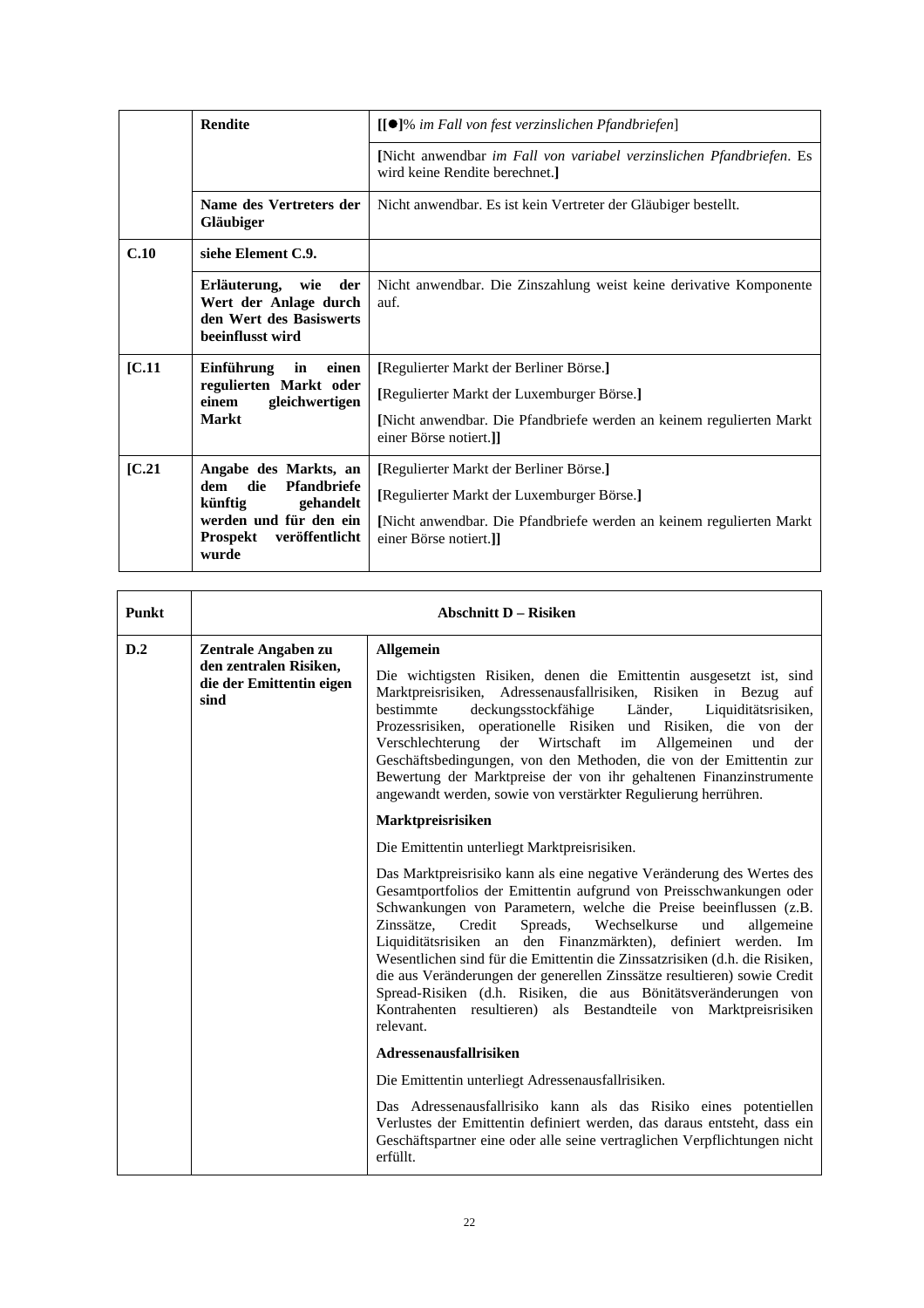|  | Risiken in Bezug auf bestimmte deckungsstockfähige Länder                                                                                                                                                                                                                                                                                                                                                                                                                                                                                                                                                                                                                                                                                                                                                                                                                                                                                                                                                                                                                                                                                                                                                                                                                                                                                                                               |
|--|-----------------------------------------------------------------------------------------------------------------------------------------------------------------------------------------------------------------------------------------------------------------------------------------------------------------------------------------------------------------------------------------------------------------------------------------------------------------------------------------------------------------------------------------------------------------------------------------------------------------------------------------------------------------------------------------------------------------------------------------------------------------------------------------------------------------------------------------------------------------------------------------------------------------------------------------------------------------------------------------------------------------------------------------------------------------------------------------------------------------------------------------------------------------------------------------------------------------------------------------------------------------------------------------------------------------------------------------------------------------------------------------|
|  | Die geografischen Hauptmärkte der DKD sind die nach dem<br>Pfandbriefgesetz deckungsstockfähigen Länder. Zu den europäischen<br>deckungsstockfähigen Ländern, in denen die DKD deckungsstockfähige<br>Aktiva hält, gehören u.a. Portugal, Italien, Spanien und Ungarn.                                                                                                                                                                                                                                                                                                                                                                                                                                                                                                                                                                                                                                                                                                                                                                                                                                                                                                                                                                                                                                                                                                                  |
|  | Aufgrund der schwachen finanziellen Stabilität einiger dieser Länder<br>könnten einige Anlagen der DKD in diesen Ländern Gegenstand von<br>Neubewertungen/Hair-cuts oder Zahlungsausfällen sein.                                                                                                                                                                                                                                                                                                                                                                                                                                                                                                                                                                                                                                                                                                                                                                                                                                                                                                                                                                                                                                                                                                                                                                                        |
|  | Solche Maßnahmen oder Zahlungsausfälle könnten gegebenenfalls zu<br>einer Herabstufung des Ratings der Öffentlichen Pfandbriefe der DKD<br>führen.                                                                                                                                                                                                                                                                                                                                                                                                                                                                                                                                                                                                                                                                                                                                                                                                                                                                                                                                                                                                                                                                                                                                                                                                                                      |
|  | Liquiditätsrisiken                                                                                                                                                                                                                                                                                                                                                                                                                                                                                                                                                                                                                                                                                                                                                                                                                                                                                                                                                                                                                                                                                                                                                                                                                                                                                                                                                                      |
|  | Die Emittentin unterliegt Liquiditätsrisiken.                                                                                                                                                                                                                                                                                                                                                                                                                                                                                                                                                                                                                                                                                                                                                                                                                                                                                                                                                                                                                                                                                                                                                                                                                                                                                                                                           |
|  | Das Liquiditätsrisiko kann als die Gefahr, dass die Emittentin ihren<br>gegenwärtigen<br>und<br>zukünftigen Zahlungsverpflichtungen<br>nicht<br>vollständig oder zeitgerecht nachkommen kann, definiert werden.                                                                                                                                                                                                                                                                                                                                                                                                                                                                                                                                                                                                                                                                                                                                                                                                                                                                                                                                                                                                                                                                                                                                                                         |
|  | Prozessrisiken                                                                                                                                                                                                                                                                                                                                                                                                                                                                                                                                                                                                                                                                                                                                                                                                                                                                                                                                                                                                                                                                                                                                                                                                                                                                                                                                                                          |
|  | Bis zum Jahresende 2014 haben 221 Kunden der DCL gegen die DCL<br>Klage erhoben. Hiervon betreffen 184 Klagen Darlehen, die von der<br>ehemaligen Tochtergesellschaft Dexia Municipal Agency ("DMA")<br>(später umbenannt in Caisse Française de Financement Local;<br>"CAFFIL") verbucht wurden, 22 Klagen betreffen Darlehen, die von der<br>DCL verbucht wurden, und 15 Klagen betreffen Darlehen, die von beiden<br>Gesellschaften verbucht wurden. Die DCL hat keine Zusicherung oder<br>Garantie bezüglich der Darlehen anlässlich der Veräußerung der CAFFIL<br>im Januar 2013 abgegeben. Die DCL ist jedoch als gesetzlicher Vertreter<br>der DMA bis zum Zeitpunkt der Veräußerung unter bestimmten<br>Bedingungen weiterhin für Schadensersatzsansprüche haftbar, die einem<br>Darlehensnehmer<br>der Verletzung vertraglicher<br>aufgrund<br>oder<br>regulatorischer Pflichten während der Vermarktung und des Abschlusses<br>der Darlehen zustehen, die von CAFFIL zum Verkaufszeitpunkt gehalten<br>wurden. Da die Emittentin eine Tochtergesellschaft der DCL und<br>vollumfänglich in das interne Liquiditätsmanagement der DCL<br>eingebunden ist sowie gelegentlich von der Zurverfügungstellung von<br>Liquidität durch die DCL abhängig sein kann, könnten die Prozessrisiken<br>der DCL negative Auswirkungen auf die Liquiditätssituation der<br>Emittentin haben. |
|  | Seit Jahresanfang 2014 ist die DKD in vier Rechtsstreitigkeiten mit<br>öffentlich-rechtlichen Darlehensnehmern involviert. In den Jahren 2006<br>und 2007 hat die DKD eine Reihe von variabel verzinslichen<br>gewährt,<br>deren<br>Verzinsung<br>Schuldscheindarlehen<br>die<br>an<br>Wechselkursentwicklung des Schweizer Franken zum Euro gekoppelt ist.<br>Zum Jahresende 2014 hatten diese Darlehen einen Restkapitalstand von<br>knapp EUR 14,7 Mio. Das rechtskräftige Ergebnis eines solchen<br>Rechtsstreits könnte auf das Ergebnis und den Kapitalfluss der Emittentin<br>negative Auswirkungen haben.                                                                                                                                                                                                                                                                                                                                                                                                                                                                                                                                                                                                                                                                                                                                                                       |
|  | <b>Operationelle Risiken</b>                                                                                                                                                                                                                                                                                                                                                                                                                                                                                                                                                                                                                                                                                                                                                                                                                                                                                                                                                                                                                                                                                                                                                                                                                                                                                                                                                            |
|  | Die Emittentin unterliegt operationellen Risiken.                                                                                                                                                                                                                                                                                                                                                                                                                                                                                                                                                                                                                                                                                                                                                                                                                                                                                                                                                                                                                                                                                                                                                                                                                                                                                                                                       |
|  | Das operationelle Risiko ist definiert als das Risiko von direkten oder<br>indirekten Verlusten, die infolge der Unangemessenheit oder des<br>Versagens von internen Verfahren und Systemen, von Menschen oder in<br>Folge externer Ereignisse eintreten und finanzielle oder nicht finanzielle<br>Auswirkungen haben. Diese Definition beinhaltet auch das Reputations-<br>und das rechtliche Risiko, schließt aber das strategische Risiko aus.                                                                                                                                                                                                                                                                                                                                                                                                                                                                                                                                                                                                                                                                                                                                                                                                                                                                                                                                       |
|  |                                                                                                                                                                                                                                                                                                                                                                                                                                                                                                                                                                                                                                                                                                                                                                                                                                                                                                                                                                                                                                                                                                                                                                                                                                                                                                                                                                                         |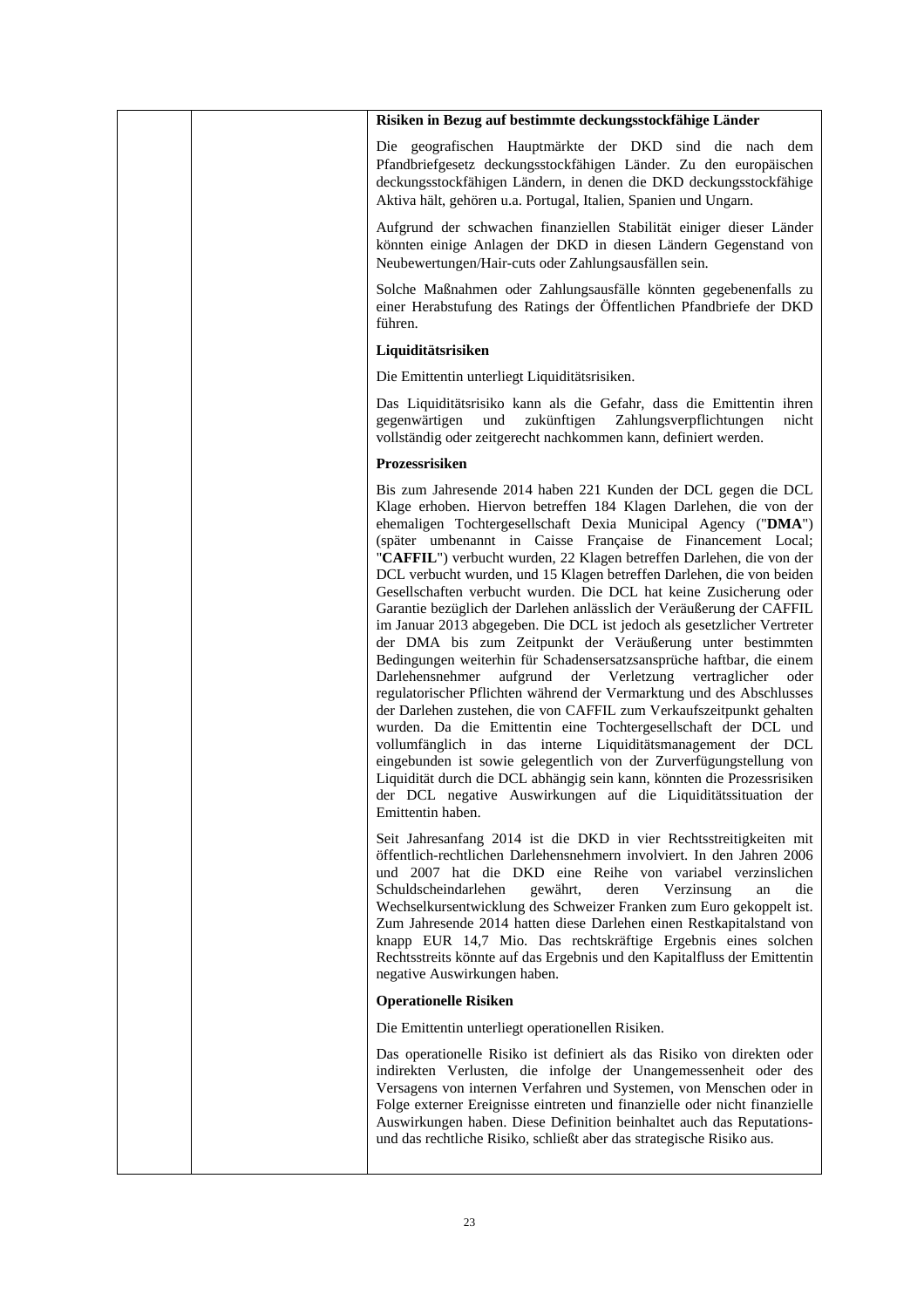|  | allgemeinen Wirtschaftslage<br>Verschlechterung<br>der<br>der<br>und<br>Geschäftsbedingungen                                                                                                                                                                                                                                                                                                                                                                                                                                                                                                                                |
|--|-----------------------------------------------------------------------------------------------------------------------------------------------------------------------------------------------------------------------------------------------------------------------------------------------------------------------------------------------------------------------------------------------------------------------------------------------------------------------------------------------------------------------------------------------------------------------------------------------------------------------------|
|  | Die Ertragskraft des Geschäfts der Emittentin könnte negativ durch eine<br>rückläufige Entwicklung der allgemeinen Wirtschaftslage in bestimmten<br>einzelnen Marktsegmenten beeinflusst werden. Faktoren wie die<br>Zinssätze, die Inflationsrate, die Stimmung unter den Investoren, die<br>Verfügbarkeit und die Kosten eines Kredits, die Liquidität am globalen<br>Finanzmarkt sowie das Niveau und die Volatilität von Aktienkursen<br>könnten beträchtliche Auswirkungen auf die Aktivitäten der<br>Geschäftspartner der Emittentin haben.                                                                           |
|  | Marktwert von Finanzinstrumenten und Nutzung von Schätzungen<br>und Annahmen                                                                                                                                                                                                                                                                                                                                                                                                                                                                                                                                                |
|  | Um den Marktwert der von der Emittentin eingegangenen oder<br>gehaltenen Finanzinstrumente festzustellen, ist die Emittentin auf notierte<br>Marktpreise in aktiven Märkten, oder, für den Fall, dass der Markt für das<br>Finanzinstrument nicht hinreichend aktiv ist, auf Bewertungsmethoden<br>angewiesen.                                                                                                                                                                                                                                                                                                              |
|  | In dem Maß, in dem die Bewertung auf Methoden oder Vorgaben beruht,<br>die nicht mehr in den Märkten zu erkennen sind, kann die Festsetzung<br>des Marktpreises subjektiver Natur sein. Die Folgen von Änderungen der<br>Annahmen für diejenigen Finanzinstrumente, deren Marktwerte mit Hilfe<br>von Bewertungsmethoden festgesetzt werden, die gänzlich oder zum Teil<br>auf Schätzungen oder Annahmen beruhen, die ihrerseits nicht durch<br>beobachtbare Eingaben verifiziert werden können, könnten eine<br>wesentliche negative Auswirkung auf das Gesamtportfolio und damit auf<br>die Erträge der Emittentin haben. |
|  | Verstärkte Regulierung                                                                                                                                                                                                                                                                                                                                                                                                                                                                                                                                                                                                      |
|  | Die Entwicklungen an den globalen Märkten in den letzten Jahren haben<br>zu einer verstärkten Einbindung von unterschiedlichen Regierungs- und<br>Aufsichtsbehörden im Finanzsektor<br>und den<br>Geschäften von<br>Finanzinstituten geführt. Obwohl es ungewiss ist, welchen Einfluss diese<br>intensivere Beaufsichtigung der Finanzinstitute auf die Emittentin haben<br>wird, könnte sie doch erhebliche Auswirkungen auf die Refinanzierungs-<br>möglichkeiten und die Kapitalkosten der Emittentin haben.                                                                                                             |
|  | Die Rechte der Gläubiger können durch aufsichtsrechtliche<br>Maßnahmen negativ beeinflusst werden                                                                                                                                                                                                                                                                                                                                                                                                                                                                                                                           |
|  | Das Sanierungs- und Abwicklungsgesetz und das Kreditwesengesetz<br>sehen folgende Aufsichtsrechte und Instrumente vor, die eingesetzt<br>werden können, wenn die Emittentin in ihrem Bestand gefährdet ist:                                                                                                                                                                                                                                                                                                                                                                                                                 |
|  | Teilweise<br>oder<br>vollständige<br>Herabschreibung<br>$\bullet$<br>von<br>Zahlungsverpflichtungen<br>oder<br>Umwandlung<br>in<br>Eigenkapitalinstrumente (Bail-In);                                                                                                                                                                                                                                                                                                                                                                                                                                                       |
|  | Übertragung<br>von<br>Anteilen,<br>Vermögenswerten<br>und<br>Verbindlichkeiten (einschließlich der Pfandbriefe) auf eine<br>andere Einheit; und/oder                                                                                                                                                                                                                                                                                                                                                                                                                                                                        |
|  | Zahlungen unter den Pfandbriefen können vorübergehend<br>ausgesetzt werden.                                                                                                                                                                                                                                                                                                                                                                                                                                                                                                                                                 |
|  | Moratorium bezüglich der Verbindlichkeiten der Heta Asset<br><b>Resolution AG</b>                                                                                                                                                                                                                                                                                                                                                                                                                                                                                                                                           |
|  | Am 1. März 2015 hat die Österreichische Finanzmarktaufsicht (FMA) ein<br>befristetes Moratorium bezüglich eines wesentlichen Teils der<br>Verbindlichkeiten der Heta Asset Resolution AG verhängt. In der Bilanz<br>der Emittentin wird ein Engagement gegenüber der Heta Asset<br>Resolution AG in Höhe von EUR 395 Mio. verbucht. Dieses Engagement<br>ist nicht in den Pfandbrief-Deckungsstock der Dexia Kommunalbank                                                                                                                                                                                                   |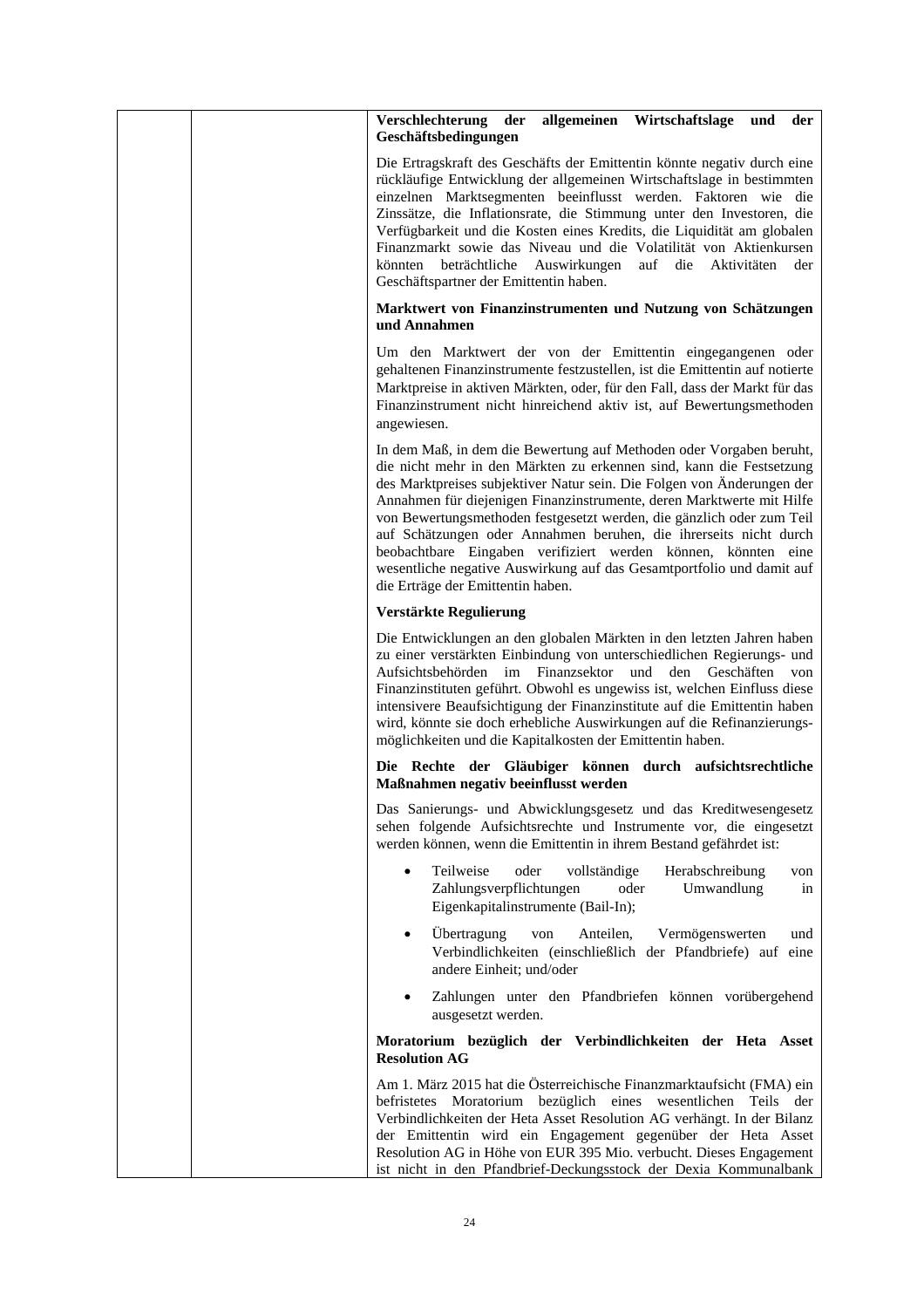|     |                                                              | Deutschland AG aufgenommen. Vorsorglich hat DKD für ihr<br>Engagement im ersten Quartal 2015 eine separate Risikovorsorge<br>gebildet, deren Höhe gegebenenfalls entsprechend den weiteren<br>Entwicklungen anzupassen ist. Diese Risikovorsorge hat unter<br>Umständen erhebliche nachteilige Auswirkungen auf die Liquiditäts- und<br>Finanzlage der Emittentin. Darüber hinaus kann nicht ausgeschlossen<br>werden, dass sich diese Risikovorsorge als unzureichend erweist und<br>erhöht werden muss. Dies kann die nachteiligen Auswirkungen auf die<br>Liquiditäts- und Finanzlage der Emittentin weiter verschärfen. |
|-----|--------------------------------------------------------------|-----------------------------------------------------------------------------------------------------------------------------------------------------------------------------------------------------------------------------------------------------------------------------------------------------------------------------------------------------------------------------------------------------------------------------------------------------------------------------------------------------------------------------------------------------------------------------------------------------------------------------|
| D.3 | Zentrale Angaben zu                                          | Pfandbriefe als nicht geeignete Anlage für alle Investoren                                                                                                                                                                                                                                                                                                                                                                                                                                                                                                                                                                  |
|     | den zentralen Risiken,<br>die den Pfandbriefen<br>eigen sind | Jeder potentielle Anleger in Pfandbriefe muss die Geeignetheit dieser<br>Anlage unter Berücksichtigung seiner eigenen Lebensumstände<br>einschätzen.                                                                                                                                                                                                                                                                                                                                                                                                                                                                        |
|     |                                                              | Liquiditätsrisiko                                                                                                                                                                                                                                                                                                                                                                                                                                                                                                                                                                                                           |
|     |                                                              | Es besteht keine Gewissheit, dass ein liquider Sekundärmarkt für die<br>Pfandbriefe entstehen wird, oder, sofern er entsteht, dass er fortbestehen<br>wird. In einem illiquiden Markt könnte es sein, dass ein Anleger seine<br>Pfandbriefe nicht jederzeit zu angemessenen Marktpreisen veräußern<br>kann. Die Möglichkeit, Pfandbriefe zu veräußern, kann darüber hinaus<br>aus landesspezifischen Gründen eingeschränkt sein.                                                                                                                                                                                            |
|     |                                                              | Marktpreisrisiko                                                                                                                                                                                                                                                                                                                                                                                                                                                                                                                                                                                                            |
|     |                                                              | Der Gläubiger von Pfandbriefen ist dem Risiko nachteiliger<br>Entwicklungen der Marktpreise seiner Pfandbriefe ausgesetzt, welches<br>sich verwirklichen kann, wenn der Gläubiger seine Pfandbriefe vor<br>Endfälligkeit veräußert.                                                                                                                                                                                                                                                                                                                                                                                         |
|     |                                                              | Risiko der Vorzeitigen Rückzahlung                                                                                                                                                                                                                                                                                                                                                                                                                                                                                                                                                                                          |
|     |                                                              | Der Gläubiger von Pfandbriefen ist dem Risiko ausgesetzt, dass infolge<br>der vorzeitigen Rückzahlung seine Kapitalanlage eine geringere Rendite<br>als erwartet aufweisen wird. Zudem könnte der Gläubiger nur in der<br>Lage sein, eine Wiederanlage zu weniger günstigen Bedingungen im<br>Vergleich zur ursprünglichen Anlage zu tätigen.                                                                                                                                                                                                                                                                               |
|     |                                                              | Währungsrisiko                                                                                                                                                                                                                                                                                                                                                                                                                                                                                                                                                                                                              |
|     |                                                              | Der Gläubiger von Pfandbriefen, die auf eine fremde Währung lauten, ist<br>dem Risiko ausgesetzt, dass Wechselkursschwankungen die Rendite<br>solcher Pfandbriefe beeinflussen können.                                                                                                                                                                                                                                                                                                                                                                                                                                      |
|     |                                                              | Risiko der Herabstufung des Ratings der Öffentlichen Pfandbriefe                                                                                                                                                                                                                                                                                                                                                                                                                                                                                                                                                            |
|     |                                                              | Eine Herabstufung des Ratings der Öffentlichen Pfandbriefe der DKD<br>durch Standard & Poor's könnte nachteilige Auswirkungen auf die<br>Refinanzierungskosten der DKD und das Verhältnis der DKD zu ihren<br>Investoren und Kunden haben.                                                                                                                                                                                                                                                                                                                                                                                  |
|     |                                                              | [Festverzinsliche Pfandbriefe                                                                                                                                                                                                                                                                                                                                                                                                                                                                                                                                                                                               |
|     |                                                              | Der Gläubiger von festverzinslichen Pfandbriefen ist dem Risiko<br>ausgesetzt, dass der Kurs solcher Pfandbriefe infolge von Veränderungen<br>des aktuellen Marktzinssatzes fällt.]                                                                                                                                                                                                                                                                                                                                                                                                                                         |
|     |                                                              | [Variabel verzinsliche Pfandbriefe                                                                                                                                                                                                                                                                                                                                                                                                                                                                                                                                                                                          |
|     |                                                              | Der Gläubiger von variabel verzinslichen Pfandbriefen ist dem Risiko<br>eines schwankenden Zinsniveaus und ungewisser Zinserträge ausgesetzt.<br>Ein schwankendes Zinsniveau macht es unmöglich, die Rendite von<br>variabel verzinslichen Pfandbriefen im Voraus zu bestimmen.]                                                                                                                                                                                                                                                                                                                                            |
|     |                                                              | Mögliche US-Quellensteuer gemäss FATCA                                                                                                                                                                                                                                                                                                                                                                                                                                                                                                                                                                                      |
|     |                                                              | Unter bestimmten Umständen könnte die Emittentin verpflichtet sein,<br>US-Steuern<br>aufgrund<br>US-amerikanischer<br>und<br>ausländischer                                                                                                                                                                                                                                                                                                                                                                                                                                                                                  |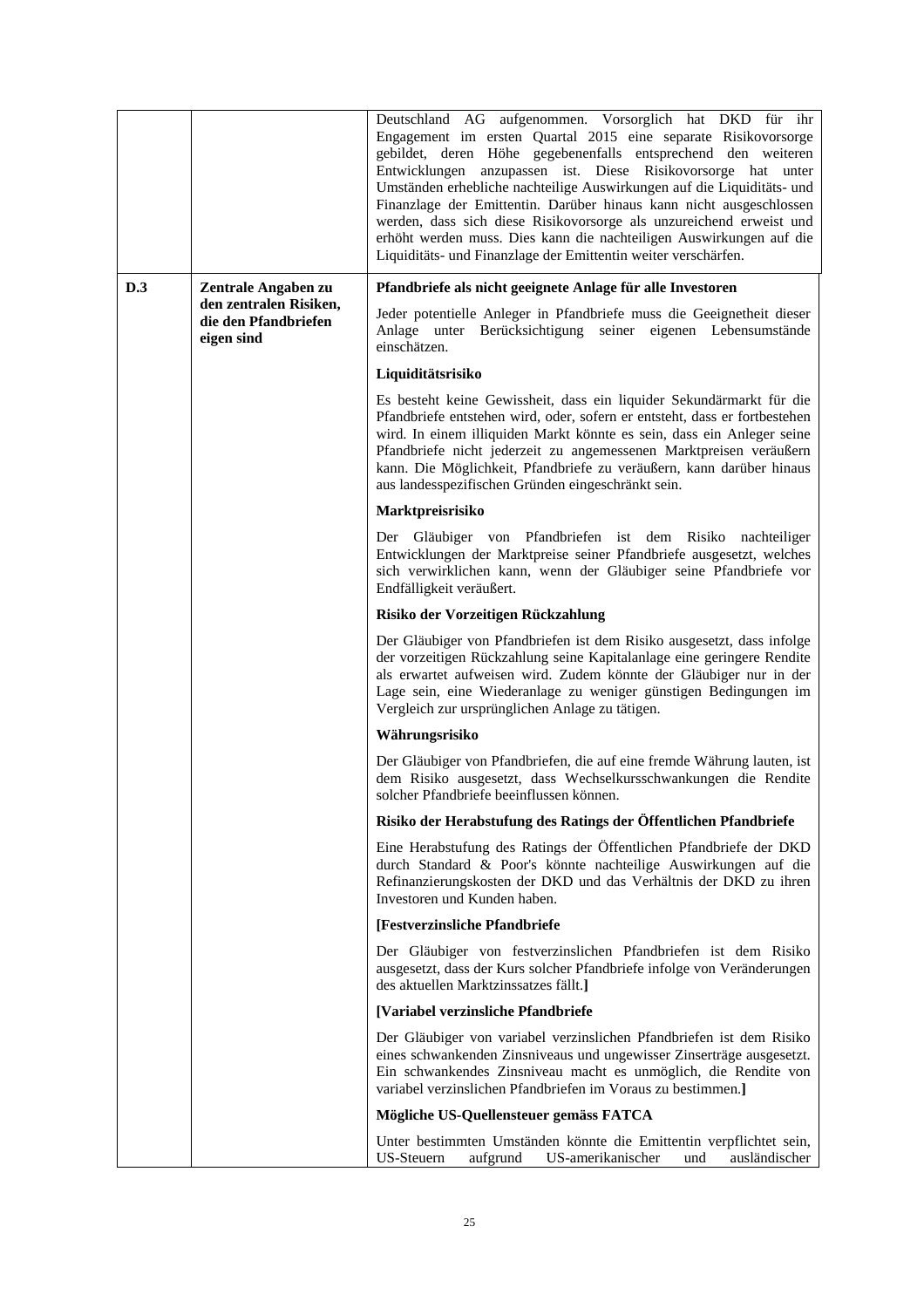|  | Rechtsvorschriften, die allgemein als FATCA bezeichnet werden, in        |
|--|--------------------------------------------------------------------------|
|  | Bezug auf Pfandbriefe einzubehalten, die sechs Monate nach dem Tag,      |
|  | an dem endgültige US-Steuerrichtlinien mit einer Definition des Begriffs |
|  | "ausländische durchgeleitete Zahlungen" veröffentlicht wurden, emitiert  |
|  | wurden. Die Emittentin wird keine zusätzlichen Beträge zahlen, um diese  |
|  | Einbehaltungen zu kompensieren.                                          |
|  |                                                                          |

| Punkt            |                                                                                                                                                                                    | <b>Abschnitt E - Angebot von Pfandbriefen</b>                                                                                                                                                                                                                                                                                                                                                                                                                   |
|------------------|------------------------------------------------------------------------------------------------------------------------------------------------------------------------------------|-----------------------------------------------------------------------------------------------------------------------------------------------------------------------------------------------------------------------------------------------------------------------------------------------------------------------------------------------------------------------------------------------------------------------------------------------------------------|
| E.2 <sub>b</sub> | Gründe für das Angebot<br>und Zweckbestimmung<br>der Erlöse, sofern diese<br>nicht<br>der<br>in<br>Gewinnerzielung<br>und/oder<br>der<br>Absicherung bestimmter<br>Risiken liegen. | Emissionserlös<br>Der<br>der<br>wird<br>für<br>allgemeine<br>Emission<br>Finanzierungszwecke der Emittentin verwendet.                                                                                                                                                                                                                                                                                                                                          |
| E.3              | <b>Beschreibung</b><br>der<br>Angebotskonditionen                                                                                                                                  | Die Gesamtsumme [der Emission] [des Angebots] beträgt [ <sup>•</sup> ].<br>[[Ein öffentliches Angebot findet nicht statt und wird nicht in Betracht<br>gezogen.]<br>[Die Angebotsfrist beginnt am [ <sup>o</sup> ] und endet am [ <sup>o</sup> ].]<br>[Der Mindestzeichnungsbetrag beträgt [ <sup>●</sup> ].]<br>[Der Höchstzeichnungsbetrag beträgt [●].]<br>[Der Preis, zu dem die Pfandbriefe voraussichtlich<br>angeboten werden, ist $[\bullet]$ .]<br>[①] |
| E.4              | Beschreibung aller für<br>Emission/das<br>die<br>wesentlichen,<br>Angebot<br>kollidierenden<br>auch<br>Interessen.                                                                 | [•]                                                                                                                                                                                                                                                                                                                                                                                                                                                             |
| E.7              | Schätzung<br>der<br>Ausgaben,<br>die<br>dem<br>Anleger<br>der<br>von<br><b>Emittentin</b><br>oder<br>dem<br>Anbieter in Rechnung<br>gestellt werden.                               | [•]                                                                                                                                                                                                                                                                                                                                                                                                                                                             |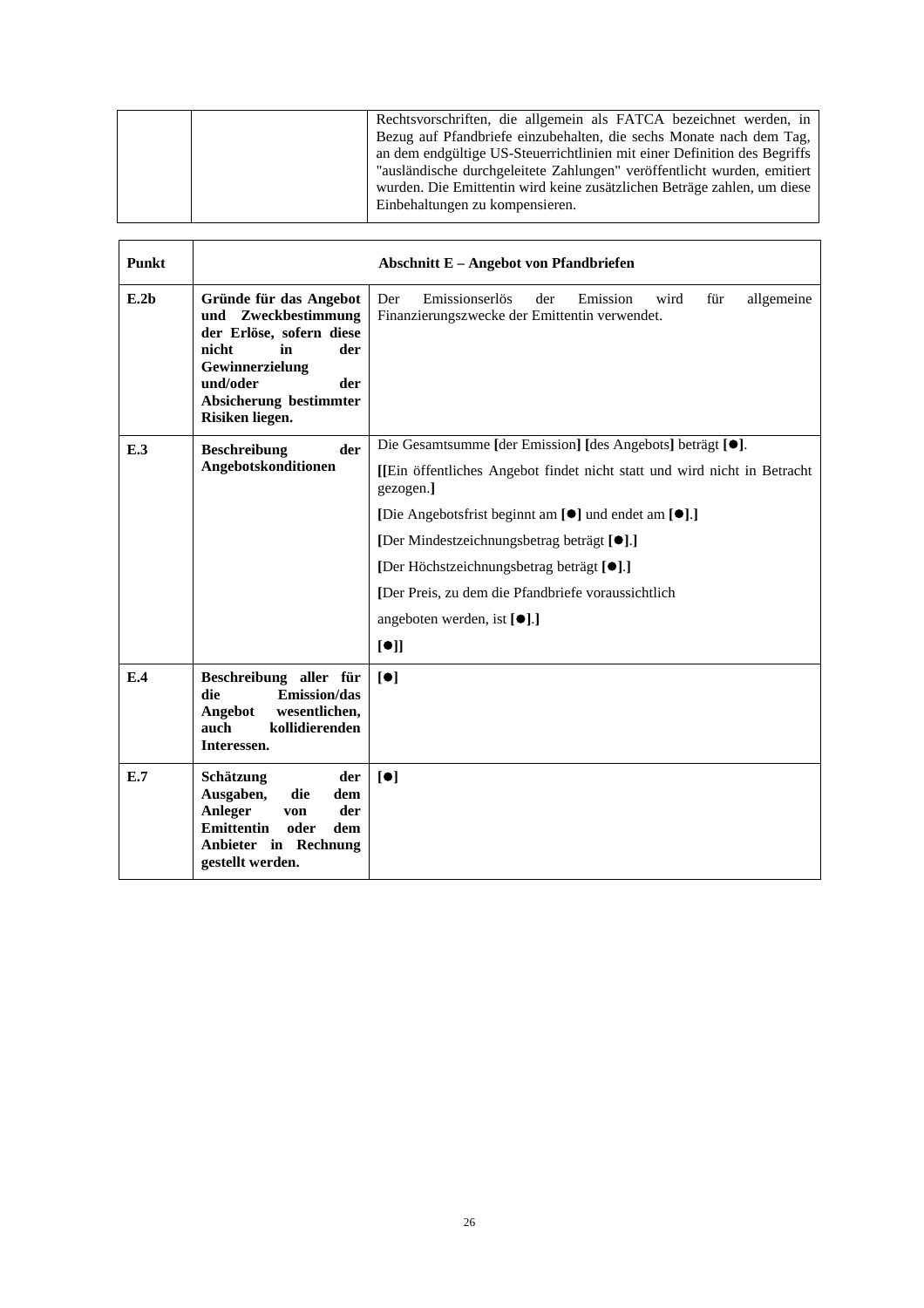# **RISK FACTORS**

*The following is a disclosure of risk factors that are material with respect to the Issuer and the Pfandbriefe issued under the Programme in order to assess the market risk associated with these Pfandbriefe. Prospective investors should consider these risk factors before deciding to purchase Pfandbriefe issued under the Programme, especially since in certain cases the investor may lose its entire investment or parts of it.* 

*Prospective investors should consider all information provided in this Prospectus and consult with their own professional advisers (including their financial, accounting, legal and tax advisers) if they consider it necessary. In addition, investors should be aware that the risks described may combine and thus intensify one another.* 

#### **Risk Factors Regarding Dexia Kommunalbank Deutschland AG**

*The following is a disclosure of certain risks that may affect the Issuer's ability to fulfill its obligations under the Pfandbriefe. Prospective investors should consider these risks before deciding to purchase Pfandbriefe to be issued under the Programme.* 

### *Other risks of which the Issuer is currently not aware or which it does not consider to be material but which may also affect the Issuer's ability to fulfill its obligations under the Pfandbriefe may be of significance.*

#### *General*

The most important risks the Issuer is exposed to are market price risks, counterparty risks, risks related to certain cover pool eligible countries, liquidity risks, litigation risks, operational risks and risks stemming from the deterioration of the economy in general and of business conditions, the methods employed by the Issuer to establish the fair value of the financial instruments it holds and from increased regulation such as the German Bank Restructuring Act (*Restrukturierungsgesetz*) and the German Recovery and Resolution Act (*Sanierungs- und Abwicklungsgesetz*).

#### *Market Price Risks*

The Issuer is subject to market price risks.

Market price risk can be defined as the negative change in the value of the Issuer's overall portfolio as a result of price fluctuations or changes in parameters influencing prices (*e.g.* interest rates, credit spreads, foreign exchange rates and general financial markets liquidity risks (*e.g.* possibility to obtain needed funding or to sell assets)). Essentially, interest rate risks (*i.e.* the risks that result from changes in general interest rates) and credit spread risks (*i.e.* the risks that result from changes in the creditworthiness of a counterparty) as elements of market price risks are relevant for the Issuer.

#### *Counterparty Risks*

The Issuer is subject to counterparty risks.

Counterparty risk can be defined as the risk of potential losses of the Issuer caused by a business partner's failure to meet any or all of its contractual obligations.

The Issuer is exposed to many different industries and counterparties in the normal course of its business, but its exposure to counterparties in the financial services industry is significant. This exposure can arise through lending, deposit-taking, clearance and settlement and many other activities and relationships. These counterparties include brokers and dealers, commercial banks, investment banks, insurance companies and other institutional clients. Many of these relationships expose the Issuer to credit risk in the event of default of a counterparty. In addition, the Issuer's credit risk may be exacerbated when the collateral it holds cannot be realised or is liquidated at prices not sufficient to recover the full amount of the loan or derivative exposure it is due. Many of the hedging and other risk management strategies utilised by the Issuer also involve transactions with financial services counterparties. A deteriorated solvency of these counterparties may impair the effectiveness of the Issuer's hedging and other risk management strategies.

#### *Risks Related to certain Cover Pool Eligible Countries*

As described in the section "Description of Dexia Kommunalbank Deutschland AG – Business Overview – Principal Markets" DKD's principal geographical markets are eligible countries in accordance with the Pfandbrief Act. Some of the European eligible countries DKD has exposure to are, e.g., Portugal, Italy, Spain and Hungary.

Due to the weak financial stability of some of these countries, any of DKD's investments in these countries could be subject to any revaluations/hair-cuts or payment defaults.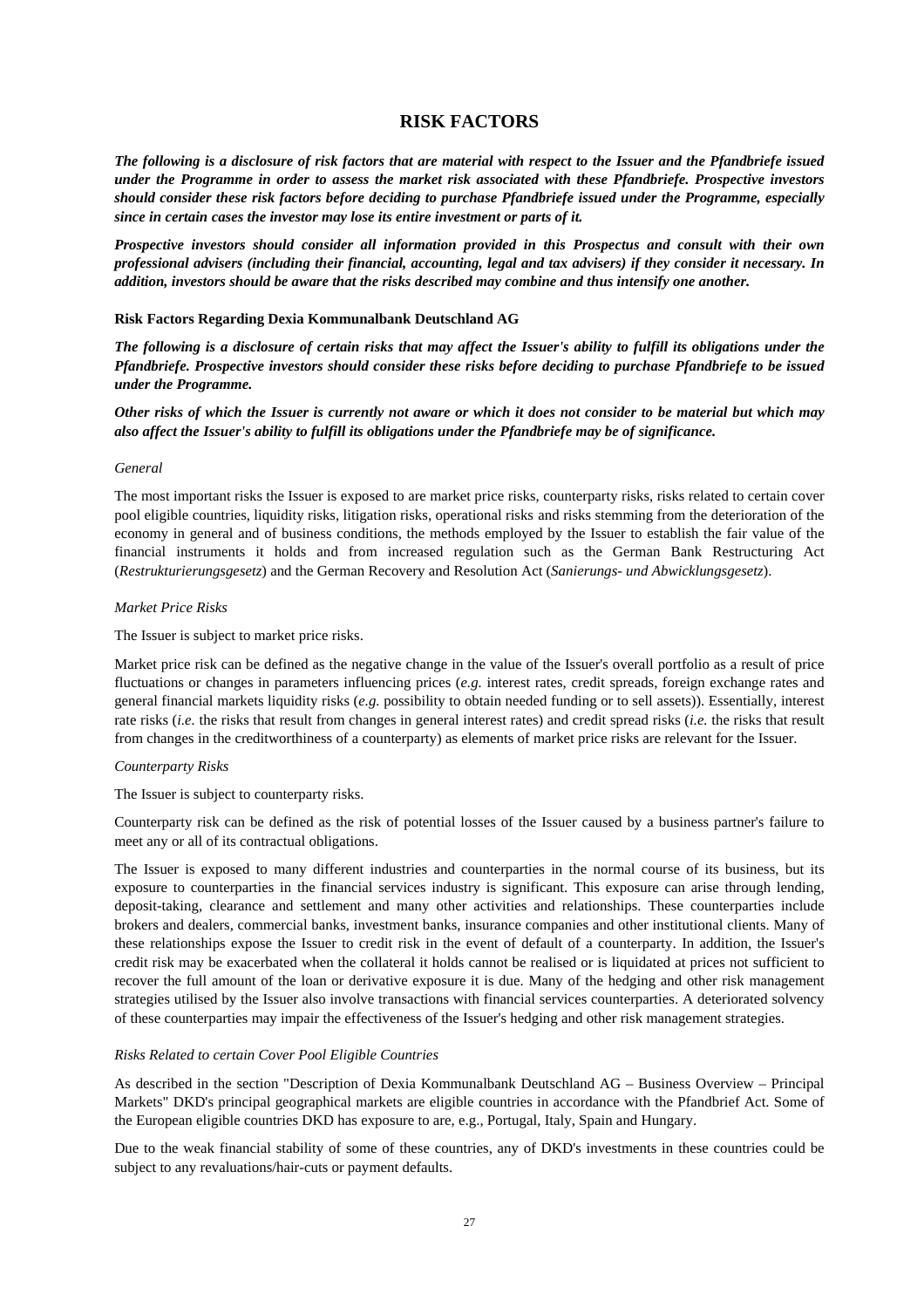Such measures or payment defaults could eventually lead to a downgrading of DKD's Public Sector Pfandbriefe as described in the section "Risk Factors – Risk Factors Regarding the Pfandbriefe – Risk of a Downgrading of the Rating of Public Sector Pfandbriefe" below.

### *Liquidity Risks*

The Issuer is subject to liquidity risks.

The Issuer defines liquidity risk as the danger that the Issuer will be unable to fulfill its current and future payment obligations in full or on time.

Adverse and continued constraints in the supply of liquidity may reduce the value of the portfolios and adversely affect the cost of funding. An inability to access funds or to access the markets from which it raises funds may create stress on the Issuer's ability to finance its operations adequately. A dislocated credit environment compounds the risk that funds will not be available at favourable rates and/or required maturities. In addition, such liquidity shortage in other affected economies may create difficulties for the Issuer's borrowers to refinance or repay loans to the Issuer, which would result in deterioration of the credit quality of the Issuer's loan portfolio and potentially increase the Issuer's non-performing loan levels. If market conditions further deteriorate it cannot be excluded that at least some of the Issuer's borrowers (including e.g. governments on federal and state level, local authorities, public sector associations and municipal corporates) may become unable to repay loans due to the Issuer at maturity which would in turn adversely affect the Issuer's ability to repay due liabilities.

If the Issuer perceives a likelihood of impending deterioration in economic conditions, it may decrease its risk tolerance in its lending activities, which could have the effect of reducing its interest margin and interest income, and ultimately adversely affect the business, financial condition and results of operations of the Issuer. In addition, the Issuer may need to decide to hold assets rather than securitising, syndicating or disposing of them. This could restrict the Issuer's ability to enter into subsequent lending or other transactions as a result of the effect on capital adequacy ratios, which could have an adverse effect on the Issuer's ability to expand its business activities and subsequent earnings.

In its press statement of 19 February 2015, Dexia SA noted that the consolidated annual financial statements of Dexia SA for the financial year ended 31 December 2014, which were established on the going concern principle (in accounting, "going concern" principle refers to a company's ability to continue functioning as a business entity), were based on certain assumptions that are subject to specific external factors beyond the influence of the Dexia Group, so that their realisation is uncertain.

As the Issuer is part of the Dexia Group and is in particular dependent on the provision of liquidity from DCL, the statements of Dexia Group with regard to the "going concern" principle also indirectly apply to the Issuer.

## *Litigation Risks*

As at year-end 2014, DCL had been named a defendant in proceedings with 221 clients, of which 184 relate to loans booked with its former subsidiary Dexia Municipal Agency ("**DMA**") (subsequently renamed Caisse Française de Financement Local; "**CAFFIL**"), 22 relate to loans booked with DCL and 15 booked with both. DCL did not make any representation or give any warranty as to the loan assets of CAFFIL at the occasion of its divestment in January 2013, but DCL, as the legal representative of DMA up to the time of the sale, under certain conditions continues to be responsible for damages awarded to a borrower resulting from an infringement of its contractual or regulatory obligations in the origination or commercialisation of loans held by CAFFIL at the time of its divestment. As the Issuer is a subsidiary of DCL and is fully integrated in its internal liquidity management system and may be dependent from time to time on the provision of liquidity from DCL, litigation rsiks related to DCL may have adverse effects on the Issuer's liquidity.

Since the beginning of 2014, DKD is engaged in legal proceedings with four public borrowers. In 2006 and 2007, DKD granted a number of certificates of indebtedness (*Schuldscheindarlehen*) with variable interest rates whose yields were linked to the exchange rate of the Swiss franc against the Euro. As at year-end 2014, these loans had a residual capital balance of approximately EUR 14.7 million. The final result of any such litigation may negatively influence the Issuer's earnings and cash flows.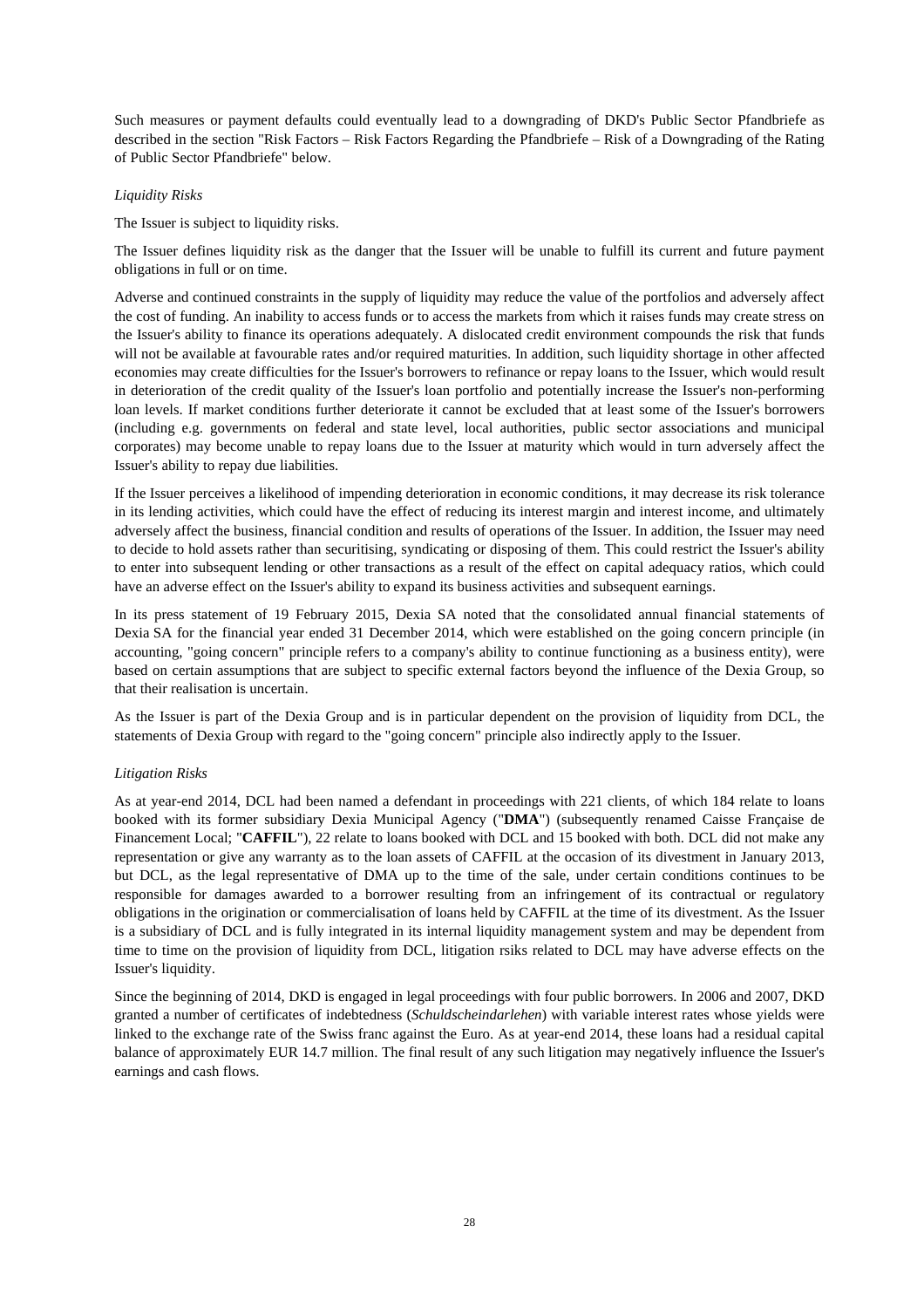#### *Operational Risks*

#### The Issuer is subject to operational risks.

The Issuer defines operational risk as the risk of direct or indirect losses that are incurred as the result of the inadequacy or failure of internal procedures and systems or people, or as a result of external events, and have financial or nonfinancial consequences. This definition also includes reputation and legal risks, but excludes strategic risk. Identifying operational risks early is among the objectives of DKD along with recording and evaluation as well as monitoring and minimisation.

### *Deterioration of General Economy and Business Conditions*

The profitability of the Issuer's business could be adversely affected by a worsening of general economic conditions in certain individual markets. Factors such as interest rates, inflation, investor sentiment, the availability and cost of credit, the liquidity of the global financial markets and the level and volatility of equity prices could significantly affect the activity level of the Issuer's counterparts. For example:

- an economic downturn or a significant change of interest rates could adversely affect the credit quality of the Issuer's on-balance sheet and off-balance sheet assets by increasing the risk that a greater number of the Issuer's customers would be unable to meet their obligations;
- a market downturn or worsening of the economy could cause the Issuer to incur mark to market losses in its portfolios; and
- a market downturn would be likely to lead to a decline in the volume of transactions that the Issuer executes and, therefore, lead to a decline in the income it receives from fees, commissions and interest.

#### *Fair Value of Financial Instruments and Use of Estimates*

To establish the fair value of the financial instruments entered into or held by the Issuer, the Issuer relies on quoted market prices in active markets or, where the market for a financial instrument is not sufficiently active, valuation techniques that utilise, wherever possible, observable market inputs.

To the extent that the valuation is based on models or inputs that are not observable in the markets, the determination of fair value can be subjective, dependant on the significance of the unobservable input to the overall valuation. Unobservable inputs are determined based on the best information available, for example by reference to similar assets or instruments listed on active markets, new business transaction information or other applicable analytical techniques. The effect of changing the assumptions for those financial instruments for which the fair values are measured using valuation techniques that are determined in full or in part on assumptions that are not supported by observables inputs may have a material adverse effect on the Issuer's overall portfolio and, consequently, the Issuer's profits.

Any value ultimately realised by the Issuer on the sale of a financial instrument will depend on the prices achievable in the market following the decision to sell which may be higher or lower than the instrument's current estimated value. If there is a shortfall between the proceeds obtained on disposal and the value of the instrument there would be an adverse effect on the Issuer's profits.

#### *Increased Regulation*

Developments in the global markets during the course of the last few years have led to an increase in the involvement of various governmental and regulatory authorities in the financial sector and in the operations of financial institutions. In particular, governmental and regulatory authorities in the United States, in EU member states and elsewhere have provided additional capital and funding and are implementing other measures including increased regulatory control in their respective banking sectors including by imposing enhanced capital requirements (e.g. Regulation (EU) No 575/2013 of the European Parliament and of the Council of 26 June 2013 on prudential requirements for credit institutions and investment firms and amending Regulation (EU) No 648/2012 (CRR)). This may result in higher costs for the Issuer in relation to investments in information technology and human resources as well as in the requirement to hold a higher level of tier 1 and tier 2 capital. In addition, there are other existing or planned measures which may increase the risk of losses of holders of notes issued by financial institutions. Although it is uncertain how the more rigorous regulatory climate will impact the Issuer, it may have a significant influence on the refinancing options and capital costs of the Issuer.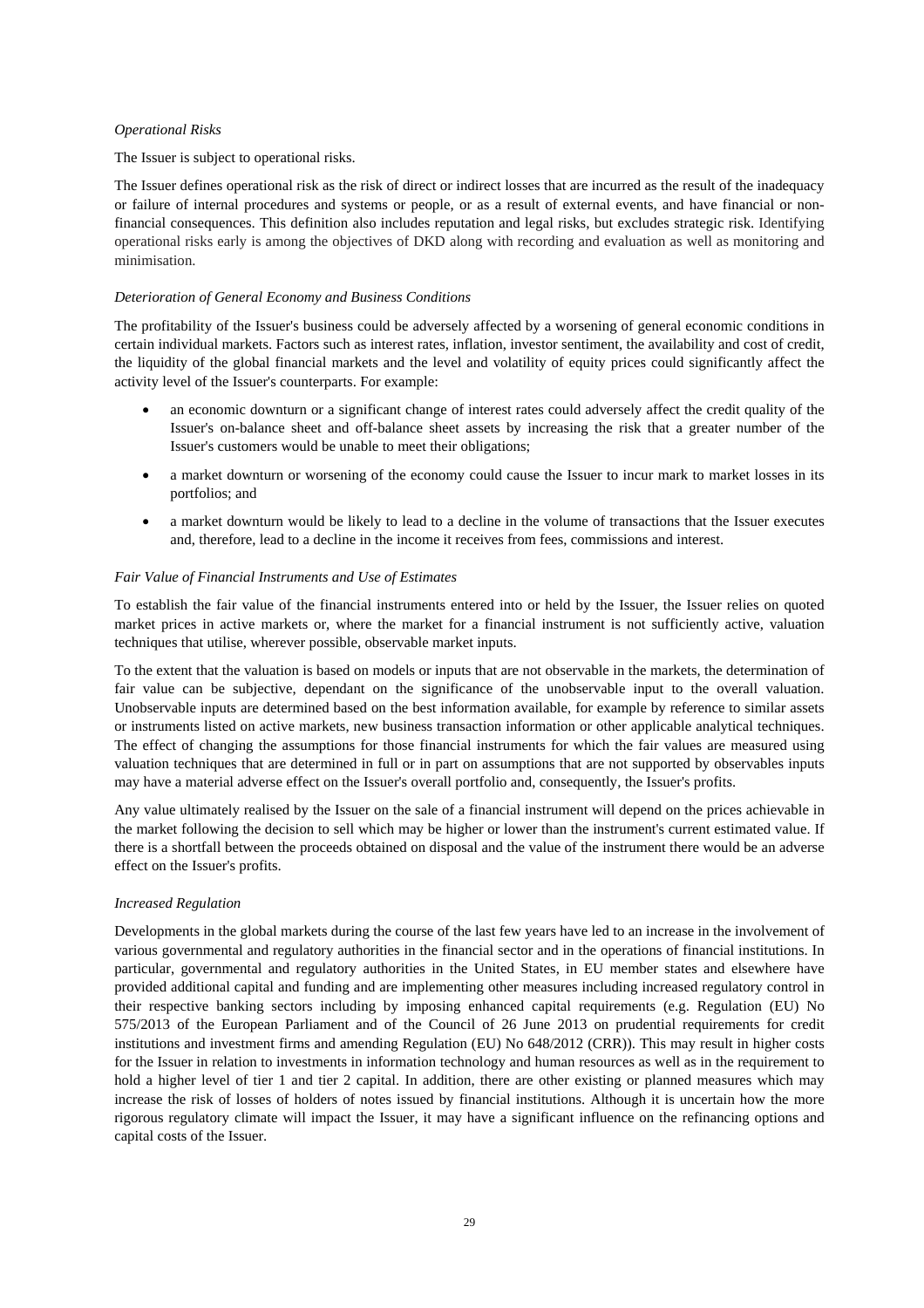#### *Rights of the Holders May Be Adversely Affected by Regulatory Measures*

Under the German Recovery and Resolution Act *(Sanierungs- und Abwicklungsgesetz)* and the German Banking Act *(Kreditwesengesetz)* the Holders are exposed to resolution risks if the continued existence of the Issuer is endangered. This may in particular be the case if the Issuer is failing or is likely to fail (e.g. because the assets of the Issuer will in the near future be less than its liabilities or the Issuer will in the near future be unable to pay its debts or other liabilities as they fall due). The following regulatory powers and instruments may be applied:

- claims for payments under the Pfandbriefe may be written down, cancelled, or the Pfandbriefe may be converted into equity instruments (Bail-In) to the extent the Pfandbriefe are not covered by the amount of assets in the relevant Pfandbrief cover pool. The Holders may to this extent not be able to claim payment under the Pfandbriefe from the Issuer anymore;
- instruments of ownership, assets, rights, and/or liabilities (including the Pfandbriefe) may be (partially) transferred to another entity, in particular to a bridge bank or an asset-management vehicle. Even though any such transfer of Pfandbriefe would include the transfer of the assets in the relevant Pfandbrief cover pool, the application of the resolution instrument might impact on the counterparty risk associated with the Pfandbriefe and could lead to a failure to fully pay interest and principal under the Pfandbriefe; and/or
- payments under the Pfandbriefe may be temporarily suspended. This might delay payment of interest and principal.

#### *Moratorium on the debt of Heta Asset Resolution AG*

On 1 March 2015, under the Austrian Federal Act on the Recovery and Resolution of Banks (*Bundesgesetz über die Sanierung und Abwicklung von Banken*), the Austrian Financial Market Authority (*Finanzmarktaufsicht* – "**FMA**") issued a decree initiating the resolution of Heta Asset Resolution AG, previously Hypo Alpe Adria Bank International AG, responsible for managing the legacy assets of Hypo Alpe Adria Bank International AG in run-off, and imposed a temporary moratorium until 31 May 2016 on a substantial part of the debt of the entity (capital and interests). The Dexia Group notes this decision and states that the nominal value of its exposure to Heta Asset Resolution AG, affected by this moratorium, amounts to EUR 395 million. This exposure has the benefit of a guarantee granted by the State of Carinthia. This exposure amount is recorded on Dexia Kommunalbank Deutschland AG's balance sheet. It is, however, not included in the Pfandbrief cover pool of Dexia Kommunalbank Deutschland AG. The Dexia Group is currently considering the appropriate actions to be taken with regard to the decision of the FMA. Nevertheless, as a precaution, DKD has passed a specific impairment on its exposure in the first quarter 2015, the amount of which may have to be adjusted in light of further developments of the situation. This impairment may have a significant negative impact on the liquidity and the financial position of the Issuer. In addition, it cannot be excluded that this impairment will be insufficient and need to be increased. This may further increase any negative impact on the liquidity and the financial position of the Issuer.

#### **Risk Factors Regarding the Pfandbriefe**

#### *Pfandbriefe May not Be a Suitable Investment for All Investors*

Each potential investor in Pfandbriefe must determine the suitability of that investment in light of its own circumstances. In particular, each potential investor should:

- (i) have sufficient knowledge and experience to make a meaningful evaluation of the relevant Pfandbriefe, the merits and risks of investing in the relevant Pfandbriefe and the information contained or incorporated by reference in this Prospectus or any applicable supplement;
- (ii) have access to, and knowledge of, appropriate analytical tools to evaluate, in the context of its particular financial situation and the investment(s) it is considering, an investment in the Pfandbriefe and the impact the Pfandbriefe will have on its overall investment portfolio;
- (iii) have sufficient financial resources and liquidity to bear all of the risks of an investment in the relevant Pfandbriefe, including where principal or interest is payable in one or more currencies, or where the currency for principal or interest payments is different from the potential investor's currency;
- (iv) understand thoroughly the terms of the relevant Pfandbriefe and be familiar with the behaviour of financial markets; and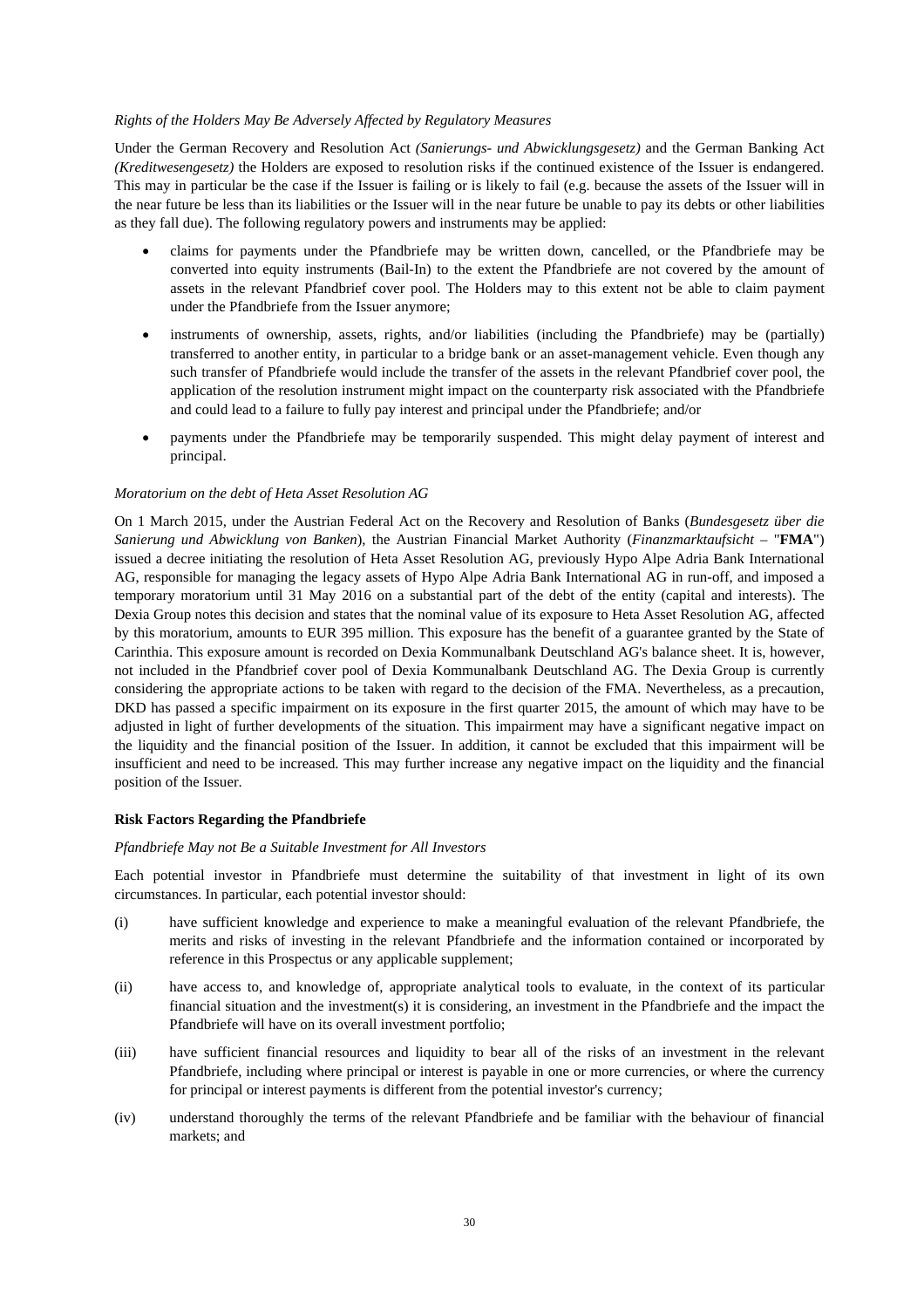(v) be able to evaluate (either alone or with the help of a financial adviser) possible scenarios for economic, interest rate and other factors that may affect its investment and its ability to bear the applicable risks.

#### *Liquidity Risk*

Application has been made in order for the Pfandbriefe to be issued under the Programme to be listed on the regulated market of the Berlin Stock Exchange and on the official list of the Luxembourg Stock Exchange and to be traded on the Regulated Market "*Bourse de Luxembourg*" of the Luxembourg Stock Exchange. In addition, Pfandbriefe issued under the Programme may not be listed at all. Regardless of whether the Pfandbriefe are listed or not, there can be no assurance that a liquid secondary market for the Pfandbriefe will develop or, if it does develop, that it will continue. The fact that the Pfandbriefe may be listed does not necessarily lead to greater liquidity as compared to unlisted Pfandbriefe. If the Pfandbriefe are not listed on any stock exchange, pricing information for such Pfandbriefe may, however, be more difficult to obtain which may affect the liquidity of the Pfandbriefe adversely. In an illiquid market, an investor might not be able to sell its Pfandbriefe at any time at fair market prices. The possibility to sell the Pfandbriefe might additionally be restricted by country specific reasons.

Investors should note that the prevailing and widely reported global credit market conditions (which continue at the date hereof) have adversely affected the liquidity not only in the primary market but also in the secondary market for debt securities issued by the Issuer and may affect the liquidity of any primary or secondary market in which Pfandbriefe to be issued by the Issuer may be traded. The Issuer cannot predict when these circumstances will change.

#### *Market Price Risk*

The development of market prices of the Pfandbriefe depends on various factors, such as changes of market interest rate levels, the policy of central banks, overall economic developments, inflation rates or the lack of or excess demand for the relevant type of Pfandbrief. The Holder of Pfandbriefe is therefore exposed to the risk of an unfavourable development of market prices of its Pfandbriefe which materialises if the Holder sells the Pfandbriefe prior to the final maturity of such Pfandbriefe. If the Holder decides to hold the Pfandbriefe until final maturity the Pfandbriefe will be redeemed at the amount set out in the relevant Final Terms.

### *Risk of Early Redemption*

The relevant Final Terms will indicate whether the Issuer may have the right to call the Pfandbriefe prior to maturity (optional call right) on one or several dates determined beforehand. If the Issuer redeems the Pfandbriefe prior to maturity, a Holder of such Pfandbriefe is exposed to the risk that due to such early redemption its investment will have a lower than expected yield. The Issuer can be expected to exercise its optional call right if the yield on comparable debt securities in the capital market has fallen which means that the investor may only be able to reinvest the redemption proceeds in comparable debt securities with a lower yield. On the other hand, the Issuer can be expected not to exercise its optional call right if the yield on comparable debt securities in the capital market has increased. In this event an investor will not be able to reinvest the redemption proceeds in comparable debt securities with a higher yield. It should be noted, however, that the Issuer may exercise any optional call right irrespective of market interest rates on a call date.

#### *Currency Risk*

A Holder of Pfandbriefe denominated in a foreign currency is exposed to the risk of changes in currency exchange rates which may affect the yield of such Pfandbriefe. Changes in currency exchange rates result from various factors such as macro-economic factors, speculative transactions and interventions by central banks and governments.

A change in the value of any foreign currency against the Euro, for example, will result in a corresponding change in the Euro value of Pfandbriefe denominated in a currency other than Euro and a corresponding change in the Euro value of interest and principal payments made in a currency other than in Euro in accordance with the terms of such Pfandbriefe. If the underlying exchange rate falls and the value of the Euro correspondingly rises, the price of the Pfandbriefe and the value of interest and principal payments made thereunder expressed in Euro falls.

In addition, government and monetary authorities may impose (as some have done in the past) exchange controls that could adversely affect an applicable currency exchange rate. As a result, investors may receive less interest or principal than expected, or no interest or principal at all.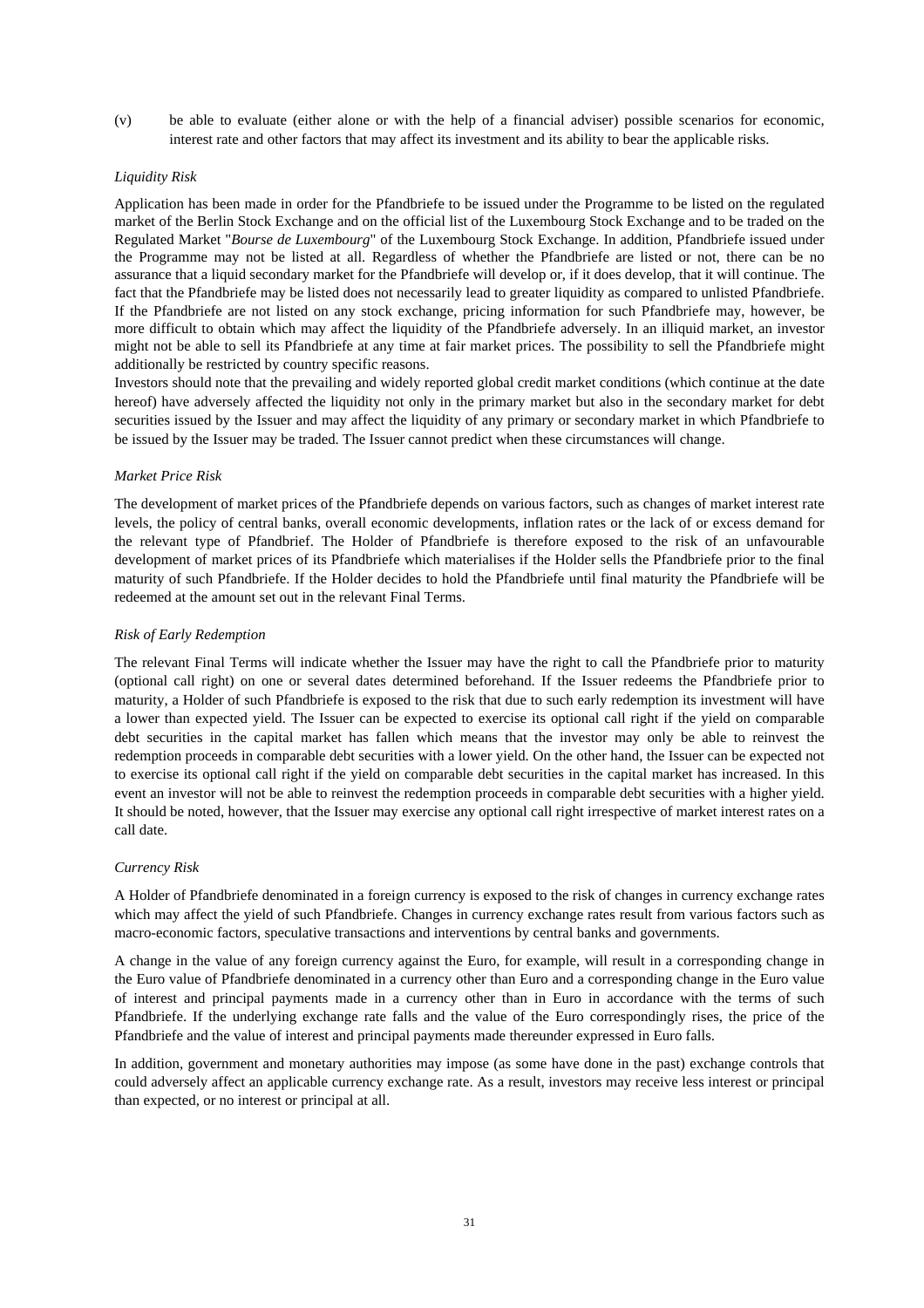#### *Risk of a Downgrading of the Rating of Public Sector Pfandbriefe*

In order to provide a rating of Public Sector Pfandbriefe to be issued by DKD the rating agency Standard & Poor's assesses the quality of the assets in DKD's Pfandbrief cover pool with respect to the inherent credit risk, the liquidity risk resulting from the comparison of cash flows in relation to the assets contained in the Pfandbrief cover pool and cash flows under the Public Sector Pfandbriefe and the adequacy of the overcollateralization required by Standard & Poor's. A downgrading of DKD's Public Sector Pfandbriefe could have a negative impact on DKD's funding costs and on DKD's relation to its investors and customers. As a consequence, the ability to issue Public Sector Pfandbriefe on the capital markets might be negatively affected to an extent that DKD's capability to operate profitably will be challenged.

#### *Fixed Rate Pfandbriefe*

A Holder of Fixed Rate Pfandbriefe is exposed to the risk that the price of such Pfandbriefe falls as a result of changes in the market interest rate. While the nominal interest rate of Fixed Rate Pfandbriefe as indicated in the relevant Final Terms is fixed during the life of such Pfandbriefe, the current interest rate on the capital market for issues of the same maturity ("**market interest rate**") typically changes on a daily basis. As the market interest rate changes, the price of Fixed Rate Pfandbriefe also changes, but in the opposite direction. If the market interest rate increases, the price of Fixed Rate Pfandbriefe typically falls, until the yield of such Pfandbriefe is approximately equal to the market interest rate. If the market interest rate falls, the price of Fixed Rate Pfandbriefe typically increases, until the yield of such Pfandbriefe is approximately equal to the market interest rate. If the Holder of Fixed Rate Pfandbriefe holds such Pfandbriefe until maturity, changes in the market interest rate are without relevance to such Holder as the Pfandbriefe will be redeemed at a specified redemption amount, usually the principal amount of such Pfandbriefe.

#### *Floating Rate Pfandbriefe*

Floating Rate Pfandbriefe tend to be volatile investments. A Holder of Floating Rate Pfandbriefe is exposed to the risk of fluctuating interest rate levels and uncertain interest income. Fluctuating interest rate levels make it impossible to determine the profitability of Floating Rate Pfandbriefe in advance. If Floating Rate Pfandbriefe are structured to include caps and/or floors the market value may be more volatile than those for Floating Rate Pfandbriefe that do not include these features. The effect of a cap is that the amount of interest will never rise above and beyond the predetermined cap, so that the Holder will not be able to benefit from any actual favourable development beyond the cap. The yield could therefore be considerably lower than that of similar Floating Rate Pfandbriefe without a cap. Neither the current nor the historical value of the relevant floating rate should be taken as an indication of the future development of such floating rate during the term of any Pfandbriefe.

The interest of Floating Rate Pfandbriefe is linked to the Euro Interbank Offered Rate ("**EURIBOR"**). The EURIBOR and other indices which are deemed "benchmarks" are the subject of recent national, international and other regulatory guidance and proposals for reform. Some of these reforms are already effective while others are still to be implemented. These reforms may cause the EURIBOR to perform differently than in the past, or have other consequences which cannot be predicted.

Key international proposals for reform of benchmarks include (i) IOSCO's *Principles for Oil Price Reporting Agencies* (October 2012) and *Principles for Financial Market Benchmarks* (July 2013), (ii) ESMA-EBA's *Principles for the benchmark-setting process* (June 2013), and (iii) the European Commission's *proposed regulation on indices used as benchmarks in financial instruments and financial contracts* (September 2013) (the "**Proposed Benchmark Regulation**"). In addition to the aforementioned proposals, there are numerous other proposals, initiatives and investigations which may impact Benchmarks.

The Proposed Benchmark Regulation, if passed in its September 2013 form, would apply principally to "administrators" and also, in some respects, to "contributors" and certain "users" of benchmarks such as the EURIBOR in the EU, and would, among other things, (i) require benchmark administrators to be authorised (or, if non-EU-based, to be subject to an equivalent regulatory regime) and to comply with extensive requirements in relation to the administration of benchmarks and (ii) prevent certain uses of benchmarks of unauthorised administrators.

Any changes to the EURIBOR as a result of the Proposed Benchmark Regulation or other initiatives could have a material adverse effect on the costs and risks of administering or otherwise participating in the setting of the EURIBOR and complying with any such regulations or requirements. Such factors may have the effect of discouraging market participants from continuing to administer or participate in the EURIBOR and trigger changes in the rules or methodologies used for the EURIBOR.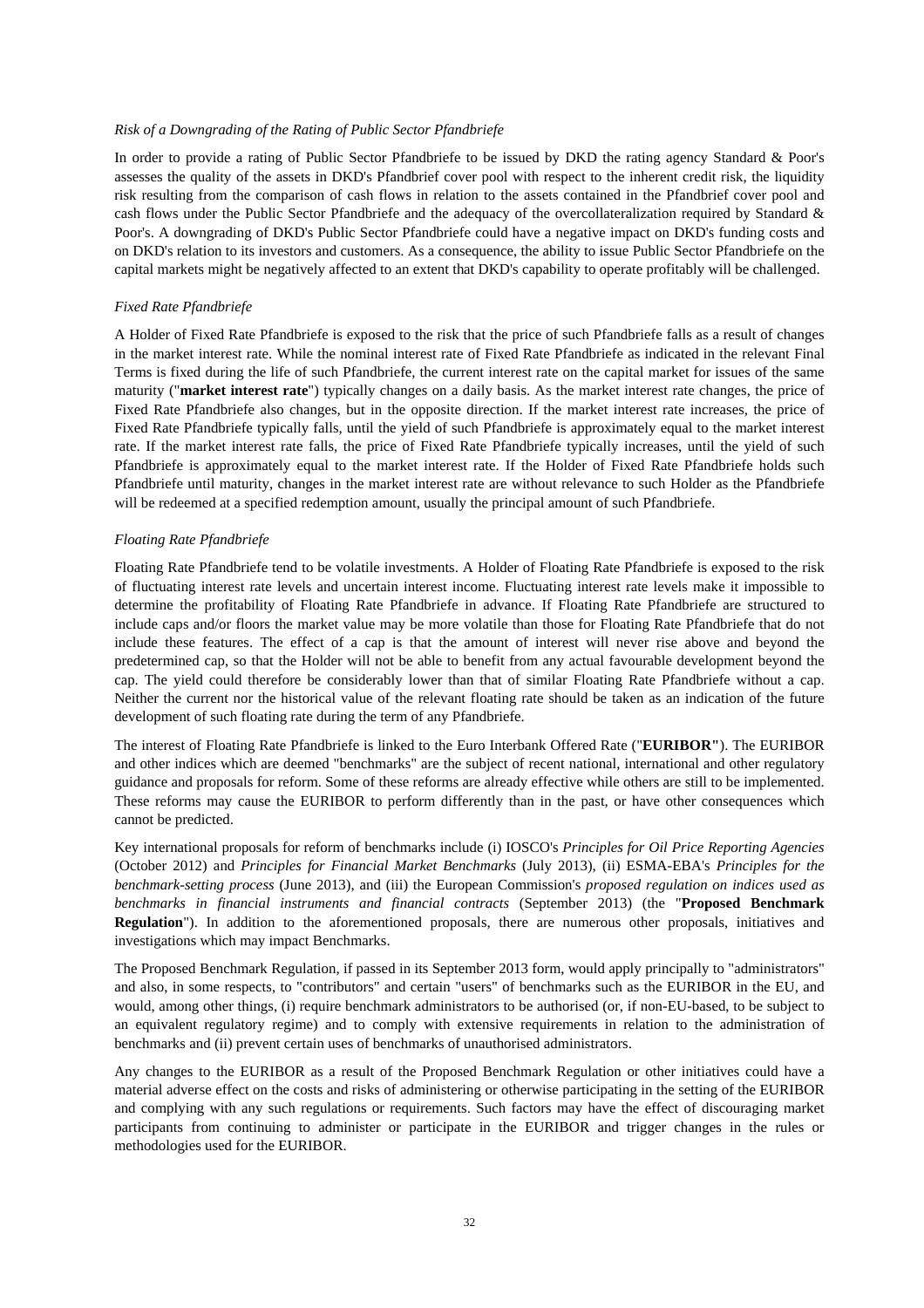Although it is uncertain whether or to what extent any of the above-mentioned changes and/or any further changes in the administration or method for determining the EURIBOR could have an effect on the value of any Floating Rate Pfandbriefe, investors should be aware that:

- (i) any change to the EURIBOR could affect the level of the published rate, including to cause it to be lower and/or more volatile than it would otherwise be;
- (ii) if the applicable rate of interest on the Pfandbriefe is calculated with reference to a currency or tenor which is discontinued, such rate of interest will then be determined by the fallback provisions of the Pfandbriefe. This may cause the interest to be lower than it would otherwise be;
- (iii) the methodology or other terms of the EURIBOR could be changed, and such changes could have the effect of reducing or increasing the rate or level or affecting the volatility of the EURIBOR; and
- (iv) the administrator of the EURIBOR will not have any involvement in the Pfandbriefe and may take any actions in respect of the EURIBOR without regard to the effect of such actions on the Pfandbriefe.

Investors thus face the risk that any changes to the EURIBOR may have a material adverse effect on the value of and the amount payable under Floating Rate Pfandbriefe.

In addition, investors should be aware that under exceptional circumstances the EURIBOR may be refixed. Any such refix may result in the EURIBOR being lower than originally fixed.

#### *Risks in connection with Caps*

If the interest rate of an issue of Pfandbriefe is not fixed but will be determined according to the structure of Pfandbriefe as set out in the relevant Final Terms of the Pfandbriefe, these issues may also be equipped with a cap. The effect of a cap is that the amount of interest will never rise above and beyond the predetermined cap, so that the Holder will not be able to benefit from any actual favourable development beyond the cap. The yield could therefore be considerably lower than that of similarly structured Pfandbriefe without a cap.

#### *Potential Withholding Tax after 31 December 2016*

Pursuant to (a) sections 1471 to 1474 of the U.S. Internal Revenue Code of 1986 or any associated regulations or other official guidance (the "**U.S. Provisions**"); (b) any treaty, law, regulation or other official guidance enacted in any other country, which facilitates the implementation of the U.S. Provisions (the "**Foreign Provisions**"); (c) any intergovernmental agreement between the United States and any other country, which facilitates the implementation of the U.S. Provisions (the "**Intergovernmental Agreement**"); or (d) any agreement regarding the implementation of the U.S. Provisions, the Foreign Provisions and any Intergovernmental Agreement entered into by the Issuer, a paying agent or an intermediary with the U.S. Internal Revenue Service, the U.S. government or any governmental or taxation authority in any other country (together with the U.S. Provisions, Foreign Provisions and Intergovernmental Agreement, "**FATCA**"), DKD and its non-U.S. subsidiaries may become subject to a 30 per cent. withholding tax on certain payments they receive unless they enter into an agreement (a "**FATCA Agreement**") with the U.S. Internal Revenue Service (the "**IRS**") pursuant to which they agree to report to the IRS information about their "United States accounts" or are otherwise exempt from or in deemed compliance with FATCA. On 31 May 2013 the United States and the Federal Republic of Germany concluded an intergovernmental agreement to "Improve International Tax Compliance and with respect to the United States Information and Reporting Provisions Commonly Known as the Foreign Account Tax Compliance Act" (the "**German IGA**"). Under the German IGA, the United States and the Federal Republic of Germany have agreed to implement FATCA through domestic reporting duties for financial institutions, an automatic exchange of account information between the authorities of the two countries and on the basis of existing bilateral tax treaties. The German IGA entered into force in December 2013. To implement the German IGA, Germany has implemented a new section into its General Tax Act (*Abgabenordnung*) to allow for the collection and passing on of information. Germany will issue an Ordinance to govern the obligations of the German resident financial institutions. Since the provisions of the German IGA have entered into force in Germany, DKD and its German subsidiaries do not have to enter into a FATCA Agreement, but have to comply with the requirements under the German IGA in order to become reporting financial institutions ("**Reporting FIs**") exempt from withholding under FATCA.

It can be expected that as Reporting FIs DKD and its German subsidiaries will have to report to the German tax authorities (and thus, indirectly, to the IRS) certain accountholders that are U.S. persons for purposes of U.S. federal income taxation. If DKD is treated as a Reporting FI pursuant to the German IGA it does not anticipate that it will be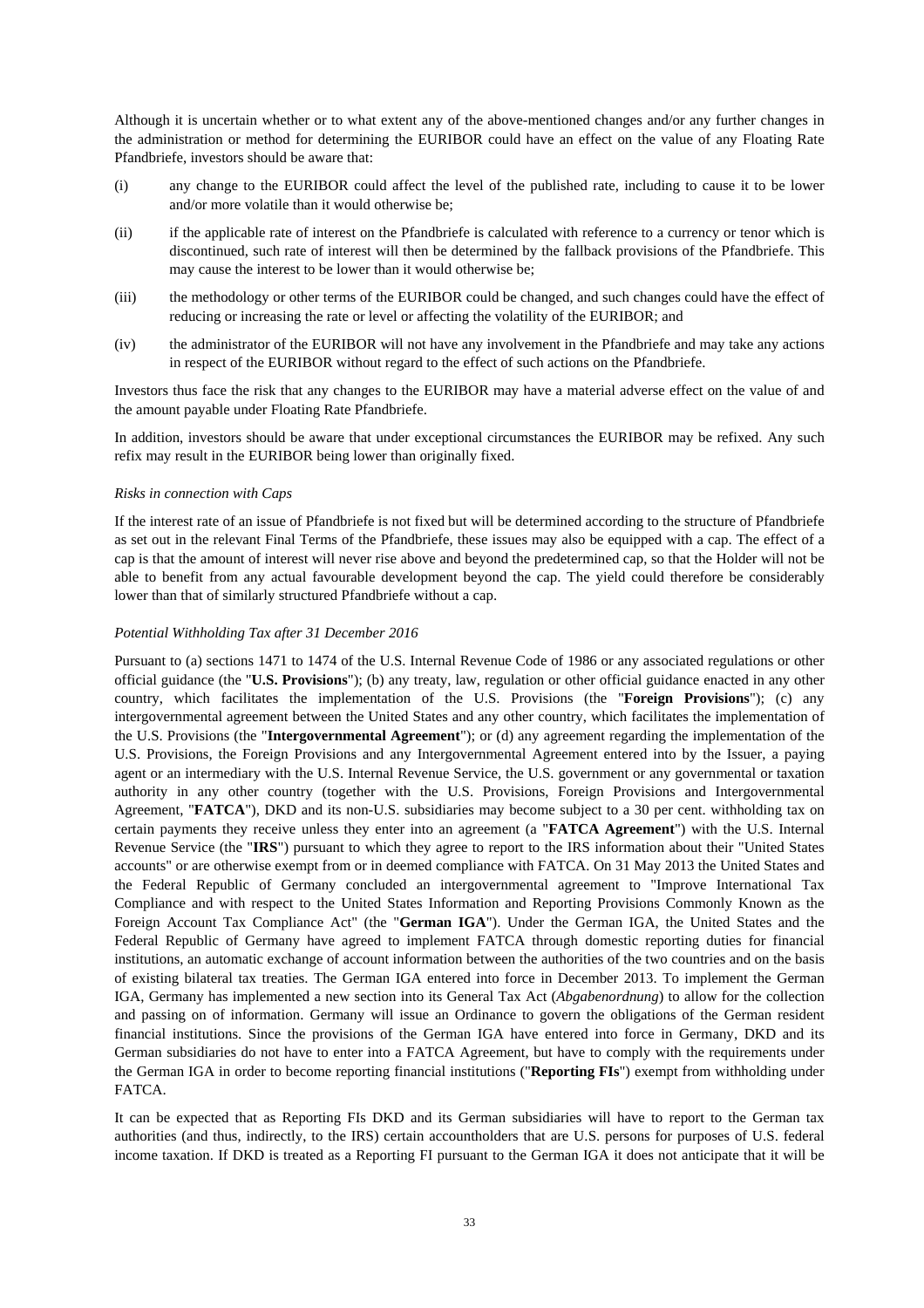obliged to deduct any withholding under FATCA from payments it makes. There can be no assurance, however, that DKD would be treated as a Reporting FI or that it would in the future not be required to deduct withholding under FATCA from payments it makes. Accordingly, DKD (or if payments on the Pfandbriefe are made through an intermediary such as a clearing system or broker that is a foreign financial institution ("**FFI**"), such FFI) may be required to apply a 30 per cent. withholding tax (a "**FATCA Witholding**") to any "foreign passthru payment" (including principal) made on the Pfandbriefe (i) to an FFI that is not eligible to receive payments free from FATCA Withholding, (ii) to accountholders who have not provided information sufficient to establish whether the account holder is a U.S. person for purposes of U.S. federal income taxation or (iii) to accountholders who have not consented, where necessary, to have their information disclosed to the IRS or other applicable taxing authority. Under current guidance, the term "foreign passthru payment" is not defined. This guidance is subject to change and it is not yet clear whether or to what extent payments by DKD (including payments on the Pfandbriefe) will be treated as foreign passthru payments.

However, provided the Pfandbriefe are not treated as equity for U.S. federal income tax purposes, and unless the Pfandbriefe are issued or materially modified after the date that is six months after the date of publication of final U.S. Treasury regulations defining the term "foreign passthru payment", no payment on a Pfandbrief issued before that date will be subject to FATCA Withholding. With respect to Pfandbriefe that are treated as equity for US federal income tax purposes or are issued, or materially modified, after the date that is six months after the date of publication of final U.S. Treasury regulations defining the term "foreign passthru payment" ("**non-grandfathered Pfandbriefe**"), payment in respect of the Pfandbriefe may become subject to FATCA Withholding. Nevertheless, no FATCA Withholding will be required on non-grandfathered Pfandbriefe before 1 January 2017.

The Treasury Department and the IRS may issue additional guidance and regulations that may alter the application of FATCA to DKD and the Pfandbriefe. Further, it is not yet clear whether or to what extent payments on nongrandfathered Pfandbriefe will be subject to FATCA under the rules in the German IGA.

Holders of the Pfandbriefe will not receive any gross-up payments in compensation of FATCA Withholdings. Holders of Pfandbriefe should consult their tax advisers regarding the application of FATCA to an investment in the Pfandbriefe and their ability to obtain a refund of any amounts withheld under FATCA.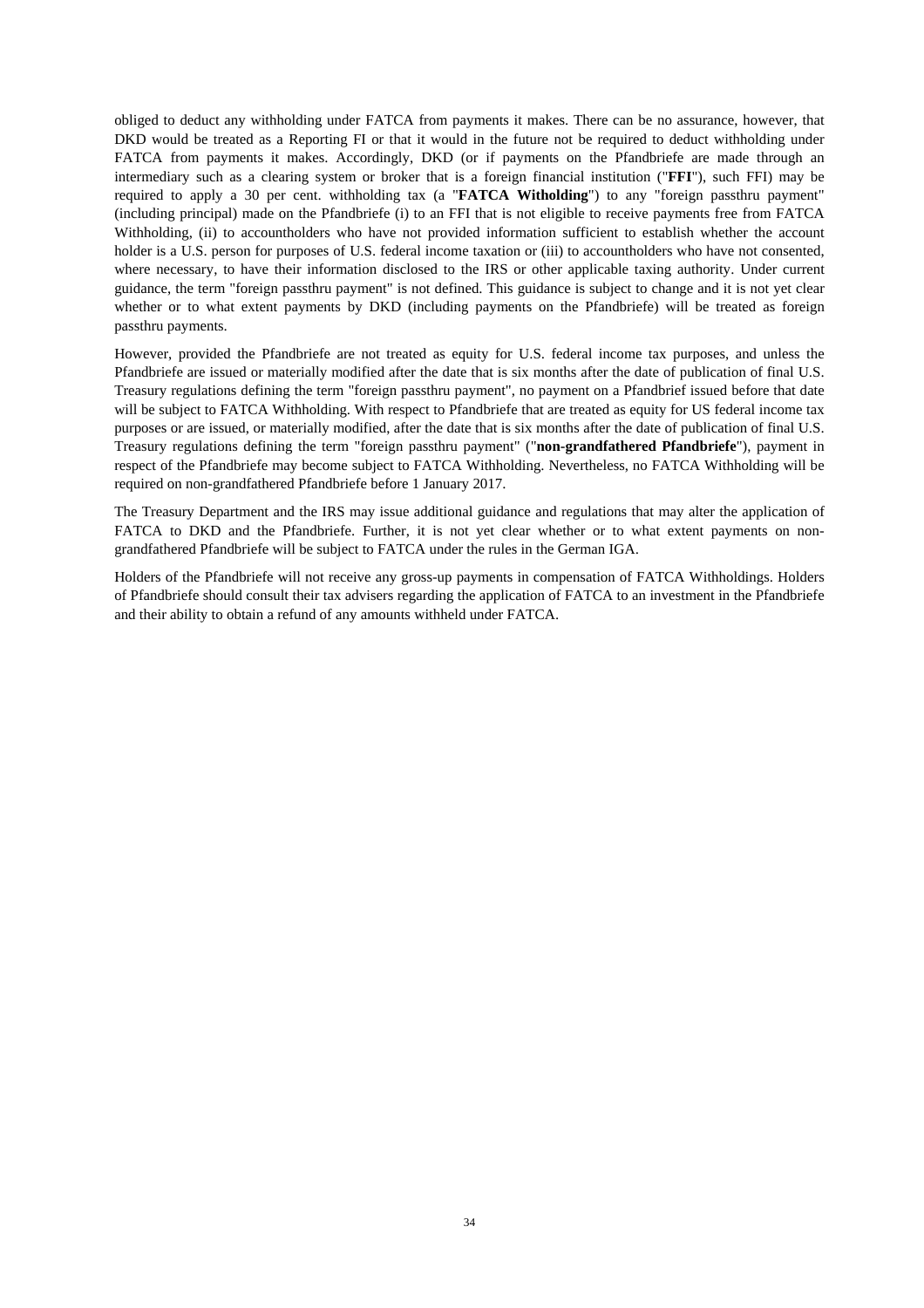# **RESPONSIBILITY STATEMENT**

The Issuer accepts responsibility for the information contained in this Prospectus and for the information which will be contained in the relevant Final Terms. Certain of the information contained in the section entitled "Description of Dexia Kommunalbank Deutschland AG - Organisational Structure" has been extracted and accurately reproduced from Dexia SA's press release dated 19 February 2015 and entitled "Dexia Group Consolidated Results 2014" and its press release dated 20 February 2014 and entitled "Dexia Group Consolidated Results 2013" (www.dexia.com/EN/journalist/press\_releases/Pages/default.aspx). Certain of the information contained in the section entitled "Description of Dexia Kommunalbank Deutschland AG – Recent Developments" has been extracted and accurately reproduced from Dexia SA's press release dated 6 March 2015 and entitled "Recent developments concerning the Dexia Group - Information relating to Dexia Group exposure to Heta Asset Resolution AG" (www.dexia.com/EN/journalist/press\_releases/Pages/default.aspx). As far as the Issuer is aware and is able to ascertain from such extracted information, no facts have been omitted which would render the extracted information inaccurate or misleading. The Issuer declares, having taken all reasonable care to ensure that such is the case, that to the best of the knowledge of the Issuer the information contained in this Prospectus is in accordance with the facts and does not omit anything likely to affect the import of such information.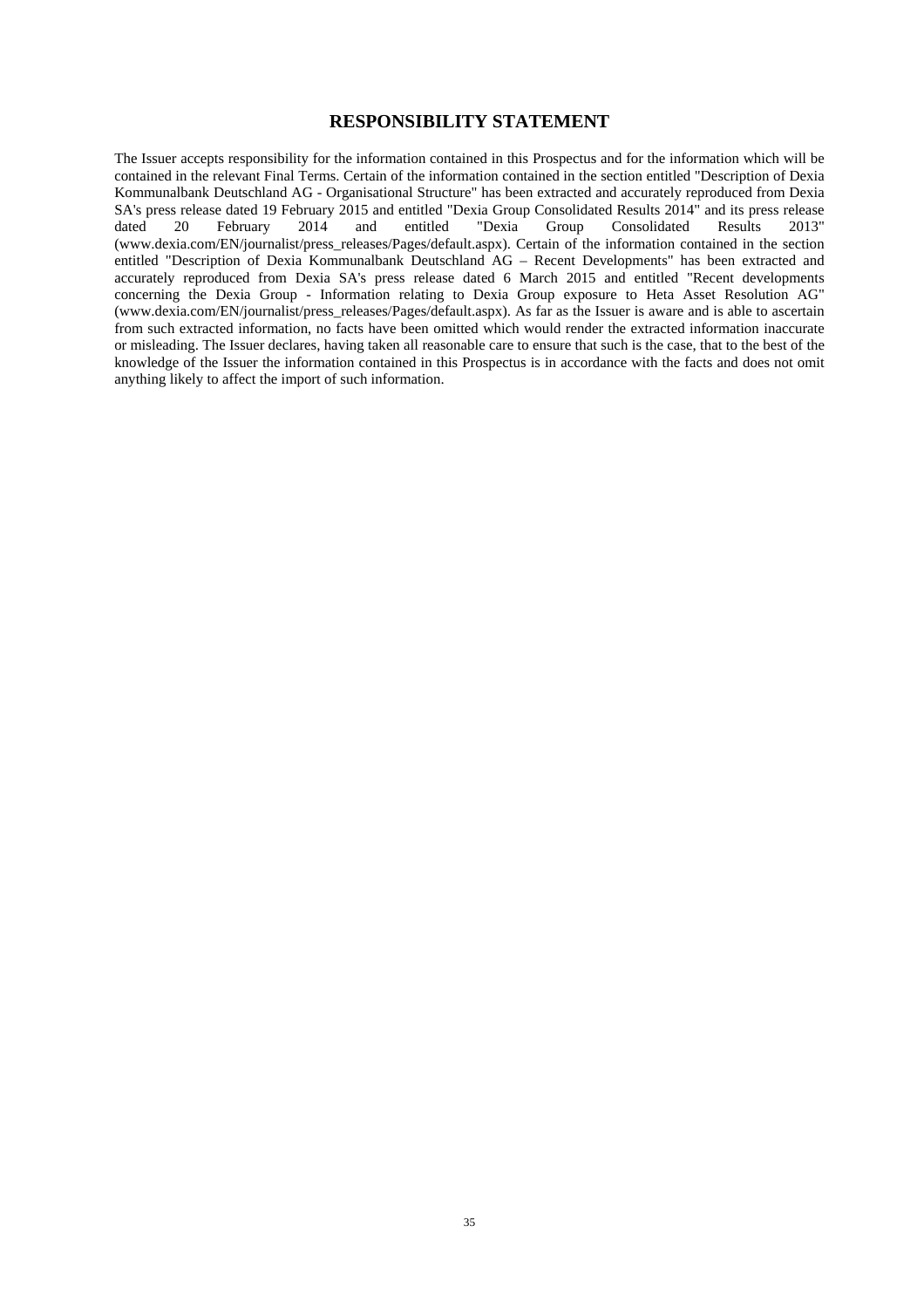# **CONSENT TO THE USE OF THIS PROSPECTUS**

The Final Terms will specify that either (i) none of the Dealers and/or financial intermediaries, or (ii) only one Dealer or financial intermediary or several Dealers and/or financial intermediaries named in the relevant Final Terms ("**Individual Consent**"), or (iii) each of the Dealers and/or financial intermediaries ("**General Consent**") subsequently reselling or finally placing Pfandbriefe issued under the Programme is/are entitled to use this Prospectus and the relevant Final Terms in connection with the subsequent resale or final placement of the relevant Pfandbriefe.

In case the Issuer has given its Individual Consent or General Consent to the use of this Prospectus and the relevant Final Terms, the following shall apply:

The Final Terms will specify that (in the case of the Issuer's Individual Consent) only one or several Dealers and/or financial intermediaries named in the relevant Final Terms or (in the case of the Issuer's General Consent) each of the Dealers and/or financial intermediaries subsequently reselling or finally placing the Pfandbriefe issued under the Programme is/are entitled to use this Prospectus and the relevant Final Terms in the Grand Duchy of Luxembourg and the Federal Republic of Germany for the subsequent resale or final placement of the relevant Pfandbriefe during the respective offer period (all as determined in the relevant Final Terms) during which subsequent resale or final placement of the relevant Pfandbriefe can be made, provided however, that this Prospectus is still valid in accordance with Article 11(2) of the Luxembourg act relating to prospectuses for securities (*Loi relative aux prospectus pour valeurs mobilières*) which implements the Prospectus Directive into Luxembourg law. The Issuer accepts responsibility for the information given in this Prospectus also with respect to such subsequent resale or final placement of the relevant Pfandbriefe for which it has given its Individual Consent or General Consent.

This Prospectus may only be delivered to potential investors together with all supplements published before such delivery. Any supplement to this Prospectus is available for viewing in electronic form on the website of the Luxembourg Stock Exchange (www.bourse.lu) and on the website of the Issuer (www.dexia.de).

In the relevant Final Terms, the Issuer can determine any other clear and objective conditions attached to its consent which are relevant for the use of this Prospectus.

When using this Prospectus and the relevant Final Terms, each Dealer and/or relevant further financial intermediary must ensure that it complies with all applicable laws and regulations in force in the respective jurisdictions.

### **In the event of an offer being made by a Dealer and/or a further financial intermediary the Dealer and/or the further financial intermediary shall provide information to investors on the terms and conditions of the offer at the time of that offer.**

In case the Issuer has given its Individual Consent to the use of this Prospectus and the relevant Final Terms any new information with respect to any Dealers and/or financial intermediaries unknown at the time this Prospectus was approved or the relevant Final Terms were filed with the relevant competent authority/authorities will be published on the website of the Issuer under "www.dexia.de".

### **In case the Issuer has given its General Consent to the use of this Prospectus and the relevant Final Terms any Dealer and/or further financial intermediary using this Prospectus and the relevant Final Terms shall state on its website that it uses this Prospectus and the relevant Final Terms in accordance with this consent and the conditions attached to this consent.**

The Issuer reserves the right to withdraw its consent to use the Prospectus at any time, which withdrawal will be published on the website of the Issuer under "www.dexia.de".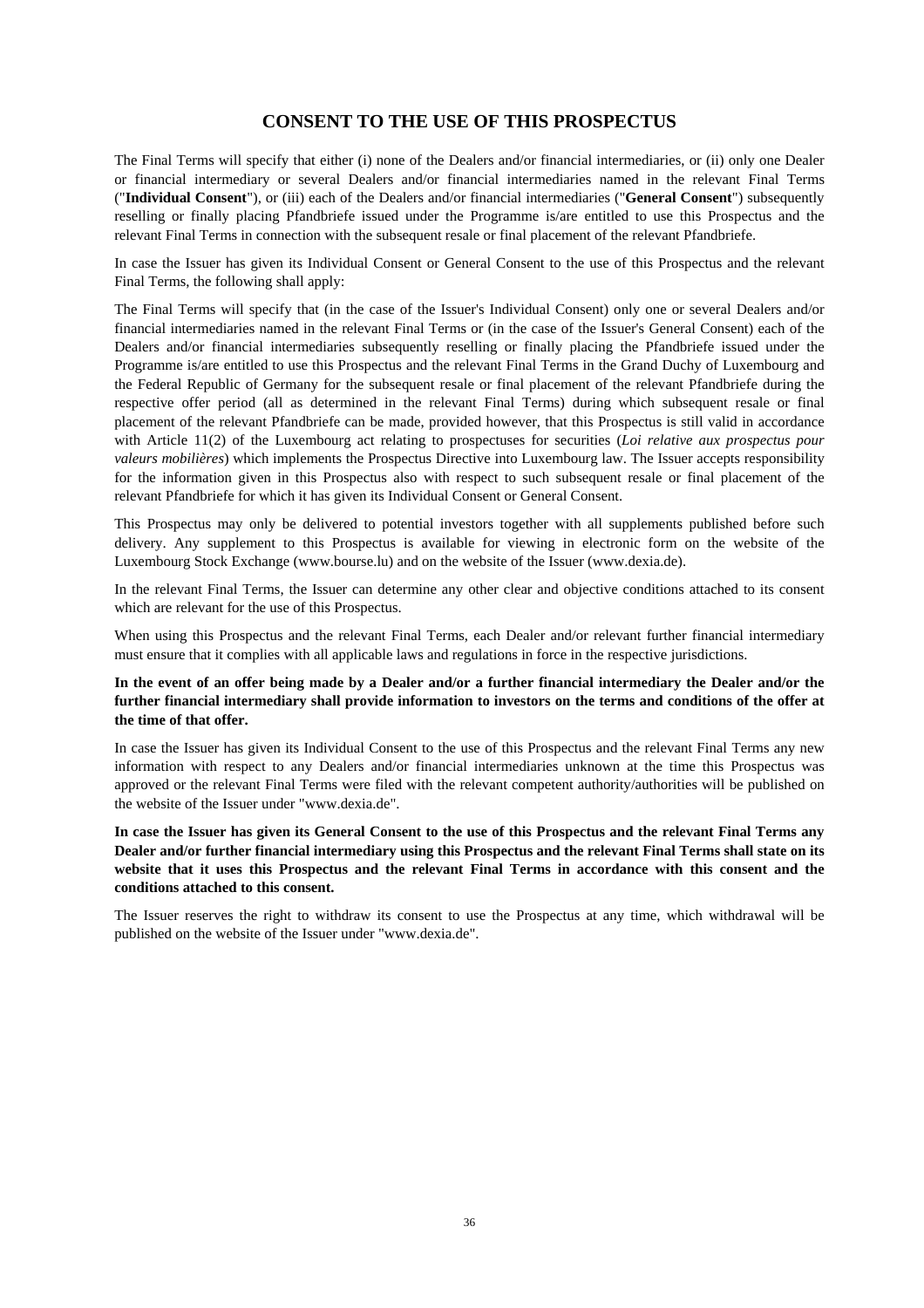## **GENERAL DESCRIPTION OF THE PROGRAMME**

## **General**

Under this EUR 20,000,000,000 Debt Issuance Programme, the Issuer may from time to time issue Pfandbriefe and appoint for each Tranche (as defined below) one or more financial institutions as dealers (each a "**Dealer**" and together, the "**Dealers**") as specified in the relevant Final Terms (as defined in subsection "General Description of the Programme – II. Issue Procedures" below). The Issuer may also issue Pfandbriefe directly to third parties who are not Dealers.

The maximum aggregate principal amount of Pfandbriefe from time to time outstanding under the Programme will not exceed EUR 20,000,000,000 (or its equivalent in any other currency). The Issuer may increase the amount of the Programme from time to time.

Pfandbriefe will be issued on a continuous basis to one or more of the Dealers. Pfandbriefe may be distributed by way of offers to the public or private placements and, in each case, on a syndicated or non-syndicated basis. The method of distribution of each tranche of Pfandbriefe (the "**Tranche**") will be stated in the relevant Final Terms. The Pfandbriefe may be offered to qualified and non-qualified investors.

Pfandbriefe will be issued in Tranches, each Tranche consisting of Pfandbriefe which are identical in all respects. One or more Tranches, which are expressed to be consolidated and form a single series and are identical in all respects, but having (if so applicable) different issue dates, interest commencement dates, issue prices and dates for first interest payments may form a series ("**Series**") of Pfandbriefe. Further Pfandbriefe may be issued as part of existing Series.

Pfandbriefe will be issued in such denominations as may be agreed between the Issuer and the relevant Dealer(s) and as indicated in the relevant Final Terms save that the minimum denomination of the Pfandbriefe will be, if in euro, EUR 1,000, or, if in any currency other than euro, in an amount in such other currency nearly equivalent to EUR 1,000 at the time of the issue of Pfandbriefe. Subject to any applicable legal or regulatory restrictions, and requirements of relevant central banks, Pfandbriefe may be issued in euro or any other currency. The Pfandbriefe will be freely transferable.

Pfandbriefe may be issued at an issue price which is at par or at a discount to, or premium over, par, as stated in the relevant Final Terms. The issue price for Pfandbriefe to be issued will be determined at the time of pricing on the basis of a yield which will be determined on the basis of the orders of the investors which are received by the Dealers. Orders will specify a minimum yield and may only be confirmed at or above such yield. The resulting yield will be used to determine an issue price, all to correspond to the yield.

The yield for Pfandbriefe with fixed interest rates will be calculated by the use of the ICMA method, which determines the effective interest rate of notes taking into account accrued interest on a daily basis.

Application has been made to list Pfandbriefe issued under the Programme on the regulated market (*regulierter Markt*) of the Berlin Stock Exchange and on the official list of the Luxembourg Stock Exchange and to admit Pfandbriefe to trading on the Regulated Market of the Luxembourg Stock Exchange. Pfandbriefe may further be issued under the Programme which will not be listed on any stock exchange.

Banque Internationale à Luxembourg, société anonyme will act as Luxembourg listing and paying agent and Dexia Kommunalbank Deutschland AG will act as fiscal agent and paying agent (the "**Fiscal Agent**") under the Programme.

Pfandbriefe will be accepted for clearing through Clearstream Banking AG, Neue Börsenstraße 1, 60487 Frankfurt am Main ("**CBF**"), Clearstream Banking, société anonyme, 42, Avenue J.F. Kennedy, L-1855 Luxembourg and Euroclear Bank SA/NV, 1 Boulevard du Roi Albert II, 1210 Brussels, Belgium and will be deposited, in all cases, with CBF.

## **Issue Procedures**

#### *General*

The Issuer and the relevant Dealer(s) will agree on the terms and conditions applicable to each particular Tranche of Pfandbriefe (the "**Conditions**"). The Conditions will be constituted by the relevant set of Terms and Conditions of the Pfandbriefe set forth below (the "**Terms and Conditions**") as further specified by the Final Terms (the "**Final Terms**") as described below.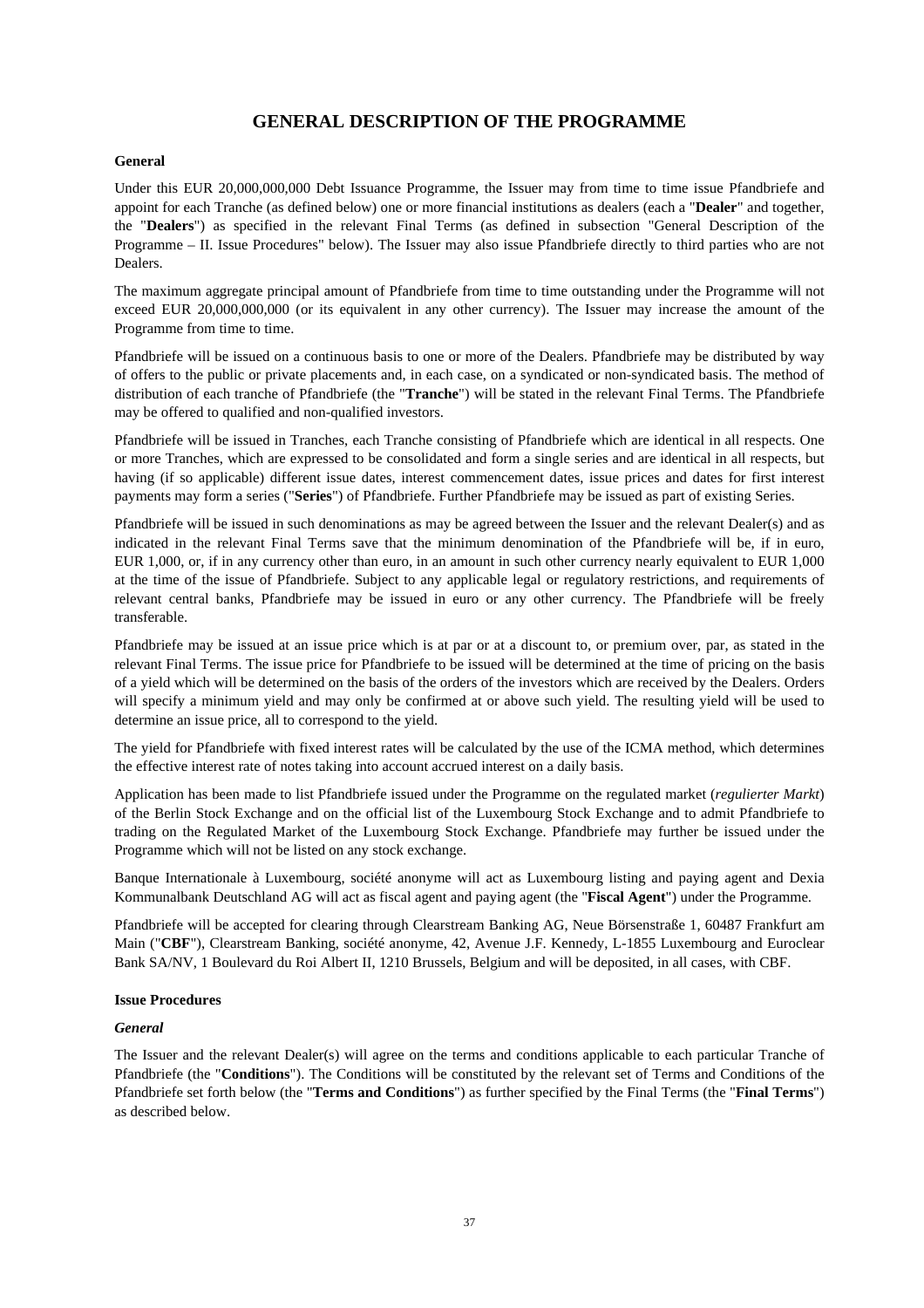## *Options for sets of Terms and Conditions*

A separate set of Terms and Conditions applies to each type of Pfandbriefe, as set forth below. The Final Terms provide for the Issuer to choose between the following Options:

- Option I Terms and Conditions for Pfandbriefe with fixed interest rates*;* and
- Option II Terms and Conditions for Pfandbriefe with floating interest rates*.*

## *Documentation of the Conditions*

The Issuer may document the Conditions of an individual issue of Pfandbriefe in either of the following ways:

- The Final Terms shall be completed as set out therein. The Final Terms shall determine which of the Option I or Option II, including certain further options contained therein, respectively, shall be applicable to the individual issue of Pfandbriefe by replicating the relevant provisions and completing the relevant placeholders of the relevant set of Terms and Conditions as set out in this Prospectus in the Final Terms. The replicated and completed provisions of the set of Terms and Conditions alone shall constitute the Conditions, which will be attached to each global note representing the Pfandbriefe of the relevant Tranche. This type of documentation of the Conditions will be required where the Pfandbriefe are publicly offered, in whole or in part, or are to be initially distributed, in whole or in part, to non-qualified investors.
- Alternatively, the Final Terms shall determine which of Option I or Option II and of the respective further options contained in each of Option I and Option II are applicable to the individual issue by referring to the relevant provisions of the relevant set of Terms and Conditions as set out in this Prospectus only. The Final Terms will specify that the provisions of the Final Terms and the relevant set of Terms and Conditions as set out in this Prospectus, taken together, shall constitute the Conditions. Each global note representing a particular Tranche of Pfandbriefe will have the Final Terms and the relevant set of Terms and Conditions as set out in this Prospectus attached.

## *Determination of Options / Completion of Placeholders*

The Final Terms shall determine which of the Option I or Option II shall be applicable to the individual issue of Pfandbriefe. Each of the sets of Terms and Conditions of Option I or Option II contains also certain further options (characterised by indicating the respective optional provision through instructions and explanatory notes set out in square brackets within the text of the relevant set of Terms and Conditions as set out in this Prospectus) as well as placeholders (characterised by square brackets which include the relevant items) which will be determined by the Final Terms as follows:

## *Determination of Options*

The Issuer will determine which options will be applicable to the individual issue either by replicating the relevant provisions in the Final Terms or by reference in the Final Terms to the respective sections of the relevant set of Terms and Conditions as set out in this Prospectus. If the Final Terms do not refer to an alternative or optional provision or such alternative or optional provision is not replicated therein it shall be deemed to be deleted from the Conditions.

## *Completion of Placeholders*

The Final Terms will specify the information with which the placeholders in the relevant set of Terms and Conditions will be completed. In the case the provisions of the Final Terms and the relevant set of Terms and Conditions, taken together, shall constitute the Conditions the relevant set of Terms and Conditions shall be deemed to be completed by the information contained in the Final Terms as if such information were inserted in the placeholders of such provisions.

All instructions and explanatory notes and text set out in square brackets in the relevant set of Terms and Conditions and any footnotes and explanatory text in the Final Terms will be deemed to be deleted from the Conditions.

## *Controlling Language*

As to the controlling language of the respective Conditions, the following applies:

In the case of Pfandbriefe (i) offered to the public, in whole or in part, or (ii) initially distributed, in whole or in part, to non-qualified investors, German will be the controlling language. If, in the event of such offers to the public or distribution to non-qualified investors, however, English is chosen as the controlling language, a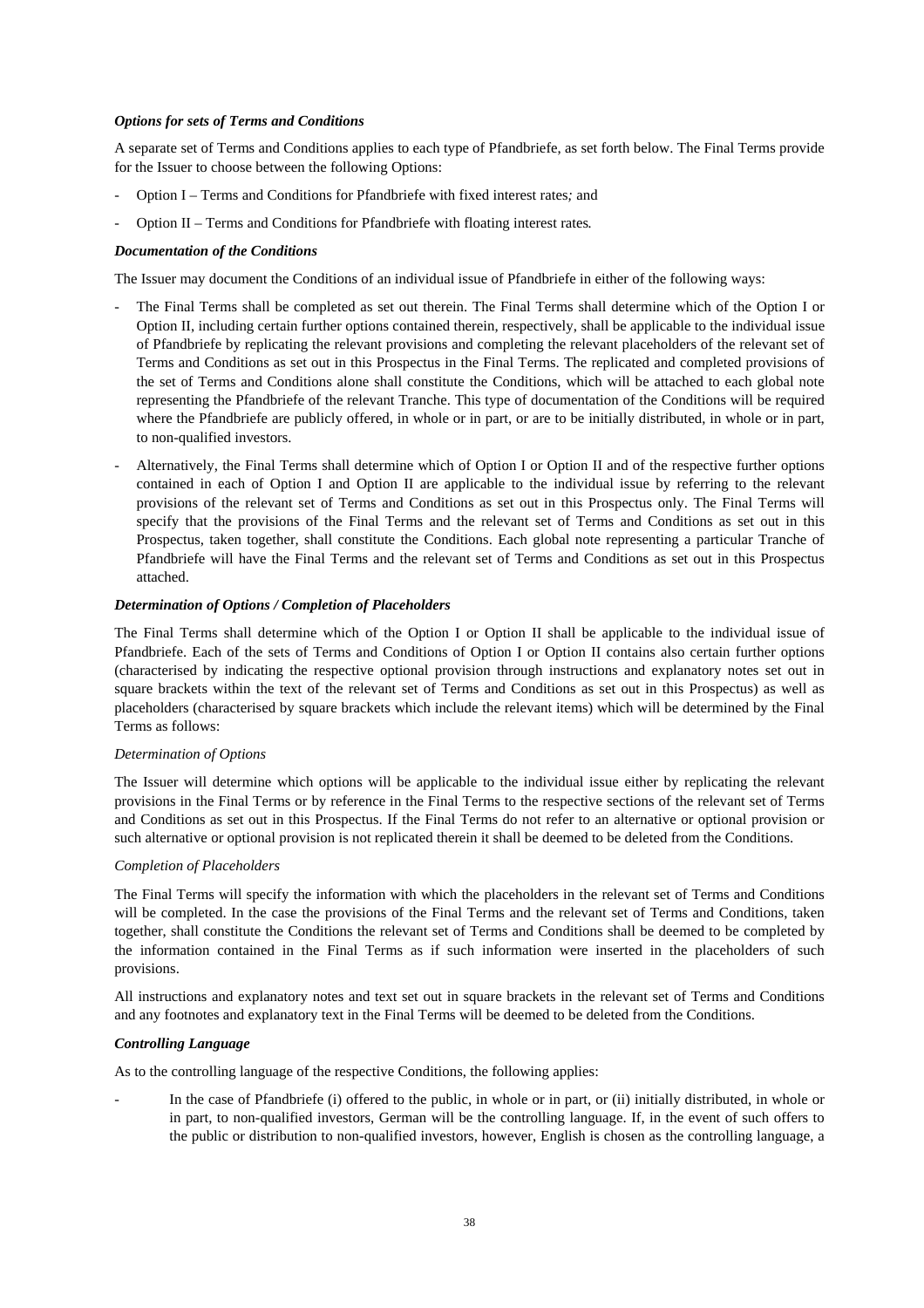German language translation of the Conditions will be available from the principal offices of the Fiscal Agent and the Issuer, as specified on the back cover of this Prospectus.

- In other cases, the Issuer will elect either German or English to be the controlling language.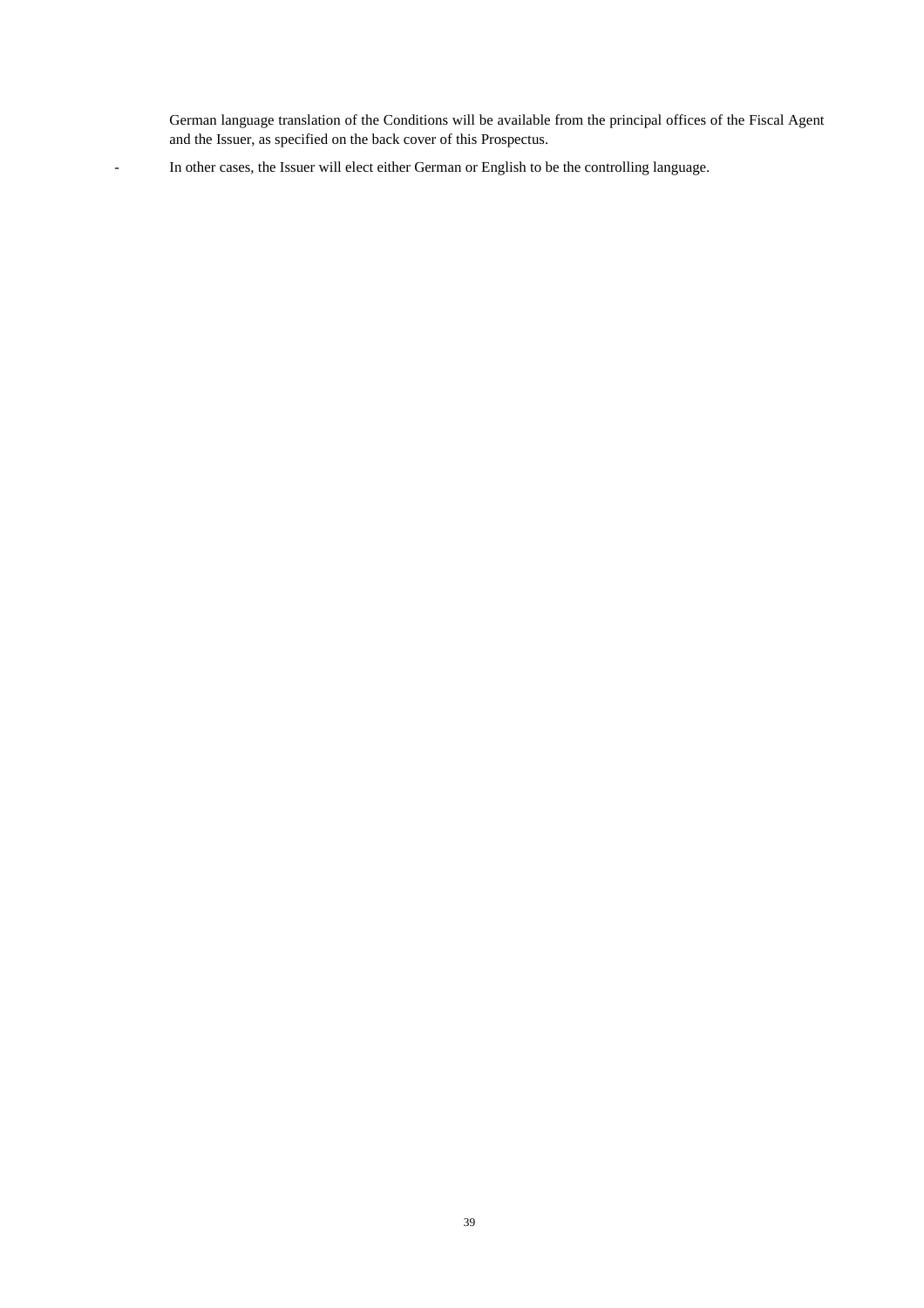## **TERMS AND CONDITIONS OF PFANDBRIEFE**

## **ANLEIHEBEDINGUNGEN FÜR PFANDBRIEFE**

*Die Anleihebedingungen für die Pfandbriefe (die "Anleihebedingungen") sind nachfolgend in zwei Optionen aufgeführt:*

*Option I umfasst den Satz von Anleihebedingungen, der auf Tranchen von Pfandbriefen mit fester Verzinsung Anwendung findet.*

*Option II umfasst den Satz von Anleihebedingungen, der auf Tranchen von Pfandbriefen mit variabler Verzinsung Anwendung findet.*

*Der Satz von Anleihebedingungen für jede dieser Optionen enthält bestimmte weitere Optionen, die entsprechend gekennzeichnet sind, indem die jeweilige optionale Bestimmung durch Instruktionen und Erklärungen in eckigen Klammern innerhalb des Satzes von Anleihebedingungen kenntlich gemacht wird.*

*In den Endgültigen Bedingungen wird die Emittentin festlegen, ob Option I oder Option II (einschließlich der jeweils enthaltenen bestimmten weiteren Optionen) für eine einzelne Emission von Pfandbriefen Anwendung findet, indem entweder die betreffenden Angaben wiederholt werden oder auf die betreffenden Optionen verwiesen wird.*

*Soweit die Emittentin zum Zeitpunkt der Billigung dieses Prospekts keine Kenntnis von bestimmten Angaben hatte, die auf eine einzelne Emission von Pfandbriefen anwendbar sind, enthält dieser Prospekt Leerstellen in eckigen Klammern, die die maßgeblichen durch die Endgültigen Bedingungen zu vervollständigenden Angaben enthalten.*

**[Falls die Endgültigen Bedingungen, die für eine einzelne Emission anwendbar sind, nur auf die weiteren Optionen verweisen, die im Satz von Anleihebedingungen für Option I oder Option II enthalten sind, ist Folgendes anwendbar:** Die Bestimmungen dieser Anleihebedingungen gelten für diese Pfandbriefe so, wie sie durch die Angaben der endgültigen Bedingungen (die "**Endgültigen Bedingungen**") vervollständigt werden. Die Leerstellen in den auf die Pfandbriefe anwendbaren Bestimmungen dieser Anleihebedingungen gelten als durch die in den Endgültigen Bedingungen enthaltenen Angaben ausgefüllt, als ob die Leerstellen in den betreffenden Bestimmungen durch diese Angaben ausgefüllt wären; alternative oder wählbare Bestimmungen dieser Anleihebedingungen, deren Entsprechungen in den Endgültigen Bedingungen nicht ausgefüllt oder die gestrichen sind, gelten als aus diesen Anleihebedingungen gestrichen; sämtliche auf

## **TERMS AND CONDITIONS OF PFANDBRIEFE**

#### *Einführung Introduction*

 *The Terms and Conditions of the Pfandbriefe (the "Terms and Conditions") are set forth below in two options:*

 *Option I comprises the set of Terms and Conditions that applies to Tranches of Pfandbriefe with fixed interest rates.*

 *Option II comprises the set of Terms and Conditions that applies to Tranches of Pfandbriefe with floating interest rates.*

 *The set of Terms and Conditions for each of these Options contains certain further options, which are characterised accordingly by indicating the respective optional provision through instructions and explanatory notes set out in square brackets within the set of Terms and Conditions.*

 *In the Final Terms the Issuer will determine, whether Option I or Option II (including certain further options contained therein), respectively, shall apply with respect to an individual issue of Pfandbriefe, either by replicating the relevant provisions or by referring to the relevant options.*

 *To the extent that upon the approval of this Prospectus the Issuer had no knowledge of certain items which are applicable to an individual issue of Pfandbriefe, this Prospectus contains placeholders set out in square brackets which include the relevant items that will be completed by the Final Terms.*

 **[In the case the Final Terms applicable to an individual issue only refer to the further options contained in the set of Terms and Conditions for Option I or Option II the following applies**: The provisions of these Terms and Conditions apply to the Pfandbriefe as completed by the terms of the final terms (the "**Final Terms**"). The blanks in the provisions of these Terms and Conditions which are applicable to the Pfandbriefe shall be deemed to be completed by the information contained in the Final Terms as if such information were inserted in the placeholders of such provisions; alternative or optional provisions of these Terms and Conditions as to which the corresponding provisions of the Final Terms are not completed or are deleted shall be deemed to be deleted from these Terms and Conditions; and all provisions of these Terms and Conditions which are inapplicable to the Pfandbriefe (including instructions, explanatory notes and text set out in square brackets)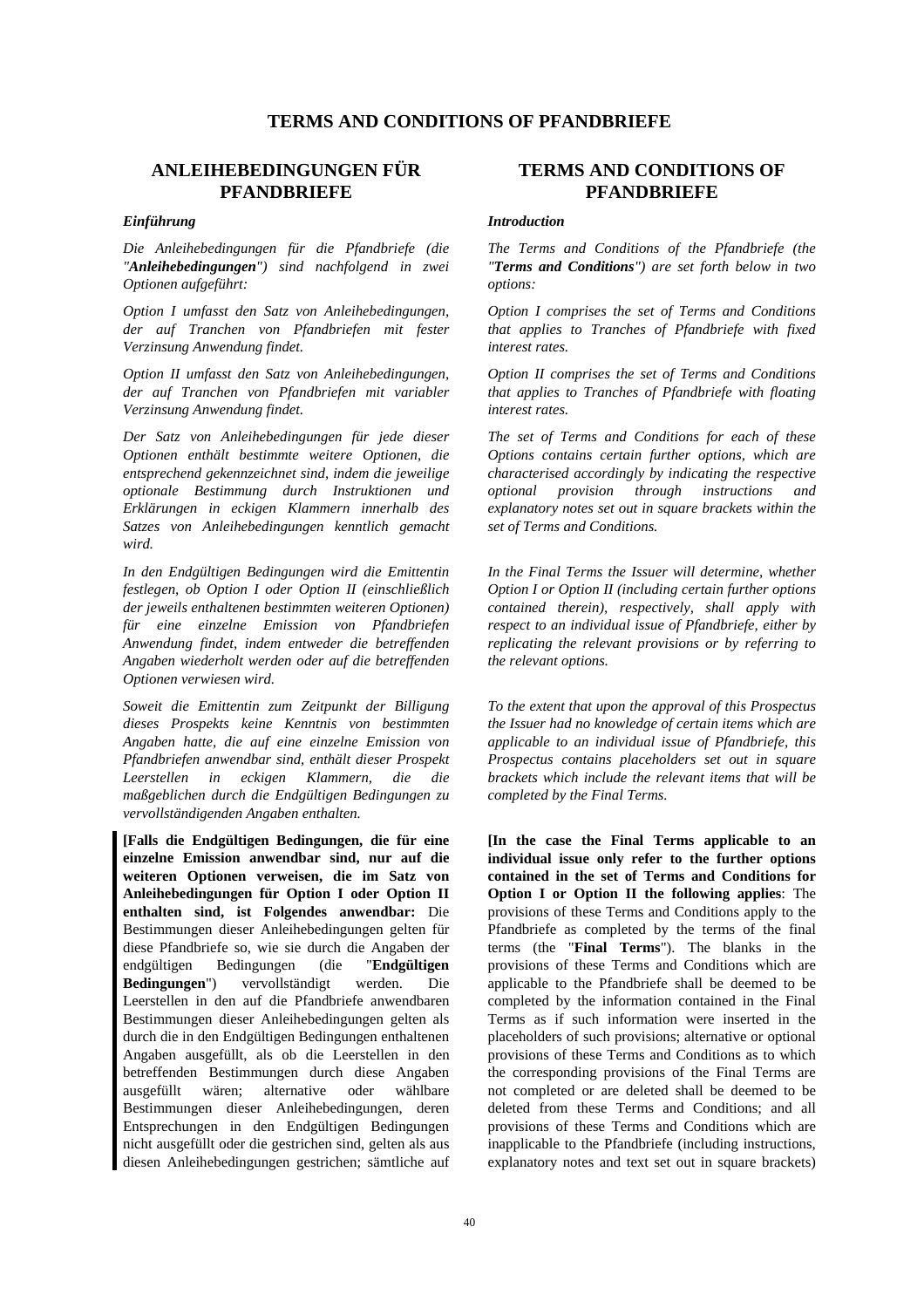die Pfandbriefe nicht anwendbaren Bestimmungen dieser Anleihebedingungen (einschließlich der Anweisungen, Anmerkungen und der Texte in eckigen Klammern) gelten als aus diesen Anleihebedingungen gestrichen, so dass die Bestimmungen der Endgültigen Bedingungen Geltung erhalten. Kopien der Endgültigen Bedingungen sind kostenlos bei der bezeichneten Geschäftsstelle der Emissionsstelle sowie bei der Hauptgeschäftsstelle der Emittentin erhältlich; bei nicht an einer Börse notierten Pfandbriefen sind Kopien der betreffenden Endgültigen Bedingungen allerdings ausschließlich für die Gläubiger solcher Pfandbriefe erhältlich.**]** 

**OPTION I – Anleihebedingungen für Pfandbriefe mit fester Verzinsung**

# **§ 1**

#### **WÄHRUNG, STÜCKELUNG, FORM, DEFINITIONEN**

(1) *Währung; Stückelung.* Diese Serie der Öffentlichen Pfandbriefe (die "Pfandbriefe") der Dexia Kommunalbank Deutschland AG (die "Emittentin") wird in **[festgelegte Währung]** (die "festgelegte Währung") im Gesamtnennbetrag von **[Gesamtnennbetrag]** (in Worten: **[Gesamtnennbetrag in Worten]**) in der Stückelung von **[festgelegte Stückelung]** (die "festgelegte Stückelung") begeben.

## **[Im Fall von Pfandbriefen, die durch eine Dauerglobalurkunde verbrieft sind, ist Folgendes anwendbar:**

(3) *Dauerglobalurkunde.* Die Pfandbriefe sind durch eine Dauerglobalurkunde (die "Dauerglobalurkunde" oder die "Globalurkunde") ohne Zinsscheine verbrieft. Die Dauerglobalurkunde trägt die Unterschriften ordnungsgemäß bevollmächtigter Vertreter der Emittentin und des von der Bundesanstalt für Finanzdienstleistungsaufsicht bestellten Treuhänders und ist von der Emissionsstelle oder in deren Namen mit einer Kontrollunterschrift versehen. Einzelurkunden und Zinsscheine werden nicht ausgegeben.**]** 

**[Im Fall von Pfandbriefen, die anfänglich durch eine vorläufige Globalurkunde verbrieft sind (für Pfandbriefe, die in Übereinstimmung mit den D Rules begeben werden), ist Folgendes anwendbar:** 

(3) *Vorläufige Globalurkunde – Austausch.* (3) *Temporary Global Note – Exchange.* 

(a) Die Pfandbriefe sind anfänglich durch eine vorläufige Globalurkunde (die "vorläufige Globalurkunde") ohne Zinsscheine verbrieft. Die vorläufige Globalurkunde wird gegen Pfandbriefe in der festgelegten Stückelung, die durch eine Dauerglobalurkunde (die "Dauerglobalurkunde" und (zusammen mit der vorläufigen Globalurkunde) die shall be deemed to be deleted from these Terms and Conditions, as required to give effect to the terms of the Final Terms. Copies of the Final Terms may be obtained free of charge at the specified office of the Fiscal Agent and at the head office of the Issuer *provided* that, in the case of Pfandbriefe which are not listed on any stock exchange, copies of the relevant Final Terms will only be available to Holders.**]** 

## **OPTION I – Terms and Conditions that Apply to Pfandbriefe with Fixed Interest Rates**

#### **§ 1 CURRENCY, DENOMINATION, FORM, DEFINITIONS**

 (1) *Currency; Denomination.* This Series of Public Sector Pfandbriefe *(Öffentliche Pfandbriefe)* (the "Pfandbriefe") of Dexia Kommunalbank Deutschland AG (the "Issuer") is being issued in **[Specified Currency]** (the "Specified Currency") in the aggregate principal amount of **[aggregate principal amount]** (in words: **[aggregate principal amount in words]**) in the denomination of **[specified Denomination]** (the "specified Denomination").**]** 

(2) *Form.* Die Pfandbriefe lauten auf den Inhaber. (2) *Form.* The Pfandbriefe are being issued in bearer form.

## **[In the case of Pfandbriefe which are represented by a Permanent Global Note the following applies:**

 (3) *Permanent Global Note.* The Pfandbriefe are represented by a permanent global note (the "Permanent Global Note" or the "Global Note") without interest coupons. The Permanent Global Note shall be signed by authorised signatories of the Issuer and the independent trustee appointed by the Federal Financial Supervisory Authority (*Bundesanstalt für Finanzdienstleistungsaufsicht*) and shall be authenticated by or on behalf of the Fiscal Agent. Definitive Pfandbriefe and interest coupons will not be issued.**]** 

## **[In the case of Pfandbriefe which are initially represented by a Temporary Global Note (for Pfandbriefe issued in compliance with the D Rules) the following applies:**

 (a) The Pfandbriefe are initially represented by a temporary global note (the "Temporary Global Note") without interest coupons. The Temporary Global Note will be exchangeable for Pfandbriefe in the specified Denomination represented by a permanent global note (the "Permanent Global Note" and, together with the Temporary Global Note, the "Global Notes" and, each,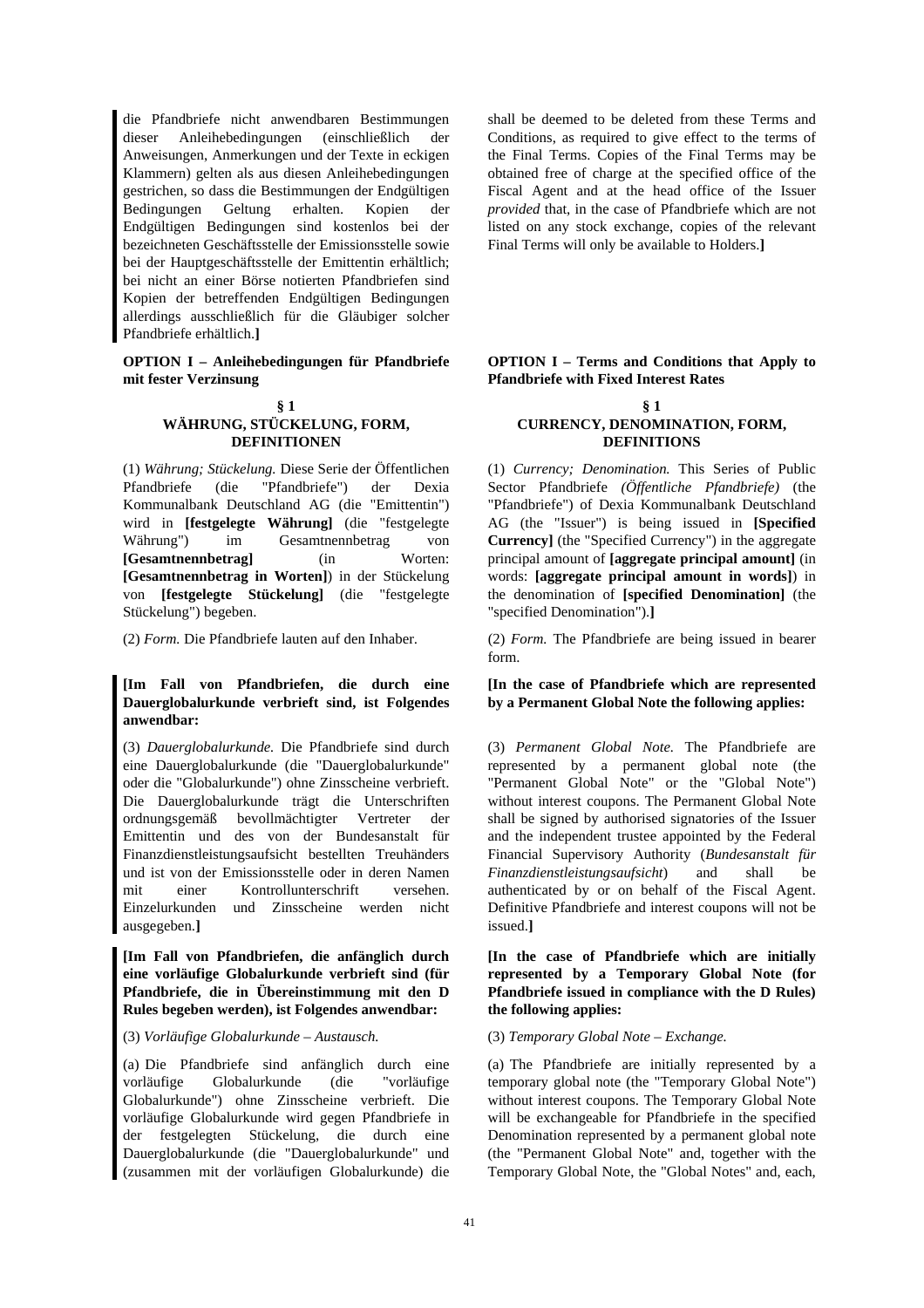"Globalurkunden" und (jeweils) eine "Globalurkunde) ohne Zinsscheine verbrieft sind, ausgetauscht. Die vorläufige Globalurkunde und die Dauerglobalurkunde tragen jeweils die Unterschriften ordnungsgemäß bevollmächtigter Vertreter der Emittentin und des von der Bundesanstalt für Finanzdienstleistungsaufsicht bestellten Treuhänders und sind jeweils von der Emissionsstelle oder in deren Namen mit einer Kontrollunterschrift versehen. Einzelurkunden und Zinsscheine werden nicht ausgegeben.

(b) Die vorläufige Globalurkunde wird frühestens an einem Tag (der "Austauschtag") gegen die Dauerglobalurkunde austauschbar, der 40 Tage, aber nicht mehr als 180 Tage, nach dem Tag der Ausgabe der vorläufigen Globalurkunde liegt. Ein solcher Austausch soll nur nach Vorlage von Bescheinigungen gemäß U.S. Steuerrecht erfolgen, wonach der oder die wirtschaftlichen Eigentümer der durch die vorläufige Globalurkunde verbrieften Pfandbriefe keine U.S.- Person(en) ist/sind (ausgenommen bestimmte Finanzinstitute oder bestimmte Personen, die Pfandbriefe über solche Finanzinstitute halten). Zinszahlungen auf durch eine vorläufige Globalurkunde verbriefte Pfandbriefe erfolgen erst nach Vorlage solcher Bescheinigungen. Eine gesonderte Bescheinigung ist hinsichtlich einer jeden solchen Zinszahlung erforderlich. Jede Bescheinigung, die am oder nach dem 40. Tag nach dem Tag der Ausgabe der vorläufigen Globalurkunde eingeht, wird als ein Ersuchen behandelt werden, diese vorläufige Globalurkunde gemäß diesem Absatz (b) dieses § 1 Absatz 3 auszutauschen. Wertpapiere, die im Austausch für die vorläufige Globalurkunde geliefert werden, sind nur außerhalb der Vereinigten Staaten zu liefern. Für die Zwecke dieses Absatzes bezeichnet "Vereinigte Staaten" die Vereinigten Staaten von Amerika (einschließlich deren Bundesstaaten und des District of Columbia) sowie deren Territorien (einschließlich Puerto Rico, der U.S. Virgin Islands, Guam, American Samoa, Wake Island und Northern Mariana Islands).**]** 

(4) *Clearingsystem.* Jede Pfandbriefe verbriefende Globalurkunde wird von einem oder im Namen eines Clearingsystems verwahrt. "Clearingsystem" bedeutet Clearstream Banking AG, Neue Börsenstraße 1, 60487 Frankfurt am Main, Bundesrepublik Deutschland ("CBF").

(5) *Gläubiger von Pfandbriefen.* "Gläubiger" bedeutet jeder Inhaber eines Miteigentumsanteils oder anderen Rechts an den Pfandbriefen.

(6) *Geschäftstag.* "Geschäftstag" bezeichnet einen Tag (außer einem Samstag oder Sonntag), an dem das Clearingsystem **[falls die festgelegte Währung EUR ist oder TARGET aus einem anderen Grund benötigt wird, ist Folgendes anwendbar:** sowie das Trans-European Automated Real-time Gross Settlement Express Transfer System 2 ("TARGET")**]**

a "Global Note") without interest coupons. The Temporary Global Note and the Permanent Global Note shall each be signed by authorised signatories of the Issuer and the independent trustee appointed by the Federal Financial Supervisory Authority (*Bundesanstalt für Finanzdienstleistungsaufsicht*) and shall each be authenticated by or on behalf of the Fiscal Agent. Definitive Pfandbriefe and interest coupons will not be issued.

 (b) The Temporary Global Note shall be exchangeable for the Permanent Global Note from a date (the "Exchange Date") 40 days after the date of issue of the Temporary Global Note and not later than 180 days. Such exchange shall only be made upon delivery of certifications to the effect that the beneficial owner or owners of the Pfandbriefe represented by the Temporary Global Note is/are not (a) U. S. person(s) (other than certain financial institutions or certain persons holding Pfandbriefe through such financial institutions) as required by U.S. tax law. Payment of interest on Pfandbriefe represented by a Temporary Global Note will be made only after delivery of such certifications. A separate certification shall be required in respect of each such payment of interest. Any such certification received on or after the 40th day after the date of issue of the Temporary Global Note will be treated as a request to exchange such Temporary Global Note pursuant to this subparagraph (b) of this § 1(3). Any securities delivered in exchange for the Temporary Global Note shall be delivered only outside of the United States. For purposes of this subparagraph, "United States" means the United States of America (including the States thereof and the District of Columbia) and its possessions (including Puerto Rico, the U.S. Virgin Islands, Guam, American Samoa, Wake Island and Northern Mariana Islands).**]** 

 (4) *Clearing System.* Each Global Note representing the Pfandbriefe will be kept in custody by or on behalf of the Clearing System. "Clearing System" means Clearstream Banking AG, Neue Börsenstraße 1, 60487 Frankfurt am Main, Federal Republic of Germany ("CBF").

 (5) *Holder of Pfandbriefe.* "Holder" means any holder of a proportionate co-ownership or other beneficial interest or right in the Pfandbriefe.

 (6) *Business Day.* "Business Day" means any day (other than a Saturday or a Sunday) on which the Clearing System **[if the Specified Currency is EUR or if TARGET is needed for other reasons the following applies:** as well as the Trans-European Automated Real-time Gross Settlement Express Transfer System 2 ("TARGET")**] [**is**][**are**]** operational**]**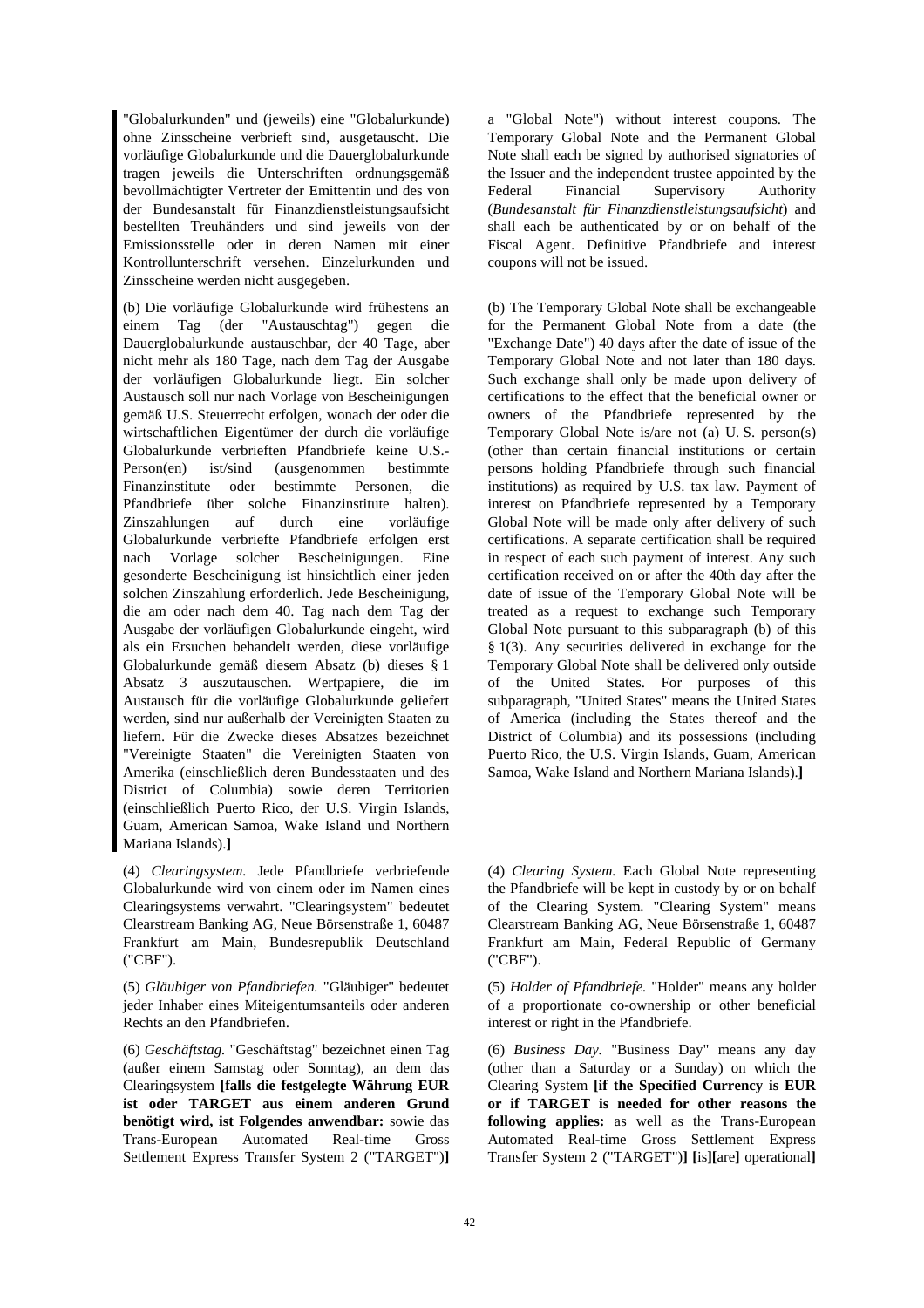betriebsbereit **[**ist**][**sind**] [falls die festgelegte Währung nicht EUR ist, oder falls aus anderen Gründen erforderlich, ist Folgendes anwendbar: [**und**]** Geschäftsbanken und Devisenmärkte in **[sämtliche relevanten Finanzzentren]** Zahlungen abwickeln**]**.

## **§ 2 STATUS**

Die Pfandbriefe begründen nicht nachrangige Verbindlichkeiten der Emittentin, die untereinander gleichrangig sind. Die Pfandbriefe sind nach Maßgabe des Pfandbriefgesetzes gedeckt und stehen mindestens im gleichen Rang mit allen anderen Verbindlichkeiten der Emittentin aus Öffentlichen Pfandbriefen.

## **§ 3 ZINSEN**

(1) *Zinssatz und Zinszahlungstage*. Die Pfandbriefe werden bezogen auf ihren ausstehenden Gesamtnennbetrag vom **[Verzinsungsbeginn]** (einschließlich) bis zum Fälligkeitstag (wie in § 5 **[**Absatz 1**]** definiert) (ausschließlich) mit jährlich **[Zinssatz]** % verzinst. Die Zinsen sind nachträglich am **[Festzinstermine]** eines jeden Jahres zahlbar (jeweils ein "Zinszahlungstag"). Die erste Zinszahlung erfolgt am **[ersten Zinszahlungstag] [sofern der erste Zinszahlungstag nicht der erste Jahrestag des Verzinsungsbeginns ist, ist Folgendes anwendbar:** und beläuft sich auf **[anfänglicher Bruchteilszinsbetrag für die festgelegte Stückelung]** je Pfandbrief**]**. **[Sofern der Fälligkeitstag kein Festzinstermin ist, ist Folgendes anwendbar:** Die Zinsen für den Zeitraum vom **[der letzte dem Fälligkeitstag vorausgehende Festzinstermin]** (einschließlich) bis zum Fälligkeitstag (ausschließlich) belaufen sich auf **[abschließender Bruchteilszinsbetrag für die festgelegte Stückelung]** je Pfandbrief**]**. Zinszahlungstage unterliegen einer Anpassung gemäß den im § 4 Absatz 4 enthaltenen Bestimmungen.

(2) *Auflaufende Zinsen.* Der Zinslauf der Pfandbriefe endet mit Beginn des Tages, an dem sie zur Rückzahlung fällig werden. Falls die Emittentin die Pfandbriefe bei Fälligkeit nicht einlöst, ist der ausstehende Gesamtnennbetrag der Pfandbriefe vom Tag der Fälligkeit an (einschließlich) bis zum Tag der tatsächlichen Rückzahlung der Pfandbriefe (ausschließlich) in Höhe des gesetzlich festgelegten Zinssatzes für Verzugszinsen<sup>1</sup> zu verzinsen.

(3) *Berechnung der Zinsen für Teile von Zeiträumen.* Sofern Zinsen für einen Zeitraum von weniger oder mehr als einem Jahr zu berechnen sind, erfolgt die

 $\overline{a}$ 

**[if the Specified Currency is not EUR or if needed for other reasons the following applies: [**and**]** commercial banks and foreign exchange markets settle payments in **[all relevant financial centres]]**.

## **§ 2 STATUS**

 The obligations under the Pfandbriefe constitute unsubordinated obligations of the Issuer ranking *pari passu* among themselves. The Pfandbriefe are covered in accordance with the Pfandbrief Act *(Pfandbriefgesetz)* and rank at least *pari passu* with all other obligations of the Issuer under Public Sector Pfandbriefe.

## **§ 3 INTEREST**

 (1) *Rate of Interest and Interest Payment Dates*. The Pfandbriefe shall bear interest on their outstanding aggregate principal amount at the rate of **[Rate of Interest]** per cent. *per annum* from (and including) **[Interest Commencement Date]** to (but excluding) the Maturity Date (as defined in § 5**[**(1)**]**). Interest shall be payable in arrear on **[Fixed Interest Dates]** in each year (each such date, an "Interest Payment Date"). The first payment of interest shall be made on **[First Interest Payment Date] [if First Interest Payment Date is not first anniversary of Interest Commencement Date the following applies:** and will amount to **[Initial Broken Amount for Specified Denomination]** for each Pfandbrief**]**. **[If the Maturity Date is not a Fixed Interest Date the following applies:** Interest in respect of the period from (and including) **[Fixed Interest Date preceding the Maturity Date]** to (but excluding) the Maturity Date will amount to **[Final Broken Amount for Specified Denomination]** for each Pfandbrief.**]** Interest Payment Dates are subject to adjustment in accordance with the provisions set out in § 4(4).

 (2) *Accrual of Interest.* The Pfandbriefe shall cease to bear interest as from the beginning of the day on which they are due for redemption. If the Issuer shall fail to redeem the Pfandbriefe when due, interest shall continue to accrue on the outstanding aggregate principal amount of the Pfandbriefe from (and including) the due date to (but excluding) the date of actual redemption of the Pfandbriefe at the default rate of interest established by  $law<sup>1</sup>$ .

 (3) *Calculation of Interest for Partial Periods.* If interest is required to be calculated for a period of less or more than a full year, such interest shall be

<sup>1</sup> Der gesetzliche Verzugszinssatz beträgt gemäß §§ 288 Absatz l, 247 BGB für das Jahr fünf Prozentpunkte über dem von der Deutschen Bundesbank halbjährlich veröffentlichten Basiszinssatz. 1

According to paragraphs 288(1) and 247 of the German Civil Code (BGB), the default rate of interest established by law is five percentage points above the basic rate of interest published by *Deutsche Bundesbank* semi-annually.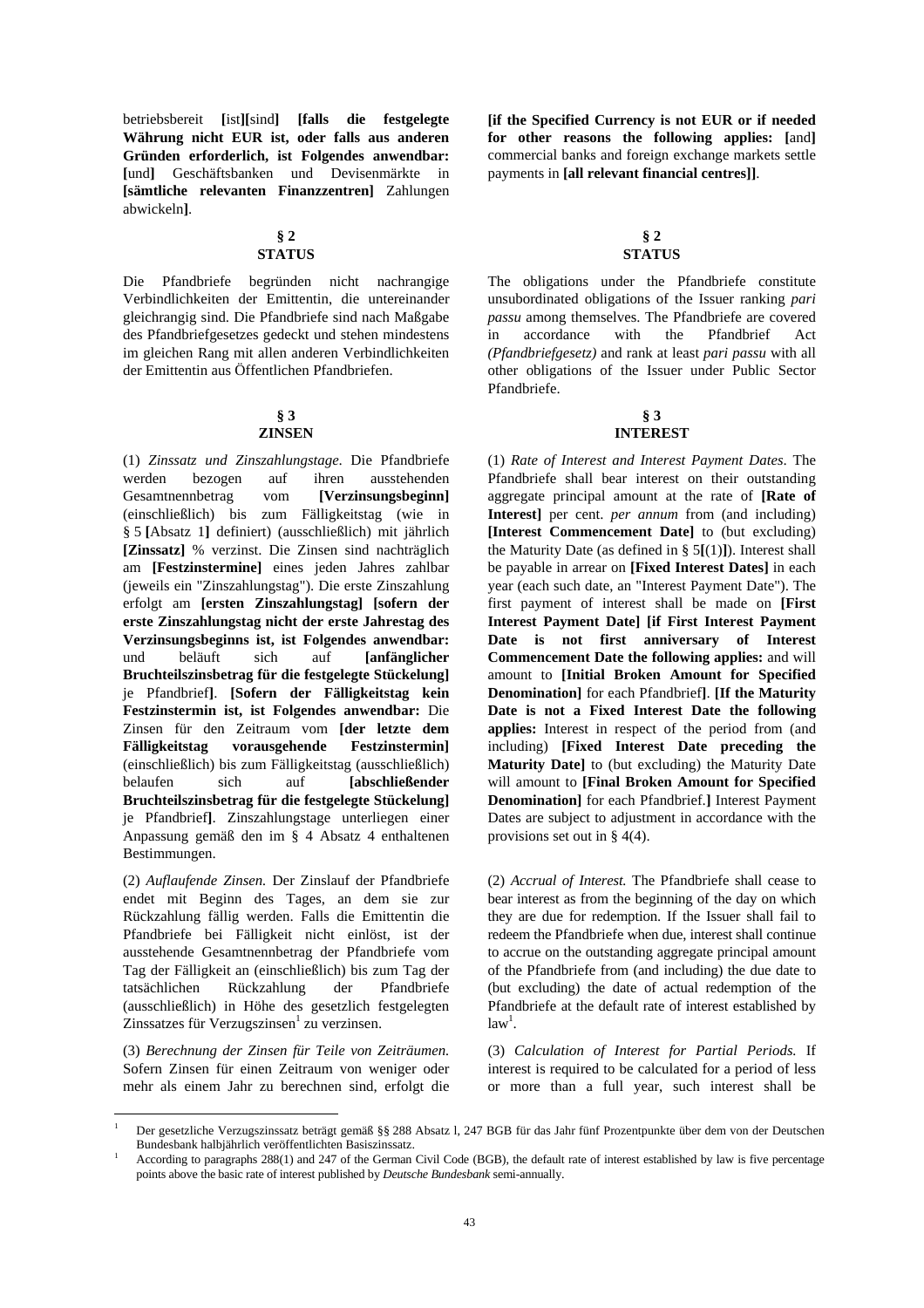Berechnung auf der Grundlage des Zinstagequotienten (wie nachstehend definiert).**]** 

(4) *Zinstagequotient.* "Zinstagequotient" bezeichnet im Hinblick auf die Berechnung eines Zinsbetrages auf einen Pfandbrief für einen beliebigen Zeitraum (der "Zinsberechnungszeitraum"):

**[Im Fall von Actual/Actual (ICMA Regel 251) mit jährlichen Zinszahlungen (außer im Fall einer ersten oder letzten kurzen oder langen Zinsperiode) ist Folgendes anwendbar**: die tatsächliche Anzahl von Tagen im Zinsberechnungszeitraum, geteilt durch die tatsächliche Anzahl von Tagen in der jeweiligen Zinsperiode.**]** 

**[Im Fall von Actual/Actual (ICMA Regel 251) mit jährlichen Zinszahlungen (im Fall einer ersten oder letzten kurzen Zinsperiode) ist Folgendes anwendbar**: die tatsächliche Anzahl von Tagen im Zinsberechnungszeitraum, geteilt durch die tatsächliche Anzahl von Tagen in der Bezugsperiode, in die der Zinsberechnungszeitraum fällt.**]** 

**[Im Falle von Actual/Actual (ICMA Regel 251) mit zwei oder mehr gleichbleibenden Zinsperioden (einschließlich dem Fall einer ersten oder letzten kurzen Zinsperiode) innerhalb eines Zinsjahres ist Folgendes anwendbar:** die tatsächliche Anzahl von Tagen im Zinsberechnungszeitraum, geteilt durch das Produkt aus (1) der tatsächlichen Anzahl von Tagen in der Bezugsperiode, in die der Zinsberechnungszeitraum fällt, und (2) der tatsächlichen Anzahl von Bezugsperioden, die in ein Kalenderjahr fallen oder fallen würden, falls Zinsen für das gesamte Jahr zu zahlen wären.**]** 

## **[Falls Actual/Actual (ICMA Regel 251) anwendbar ist und wenn eine lange Zinsperiode vorliegt, ist Folgendes anwendbar:** die Summe aus:

(1) der tatsächlichen Anzahl von Tagen in dem Zinsberechnungszeitraum, die in die Bezugsperiode fallen, in welcher der Zinsberechnungszeitraum beginnt, geteilt durch **[im Falle von Bezugsperioden, die kürzer sind als ein Jahr, ist Folgendes anwendbar:** das Produkt aus (A)**] [**die**] [**der**]** Anzahl der Tage in dieser Bezugsperiode **[im Falle von Bezugsperioden, die kürzer sind als ein Jahr, ist Folgendes anwendbar:** und (B) der Anzahl von Bezugsperioden, die in ein Kalenderjahr fallen oder fallen würden, falls Zinsen für das gesamte Jahr zu zahlen wären**]**; und

(2) der tatsächlichen Anzahl von Tagen in dem Zinsberechnungszeitraum, die in die nächste Bezugsperiode fallen, geteilt durch **[im Falle von Bezugsperioden, die kürzer sind als ein Jahr, ist Folgendes anwendbar:** das Produkt aus (A)**] [**die**] [**der**]** Anzahl der Tage in dieser Bezugsperiode **[im Falle von Bezugsperioden, die kürzer sind als ein Jahr, ist Folgendes anwendbar:** und (B) der Anzahl calculated on the basis of the Day Count Fraction (as defined below).**]** 

 (4) *Day Count Fraction.* "Day Count Fraction" means, in respect of the calculation of an amount of interest on any Pfandbrief for any period of time (the "Calculation Period"):

 **[In the case of Actual/Actual (ICMA Rule 251) with annual interest payments (except in the case of a first or last short or long interest period) the following applies**: the actual number of days in the Calculation Period divided by the actual number of days in the respective interest period.**]** 

 **[In the case of Actual/Actual (ICMA Rule 251) with annual interest payments (in the case of a first or last short interest period) the following applies**: the actual number of days in the Calculation Period divided by the actual number of days in the Reference Period in which the Calculation Period falls.**]** 

 **[If Actual/Actual (ICMA Rule 251) with two or more constant interest periods within an interest year (including in the case of a first or last short interest period) the following applies**: the actual number of days in the Calculation Period divided by the product of (1) the actual number of days in the Reference Period in which the Calculation Period falls and (2) the actual number of Reference Periods that occur in one calendar year or that would occur in one calendar year if interest were payable in respect of the whole of such year.**]** 

## **[If Actual/Actual (ICMA Rule 251) is applicable and in the case of a long interest period, the following applies:** the sum of:

 (1) the actual number of days in such Calculation Period falling in the Reference Period in which the Calculation Period begins divided by **[in the case of Reference Periods of less than one year, the following applies:** the product of (A)**]** the number of days in such Reference Period **[in the case of Reference Periods of less than one year, the following applies:** and (B) the number of Reference Periods that occur in one calendar year or that would occur in one calendar year if interest were payable in respect of the whole of such year**]**; and

 (2) the actual number of days in such Calculation Period falling in the next Reference Period divided by **[in the case of Reference Periods of less than one year, the following applies:** the product of (A)**]** the number of days in such Reference Period **[in the case of Reference Periods of less than one year, the following applies:** and (B) the number of Reference Periods that occur in one calendar year or that would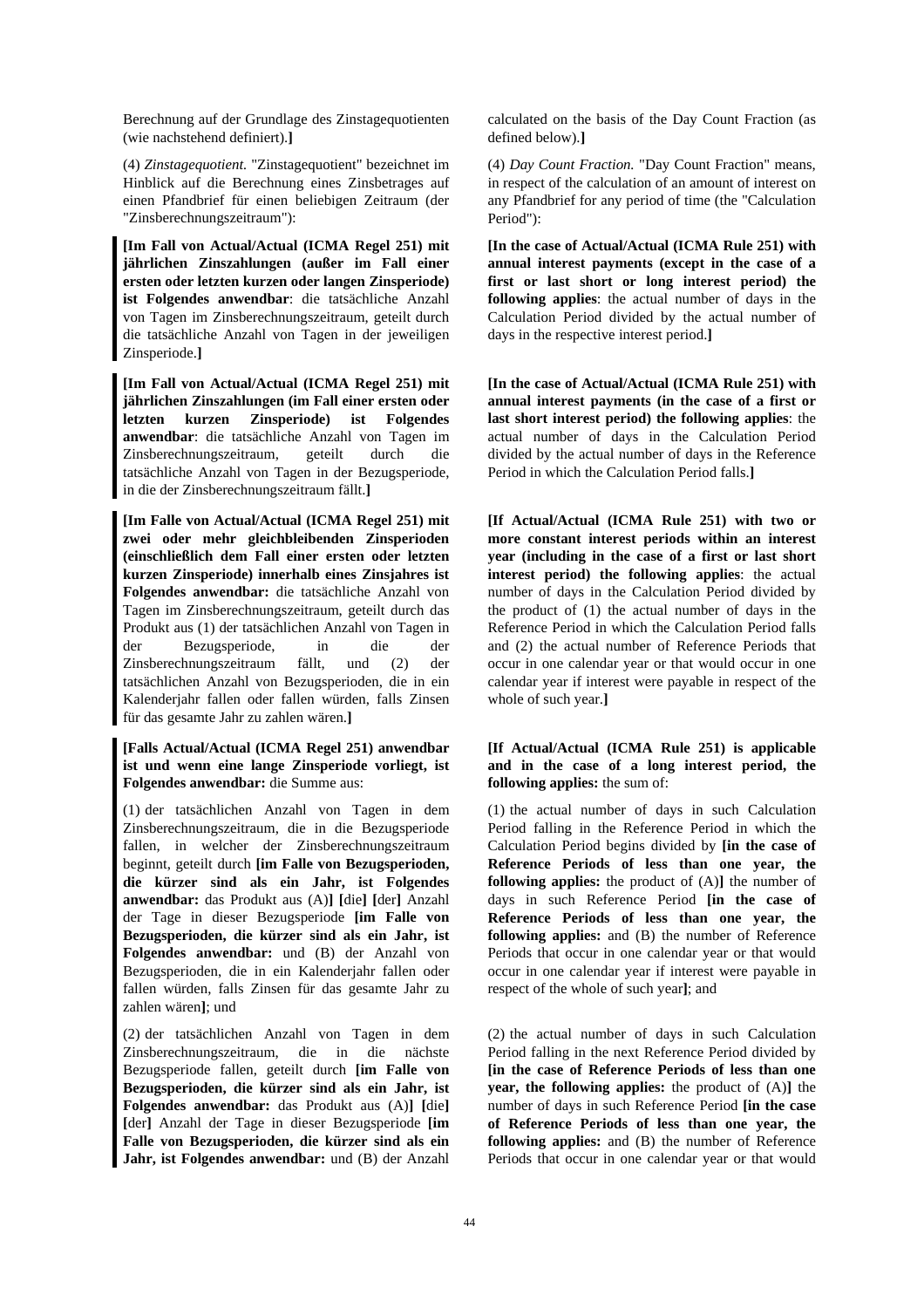von Bezugsperioden, die in ein Kalenderjahr fallen oder fallen würden, falls Zinsen für das gesamte Jahr zu zahlen wären**]**.**]** 

**[Folgendes gilt für alle Optionen von Actual/Actual (ICMA Regel 251) außer Option Actual/Actual (ICMA Regel 251) mit jährlichen Zinszahlungen (ausschließlich dem Fall einer ersten oder letzten kurzen oder langen Zinsperiode):** "Bezugsperiode" bezeichnet den Zeitraum ab dem Verzinsungsbeginn (einschließlich) bis zum ersten Zinszahlungstag (ausschließlich) oder von jedem Zinszahlungstag (einschließlich) bis zum nächsten Zinszahlungstag (ausschließlich). **[Im Falle einer ersten oder letzten kurzen Zinsperiode, ist Folgendes anwendbar:** Zum Zwecke der Bestimmung der **[**ersten**] [**letzten**]** Bezugsperiode gilt der **[Fiktiver Verzinsungsbeginn oder fiktiver Zinszahlungstag]** als **[**Verzinsungsbeginn**] [**Zinszahlungstag**]**.**] [Im Falle einer ersten oder letzten langen Zinsperiode, ist Folgendes anwendbar:** Zum Zwecke der Bestimmung der **[**ersten**] [**letzten**]** Bezugsperiode gelten der **[Fiktiver Verzinsungsbeginn und/oder fiktive(r) Zinszahlungstag(e)]** als **[**Verzinsungsbeginn**] [**und**] [**Zinszahlungstag**[**e**]]**.**]]** 

**[Im Fall von Actual/365 (Fixed) ist Folgendes anwendbar:** die tatsächliche Anzahl von Tagen im Zinsberechnungszeitraum dividiert durch 365.**]** 

**[Im Fall von Actual/360 ist Folgendes anwendbar:** die tatsächliche Anzahl von Tagen im Zinsberechnungszeitraum dividiert durch 360.**]** 

**[Im Fall von 30/360 oder Bond Basis ist Folgendes anwendbar:** die Anzahl von Tagen im Zinsberechnungszeitraum dividiert durch 360, wobei die Anzahl der Tage auf der Grundlage eines Jahres von 360 Tagen mit zwölf Monaten zu je 30 Tagen zu ermitteln ist (es sei denn, (A) der letzte Tag des Zinsberechnungszeitraums fällt auf den 31. Tag eines Monates, während der erste Tag des Zinsberechnungszeitraumes weder auf den 30. noch auf den 31. Tag eines Monats fällt, wobei in diesem Fall der diesen Tag enthaltende Monat nicht als ein auf 30 Tage gekürzter Monat zu behandeln ist, oder (B) der letzte Tag des Zinsberechnungszeitraumes fällt auf den letzten Tag des Monats Februar, wobei in diesem Fall der Monat Februar nicht als ein auf 30 Tage verlängerter Monat zu behandeln ist).**]** 

**[Im Fall von 30E/360 oder Eurobond Basis ist Folgendes anwendbar:** die Anzahl der Tage im Zinsberechnungszeitraum dividiert durch 360 (wobei die Anzahl der Tage auf der Grundlage eines Jahres von 360 Tagen mit zwölf Monaten zu je 30 Tagen zu ermitteln ist, und zwar ohne Berücksichtigung des ersten oder letzten Tages des Zinsberechnungszeitraumes), es sei denn, dass im Falle des letzten Berechnungszeitraums der

occur in one calendar year if interest were payable in respect of the whole of such year.**]]** 

 **[In the case of all options of Actual/Actual (ICMA Rule 251) except for option Actual/Actual (ICMA Rule 251) with annual interest payments (excluding the case of first or last short or long interest period) the following applies:** "Reference Period" means the period from (and including) the Interest Commencement Date to, but excluding, the first Interest Payment Date or from (and including) each Interest Payment Date to, but excluding, the next Interest Payment Date. **[In the case of a short first or last interest period, the following applies:** For the purposes of determining the **[**first**] [**last**]** Reference Period only, **[deemed Interest Commencement Date or deemed Interest Payment Date]** shall be deemed to be **[**the Interest Commencement Date**] [**an Interest Payment Date**]**.**] [In the case of a long first or last interest period, the following applies:** For the purposes of determining the **[**first**] [**last**]** Reference Period only, **[deemed Interest Commencement Date and/or deemed Interest Payment Date(s)]** shall each be deemed to be **[**the Interest Commencement Date**][**and**] [**Interest Payment Date**[**s**]]**.**]]** 

**[if Actual/365 (Fixed) the following applies:** the actual number of days in the Calculation Period divided by 365.**]** 

**[if Actual/360 the following applies:** the actual number of days in the Calculation Period divided by 360.**]** 

**[if 30/360 or Bond Basis the following applies:** the number of days in the Calculation Period divided by 360, the number of days to be calculated on the basis of a year of 360 days with twelve 30-day months (unless (A) the last day of the Calculation Period is the 31st day of a month but the first day of the Calculation Period is a day other than the 30th or 31st day of a month, in which case the month that includes that last day shall not be considered to be shortened to a 30-day month, or (B) the last day of the Calculation Period is the last day of the month of February in which case the month of February shall not be considered to be lengthened to a 30-day month).**]** 

 **[if 30E/360 or Eurobond Basis the following applies:** the number of days in the Calculation Period divided by 360 (the number of days to be calculated on the basis of a year of 360 days with twelve 30-day months, without regard to the date of the first day or last day of the Calculation Period) unless, in the case of the final Calculation Period, the Maturity Date is the last day of the month of February, in which case the month of February shall not be considered to be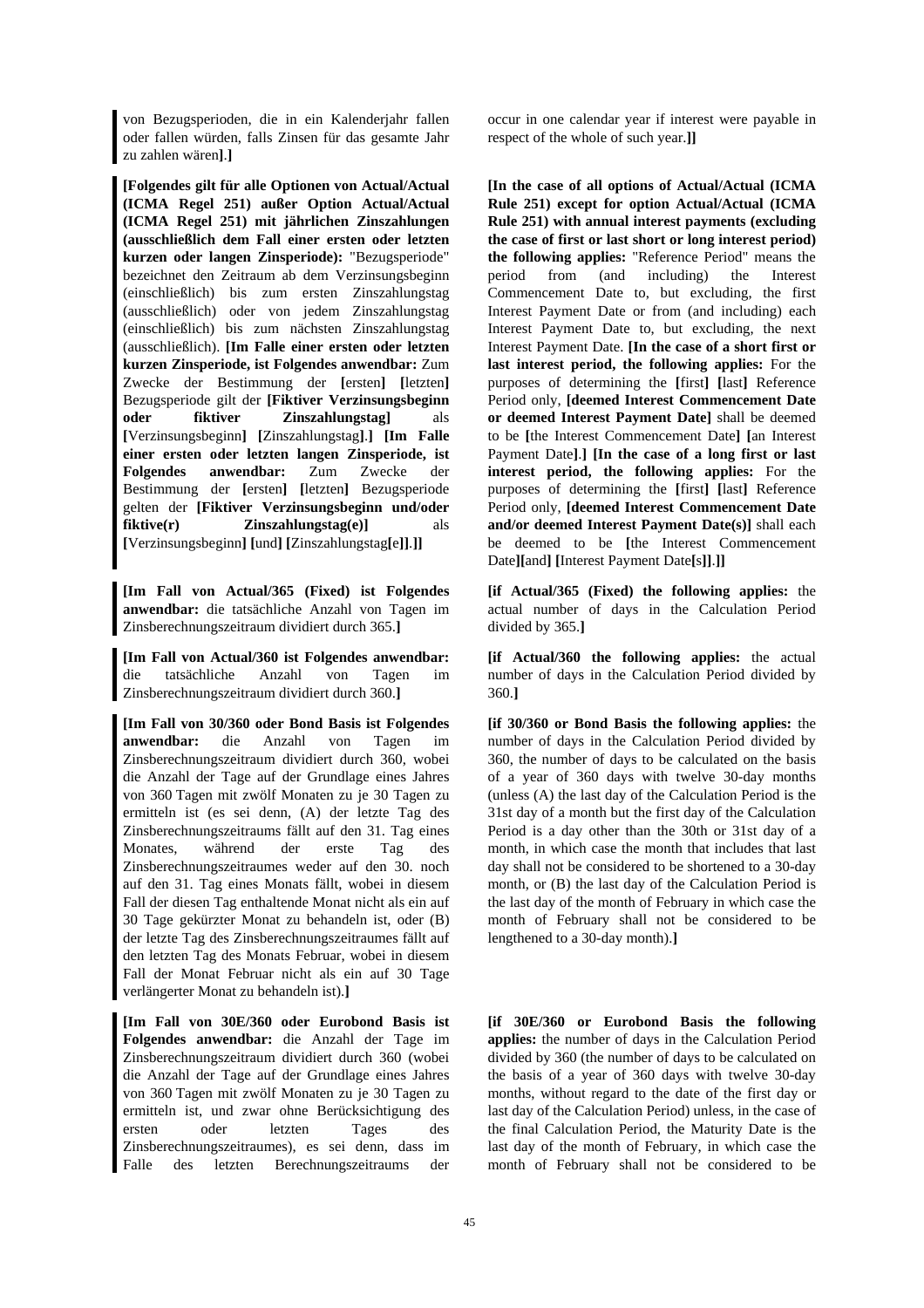Fälligkeitstag der letzte Tag des Monats Februar ist, wobei in diesem Fall der Monat Februar nicht als ein auf 30 Tage verlängerter Monat zu behandeln ist.**]** 

**[Im Fall von 360/360 ist Folgendes anwendbar:** die Anzahl von Tagen im Zinsberechnungszeitraum dividiert durch 360, berechnet auf der Grundlage eines Jahres von 360 Tagen mit zwölf Monaten zu je 30 Tagen.**]** 

## **§ 4 ZAHLUNGEN**

(1) (a) *Zahlungen von Kapital.* Die Zahlung von Kapital und etwaiger zusätzlicher Beträge in Bezug auf die Pfandbriefe erfolgen nach Maßgabe des nachstehenden Absatzes 2 an das Clearingsystem oder dessen Order zur Gutschrift auf den Konten der jeweiligen Kontoinhaber des Clearingsystems gegen Vorlage und (außer im Fall von Teilzahlungen) Einreichung der die Pfandbriefe zum Zeitpunkt der Zahlung verbriefenden Globalurkunde bei der bezeichneten Geschäftsstelle der Emissionsstelle.

(b) *Zahlung von Zinsen.* Die Zahlung von Zinsen und etwaiger zusätzlicher Beträge auf Pfandbriefe erfolgt nach Maßgabe von Absatz 2 an das Clearingsystem oder dessen Order zur Gutschrift auf den Konten der jeweiligen Kontoinhaber des Clearingsystems.

**[Im Fall von Zinszahlungen auf eine vorläufige Globalurkunde, ist Folgendes anwendbar:** Die Zahlung von Zinsen auf Pfandbriefe, die durch die vorläufige Globalurkunde verbrieft sind, erfolgt nach Maßgabe von Absatz 2 an das Clearingsystem oder dessen Order zur Gutschrift auf den Konten der jeweiligen Kontoinhaber des Clearingsystems, und zwar nach ordnungsgemäßer Bescheinigung gemäß § 1 Absatz 3 (b).**]** 

(2) *Zahlungsweise.* Vorbehaltlich geltender steuerlicher und sonstiger gesetzlicher Regelungen und Vorschriften erfolgen zu leistende Zahlungen auf die Pfandbriefe in der festgelegten Währung.

## **[Im Fall von Pfandbriefen, die nicht auf Euro lauten ist Folgendes anwendbar:**

Stellt die Emittentin fest, dass zu zahlende Beträge am betreffenden Zahltag aufgrund von Umständen, die außerhalb ihrer Verantwortung liegen, in frei übertragbaren und konvertierbaren Geldern für sie nicht verfügbar sind, oder dass die festgelegte Währung oder eine gesetzlich eingeführte Nachfolge-Währung (die "Nachfolge-Währung") nicht mehr für die Abwicklung von internationalen Finanztransaktionen verwendet wird, kann die Emittentin ihre Zahlungsverpflichtungen am jeweiligen Zahltag oder sobald wie es nach dem Zahltag vernünftigerweise möglich ist durch eine Zahlung in Euro auf der Grundlage des anwendbaren Wechselkurses erfüllen. Die Gläubiger sind nicht berechtigt, weitere Zinsen oder sonstige Zahlungen in lengthened to a 30-day month.**]** 

**[if 360/360 the following applies:** the number of days in the Calculation Period divided by 360, calculated on the basis of a year of 360 days with twelve 30-day months.**]** 

## **§ 4 PAYMENTS**

 (1) (a) *Payment of Principal.* Payment of principal and any additional amounts in respect of Pfandbriefe shall be made, subject to subparagraph (2) below, to the Clearing System or to its order for credit to the accounts of the relevant account holders of the Clearing System upon presentation and (except in the case of partial payment) surrender of the Global Note representing the Pfandbriefe at the time of payment at the specified office of the Fiscal Agent.

 (b) *Payment of Interest.* Payment of interest on Pfandbriefe and any additional amounts shall be made, subject to subparagraph (2), to the Clearing System or to its order for credit to the relevant account holders of the Clearing System.

 **[In the case of interest payable on a Temporary Global Note, the following applies:** Payment of interest on Pfandbriefe represented by the Temporary Global Note shall be made, subject to subparagraph (2), to the Clearing System or to its order for credit to the relevant account holders of the Clearing System, upon due certification as provided in § 1(3)(b).**]** 

 (2) *Manner of Payment.* Subject to applicable fiscal and other laws and regulations, payments of amounts due in respect of the Pfandbriefe shall be made in the Specified Currency.

## **[In the case of Pfandbriefe not denominated in Euro the following applies:**

If the Issuer determines that the amount payable on the respective Payment Business Day is not available to it in such freely negotiable and convertible funds for reasons beyond its control or that the Specified Currency or any successor currency to it provided for by law (the "Successor Currency") is no longer used for the settlement of international financial transactions, the Issuer may fulfil its payment obligations by making such payment in Euro on, or as soon as reasonably practicable after, the respective Payment Business Day on the basis of the Applicable Exchange Rate. Holders shall not be entitled to further interest or any other payment as a result thereof. The "Applicable Exchange Rate" shall be, (i) if available, the Euro foreign exchange reference rate for the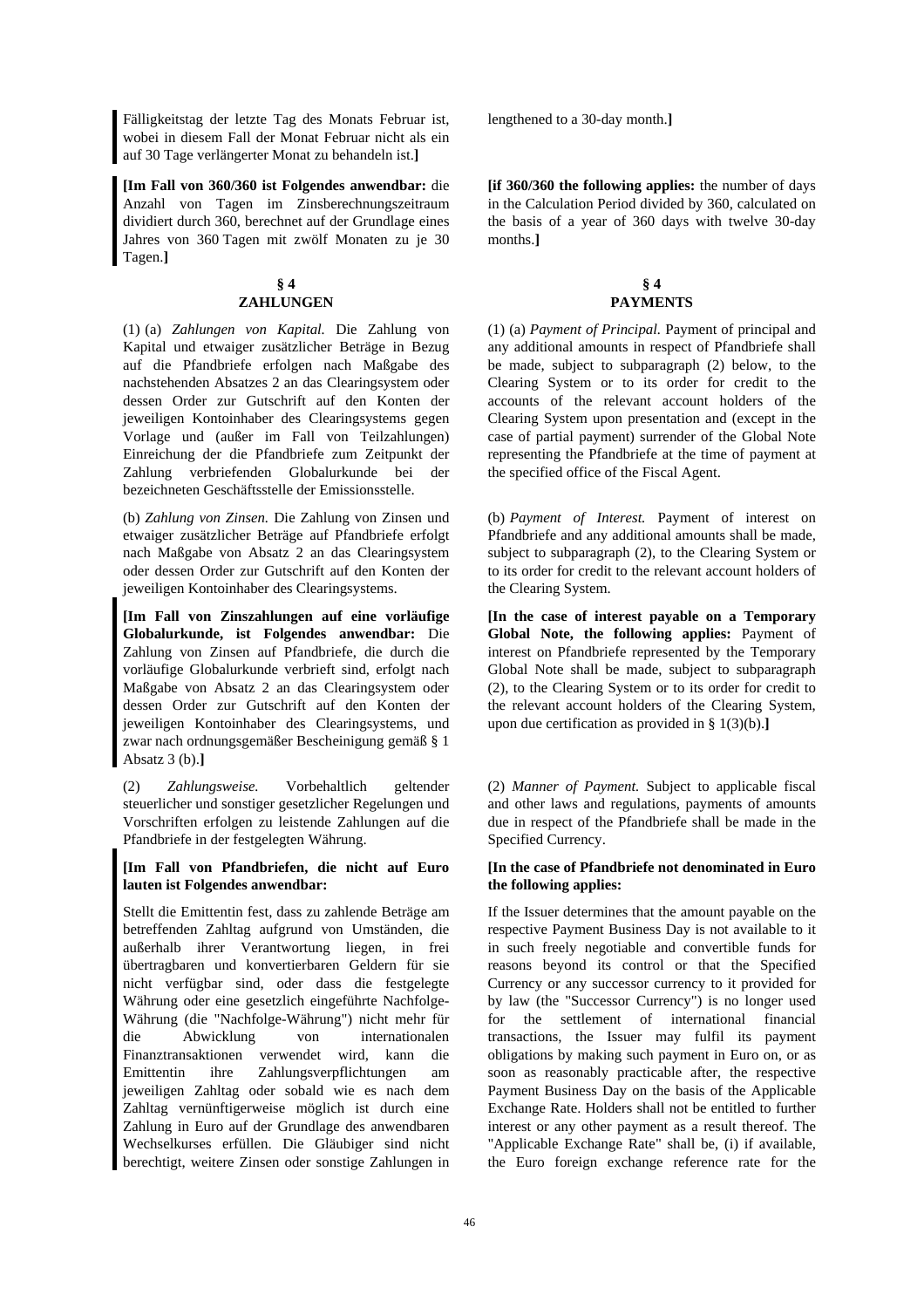Bezug auf eine solche Zahlung zu verlangen. Der "anwendbare Wechselkurs" ist (i) falls verfügbar, derjenige Wechselkurs des Euro zu der festgelegten Währung oder der Nachfolge-Währung, der von der Europäischen Zentralbank für einen Tag festgelegt und veröffentlicht wird, der innerhalb eines angemessenen Zeitraums (gemäß Bestimmung der Emittentin nach billigem Ermessen) vor und so nahe wie möglich an dem Tag liegt, an dem die Zahlung geleistet wird, oder (ii) falls kein solcher Wechselkurs verfügbar ist, der von der Emittentin nach billigem Ermessen festgelegte Wechselkurs des Euro zu der festgelegten Währung oder der Nachfolge-Währung.**]**

(3) *Erfüllung.* Die Emittentin wird durch Leistung der Zahlung an das Clearingsystem oder dessen Order von ihrer Zahlungspflicht befreit.

(4) *Zahltag.* Fällt der Fälligkeitstag einer Zahlung in Bezug auf einen Pfandbrief auf einen Tag, der kein Zahltag ist, dann

**[bei Anwendung der modifizierten folgender Geschäftstag-Konvention ist Folgendes anwendbar:** hat der Gläubiger keinen Anspruch auf Zahlung vor dem nächstfolgenden Zahltag, es sei denn, der Fälligkeitstag der Zahlung würde dadurch in den nächsten Kalendermonat fallen; in diesem Fall wird der Fälligkeitstag der Zahlung auf den unmittelbar vorhergehenden Zahltag vorgezogen.**]**

**[bei Anwendung der FRN-Konvention ist Folgendes anwendbar:** hat der Gläubiger keinen Anspruch auf Zahlung vor dem nächstfolgenden Zahltag, es sei denn, der Fälligkeitstag der Zahlung würde dadurch in den nächsten Kalendermonat fallen; in diesem Fall (i) wird der Fälligkeitstag der Zahlung auf den unmittelbar vorhergehenden Zahltag vorgezogen und (ii) ist jeder nachfolgende Fälligkeitstag der Zahlung der jeweils letzte Zahltag des Monats, der **[[Zahl] [**Wochen**] [**Monate**]]** nach dem vorhergehenden anwendbaren Zahltag liegt.**]**

**[bei Anwendung der folgender Geschäftstag-Konvention ist Folgendes anwendbar:** hat der Gläubiger keinen Anspruch auf Zahlung vor dem nächstfolgenden Zahltag.**]**

**[bei Anwendung der vorhergegangener Geschäftstag-Konvention ist Folgendes anwendbar:** wird der Fälligkeitstag der Zahlung auf den unmittelbar vorhergehenden Zahltag vorgezogen.**]**

**[falls die Zinsen angepasst werden sollen ist Folgendes anwendbar:** Falls der Fälligkeitstag einer Zahlung, wie oben beschrieben, **[**vorgezogen wird**] [**oder**] [**verspätet ist**]**, wird der Zinsbetrag entsprechend angepasst **[**und der Gläubiger ist berechtigt, etwaige weitere Zinsen aufgrund einer gegebenenfalls einschlägigen Verspätung zu verlangen**]**.**]** 

Specified Currency or the Successor Currency determined and published by the European Central Bank for the most recent practicable date falling within a reasonable period (as determined by the Issuer in its equitable discretion) prior to the day on which the payment is made or, (ii) if such rate is not available, the foreign exchange rate of the Specified Currency or the Successor Currency against the Euro as determined by the Issuer in its equitable discretion.**]**

 (3) *Discharge.* The Issuer shall be discharged by payment to, or to the order of, the Clearing System.

 (4) *Payment Business Day.* If the date for payment of any amount in respect of any Pfandbrief is not a Payment Business Day then

 **[if Modified Following Business Day Convention the following applies:** the Holder shall not be entitled to payment until the next Payment Business Day unless the payment date would thereby fall into the next calendar month, in which event the payment date shall be the immediately preceding Payment Business Day.**]**

**[if FRN Convention the following applies:** the Holder shall not be entitled to payment until the next Payment Business Day unless the payment date would thereby fall into the next calendar month, in which event (i) the payment date shall be the immediately preceding Payment Business Day and (ii) each subsequent payment date shall be the last Payment Business Day in the month which falls **[[number] [**weeks**] [**months**]]**  after the preceding applicable Payment Business Day.**]**

 **[if Following Business Day Convention the following applies:** the Holder shall not be entitled to payment until the next day which is a Payment Business Day.**]**

 **[if Preceding Business Day Convention the following applies:** the Holder shall be entitled to payment on the immediately preceding Payment Business Day.**]**

 **[if adjustment of interest is applicable the following applies:** If the date for payment is **[**brought forward**] [**or**] [**postponed**]** as described above, the amount of interest shall be adjusted accordingly **[**and the Holder shall be entitled to further interest in respect of any delay, if applicable**]**.**]**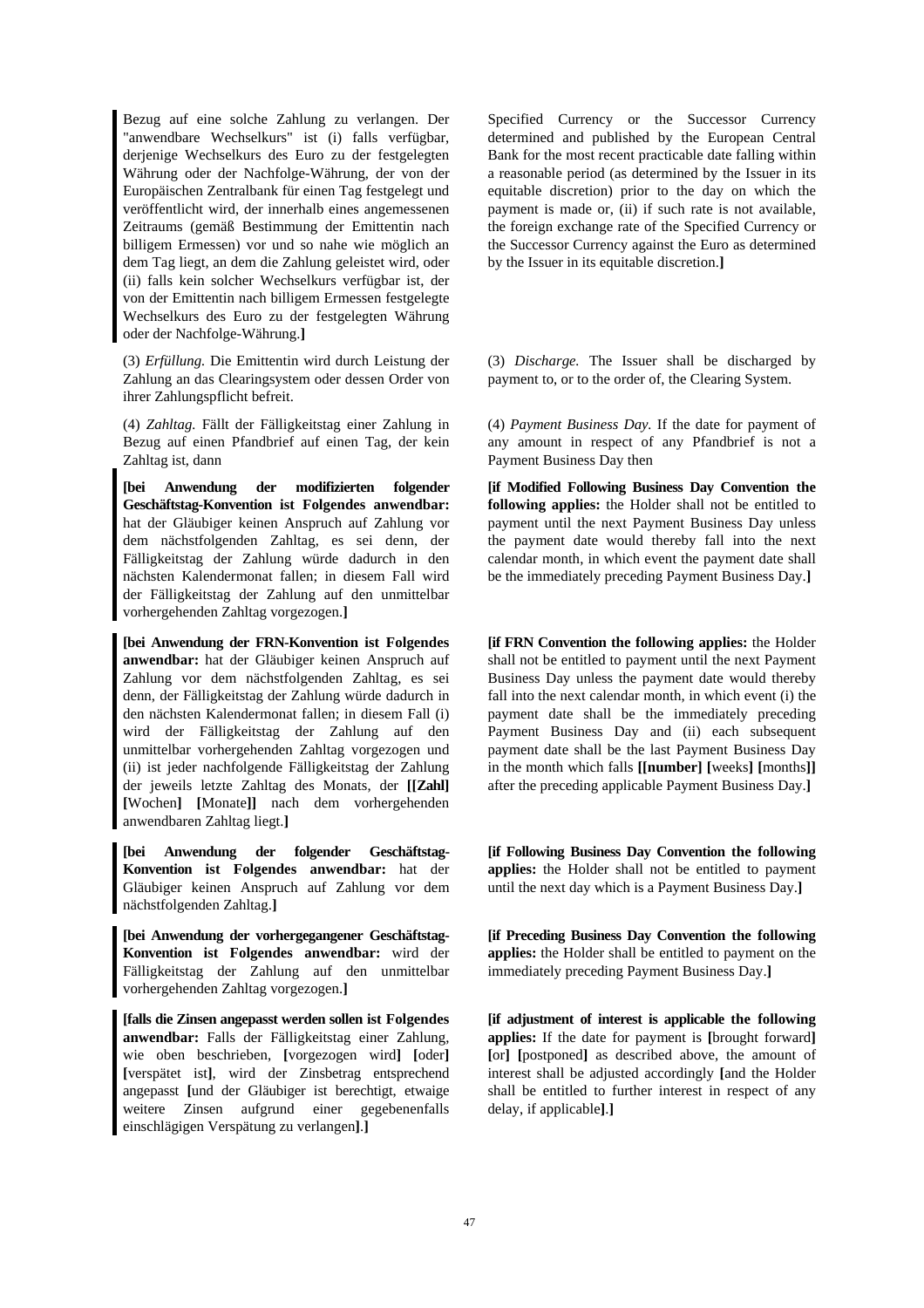**[falls die Zinsen nicht angepasst werden sollen ist Folgendes anwendbar:** Der Gläubiger ist nicht berechtigt, weitere Zinsen oder sonstige Zahlungen aufgrund einer gegebenenfalls einschlägigen Verspätung zu verlangen.**]** 

Für diese Zwecke bezeichnet "Zahltag" einen **[**Geschäftstag (wie in § 1 Absatz 6 definiert)**] [**Tag (außer einem Samstag oder Sonntag), an dem das Clearingsystem **[falls die festgelegte Währung EUR ist oder falls TARGET aus anderen Gründen benötigt wird, ist Folgendes anwendbar:** und das Trans-European Automated Real-time Gross Settlement Express Transfer System 2 ("TARGET")**]** betriebsbereit **[**ist**] [**sind**]] [falls die festgelegte Währung nicht EUR ist, oder falls aus anderen Gründen erforderlich, ist Folgendes anwendbar: [**und**]** Geschäftsbanken und Devisenmärkte in **[sämtliche relevanten Finanzzentren]** Zahlungen abwickeln**]]**.

## **§ 5 RÜCKZAHLUNG**

#### **[**(1) *Rückzahlung bei Endfälligkeit.***] [**(1) *Redemption at Maturity.***]**

Soweit nicht zuvor bereits ganz oder teilweise zurückgezahlt oder angekauft und entwertet und vorbehaltlich einer Anpassung gemäß den in § 4 Absatz 4 enthaltenen Bestimmungen, werden die Pfandbriefe zu ihrem Rückzahlungsbetrag am **[Fälligkeitstag]** (der "Fälligkeitstag") zurückgezahlt. Der Rückzahlungsbetrag in Bezug auf jeden Pfandbrief entspricht dem Nennbetrag des Pfandbriefs.

## **[Falls die Emittentin das Wahlrecht hat, die Pfandbriefe vorzeitig zurückzuzahlen, ist Folgendes anwendbar:**

## (2) *Vorzeitige Rückzahlung nach Wahl der Emittentin.* (2) *Early Redemption at the Option of the Issuer.*

(a) Die Emittentin kann, nachdem sie gemäß Absatz (b) gekündigt hat, die Pfandbriefe insgesamt oder teilweise am/an den Wahl-Rückzahlungstag(en) (Call) zum/zu den Wahl-Rückzahlungsbetrag/beträgen (Call) wie nachfolgend angegeben, nebst etwaigen bis zum Wahl-Rückzahlungstag (Call) (ausschließlich) aufgelaufenen Zinsen zurückzahlen.

## Wahl-Rückzahlungstag(e) (Call) **[Wahl-Rückzahlungstag(e)]**

## Wahl-Rückzahlungsbetrag/beträge (Call) **[Wahl-Rückzahlungsbetrag/beträge]**

(b) Die Kündigung ist den Gläubigern der Pfandbriefe durch die Emittentin gemäß § 10 bekannt zu geben. Sie beinhaltet die folgenden Angaben:

- 
- (ii) eine Erklärung, ob diese Serie ganz oder teilweise zurückgezahlt wird und im letzteren Fall den Gesamtnennbetrag der

 **[if adjustment of interest does not apply the following applies:** The Holder shall not be entitled to further interest or other payment in respect of any delay, if applicable.**]**

 For these purposes, "Payment Business Day" means **[**a Business Day (as defined in § 1(6))**] [**any day (other than a Saturday or a Sunday) on which the Clearing System **[if the Specified Currency is EUR or if TARGET is needed for other reasons the following applies:** and the Trans-European Automated Real-time Gross Settlement Express Transfer System 2 ("TARGET")**] [**is**][**are**]** operational**] [if the Specified Currency is not EUR or if needed for other reasons the following applies: [**and**]** commercial banks and foreign exchange markets settle payments in **[all relevant financial centres]]]**.

## **§ 5 REDEMPTION**

 Unless previously redeemed in whole or in part or purchased and cancelled and subject to adjustment in accordance with the provisions set out in  $\S$  4(4), the Pfandbriefe shall be redeemed at their Final Redemption Amount on **[Maturity Date]** (the "Maturity Date"). The Final Redemption Amount in respect of each Pfandbrief shall be its principal amount.

## **[If Pfandbriefe are subject to Early Redemption at the Option of the Issuer the following applies:**

 (a) The Issuer may, upon notice given in accordance with subparagraph (b), redeem all or some only of the Pfandbriefe on the Call Redemption Date(s) at the Call Redemption Amount(s) set forth below together with accrued interest, if any, to (but excluding) the Call Redemption Date.

## Call Redemption Date(s) **[Call Redemption Date(s)]**

## Call Redemption Amount(s) **[Call Redemption Amount(s)]**

 (b) Notice of redemption shall be given by the Issuer to the Holders of the Pfandbriefe in accordance with § 10. Such notice shall specify:

- (i) die zurückzuzahlende Serie von Pfandbriefen; (i) the Series of Pfandbriefe subject to redemption;
	- (ii) whether such Series is to be redeemed in whole or in part only and, if in part only, the aggregate principal amount of the Pfandbriefe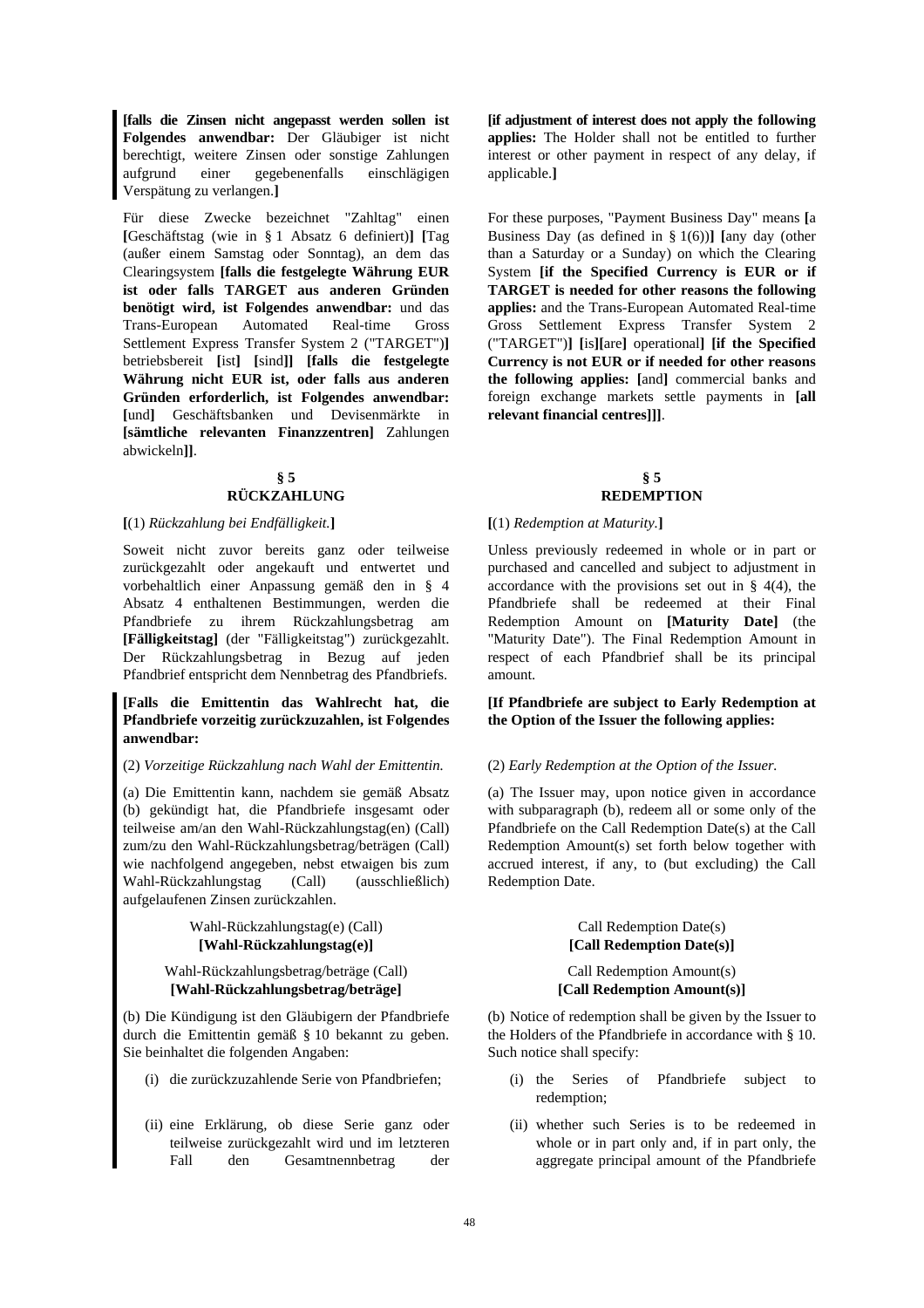zurückzuzahlenden Pfandbriefe: which are to be redeemed:

- (iii) den Wahl-Rückzahlungstag (Call), der nicht weniger als **[Mindestkündigungsfrist]** und nicht mehr als **[Höchstkündigungsfrist] [**Tage**] [[**sämtliche relevanten Finanzzentren**]** Geschäftstage **[**(wie in § 1 Absatz 6 definiert)**]]** nach dem Tag der Kündigung durch die Emittentin gegenüber den Gläubigern liegen darf; und
- (iv) den Wahl-Rückzahlungsbetrag (Call), zu dem die Pfandbriefe zurückgezahlt werden.

**[**"**[sämtliche relevanten Finanzzentren]** Geschäftstag" bezeichnet einen Tag (außer einem Samstag oder Sonntag), an dem **[falls TARGET noch nicht definiert wurde, ist Folgendes anwendbar:** das Trans-European Automated Real-time Gross Settlement Express Transfer System 2 ("TARGET") betriebsbereit ist**] [falls TARGET bereits definiert wurde, ist Folgendes anwendbar:** TARGET betriebsbereit ist**] [[**und**]** Geschäftsbanken und Devisenmärkte in **[sämtliche relevanten Finanzzentren]** Zahlungen abwickeln**]**.**]**

(c) Wenn die Pfandbriefe nur teilweise zurückgezahlt werden, werden die zurückzuzahlenden Pfandbriefe in Übereinstimmung mit den Regeln des betreffenden Clearingsystems ausgewählt.

Die Gläubiger haben kein Recht, die Pfandbriefe vor dem Fälligkeitstag zurück zu zahlen.**]** 

## **§ 6 BEAUFTRAGTE STELLEN**

(1) *Bestellung; bezeichnete Geschäftsstelle.* Die anfänglich bestellte Emissions- und Zahlstelle **[**und die anfänglich bestellte Zahlstelle**]** und deren bezeichnete Geschäftsstelle**[**n**]** lauten wie folgt:

Emissions- und Zahlstelle:

Dexia Kommunalbank Deutschland AG Charlottenstraße 82 10969 Berlin Deutschland

**[**Zahlstelle:

Banque Internationale à Luxembourg, société anonyme 69, route d' Esch 2953 Luxembourg Luxemburg**]**

Die Emissions- und Zahlstelle **[**und die Zahlstelle**] [**behält**] [**behalten**]** sich das Recht vor, jederzeit ihre bezeichnete**[**n**]** Geschäftsstelle**[**n**]** durch eine andere bezeichnete Geschäftsstelle zu ersetzen.

(2) *Änderung der Bestellung oder Abberufung.* Die Emittentin behält sich das Recht vor, jederzeit die Bestellung der Emissions- und Zahlstelle **[**und der Zahlstelle**]** und etwaiger anderer Zahlstellen zu ändern

- (iii) the Call Redemption Date, which shall be not less than **[Minimum Notice to Holders]** nor more than **[Maximum Notice to Holders] [**days**] [[**all relevant financial center**]** Business Days **[**(as defined in § 1(6))**]]** after the date on which notice is given by the Issuer to the Holders; and
- (iv) the Call Redemption Amount at which such Pfandbriefe are to be redeemed.

**[**"**[all relevant financial centres]** Business Days" means any day (other than a Saturday or a Sunday) on which **[if TARGET has not yet been defined the following applies:** the Trans-European Automated Real-time Gross Settlement Express Transfer System 2 ("TARGET") is operational**] [if TARGET has already been defined the following applies:**  TARGET is operational**] [[**and**]** commercial banks and foreign exchange markets settle payments in **[all relevant financial centres]**.**]**

 (c) In the case of a partial redemption of Pfandbriefe, Pfandbriefe to be redeemed shall be selected in accordance with the rules of the relevant Clearing System.

The Holders have no right to redeem the Pfandbriefe prior to the Maturity Date.**]** 

## **§ 6 AGENTS**

 (1) *Appointment; Specified Offices.* The initial Fiscal Agent and Paying Agent **[**and the initial Paying Agent**]** and its initial specified office**[**s**]** are:

Fiscal Agent and Paying Agent:

Dexia Kommunalbank Deutschland AG Charlottenstraße 82 10969 Berlin Germany

**[**Paying Agent:

Banque Internationale à Luxembourg, société anonyme 69, route d' Esch 2953 Luxembourg Luxembourg**]**

 The Fiscal Agent and Paying Agent **[**and the Paying Agent**]** reserve**[**s**]** the right at any time to change **[**its**] [**their**]** specified office**[**s**]** to some other specified offices.

 (2) *Variation or Termination of Appointment.* The Issuer reserves the right at any time to vary or terminate the appointment of the Fiscal Agent and Paying Agent **[**and the Paying Agent**]** and any other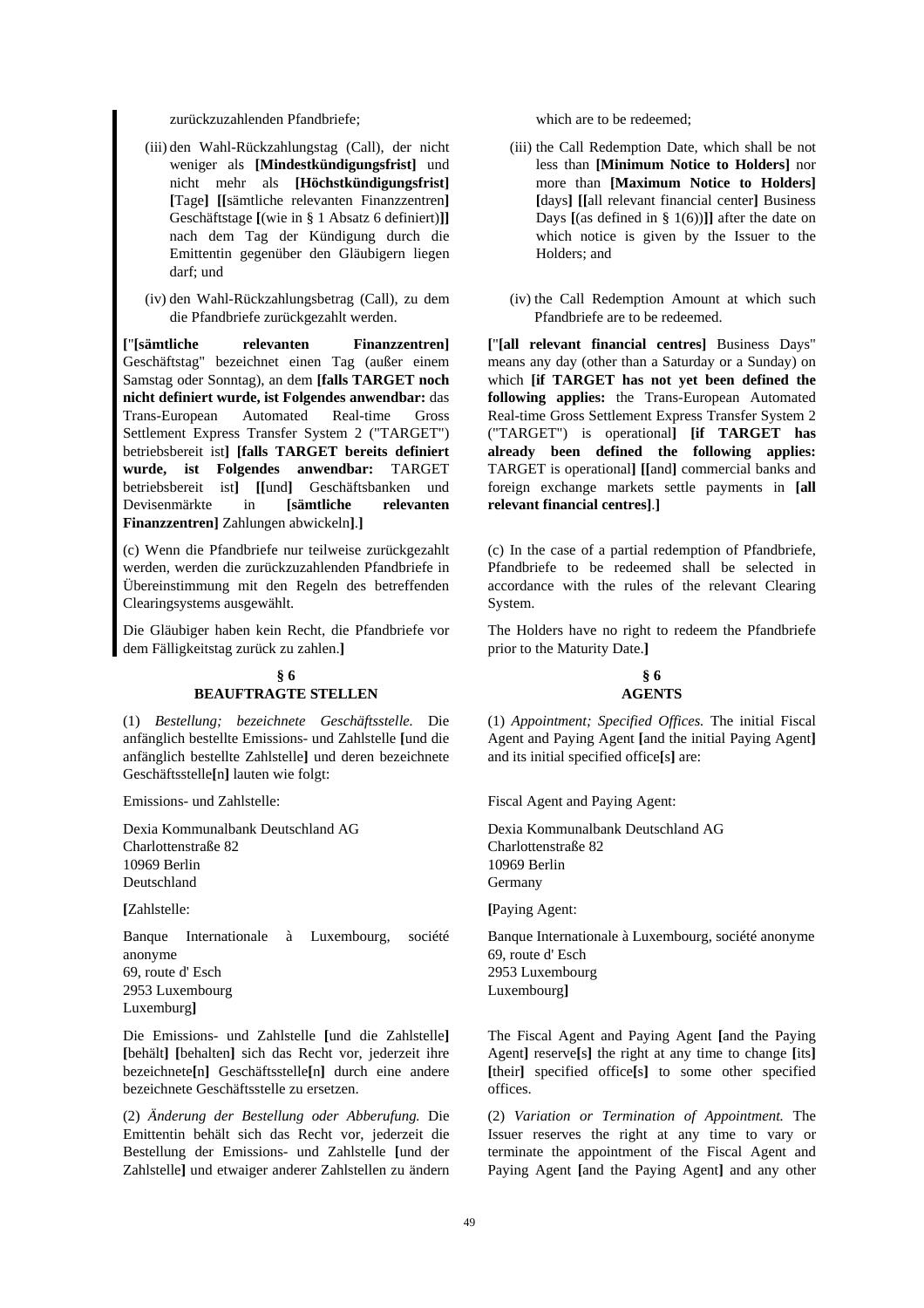oder zu beenden und eine andere Emissions- und Zahlstelle oder zusätzliche oder andere Zahlstellen im Einklang mit allen anwendbaren Vorschriften zu bestellen. Eine Änderung, Abberufung, Bestellung oder ein sonstiger Wechsel wird nur wirksam (außer im Insolvenzfall, in dem eine solche Änderung sofort wirksam wird), sofern die Gläubiger hierüber gemäß § 10 vorab unter Einhaltung einer Frist von 10 Tagen informiert wurden.

(3) *Beauftragte der Emittentin.* Die Emissions- und Zahlstelle **[**und die Zahlstelle**]** und etwaige andere Zahlstellen handeln ausschließlich als Beauftragte der Emittentin und übernehmen keinerlei Verpflichtungen gegenüber den Gläubigern und es wird kein Auftragsoder Treuhandverhältnis zwischen ihnen und den Gläubigern begründet.

(4) *Verbindlichkeit der Festsetzungen.* Alle Festsetzungen, Berechnungen, Quotierungen und Entscheidungen, die von der Emissions- und Zahlstelle für die Zwecke dieser Anleihebedingungen gemacht, abgegeben, getroffen oder eingeholt werden, sind (sofern nicht ein offensichtlicher Irrtum vorliegt) für die Emittentin, etwaige Zahlstellen und die Gläubiger bindend.

## **§ 7 STEUERN**

(1) *Deutsche Steuern.* Sämtliche auf die Pfandbriefe zu zahlenden Beträge sind ohne Einbehalt oder Abzug von oder aufgrund von gegenwärtigen oder zukünftigen Steuern oder sonstigen Abgaben gleich welcher Art zu leisten, die von oder in der Bundesrepublik Deutschland oder für deren Rechnung oder von oder für Rechnung einer politischen Untergliederung oder Steuerbehörde der oder in der Bundesrepublik Deutschland auferlegt oder erhoben werden, es sei denn, dieser Einbehalt oder Abzug ist gesetzlich vorgeschrieben.

(2) *FATCA*. Die Emittentin ist berechtigt, von den an einen Gläubiger oder einen an den Pfandbriefen wirtschaftlich Berechtigten unter den Pfandbriefen zu zahlenden Beträgen die Beträge einzubehalten oder abzuziehen, die zur Zahlung etwaiger Steuern (a) gemäß Sections 1471 bis 1474 des U.S. Internal Revenue Code von 1986 oder damit zusammenhängenden Verordnungen oder sonstigen amtlichen Richtlinien (die "U.S. Bestimmungen"), (b) gemäß einem Abkommen, einem Gesetz, einer Verordnung oder sonstigen amtlichen Richtlinien, das bzw. die in einem anderen Land besteht bzw. bestehen und der Umsetzung der U.S. Bestimmungen dient bzw. dienen (die "ausländischen Bestimmungen"), (c) gemäß einem zwischenstaatlichen Vertrag zwischen den Vereinigten Staaten und einem anderen Land, der der Umsetzung der U.S. Bestimmungen dient (der "zwischenstaatliche Vertrag"), oder (d) gemäß einer Vereinbarung, die die Emittentin, eine Zahlstelle oder ein Finanzintermediär zwecks Umsetzung der U.S.

paying agent and to appoint another Fiscal Agent and Paying Agent or additional or other paying agents in accordance with all applicable regulations. Any variation, termination, appointment or change shall only take effect (other than in the case of insolvency, when it shall be of immediate effect) after 10 days' prior notice thereof shall have been given to the Holders in accordance with § 10.

 (3) *Agents of the Issuer.* The Fiscal Agent and Paying Agent **[**and the Paying Agent**]** and any other paying agents act solely as agents of the Issuer and do not have any obligations towards or relationship of agency or trust to any Holder.

 (4) *Determinations Binding.* All determinations, calculations, quotations and decisions given, expressed, made or obtained under these Terms and Conditions by the Fiscal Agent and Paying Agent shall (in the absence of manifest error) be binding on the Issuer, any paying agents and the Holders.

## **• s** 7 **TAXATION**

 (1) *German Taxation*. All amounts payable in respect of the Pfandbriefe shall be made without withholding or deduction for or on account of any present or future taxes or duties of whatever nature imposed or levied by way of withholding or deduction by or on behalf of the Federal Republic of Germany or any political subdivision or any authority thereof or therein having power to tax unless such withholding or deduction is required by law.

 (2) *FATCA*. The Issuer is authorised to withhold or deduct from amounts payable under the Pfandbriefe to a Holder or beneficial owner of Pfandbriefe funds for the payment of any tax that it is required to withhold or deduct pursuant to (a) sections 1471 to 1474 of the U.S. Internal Revenue Code of 1986 or any associated regulations or other official guidance (the "U.S. Provisions"); (b) any treaty, law, regulation or other official guidance enacted in any other country, which facilitates the implementation of the U.S. Provisions (the "Foreign Provisions"); (c) any intergovernmental agreement between the United States and any other country, which facilitates the implementation of the U.S. Provisions (the "Intergovernmental Agreement"); or (d) any agreement regarding the implementation of the U.S. Provisions, the Foreign Provisions and any Intergovernmental Agreement entered into by the Issuer, a paying agent or an intermediary with the U.S. Internal Revenue Service, the U.S. government or any governmental or taxation authority in any other country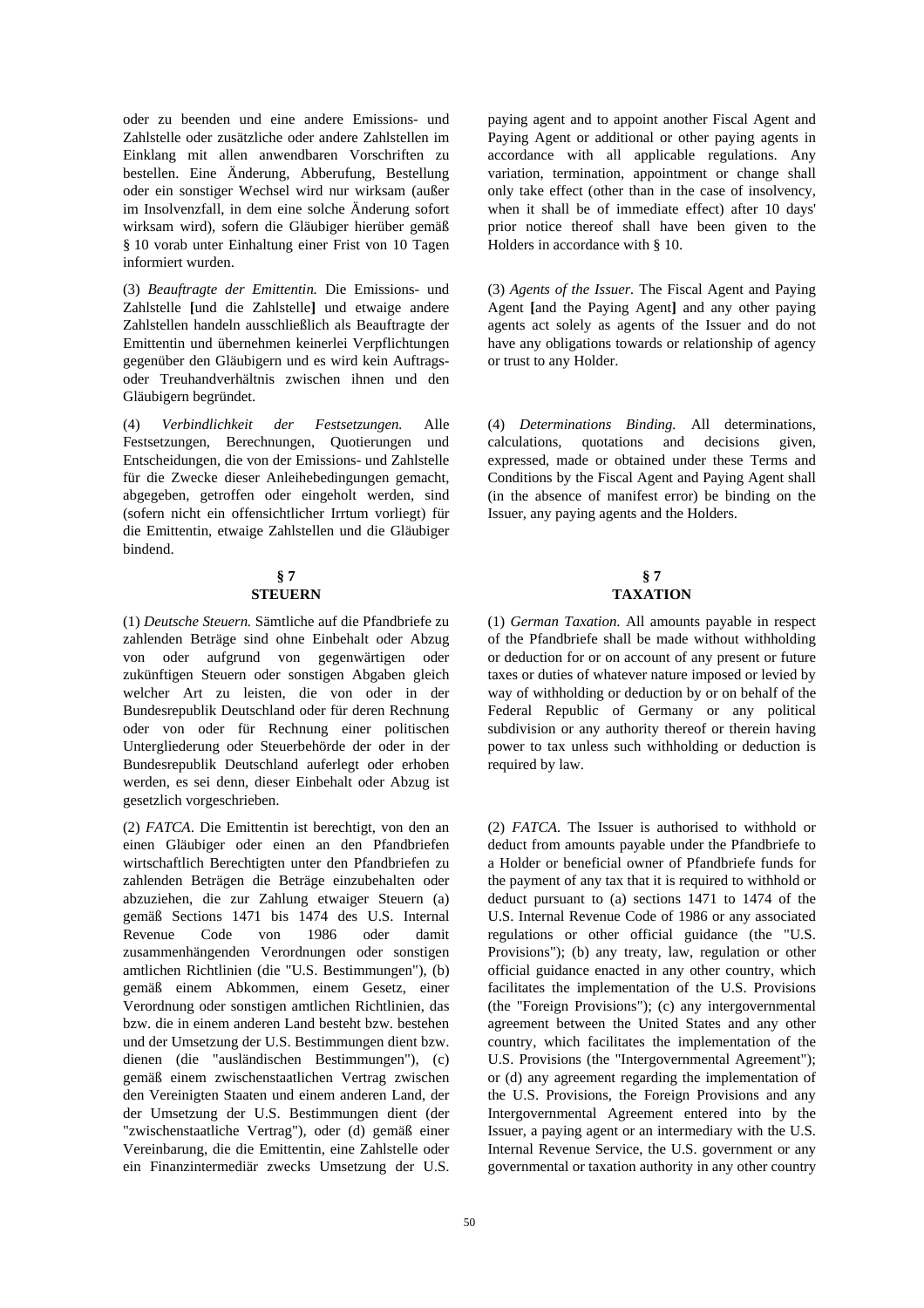Bestimmungen, der ausländischen Bestimmungen oder eines zwischenstaatlichen Vertrags mit dem U.S. Internal Revenue Service, der Regierung der Vereinigten Staaten oder etwaigen staatlichen Behörden oder Steuerbehörden in einem anderen Land geschlossen hat (zusammen mit den U.S. Bestimmungen, den ausländischen Bestimmungen und dem zwischenstaatlichen Vertrag, "..FATCA"), einzubehalten oder abzuziehen sind. Die Emittentin ist nicht verpflichtet, irgendwelche zusätzlichen Beträge aufgrund einer Quellensteuer, die sie, eine Zahlstelle oder ein Intermediär im Zusammenhang mit FATCA einbehält, zu zahlen.

#### **§ 8**

## **VORLEGUNGSFRIST**

Die in § 801 Absatz 1 Satz 1 BGB bestimmte Vorlegungsfrist wird für die Pfandbriefe auf zehn Jahre verkürzt.

#### **§ 9**

## **BEGEBUNG WEITERER PFANDBRIEFE, ANKAUF UND ENTWERTUNG**

(1) *Begebung weiterer Pfandbriefe.* Die Emittentin ist berechtigt, jederzeit ohne Zustimmung der Gläubiger weitere Pfandbriefe mit gleicher Ausstattung (oder gegebenenfalls mit Ausnahme des Tages der Ausgabe, des Verzinsungsbeginns und/oder des Ausgabepreises) in der Weise zu begeben, dass sie mit diesen Pfandbriefen eine einheitliche Serie bilden.

(2) *Ankauf und Entwertung.* Die Emittentin ist berechtigt, jederzeit Pfandbriefe im Markt oder anderweitig zu jedem beliebigen Preis zu kaufen. Die von der Emittentin erworbenen Pfandbriefe können nach Wahl der Emittentin von ihr gehalten, weiterverkauft oder bei der Emissionsstelle zwecks Entwertung eingereicht werden.

## **§ 10 MITTEILUNGEN**

## **[Falls die Pfandbriefe an dem regulierten Markt einer Wertpapierbörse notiert werden, ist Folgendes anwendbar:**

(1) *Bekanntmachung*. Solange dies gesetzlich erforderlich ist, werden alle die Pfandbriefe betreffenden Mitteilungen in dem Bundesanzeiger bzw. einem entsprechenden Nachfolgemedium **[**und zusätzlich in elektronischer Form auf der Internetseite der Luxemburger Wertpapierbörse (www.bourse.lu)**]** veröffentlicht. Jede derartige Mitteilung gilt am dritten Tag nach der Veröffentlichung (oder bei mehreren Veröffentlichungen an dem dritten Tag nach der ersten solchen Veröffentlichung) als wirksam erfolgt.

(2) *Mitteilungen an das Clearingsystem*. Soweit die Veröffentlichung von Mitteilungen nach Absatz 1 rechtlich nicht mehr erforderlich ist, ist die Emittentin berechtigt, eine Veröffentlichung in den in Absatz 1 genannten Medien durch eine Mitteilung an das (together with the U.S. Provisions, Foreign Provisions and Intergovernmental Agreement, "FATCA"). The Issuer will not be required to make any payment of additional amounts for or on account of any withholding tax deducted by the Issuer, a paying agent or an intermediary in compliance with FATCA.

## **§ 8 PRESENTATION PERIOD**

 The presentation period provided in § 801 subparagraph 1, sentence 1 BGB (German Civil Code) is reduced to ten years for the Pfandbriefe.

### **§ 9 FURTHER ISSUES, PURCHASES AND CANCELLATION**

 (1) *Further Issues.* The Issuer may from time to time, without the consent of the Holders, issue further Pfandbriefe having the same terms and conditions as the Pfandbriefe in all respects (or in all respects except for, as applicable, the issue date, interest commencement date and/or issue price) so as to form a single Series with the Pfandbriefe.

 (2) *Purchases and Cancellation.* The Issuer may at any time purchase Pfandbriefe in any market or otherwise and at any price. Pfandbriefe purchased by the Issuer may, at the option of the Issuer, be held, resold or surrendered to the Fiscal Agent for cancellation.

## **§ 10 NOTICES**

 **[If the Pfandbriefe are listed on the regulated market of a stock exchange the following applies:** 

 (1) *Publication*. As long as legally required, all notices concerning the Pfandbriefe shall be published in the Federal Gazette (*Bundesanzeiger*) or any comparable successor media **[**and, additionally, in electronic form on the website of the Luxembourg Stock Exchange (www.bourse.lu)**]**. Any notice so given will be deemed to have been validly given on the third day following the date of such publication (or, if published more than once, on the third day following the date of the first such publication).

 (2) *Notification to Clearing System*. If the publication of notices pursuant to paragraph (1) is no longer required by law, the Issuer may, in lieu of publication in the media set forth in paragraph (1) above, deliver the relevant notice to the Clearing System, for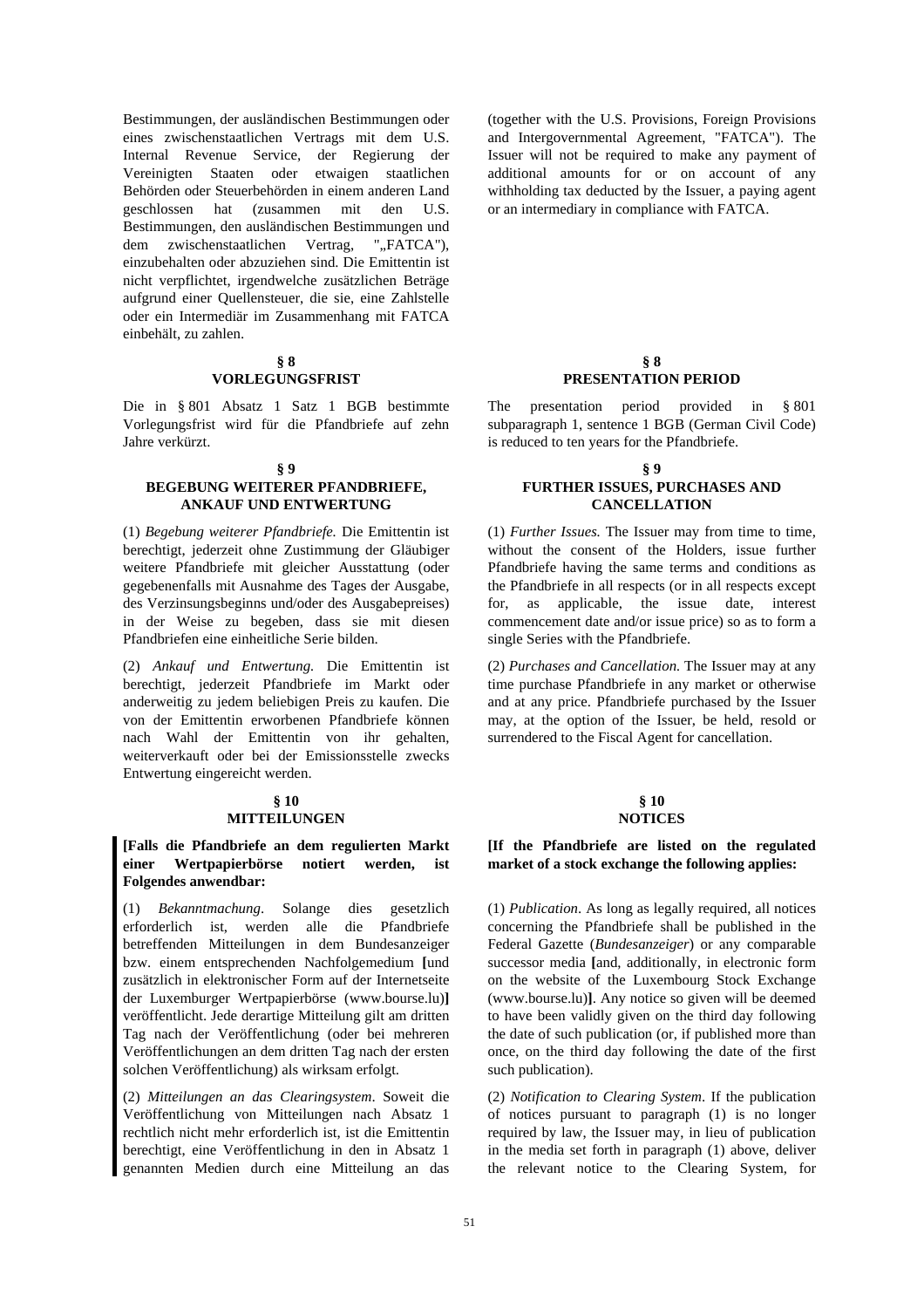Clearingsystem zur Weiterleitung durch das Clearingsystem an die Gläubiger zu ersetzen. Jede derartige Mitteilung gilt am dritten Tag nach dem Tag der Mitteilung an das Clearingsystem als den Gläubigern mitgeteilt.**]**

## **[Falls die Pfandbriefe nicht an dem regulierten Markt einer Wertpapierbörse notiert werden, ist Folgendes anwendbar:**

(1) *Mitteilungen an das Clearingsystem*. Die Emittentin wird alle die Pfandbriefe betreffenden Mitteilungen an das Clearingsystem zur Weiterleitung durch das Clearingsystem an die Gläubiger übermitteln. Jede derartige Mitteilung gilt am dritten Tag nach dem Tag der Mitteilung an das Clearingsystem als den Gläubigern mitgeteilt.**]** 

(**[]**) *Form der Mitteilung der Gläubiger*. Mitteilungen, die von einem Gläubiger gemacht werden, müssen schriftlich erfolgen und zusammen mit dem Nachweis seiner Inhaberschaft gemäß § 11 Absatz 3 an die Emissionsstelle geleitet werden. Eine solche Mitteilung kann über das Clearingsystem in der von der Emissionsstelle und dem Clearingsystem dafür vorgesehenen Weise erfolgen.

#### **§ 11**

## **ANWENDBARES RECHT, GERICHTSSTAND UND GERICHTLICHE GELTENDMACHUNG**

(1) *Anwendbares Recht.* Form und Inhalt der Pfandbriefe sowie die Rechte und Pflichten der Gläubiger und der Emittentin bestimmen sich in jeder Hinsicht nach deutschem Recht.

(2) *Gerichtsstand.* Nicht ausschließlich zuständig für sämtliche im Zusammenhang mit den Pfandbriefen entstehenden Klagen oder sonstige Verfahren ist das Landgericht Berlin.

(3) *Gerichtliche Geltendmachung.* Jeder Gläubiger von Pfandbriefen ist berechtigt, in jedem Rechtsstreit gegen die Emittentin oder in jedem Rechtsstreit, in dem der Gläubiger und die Emittentin Partei sind, seine Rechte aus diesen Pfandbriefen im eigenen Namen auf der folgenden Grundlage zu schützen oder geltend zu machen: (i) indem er eine Bescheinigung der Depotbank beibringt, bei der er für die Pfandbriefe ein Wertpapierdepot unterhält, welche (a) den vollständigen Namen und die vollständige Adresse des Gläubigers enthält, (b) den Gesamtnennbetrag der Pfandbriefe bezeichnet, die unter dem Datum der Bestätigung auf dem Wertpapierdepot verbucht sind und (c) bestätigt, dass die Depotbank gegenüber dem Clearingsystem eine schriftliche Erklärung abgegeben hat, die die vorstehend unter (a) und (b) bezeichneten Informationen enthält; und (ii) indem er eine Kopie der die betreffenden Pfandbriefe verbriefenden Globalurkunde vorlegt, deren Übereinstimmung mit dem Original eine vertretungsberechtigte Person des Clearingsystems oder des Verwahrers des Clearingsystems bestätigt hat, ohne dass eine Vorlage

communication by the Clearing System to the Holders. Any such notice shall be deemed to have been given to the Holders on the third day after the day on which said notice was given to the Clearing System.**]**

## **[If the Pfandbriefe are not listed on the regulated market of a stock exchange the following applies:**

 (1) *Notification to Clearing System*. The Issuer shall deliver all notices concerning the Pfandbriefe to the Clearing System for communication by the Clearing System to the Holders. Any such notice shall be deemed to have been given to the Holders on the third day after the day on which said notice was given to the Clearing System.**]** 

 (**[]**) *Form of Notice of Holders*. Notices to be given by any Holder shall be made by means of a written declaration to be delivered together with an evidence of the Holder´s entitlement in accordance with § 11 (3) to the Fiscal Agent. Such notice may be given through the Clearing System in such manner as the Fiscal Agent and the Clearing System may approve for such purpose.

 **§ 11** 

## **APPLICABLE LAW, PLACE OF JURISDICTION AND ENFORCEMENT**

 (1) *Applicable Law.* The Pfandbriefe, as to form and content, and all rights and obligations of the Holders and the Issuer, shall be governed in any respect by German law.

 (2) *Place of Jurisdiction.* The District Court *(Landgericht)* in Berlin shall have non-exclusive jurisdiction for any action or other legal proceedings arising out of or in connection with the Pfandbriefe.

 (3) *Enforcement.* Any Holder of Pfandbriefe may in any proceedings against the Issuer, or to which such Holder and the Issuer are parties, protect and enforce in its own name its rights arising under such Pfandbriefe on the basis of (i) a statement issued by the Custodian with whom such Holder maintains a securities account in respect of the Pfandbriefe (a) stating the full name and address of the Holder, (b) specifying the aggregate principal amount of Pfandbriefe credited to such securities account on the date of such statement and (c) confirming that the Custodian has given written notice to the Clearing System containing the information pursuant to (a) and (b) and (ii) a copy of the Global Note certified as being a true copy by a duly authorised officer of the Clearing System or a depository of the Clearing System, without the need for production in such proceedings of the actual records or the Global Note representing the Pfandbriefe. For purposes of the foregoing, "Custodian" means any bank or other financial institution of recognised standing authorised to engage in securities custody business with which the Holder maintains a securities account in respect of the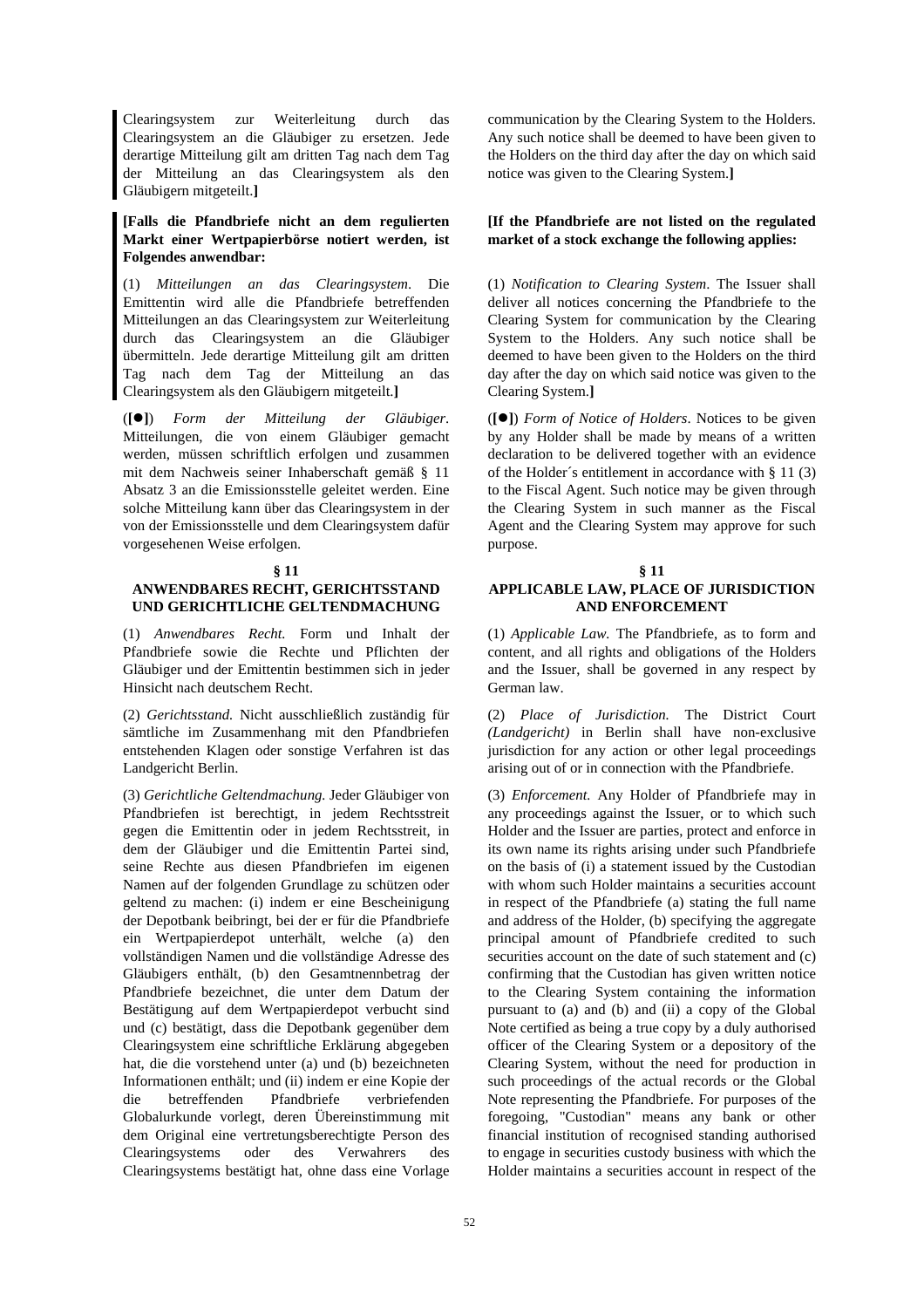der Originalbelege oder der die Pfandbriefe verbriefenden Globalurkunde in einem solchen Verfahren erforderlich wäre. Für die Zwecke des Vorstehenden bezeichnet "Depotbank" jede Bank oder ein sonstiges anerkanntes Finanzinstitut, das berechtigt ist, das Wertpapierverwahrungsgeschäft zu betreiben und bei der/dem der Gläubiger ein Wertpapierdepot für die Pfandbriefe unterhält, einschließlich des Clearingsystems. Unbeschadet des Vorstehenden kann jeder Gläubiger seine Rechte aus den Pfandbriefen auch auf jede andere Weise schützen oder geltend machen, die im Land des Rechtsstreits prozessual zulässig ist.

## **§ 12**

## **SPRACHE**

**[Falls die Anleihebedingungen in deutscher Sprache mit einer Übersetzung in die englische Sprache abgefasst sind, ist Folgendes anwendbar:**  Diese Anleihebedingungen sind in deutscher Sprache

abgefasst. Eine Übersetzung in die englische Sprache ist beigefügt. Der deutsche Text ist bindend und maßgeblich. Die Übersetzung in die englische Sprache ist unverbindlich.**]** 

## **[Falls die Anleihebedingungen ausschließlich in deutscher Sprache abgefasst sind, ist Folgendes anwendbar:**

Diese Anleihebedingungen sind ausschließlich in deutscher Sprache abgefasst.**]**

**[Falls die Anleihebedingungen in englischer Sprache mit einer Übersetzung in die deutsche Sprache abgefasst sind, ist Folgendes anwendbar:**  Diese Anleihebedingungen sind in englischer Sprache

abgefasst. Eine Übersetzung in die deutsche Sprache ist beigefügt. Der englische Text ist bindend und maßgeblich. Die Übersetzung in die deutsche Sprache ist unverbindlich.**]** 

Pfandbriefe and includes the Clearing System. Each Holder may, without prejudice to the foregoing, protect and enforce its rights under the Pfandbriefe also in any other way which is admitted in the country of the proceedings.

## **§ 12**

## **LANGUAGE**

 **[If the Terms and Conditions are to be in the German language with an English language translation the following applies:** 

These Terms and Conditions are written in the German language and provided with an English language translation. The German text shall be controlling and binding. The English language translation is nonbinding.**]** 

## **[If the Terms and Conditions are to be in the English language only the following applies:**

These Terms and Conditions are written in the English language only.**]** 

## **[If the Terms and Conditions are to be in the English language with a German language translation the following applies:**

These Terms and Conditions are written in the English language and provided with a German language translation. The English text shall be controlling and binding. The German language translation is nonbinding.**]**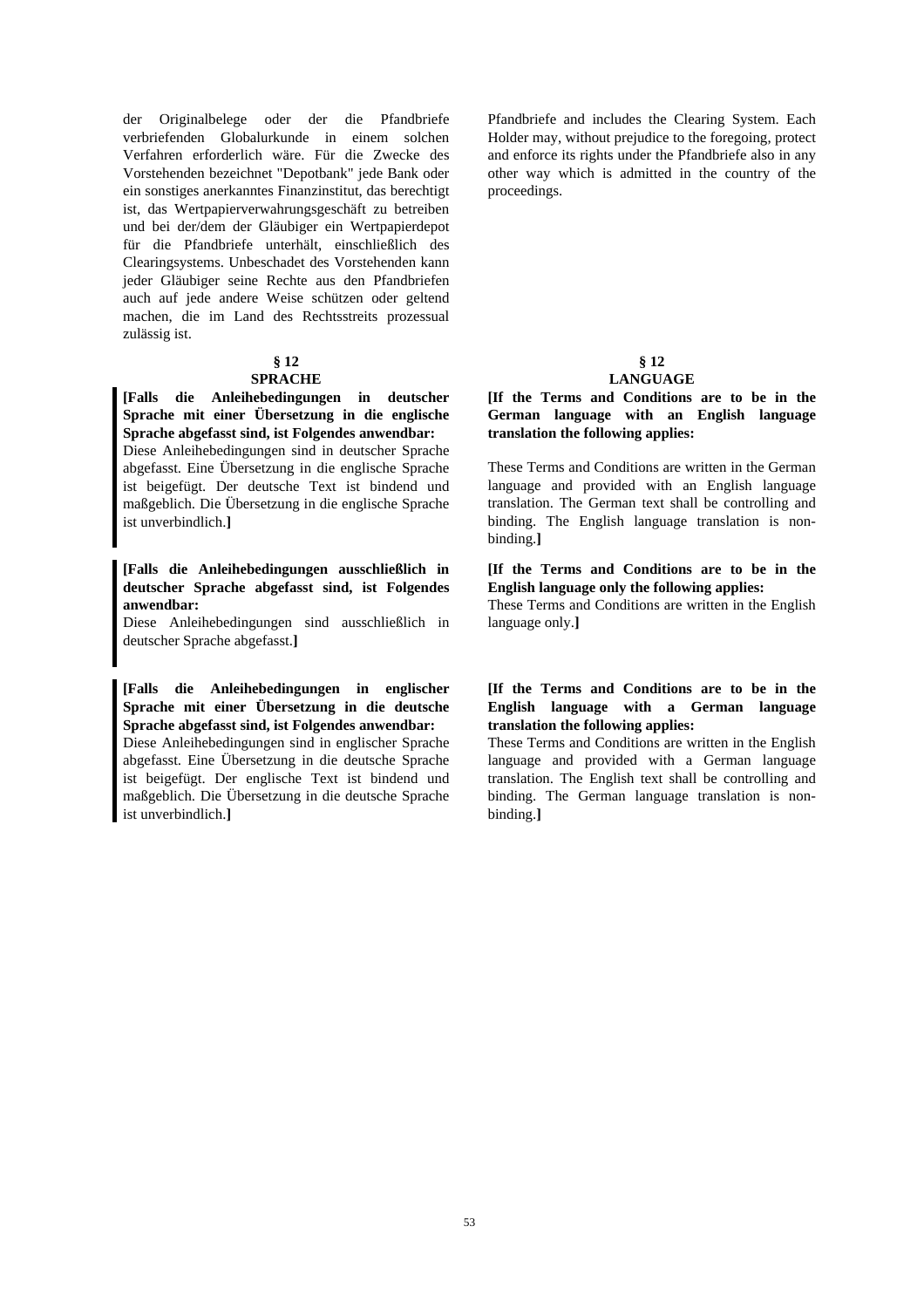**OPTION II – Anleihebedingungen für Pfandbriefe mit variabler Verzinsung**

#### **§ 1**

## **WÄHRUNG, STÜCKELUNG, FORM, DEFINITIONEN**

(1) *Währung; Stückelung.* Diese Serie der Öffentlichen Pfandbriefe (die "Pfandbriefe") der Dexia Kommunalbank Deutschland AG (die "Emittentin") wird in **[festgelegte Währung]** (die "festgelegte Währung") im Gesamtnennbetrag von **[Gesamtnennbetrag]** (in Worten: **[Gesamtnennbetrag in Worten]**) in der Stückelung von **[festgelegte Stückelung]** (die "festgelegte Stückelung") begeben.

## **[Im Fall von Pfandbriefen, die durch eine Dauerglobalurkunde verbrieft sind, ist Folgendes anwendbar:**

(3) *Dauerglobalurkunde.* Die Pfandbriefe sind durch eine Dauerglobalurkunde (die "Dauerglobalurkunde" oder die "Globalurkunde") ohne Zinsscheine verbrieft. Die Dauerglobalurkunde trägt die Unterschriften ordnungsgemäß bevollmächtigter Vertreter der Emittentin und des von der Bundesanstalt für Finanzdienstleistungsaufsicht bestellten Treuhänders und ist von der Emissionsstelle oder in deren Namen mit einer Kontrollunterschrift versehen. Einzelurkunden und Zinsscheine werden nicht ausgegeben.**]** 

**[Im Fall von Pfandbriefen, die anfänglich durch eine vorläufige Globalurkunde verbrieft sind (für Pfandbriefe, die in Übereinstimmung mit den D Rules begeben werden), ist Folgendes anwendbar:** 

## (3) *Vorläufige Globalurkunde – Austausch.* (3) *Temporary Global Note – Exchange.*

(a) Die Pfandbriefe sind anfänglich durch eine vorläufige Globalurkunde (die "vorläufige Globalurkunde") ohne Zinsscheine verbrieft. Die vorläufige Globalurkunde wird gegen Pfandbriefe in der festgelegten Stückelung, die durch eine Dauerglobalurkunde (die "Dauerglobalurkunde" und (zusammen mit der vorläufigen Globalurkunde) die "Globalurkunden" und (jeweils) eine "Globalurkunde) ohne Zinsscheine verbrieft sind, ausgetauscht. Die vorläufige Globalurkunde und die Dauerglobalurkunde tragen jeweils die Unterschriften ordnungsgemäß bevollmächtigter Vertreter der Emittentin und des von der Bundesanstalt für Finanzdienstleistungsaufsicht bestellten Treuhänders und sind jeweils von der Emissionsstelle oder in deren Namen mit einer Kontrollunterschrift versehen. Einzelurkunden und Zinsscheine werden nicht ausgegeben.

 **OPTION II – Terms and Conditions that Apply to Pfandbriefe with Floating Interest Rates**

#### **• s** 1 **CURRENCY, DENOMINATION, FORM, DEFINITIONS**

 (1) *Currency; Denomination.* This Series of Public Sector Pfandbriefe *(Öffentliche Pfandbriefe)* (the "Pfandbriefe") of Dexia Kommunalbank Deutschland AG (the "Issuer") is being issued in **[Specified Currency]** (the "Specified Currency") in the aggregate principal amount of **[aggregate principal amount]** (in words: **[aggregate principal amount in words]**) in the denomination of **[specified Denomination]** (the "specified Denomination").**]** 

(2) *Form.* Die Pfandbriefe lauten auf den Inhaber. (2) *Form.* The Pfandbriefe are being issued in bearer form.

## **[In the case of Pfandbriefe which are represented by a Permanent Global Note the following applies:**

 (3) *Permanent Global Note.* The Pfandbriefe are represented by a permanent global note (the "Permanent Global Note" or the "Global Note") without interest coupons. The Permanent Global Note shall be signed by authorised signatories of the Issuer and the independent trustee appointed by the Federal Financial Supervisory Authority (*Bundesanstalt für Finanzdienstleistungsaufsicht*) and shall be authenticated by or on behalf of the Fiscal Agent. Definitive Pfandbriefe and interest coupons will not be issued.**]** 

 **[In the case of Pfandbriefe which are initially represented by a Temporary Global Note (for Pfandbriefe issued in compliance with the D Rules) the following applies:** 

 (a) The Pfandbriefe are initially represented by a temporary global note (the "Temporary Global Note") without interest coupons. The Temporary Global Note will be exchangeable for Pfandbriefe in the specified Denomination represented by a permanent global note (the "Permanent Global Note" and, together with the Temporary Global Note, the "Global Notes" and, each, a "Global Note") without interest coupons. The Temporary Global Note and the Permanent Global Note shall each be signed by authorised signatories of the Issuer and the independent trustee appointed by the Federal Financial Supervisory Authority (*Bundesanstalt für Finanzdienstleistungsaufsicht*) and shall each be authenticated by or on behalf of the Fiscal Agent. Definitive Pfandbriefe and interest coupons will not be issued.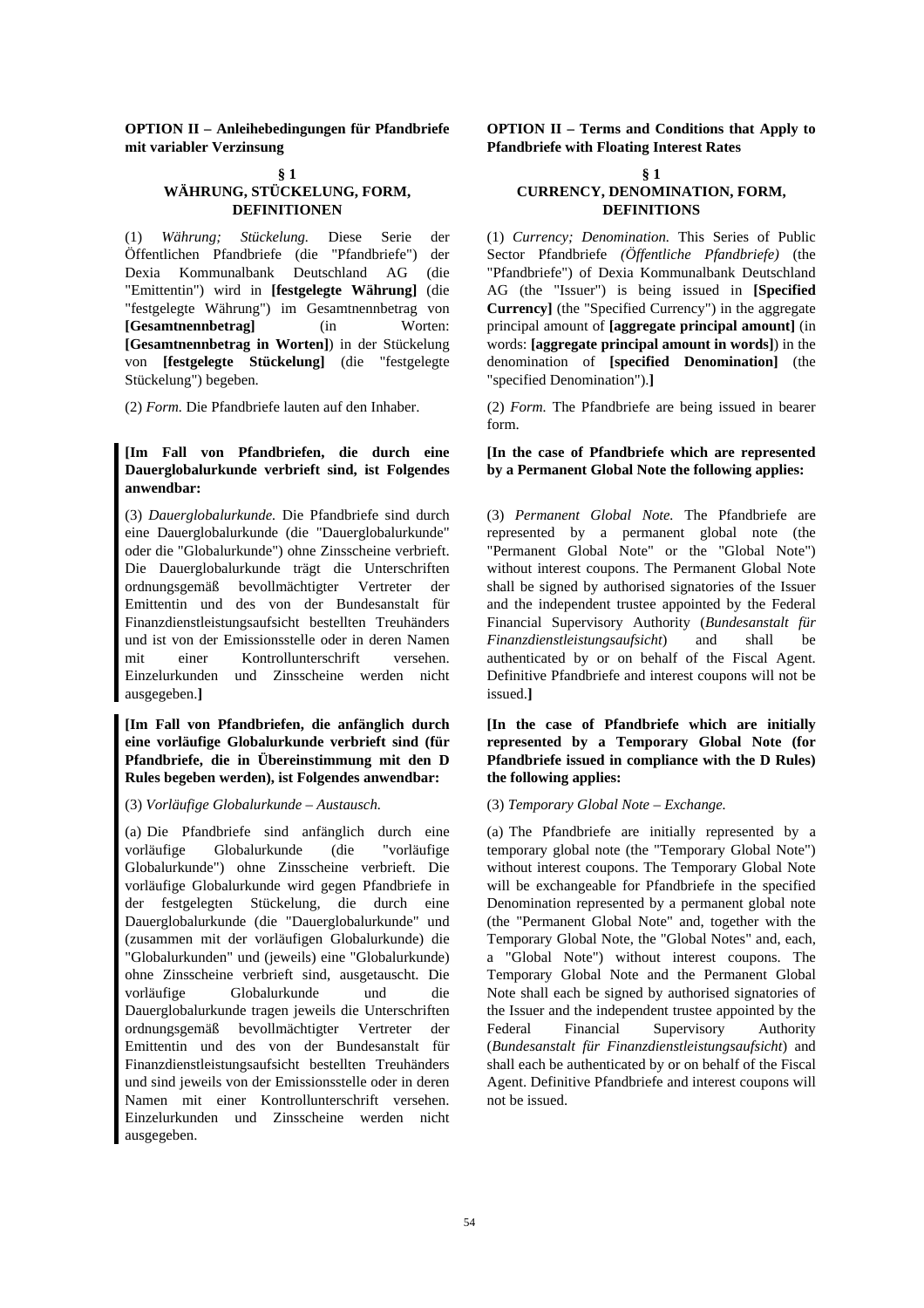(b) Die vorläufige Globalurkunde wird frühestens an einem Tag (der "Austauschtag") gegen die Dauerglobalurkunde austauschbar, der 40 Tage, aber nicht mehr als 180 Tage, nach dem Tag der Ausgabe der vorläufigen Globalurkunde liegt. Ein solcher Austausch soll nur nach Vorlage von Bescheinigungen gemäß U.S. Steuerrecht erfolgen, wonach der oder die wirtschaftlichen Eigentümer der durch die vorläufige Globalurkunde verbrieften Pfandbriefe keine U.S.- Person(en) ist/sind (ausgenommen bestimmte Finanzinstitute oder bestimmte Personen, die Pfandbriefe über solche Finanzinstitute halten). Zinszahlungen auf durch eine vorläufige Globalurkunde verbriefte Pfandbriefe erfolgen erst nach Vorlage solcher Bescheinigungen. Eine gesonderte Bescheinigung ist hinsichtlich einer jeden solchen Zinszahlung erforderlich. Jede Bescheinigung, die am oder nach dem 40. Tag nach dem Tag der Ausgabe der vorläufigen Globalurkunde eingeht, wird als ein Ersuchen behandelt werden, diese vorläufige Globalurkunde gemäß diesem Absatz (b) dieses § 1 Absatz 3 auszutauschen. Wertpapiere, die im Austausch für die vorläufige Globalurkunde geliefert werden, sind nur außerhalb der Vereinigten Staaten zu liefern. Für die Zwecke dieses Absatzes bezeichnet "Vereinigte Staaten" die Vereinigten Staaten von Amerika (einschließlich deren Bundesstaaten und des District of Columbia) sowie deren Territorien (einschließlich Puerto Rico, der U.S. Virgin Islands, Guam, American Samoa, Wake Island und Northern Mariana Islands).**]** 

(4) *Clearingsystem.* Jede Pfandbriefe verbriefende Globalurkunde wird von einem oder im Namen eines Clearingsystems verwahrt. "Clearingsystem" bedeutet Clearstream Banking AG, Neue Börsenstraße 1, 60487 Frankfurt am Main, Bundesrepublik Deutschland ("CBF").

(5) *Gläubiger von Pfandbriefen.* "Gläubiger" bedeutet jeder Inhaber eines Miteigentumsanteils oder anderen Rechts an den Pfandbriefen.

(6) *Geschäftstag.* "Geschäftstag" bezeichnet einen Tag (außer einem Samstag oder Sonntag), an dem das Clearingsystem **[falls die festgelegte Währung EUR ist oder TARGET aus einem anderen Grund benötigt wird, ist Folgendes anwendbar:** sowie das Trans-European Automated Real-time Gross Settlement Express Transfer System 2 ("TARGET")**]** betriebsbereit **[**ist**][**sind**] [falls die festgelegte Währung nicht EUR ist, oder falls aus anderen Gründen erforderlich, ist Folgendes anwendbar: [**und**]** Geschäftsbanken und Devisenmärkte in **[sämtliche relevanten Finanzzentren]** Zahlungen abwickeln**]**.

## **§ 2 STATUS**

 (b) The Temporary Global Note shall be exchangeable for the Permanent Global Note from a date (the "Exchange Date") 40 days after the date of issue of the Temporary Global Note and not later than 180 days. Such exchange shall only be made upon delivery of certifications to the effect that the beneficial owner or owners of the Pfandbriefe represented by the Temporary Global Note is/are not (a) U. S. person(s) (other than certain financial institutions or certain persons holding Pfandbriefe through such financial institutions) as required by U.S. tax law. Payment of interest on Pfandbriefe represented by a Temporary Global Note will be made only after delivery of such certifications. A separate certification shall be required in respect of each such payment of interest. Any such certification received on or after the 40th day after the date of issue of the Temporary Global Note will be treated as a request to exchange such Temporary Global Note pursuant to this subparagraph (b) of this § 1(3). Any securities delivered in exchange for the Temporary Global Note shall be delivered only outside of the United States. For purposes of this subparagraph, "United States" means the United States of America (including the States thereof and the District of Columbia) and its possessions (including Puerto Rico, the U.S. Virgin Islands, Guam, American Samoa, Wake Island and Northern Mariana Islands).**]** 

 (4) *Clearing System.* Each Global Note representing the Pfandbriefe will be kept in custody by or on behalf of the Clearing System. "Clearing System" means Clearstream Banking AG, Neue Börsenstraße 1, 60487 Frankfurt am Main, Federal Republic of Germany ("CBF").

 (5) *Holder of Pfandbriefe.* "Holder" means any holder of a proportionate co-ownership or other beneficial interest or right in the Pfandbriefe.

 (6) *Business Day.* "Business Day" means any day (other than a Saturday or a Sunday) on which the Clearing System **[if the Specified Currency is EUR or if TARGET is needed for other reasons the following applies:** as well as the Trans-European Automated Real-time Gross Settlement Express Transfer System 2 ("TARGET")**] [**is**][**are**]** operational**] [if the Specified Currency is not EUR or if needed for other reasons the following applies: [**and**]** commercial banks and foreign exchange markets settle payments in **[all relevant financial centres]]**.

## **§ 2 STATUS**

Die Pfandbriefe begründen nicht nachrangige The obligations under the Pfandbriefe constitute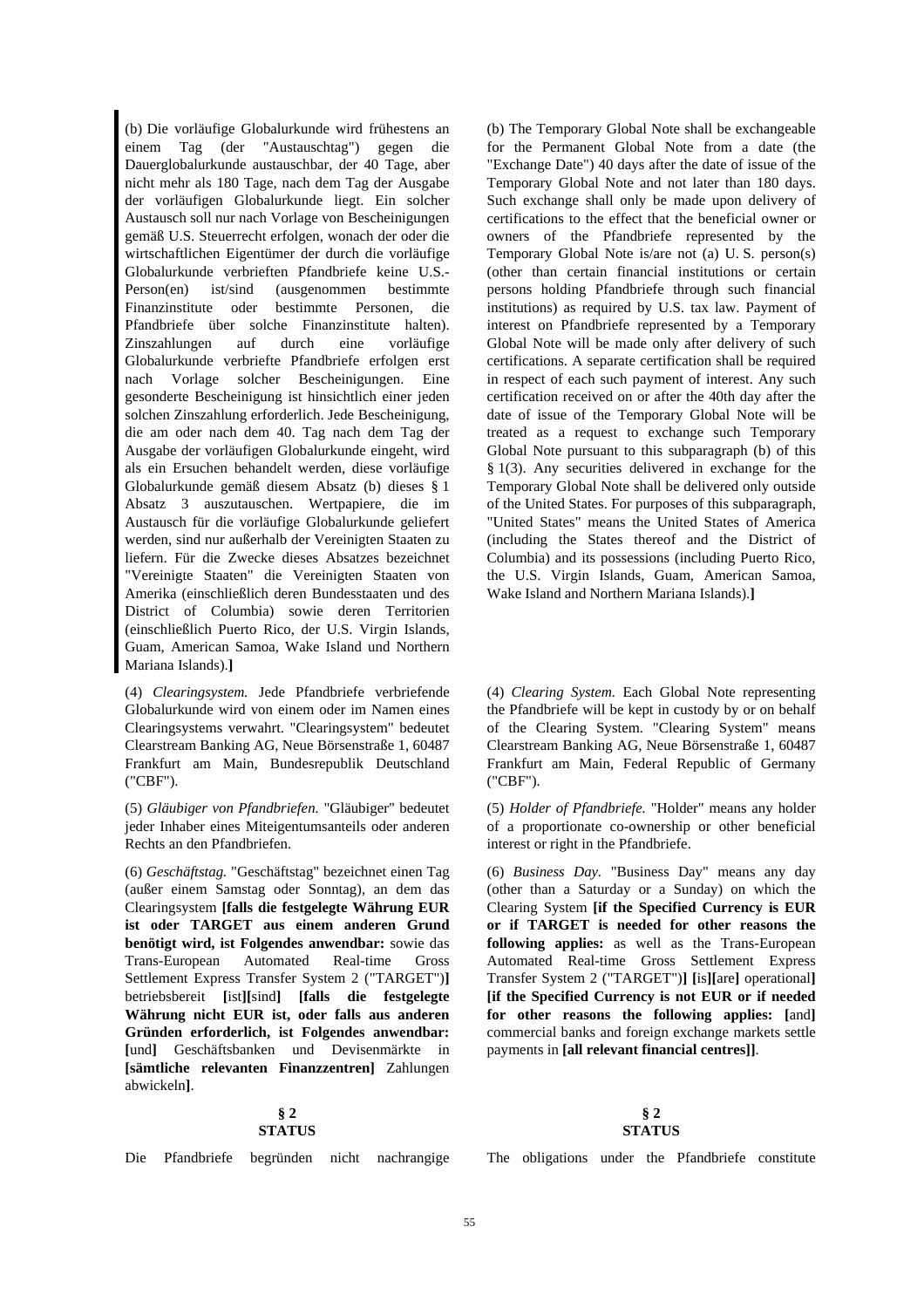Verbindlichkeiten der Emittentin, die untereinander gleichrangig sind. Die Pfandbriefe sind nach Maßgabe des Pfandbriefgesetzes gedeckt und stehen mindestens im gleichen Rang mit allen anderen Verbindlichkeiten der Emittentin aus Öffentlichen Pfandbriefen.

## **§ 3 ZINSEN**

(a) Die Pfandbriefe werden bezogen auf ihren ausstehenden Gesamtnennbetrag ab dem **[Verzinsungsbeginn]** (der "Verzinsungsbeginn") (einschließlich) bis zum ersten Zinszahlungstag (ausschließlich) und danach von jedem Zinszahlungstag (einschließlich) bis zum nächstfolgenden Zinszahlungstag (ausschließlich) verzinst. Zinsen auf die Pfandbriefe sind an jedem Zinszahlungstag zahlbar.

**[im Fall von festgelegten Zinszahlungstagen ist Folgendes anwendbar:** jeder **[festgelegte Zinszahlungstage]**.**]** 

**[im Fall von festgelegten Zinsperioden ist Folgendes anwendbar:** (soweit diese Anleihebedingungen keine abweichenden Bestimmungen vorsehen) jeweils der Tag, der **[Zahl] [**Wochen**] [**Monate**]** nach dem vorausgehenden Zinszahlungstag oder im Fall des ersten Zinszahlungstages, nach dem Verzinsungsbeginn liegt.**]** 

Zinszahlungstage unterliegen einer Anpassung gemäß den im § 4 Absatz 4 enthaltenen Bestimmungen.

(2) *Zinssatz.* Der Zinssatz (der "Zinssatz") für jede Zinsperiode (wie nachstehend definiert) ist, sofern nachstehend nichts Abweichendes bestimmt wird, der Angebotssatz (ausgedrückt als Prozentsatz *per annum*) für Einlagen in der festgelegten Währung für die jeweilige Zinsperiode (der **[Zahl]** Monats-EURIBOR), der auf der Bildschirmseite (wie nachstehend definiert) am Zinsfestlegungstag (wie nachstehend definiert) gegen 11.00 Uhr (Brüsseler Ortszeit) angezeigt wird **[im Fall einer Marge ist Folgendes anwendbar: [**zuzüglich**] [**abzüglich**]** der Marge (wie nachstehend definiert)**]**, wobei alle Festlegungen durch die Berechnungsstelle (wie in § 6 definiert) erfolgen.

"Zinsperiode" bezeichnet den jeweils **[Zahl] [**Wochen-**] [**Monats-**]** Zeitraum von dem Verzinsungsbeginn (einschließlich) bis zum ersten Zinszahlungstag (ausschließlich) bzw. von jedem Zinszahlungstag (einschließlich) bis zum jeweils darauffolgenden Zinszahlungstag (ausschließlich).

"Zinsfestlegungstag" bezeichnet den zweiten Geschäftstag **[**(wie in § 1 Absatz 6 definiert)**]** vor

unsubordinated obligations of the Issuer ranking *pari passu* among themselves. The Pfandbriefe are covered in accordance with the Pfandbrief Act *(Pfandbriefgesetz)* and rank at least *pari passu* with all other obligations of the Issuer under Public Sector Pfandbriefe.

## **§ 3 INTEREST**

## (1) *Zinszahlungstage.* (1) *Interest Payment Dates.*

 (a) The Pfandbriefe shall bear interest on their outstanding aggregate principal amount from (and including) **[Interest Commencement Date]** (the "Interest Commencement Date") to (but excluding) the first Interest Payment Date and thereafter from (and including) each Interest Payment Date to (but excluding) the next following Interest Payment Date. Interest on the Pfandbriefe shall be payable on each Interest Payment Date.

(b) "Zinszahlungstag" bedeutet (b) "Interest Payment Date" means

 **[in the case of Specified Interest Payment Dates the following applies:** each **[Specified Interest Payment Dates]**.**]** 

 **[in the case of Specified Interest Periods the following applies:** each date which (except as otherwise provided for in these Terms and Conditions) falls **[number] [**weeks**] [**months**]** after the preceding Interest Payment Date or, in the case of the first Interest Payment Date, after the Interest Commencement Date.**]** 

 Interest Payment Dates are subject to adjustment in accordance with the provisions set out in § 4(4).

 (2) *Rate of Interest.* The rate of interest (the "Rate of Interest") for each Interest Period (as defined below) will, except as provided below, be the offered quotation (expressed as a percentage rate *per annum*) for deposits in the Specified Currency for that Interest Period (the **[number]** months EURIBOR) which appears on the Screen Page (as defined below) as of 11.00 a.m. (Brussels time) on the Interest Determination Date (as defined below) **[if Margin the following applies: [**plus**] [**minus**]** the Margin (as defined below)**]**, all as determined by the Calculation Agent (as defined in § 6).

 "Interest Period" means each **[number] [**weeks**] [**months**]** period from (and including) the Interest Commencement Date to (but excluding) the first Interest Payment Date and from (and including) each Interest Payment Date to (but excluding) the following Interest Payment Date.

 "Interest Determination Date" means the second Business Day **[**(as defined in § 1(6))**]** prior to the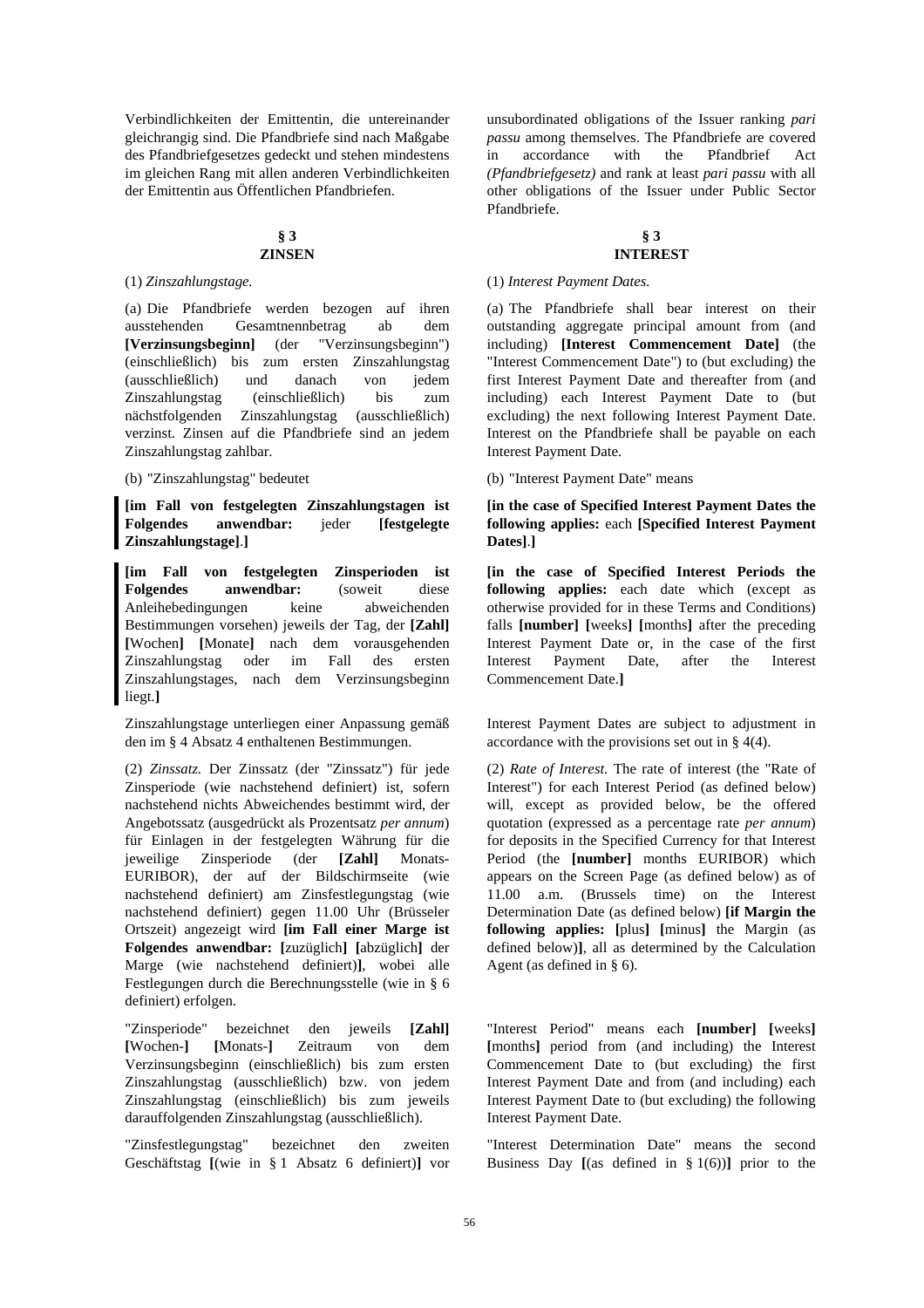Beginn der jeweiligen Zinsperiode. **[**Für die Zwecke dieses Absatzes bezeichnet "Geschäftstag" einen Tag (außer einen Samstag oder Sonntag), an dem **[Im Falle eines TARGET-Geschäftstages ist Folgendes anwendbar:** das Trans-European Automated Realtime Gross Settlement Express Transfer System 2 ("TARGET") betriebsbereit ist.**] [Im Falle eines nicht-TARGET-Geschäftstages ist Folgendes anwendbar:** Geschäftsbanken in **[**London**] [zutreffenden anderen Ort]** für Geschäfte (einschließlich Devisen- und Sortengeschäfte) geöffnet sind.**]**

**[Im Fall einer Marge ist Folgendes anwendbar:** Die "Marge" beträgt **[]** % *per annum*.**]** 

"Bildschirmseite" bedeutet Reuters Bildschirmseite EURIBOR01 oder jede Nachfolgeseite.

Sollte die Bildschirmseite nicht zur Verfügung stehen oder wird zu der genannten Zeit kein Angebotssatz angezeigt, wird die Berechnungsstelle von den Referenzbanken (wie nachstehend definiert) deren jeweilige Angebotssätze (jeweils als Prozentsatz *per annum* ausgedrückt) für Einlagen in der festgelegten Währung für die betreffende Zinsperiode gegenüber führenden Banken im Interbanken-Markt der Euro-Zone (wie nachstehend definiert) um ca. 11.00 Uhr (Brüsseler Ortszeit) am Zinsfestlegungstag anfordern. Falls zwei oder mehr Referenzbanken der Berechnungsstelle solche Angebotssätze nennen, ist der Zinssatz für die betreffende Zinsperiode das arithmetische Mittel (falls erforderlich, auf- oder abgerundet auf das nächste ein Tausendstel Prozent, wobei 0,0005 aufgerundet wird) dieser Angebotssätze **[im Fall einer Marge ist Folgendes anwendbar: [**zuzüglich**] [**abzüglich**]** der Marge**]**, wobei alle Festlegungen durch die Berechnungsstelle erfolgen.

Falls an einem Zinsfestlegungstag nur eine oder keine der Referenzbanken der Berechnungsstelle solche im vorstehenden Absatz beschriebenen Angebotssätze nennt, ist der Zinssatz für die betreffende Zinsperiode der Satz *per annum*, den die Berechnungsstelle als das arithmetische Mittel (falls erforderlich, auf- oder abgerundet auf das nächste ein Tausendstel Prozent, wobei 0,0005 aufgerundet wird) der Angebotssätze ermittelt, die die Referenzbanken bzw. zwei oder mehrere von ihnen der Berechnungsstelle auf deren Anfrage als den jeweiligen Satz nennen, zu dem ihnen um ca. 11.00 Uhr (Brüsseler Ortszeit) an dem betreffenden Zinsfestlegungstag Einlagen in der festgelegten Währung für die betreffende Zinsperiode von führenden Banken im Interbanken-Markt der Euro-Zone angeboten werden **[im Fall einer Marge ist Folgendes anwendbar: [**zuzüglich**] [**abzüglich**]** der Marge**]**; falls weniger als zwei der Referenzbanken der Berechnungsstelle solche Angebotssätze nennen, soll der Zinssatz für die betreffende Zinsperiode der Angebotssatz für Einlagen in der festgelegten Währung für die betreffende Zinsperiode oder das commencement of the relevant Interest Period. **[**For the purposes of this paragraph "Business Day" means a day (other than a Saturday or Sunday) on which **[in the case of a TARGET Business Day the following applies:** the Trans-European Automated Real-time Gross Settlement Express Transfer System 2 ("TARGET") is operational.**] [in the case of a non-TARGET Business Day the following applies:** commercial banks are open for business (including dealings in foreign exchange and foreign currency) in **[**London**] [other relevant location]]**.**]** 

**[If Margin the following applies:** "Margin" means **[]** per cent. *per annum*.**]** 

 "Screen Page" means Reuters screen page EURIBOR01 or any successor page.

 If the Screen Page is not available or if no such offered quotation appears at such time, the Calculation Agent shall request each of the Reference Banks (as defined below) to provide the Calculation Agent with its offered quotation (expressed as a percentage rate *per annum*) for deposits in the Specified Currency for the relevant Interest Period to leading banks in the interbank market in the Euro-Zone (as defined below) at approximately 11.00 a.m. (Brussels time) on the Interest Determination Date. If two or more of the Reference Banks provide the Calculation Agent with such offered quotations, the Rate of Interest for such Interest Period shall be the arithmetic mean (rounded if necessary to the nearest one thousandth of a percentage point, with 0.0005 being rounded upwards) of such offered quotations **[if Margin the following applies: [**plus**] [**minus**]** the Margin**]**, all as determined by the Calculation Agent.

 If on any Interest Determination Date only one or none of the Reference Banks provides the Calculation Agent with such offered quotations as provided in the preceding paragraph, the Rate of Interest for the relevant Interest Period shall be the rate *per annum* which the Calculation Agent determines as being the arithmetic mean (rounded if necessary to the nearest one thousandth of a percentage point, with 0.0005 being rounded upwards) of the offered quotation, as communicated to (and at the request of) the Calculation Agent by the Reference Banks or any two or more of them, at which such banks were offered, as at 11.00 a.m. (Brussels time) on the relevant Interest Determination Date, deposits in the Specified Currency for the relevant Interest Period by leading banks in the interbank market in the Euro-Zone **[if Margin the following applies: [**plus**] [**minus**]** the Margin**]** or, if fewer than two of the Reference Banks provide the Calculation Agent with such offered rates, the offered rate for deposits in the Specified Currency for the relevant Interest Period, or the arithmetic mean (rounded as provided above) of the offered rates for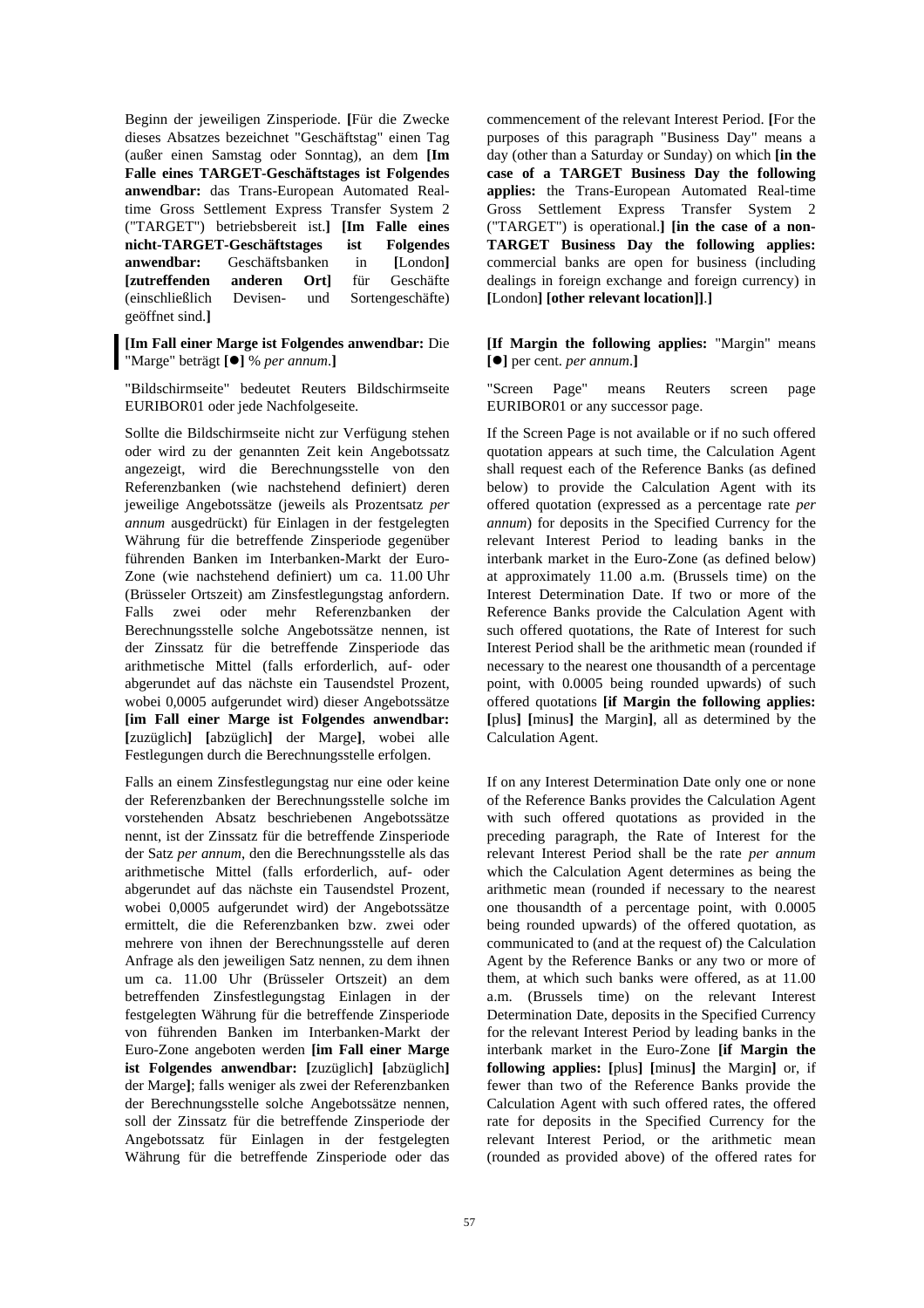arithmetische Mittel (gerundet wie oben beschrieben) der Angebotssätze für Einlagen in der festgelegten Währung für die betreffende Zinsperiode sein, den bzw. die eine oder mehrere Banken (die nach Ansicht der Berechnungsstelle und der Emittentin für diesen Zweck geeignet sind) der Berechnungsstelle als Sätze bekannt geben, die sie an dem betreffenden Zinsfestlegungstag gegenüber führenden Banken im Interbanken-Markt der Euro-Zone nennen (bzw. den diese Banken gegenüber der Berechnungsstelle nennen) **[im Fall einer Marge ist Folgendes anwendbar: [**zuzüglich**] [**abzüglich**]** der Marge**]**. Für den Fall, dass der Zinssatz nicht gemäß den vorstehenden Bestimmungen dieses Absatzes ermittelt werden kann, ist der Zinssatz der Angebotssatz oder das arithmetische Mittel der Angebotssätze auf der Bildschirmseite, wie vorstehend beschrieben, an dem letzten Tag vor dem Zinsfestlegungstag, an dem diese Angebotssätze angezeigt wurden **[im Fall einer Marge ist Folgendes anwendbar: [**zuzüglich**] [**abzüglich**]** der Marge (wobei jedoch, falls für die betreffende Zinsperiode eine andere Marge als für die unmittelbar vorhergehende Zinsperiode gilt, die Marge der betreffenden Zinsperiode an die Stelle der Marge für die vorhergehende Zinsperiode tritt)**]**.

"Referenzbanken" bezeichnet diejenigen Niederlassungen von mindestens vier derjenigen Banken, deren Angebotssätze zur Ermittlung des maßgeblichen Angebotssatzes zu dem Zeitpunkt benutzt wurden, als solch ein Angebot letztmals auf der maßgeblichen Bildschirmseite angezeigt wurde.

"Euro-Zone" bezeichnet das Gebiet derjenigen Mitgliedstaaten der Europäischen Union, die den Euro als einheitliche Währung eingeführt haben oder jeweils eingeführt haben werden.

## **[Falls ein Mindest- und/oder Höchstzinssatz gilt ist Folgendes anwendbar:**

**[Falls ein Mindestzinssatz gilt, ist Folgendes anwendbar:** Wenn der gemäß den obigen Bestimmungen für eine Zinsperiode ermittelte Zinssatz niedriger ist als **[Mindestzinssatz]**, so ist der Zinssatz für diese Zinsperiode **[Mindestzinssatz]**.**]** 

**[Falls ein Höchstzinssatz gilt, ist Folgendes anwendbar:** Wenn der gemäß den obigen Bestimmungen für eine Zinsperiode ermittelte Zinssatz höher ist als **[Höchstzinssatz]**, so ist der Zinssatz für diese Zinsperiode **[Höchstzinssatz]**.**]]** 

**[**(4)**]** *Zinsbetrag.* Die Berechnungsstelle wird zu oder baldmöglichst nach jedem Zeitpunkt, an dem der Zinssatz zu bestimmen ist, den Zinssatz bestimmen und den auf die Pfandbriefe zahlbaren Zinsbetrag (der "Zinsbetrag") für die entsprechende Zinsperiode berechnen. Der maßgebliche Zinsbetrag wird ermittelt,

deposits in the Specified Currency for the relevant Interest Period, at which, on the relevant Interest Determination Date, any one or more banks (which bank or banks is or are in the opinion of the Calculation Agent and the Issuer suitable for such purpose) inform(s) the Calculation Agent it is or they are quoting to leading banks in the interbank market in the Euro-Zone (or, as the case may be, the quotations of such bank or banks to the Calculation Agent) **[if Margin the following applies: [**plus**] [**minus**]** the Margin**]**. If the Rate of Interest cannot be determined in accordance with the foregoing provisions of this paragraph, the Rate of Interest shall be the offered quotation or the arithmetic mean of the offered quotations on the Screen Page, as described above, on the last day preceding the Interest Determination Date on which such quotations were offered **[if Margin the following applies: [**plus**] [**minus**]** the Margin (though substituting, where a different Margin is to be applied to the relevant Interest Period from that which applied to the last preceding Interest Period, the Margin relating to the relevant Interest Period in place of the Margin relating to that last preceding Interest Period)**]**.

 "Reference Banks" means those offices of not less than four such banks whose offered rates were used to determine such quotation when such quotation last appeared on the Screen Page.

 "Euro-Zone" means the region comprised of those member states of the European Union that have adopted, or will have adopted from time to time, the Euro as single currency.

## **[If Minimum and/or Maximum Rate of Interest applies the following applies:**

(3) [Mindest-] [und] [Höchst-] Zinssatz. (3) [Minimum] [and] [Maximum] Rate of Interest.

 **[If Minimum Rate of Interest is applicable the following applies:** If the Rate of Interest in respect of any Interest Period determined in accordance with the above provisions is less than **[Minimum Rate of Interest]**, the Rate of Interest for such Interest Period shall be **[Minimum Rate of Interest]**.**]** 

 **[If Maximum Rate of Interest is applicable the following applies:** If the Rate of Interest in respect of any Interest Period determined in accordance with the above provisions is greater than **[Maximum Rate of Interest]**, the Rate of Interest for such Interest Period shall be **[Maximum Rate of Interest]**.**]]** 

**[**(4)**]** *Interest Amount.* The Calculation Agent will, on or as soon as practicable after each time at which the Rate of Interest is to be determined, determine the Rate of Interest and calculate the amount of interest (the "Interest Amount") payable on the Pfandbriefe for the relevant Interest Period. The relevant Interest Amount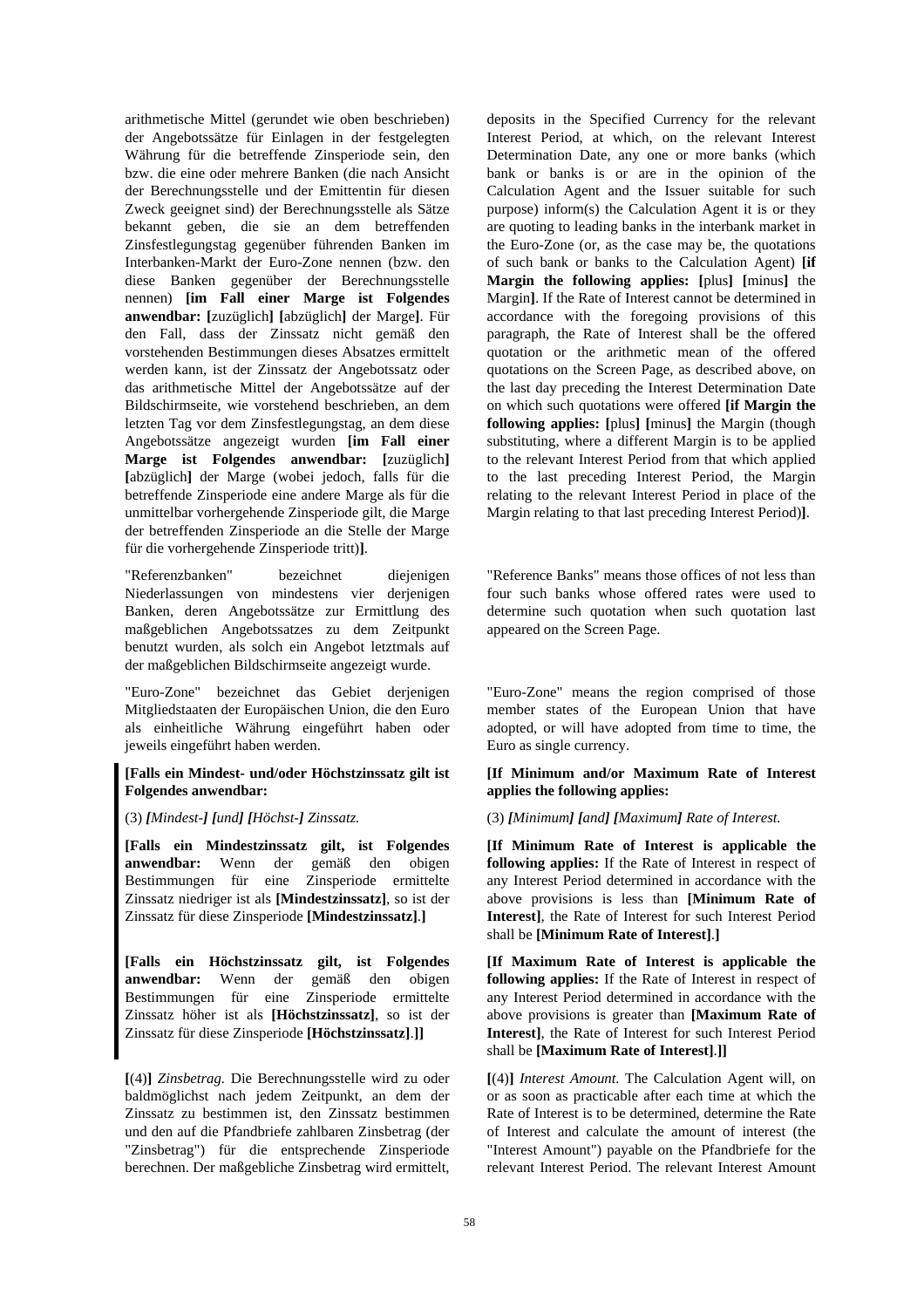indem der Zinssatz und der Zinstagequotient (wie nachstehend definiert) auf den Gesamtnennbetrag der Pfandbriefe angewendet werden, wobei der resultierende Betrag auf die kleinste Einheit der festgelegten Währung auf- oder abgerundet wird, wobei 0,5 solcher Einheiten aufgerundet werden.

**[**(5)**]** *Mitteilung von Zinssatz und Zinsbetrag.* Die Berechnungsstelle wird veranlassen, dass der Zinssatz, der Zinsbetrag für die jeweilige Zinsperiode, die jeweilige Zinsperiode und der betreffende Zinszahlungstag der Emittentin, der Zahlstelle und den Gläubigern gemäß § 10, baldmöglichst und jeder Börse, an der die betreffenden Pfandbriefe zu diesem Zeitpunkt notiert sind und deren Regeln eine Mitteilung an die Börse verlangen, baldmöglichst, aber keinesfalls später als zu Beginn der jeweiligen Zinsperiode mitgeteilt werden. Im Fall einer Verlängerung oder Verkürzung der Zinsperiode können der mitgeteilte Zinsbetrag und Zinszahlungstag ohne Vorankündigung nachträglich angepaßt (oder andere geeignete Anpassungsregelungen getroffen) werden. Jede solche Anpassung wird umgehend allen Börsen, an denen die Pfandbriefe zu diesem Zeitpunkt notiert sind, der Zahlstelle sowie den Gläubigern gemäß § 10 mitgeteilt.

**[**(6)**]** *Auflaufende Zinsen.* Der Zinslauf der Pfandbriefe endet mit Beginn des Tages, an dem sie zur Rückzahlung fällig werden. Falls die Emittentin die Pfandbriefe bei Fälligkeit nicht einlöst, ist der ausstehende Gesamtnennbetrag der Pfandbriefe vom Tag der Fälligkeit an (einschließlich) bis zum Tag der tatsächlichen Rückzahlung der Pfandbriefe (ausschließlich) in Höhe des gesetzlich festgelegten Zinssatzes für Verzugszinsen<sup>1</sup> zu verzinsen.

**[**(7)**]** *Zinstagequotient.* "Zinstagequotient" bezeichnet im Hinblick auf die Berechnung eines Zinsbetrages auf einen Pfandbrief für einen beliebigen Zeitraum (der "Zinsberechnungszeitraum"):

**[Im Fall von Actual/Actual (ICMA Regel 251) mit jährlichen Zinszahlungen (außer im Fall einer ersten oder letzten kurzen oder langen Zinsperiode) ist Folgendes anwendbar**: die tatsächliche Anzahl von Tagen im Zinsberechnungszeitraum, geteilt durch die tatsächliche Anzahl von Tagen in der jeweiligen Zinsperiode.**]** 

**[Im Fall von Actual/Actual (ICMA Regel 251) mit jährlichen Zinszahlungen (im Fall einer ersten oder letzten kurzen Zinsperiode) ist Folgendes anwendbar**: die tatsächliche Anzahl von Tagen im

 $\overline{a}$ 

shall be calculated by applying the Rate of Interest and the Day Count Fraction (as defined below) to the aggregate principal amount of the Pfandbriefe and rounding the resultant figure to the nearest unit of the Specified Currency, with 0.5 of such unit being rounded upwards.

**[**(5)**]** *Notification of Rate of Interest and Interest Amount.* The Calculation Agent will cause the Rate of Interest, the Interest Amount for each Interest Period, each Interest Period and the relevant Interest Payment Date to be notified to the Issuer, the Paying Agent and to the Holders in accordance with § 10 as soon as possible after their determination and, if required by the rules of any stock exchange on which the Pfandbriefe are from time to time listed, to such stock exchange, as soon as possible after their determination, but in no event later than the first day of the relevant Interest Period. Each Interest Amount and Interest Payment Date so notified may subsequently be amended (or appropriate alternative arrangements made by way of adjustment) without notice in the event of an extension or shortening of the Interest Period. Any such amendment will be promptly notified to any stock exchange on which the Pfandbriefe are then listed, the Paying Agent and to the Holders in accordance with § 10.

**[**(6)**]** *Accrual of Interest.* The Pfandbriefe shall cease to bear interest as from the beginning of the day on which they are due for redemption. If the Issuer shall fail to redeem the Pfandbriefe when due, interest shall continue to accrue on the outstanding aggregate principal amount of the Pfandbriefe from (and including) the due date to (but excluding) the date of actual redemption of the Pfandbriefe at the default rate of interest established by  $law<sup>1</sup>$ .

**[**(7)**]** *Day Count Fraction.* "Day Count Fraction" means, in respect of the calculation of an amount of interest on any Pfandbrief for any period of time (the "Calculation Period"):

 **[In the case of Actual/Actual (ICMA Rule 251) with annual interest payments (except in the case of a first or last short or long interest period) the following applies**: the actual number of days in the Calculation Period divided by the actual number of days in the respective interest period.**]** 

 **[In the case of Actual/Actual (ICMA Rule 251) with annual interest payments (in the case of a first or last short interest period) the following applies**: the actual number of days in the Calculation Period

<sup>1</sup> Der gesetzliche Verzugszinssatz beträgt gemäß §§ 288 Absatz l, 247 BGB für das Jahr fünf Prozentpunkte über dem von der Deutschen Bundesbank halbjährlich veröffentlichten Basiszinssatz. 1

According to paragraphs 288(1) and 247 of the German Civil Code (BGB), the default rate of interest established by law is five percentage points above the basic rate of interest published by *Deutsche Bundesbank* semi-annually.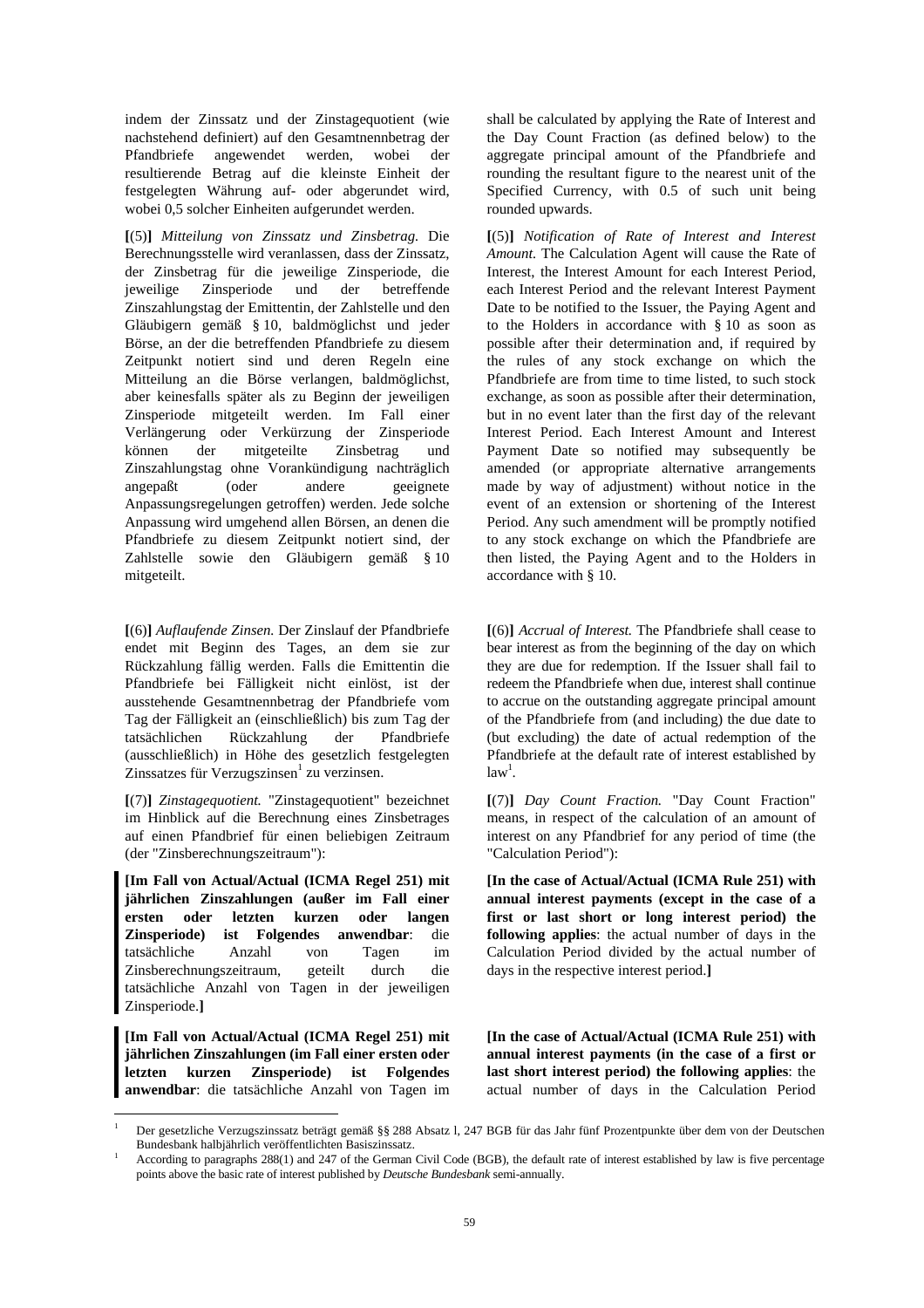Zinsberechnungszeitraum, geteilt durch die tatsächliche Anzahl von Tagen in der Bezugsperiode, in die der Zinsberechnungszeitraum fällt.**]** 

**[Im Falle von Actual/Actual (ICMA Regel 251) mit zwei oder mehr gleichbleibenden Zinsperioden (einschließlich dem Fall einer ersten oder letzten kurzen Zinsperiode) innerhalb eines Zinsjahres ist Folgendes anwendbar:** die tatsächliche Anzahl von Tagen im Zinsberechnungszeitraum, geteilt durch das Produkt aus (1) der tatsächlichen Anzahl von Tagen in der Bezugsperiode, in die der Zinsberechnungszeitraum fällt, und (2) der tatsächlichen Anzahl von Bezugsperioden, die in ein Kalenderjahr fallen oder fallen würden, falls Zinsen für das gesamte Jahr zu zahlen wären.**]** 

**[Falls Actual/Actual (ICMA Regel 251) anwendbar ist und wenn eine lange Zinsperiode vorliegt, ist Folgendes anwendbar:** die Summe aus:

(1) der tatsächlichen Anzahl von Tagen in dem Zinsberechnungszeitraum, die in die Bezugsperiode fallen, in welcher der Zinsberechnungszeitraum beginnt, geteilt durch **[im Falle von Bezugsperioden, die kürzer sind als ein Jahr, ist Folgendes anwendbar:** das Produkt aus (A)**] [**die**] [**der**]** Anzahl der Tage in dieser Bezugsperiode **[im Falle von Bezugsperioden, die kürzer sind als ein Jahr, ist Folgendes anwendbar:** und (B) der Anzahl von Bezugsperioden, die in ein Kalenderjahr fallen oder fallen würden, falls Zinsen für das gesamte Jahr zu zahlen wären**]**; und

(2) der tatsächlichen Anzahl von Tagen in dem Zinsberechnungszeitraum, die in die nächste Bezugsperiode fallen, geteilt durch **[im Falle von Bezugsperioden, die kürzer sind als ein Jahr, ist Folgendes anwendbar:** das Produkt aus (A)**] [**die**] [**der**]** Anzahl der Tage in dieser Bezugsperiode **[im Falle von Bezugsperioden, die kürzer sind als ein Jahr, ist Folgendes anwendbar:** und (B) der Anzahl von Bezugsperioden, die in ein Kalenderjahr fallen oder fallen würden, falls Zinsen für das gesamte Jahr zu zahlen wären**]**.**]** 

**[Folgendes gilt für alle Optionen von Actual/Actual (ICMA Regel 251) außer Option Actual/Actual (ICMA Regel 251) mit jährlichen Zinszahlungen (ausschließlich dem Fall einer ersten oder letzten kurzen oder langen Zinsperiode):** "Bezugsperiode" bezeichnet den Zeitraum ab dem Verzinsungsbeginn (einschließlich) bis zum ersten Zinszahlungstag (ausschließlich) oder von jedem Zinszahlungstag (einschließlich) bis zum nächsten Zinszahlungstag (ausschließlich). **[Im Falle einer ersten oder letzten kurzen Zinsperiode, ist Folgendes anwendbar:** Zum Zwecke der Bestimmung der **[**ersten**] [**letzten**]** Bezugsperiode gilt der **[Fiktiver Verzinsungsbeginn oder fiktiver Zinszahlungstag]** als **[**Verzinsungsbeginn**] [**Zinszahlungstag**]**.**] [Im Falle** 

divided by the actual number of days in the Reference Period in which the Calculation Period falls.**]** 

 **[If Actual/Actual (ICMA Rule 251) with two or more constant interest periods within an interest year (including in the case of a first or last short interest period) the following applies**: the actual number of days in the Calculation Period divided by the product of (1) the actual number of days in the Reference Period in which the Calculation Period falls and (2) the actual number of Reference Periods that occur in one calendar year or that would occur in one calendar year if interest were payable in respect of the whole of such year.**]** 

## **[If Actual/Actual (ICMA Rule 251) is applicable and in the case of a long interest period, the following applies:** the sum of:

 (1) the actual number of days in such Calculation Period falling in the Reference Period in which the Calculation Period begins divided by **[in the case of Reference Periods of less than one year, the following applies:** the product of (A)**]** the number of days in such Reference Period **[in the case of Reference Periods of less than one year, the following applies:** and (B) the number of Reference Periods that occur in one calendar year or that would occur in one calendar year if interest were payable in respect of the whole of such year**]**; and

 (2) the actual number of days in such Calculation Period falling in the next Reference Period divided by **[in the case of Reference Periods of less than one year, the following applies:** the product of (A)**]** the number of days in such Reference Period **[in the case of Reference Periods of less than one year, the following applies:** and (B) the number of Reference Periods that occur in one calendar year or that would occur in one calendar year if interest were payable in respect of the whole of such year.**]]** 

 **[In the case of all options of Actual/Actual (ICMA Rule 251) except for option Actual/Actual (ICMA Rule 251) with annual interest payments (excluding the case of first or last short or long interest period) the following applies:** "Reference Period" means the period from (and including) the Interest Commencement Date to, but excluding, the first Interest Payment Date or from (and including) each Interest Payment Date to, but excluding, the next Interest Payment Date. **[In the case of a short first or last interest period, the following applies:** For the purposes of determining the **[**first**] [**last**]** Reference Period only, **[deemed Interest Commencement Date or deemed Interest Payment Date]** shall be deemed to be **[**the Interest Commencement Date**] [**an Interest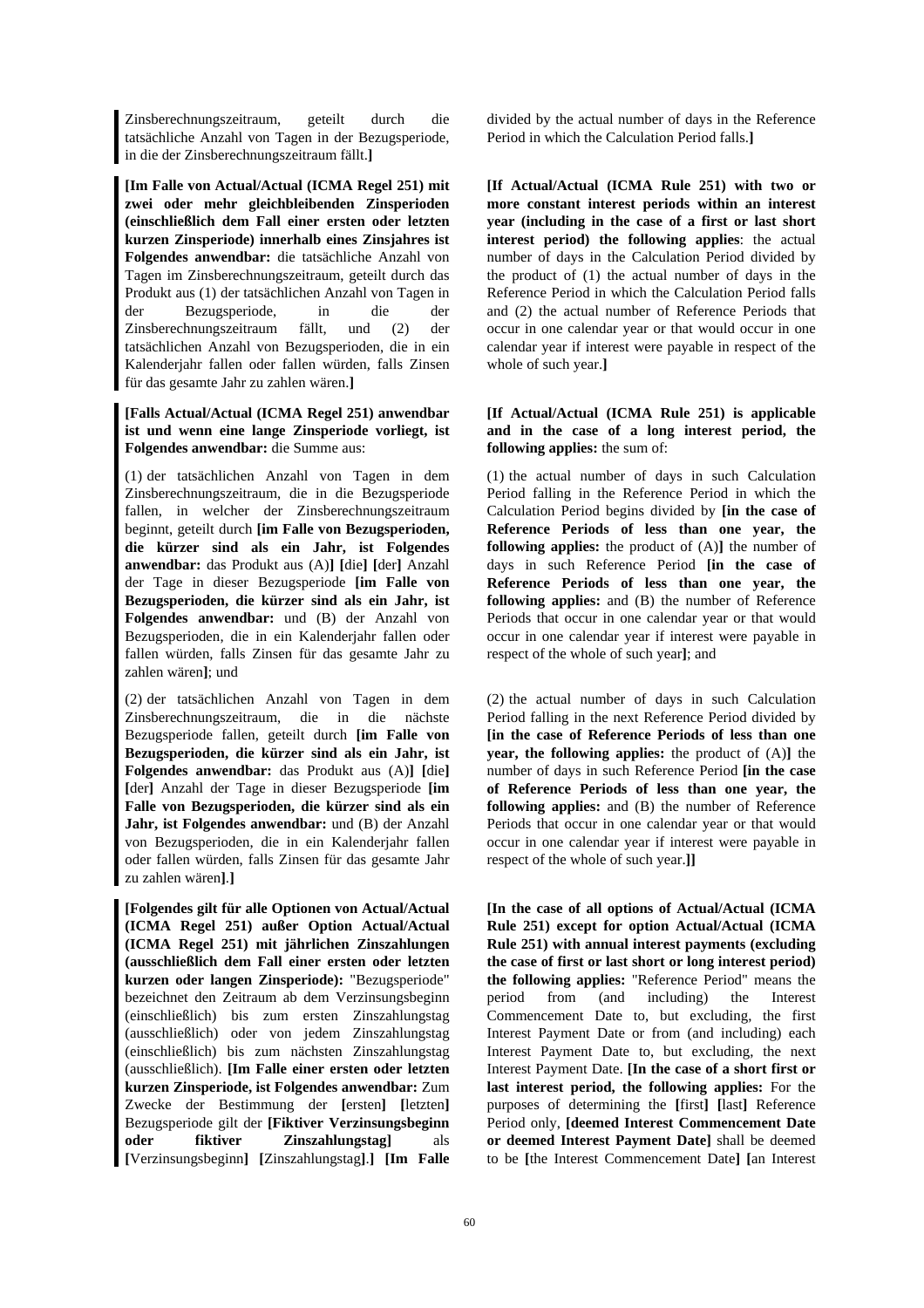**einer ersten oder letzten langen Zinsperiode, ist Folgendes anwendbar:** Zum Zwecke der Bestimmung der **[**ersten**] [**letzten**]** Bezugsperiode gelten der **[Fiktiver Verzinsungsbeginn und/oder fiktive(r) Zinszahlungstag(e)]** als **[**Verzinsungsbeginn**] [**und**] [**Zinszahlungstag**[**e**]]**.**]]** 

**[Im Fall von Actual/365 (Fixed) ist Folgendes anwendbar:** die tatsächliche Anzahl von Tagen im Zinsberechnungszeitraum dividiert durch 365.**]** 

**[Im Fall von Actual/360 ist Folgendes anwendbar:** die tatsächliche Anzahl von Tagen im Zinsberechnungszeitraum dividiert durch 360.**]** 

**[Im Fall von 30/360 oder Bond Basis ist Folgendes anwendbar:** die Anzahl von Tagen im Zinsberechnungszeitraum dividiert durch 360, wobei die Anzahl der Tage auf der Grundlage eines Jahres von 360 Tagen mit zwölf Monaten zu je 30 Tagen zu ermitteln ist (es sei denn, (A) der letzte Tag des Zinsberechnungszeitraums fällt auf den 31. Tag eines Monates, während der erste Tag des Zinsberechnungszeitraumes weder auf den 30. noch auf den 31. Tag eines Monats fällt, wobei in diesem Fall der diesen Tag enthaltende Monat nicht als ein auf 30 Tage gekürzter Monat zu behandeln ist, oder (B) der letzte Tag des Zinsberechnungszeitraumes fällt auf den letzten Tag des Monats Februar, wobei in diesem Fall der Monat Februar nicht als ein auf 30 Tage verlängerter Monat zu behandeln ist).**]** 

**[Im Fall von 30E/360 oder Eurobond Basis ist Folgendes anwendbar:** die Anzahl der Tage im Zinsberechnungszeitraum dividiert durch 360 (wobei die Anzahl der Tage auf der Grundlage eines Jahres von 360 Tagen mit zwölf Monaten zu je 30 Tagen zu ermitteln ist, und zwar ohne Berücksichtigung des ersten oder letzten Tages des Zinsberechnungszeitraumes), es sei denn, dass im Falle des letzten Berechnungszeitraums der Fälligkeitstag der letzte Tag des Monats Februar ist, wobei in diesem Fall der Monat Februar nicht als ein auf 30 Tage verlängerter Monat zu behandeln ist.**]** 

**[Im Fall von 360/360 ist Folgendes anwendbar:** die Anzahl von Tagen im Zinsberechnungszeitraum dividiert durch 360, berechnet auf der Grundlage eines Jahres von 360 Tagen mit zwölf Monaten zu je 30 Tagen.**]** 

# **§ 4**

## **ZAHLUNGEN**

(1) (a) *Zahlungen von Kapital.* Die Zahlung von Kapital und etwaiger zusätzlicher Beträge in Bezug auf die Pfandbriefe erfolgen nach Maßgabe des nachstehenden Absatzes 2 an das Clearingsystem oder dessen Order zur Gutschrift auf den Konten der jeweiligen Kontoinhaber des Clearingsystems gegen Vorlage und (außer im Fall von Teilzahlungen) Payment Date**]**.**] [In the case of a long first or last interest period, the following applies:** For the purposes of determining the **[**first**] [**last**]** Reference Period only, **[deemed Interest Commencement Date and/or deemed Interest Payment Date(s)]** shall each be deemed to be **[**the Interest Commencement Date**][**and**] [**Interest Payment Date**[**s**]]**.**]]** 

**[if Actual/365 (Fixed) the following applies:** the actual number of days in the Calculation Period divided by 365.**]** 

**[if Actual/360 the following applies:** the actual number of days in the Calculation Period divided by 360.**]** 

**[if 30/360 or Bond Basis the following applies:** the number of days in the Calculation Period divided by 360, the number of days to be calculated on the basis of a year of 360 days with twelve 30-day months (unless (A) the last day of the Calculation Period is the 31st day of a month but the first day of the Calculation Period is a day other than the 30th or 31st day of a month, in which case the month that includes that last day shall not be considered to be shortened to a 30-day month, or (B) the last day of the Calculation Period is the last day of the month of February in which case the month of February shall not be considered to be lengthened to a 30-day month).**]** 

 **[if 30E/360 or Eurobond Basis the following applies:** the number of days in the Calculation Period divided by 360 (the number of days to be calculated on the basis of a year of 360 days with twelve 30-day months, without regard to the date of the first day or last day of the Calculation Period) unless, in the case of the final Calculation Period, the Maturity Date is the last day of the month of February, in which case the month of February shall not be considered to be lengthened to a 30-day month.**]** 

**[if 360/360 the following applies:** the number of days in the Calculation Period divided by 360, calculated on the basis of a year of 360 days with twelve 30-day months.**]** 

## **§ 4 PAYMENTS**

 (1) (a) *Payment of Principal.* Payment of principal and any additional amounts in respect of Pfandbriefe shall be made, subject to subparagraph (2) below, to the Clearing System or to its order for credit to the accounts of the relevant account holders of the Clearing System upon presentation and (except in the case of partial payment) surrender of the Global Note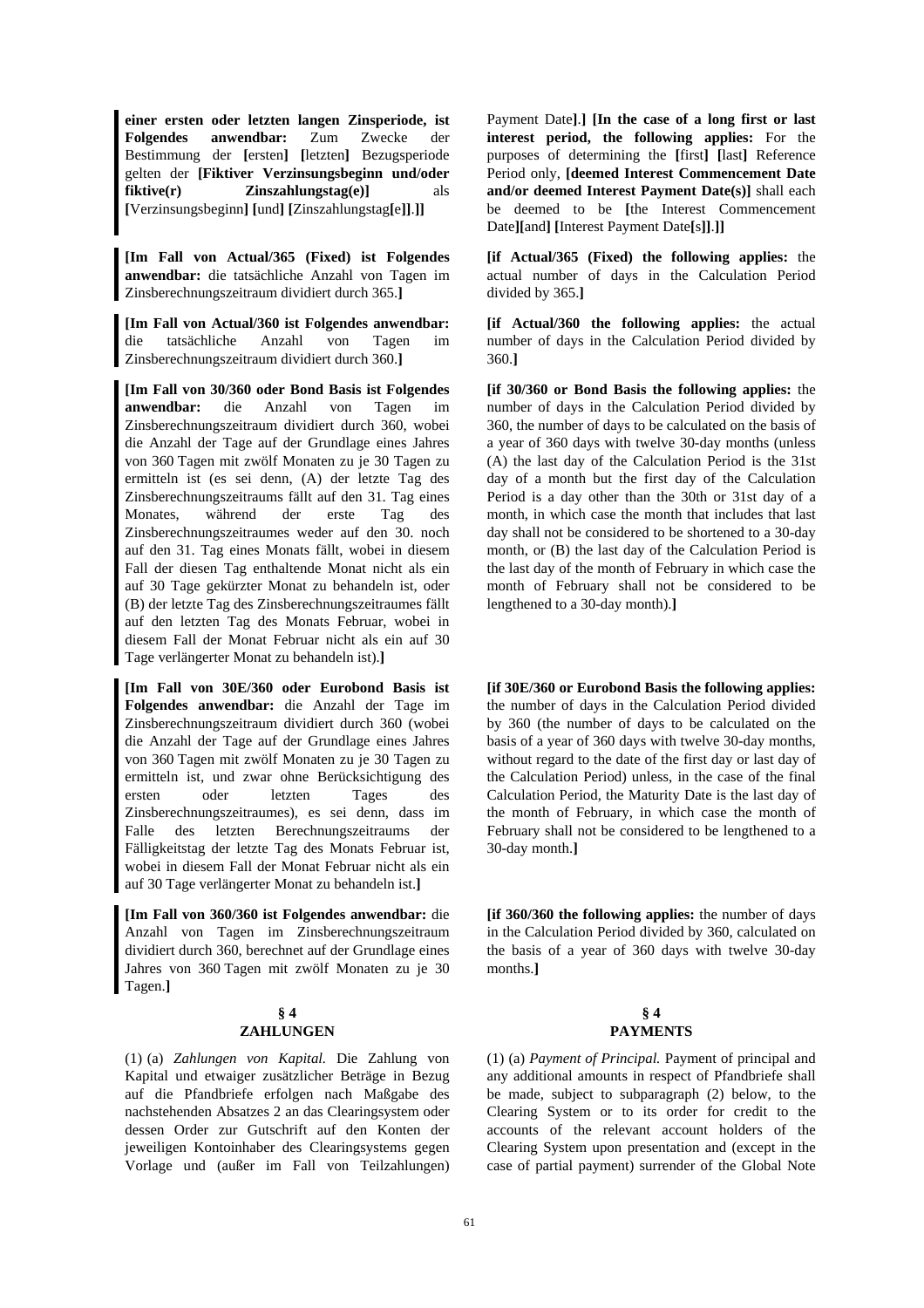Einreichung der die Pfandbriefe zum Zeitpunkt der Zahlung verbriefenden Globalurkunde bei der bezeichneten Geschäftsstelle der Emissionsstelle.

(b) *Zahlung von Zinsen.* Die Zahlung von Zinsen und etwaiger zusätzlicher Beträge auf Pfandbriefe erfolgt nach Maßgabe von Absatz 2 an das Clearingsystem oder dessen Order zur Gutschrift auf den Konten der jeweiligen Kontoinhaber des Clearingsystems.

**[Im Fall von Zinszahlungen auf eine vorläufige Globalurkunde, ist Folgendes anwendbar:** Die Zahlung von Zinsen auf Pfandbriefe, die durch die vorläufige Globalurkunde verbrieft sind, erfolgt nach Maßgabe von Absatz 2 an das Clearingsystem oder dessen Order zur Gutschrift auf den Konten der jeweiligen Kontoinhaber des Clearingsystems, und zwar nach ordnungsgemäßer Bescheinigung gemäß § 1 Absatz 3 (b).**]** 

(2) *Zahlungsweise.* Vorbehaltlich geltender steuerlicher und sonstiger gesetzlicher Regelungen und Vorschriften erfolgen zu leistende Zahlungen auf die Pfandbriefe in der festgelegten Währung.

## **[Im Fall von Pfandbriefen, die nicht auf Euro lauten ist Folgendes anwendbar:**

Stellt die Emittentin fest, dass zu zahlende Beträge am betreffenden Zahltag aufgrund von Umständen, die außerhalb ihrer Verantwortung liegen, in frei übertragbaren und konvertierbaren Geldern für sie nicht verfügbar sind, oder dass die festgelegte Währung oder eine gesetzlich eingeführte Nachfolge-Währung (die "Nachfolge-Währung") nicht mehr für die Abwicklung von internationalen Finanztransaktionen verwendet wird, kann die Emittentin ihre Zahlungsverpflichtungen am jeweiligen Zahltag oder sobald wie es nach dem Zahltag vernünftigerweise möglich ist durch eine Zahlung in Euro auf der Grundlage des anwendbaren Wechselkurses erfüllen. Die Gläubiger sind nicht berechtigt, weitere Zinsen oder sonstige Zahlungen in Bezug auf eine solche Zahlung zu verlangen. Der "anwendbare Wechselkurs" ist (i) falls verfügbar, derjenige Wechselkurs des Euro zu der festgelegten Währung oder der Nachfolge-Währung, der von der Europäischen Zentralbank für einen Tag festgelegt und veröffentlicht wird, der innerhalb eines angemessenen Zeitraums (gemäß Bestimmung der Emittentin nach billigem Ermessen) vor und so nahe wie möglich an dem Tag liegt, an dem die Zahlung geleistet wird, oder (ii) falls kein solcher Wechselkurs verfügbar ist, der von der Emittentin nach billigem Ermessen festgelegte Wechselkurs des Euro zu der festgelegten Währung oder der Nachfolge-Währung.**]**

(3) *Erfüllung.* Die Emittentin wird durch Leistung der Zahlung an das Clearingsystem oder dessen Order von ihrer Zahlungspflicht befreit.

(4) *Zahltag.* Fällt der Fälligkeitstag einer Zahlung in Bezug auf einen Pfandbrief auf einen Tag, der kein representing the Pfandbriefe at the time of payment at the specified office of the Fiscal Agent.

 (b) *Payment of Interest.* Payment of interest on Pfandbriefe and any additional amounts shall be made, subject to subparagraph (2), to the Clearing System or to its order for credit to the relevant account holders of the Clearing System.

 **[In the case of interest payable on a Temporary Global Note, the following applies:** Payment of interest on Pfandbriefe represented by the Temporary Global Note shall be made, subject to subparagraph (2), to the Clearing System or to its order for credit to the relevant account holders of the Clearing System, upon due certification as provided in § 1(3)(b).**]** 

 (2) *Manner of Payment.* Subject to applicable fiscal and other laws and regulations, payments of amounts due in respect of the Pfandbriefe shall be made in the Specified Currency.

## **[In the case of Pfandbriefe not denominated in Euro the following applies:**

If the Issuer determines that the amount payable on the respective Payment Business Day is not available to it in such freely negotiable and convertible funds for reasons beyond its control or that the Specified Currency or any successor currency to it provided for by law (the "Successor Currency") is no longer used for the settlement of international financial transactions, the Issuer may fulfil its payment obligations by making such payment in Euro on, or as soon as reasonably practicable after, the respective Payment Business Day on the basis of the Applicable Exchange Rate. Holders shall not be entitled to further interest or any other payment as a result thereof. The "Applicable Exchange Rate" shall be, (i) if available, the Euro foreign exchange reference rate for the Specified Currency or the Successor Currency determined and published by the European Central Bank for the most recent practicable date falling within a reasonable period (as determined by the Issuer in its equitable discretion) prior to the day on which the payment is made or, (ii) if such rate is not available, the foreign exchange rate of the Specified Currency or the Successor Currency against the Euro as determined by the Issuer in its equitable discretion.**]**

 (3) *Discharge.* The Issuer shall be discharged by payment to, or to the order of, the Clearing System.

 (4) *Payment Business Day.* If the date for payment of any amount in respect of any Pfandbrief is not a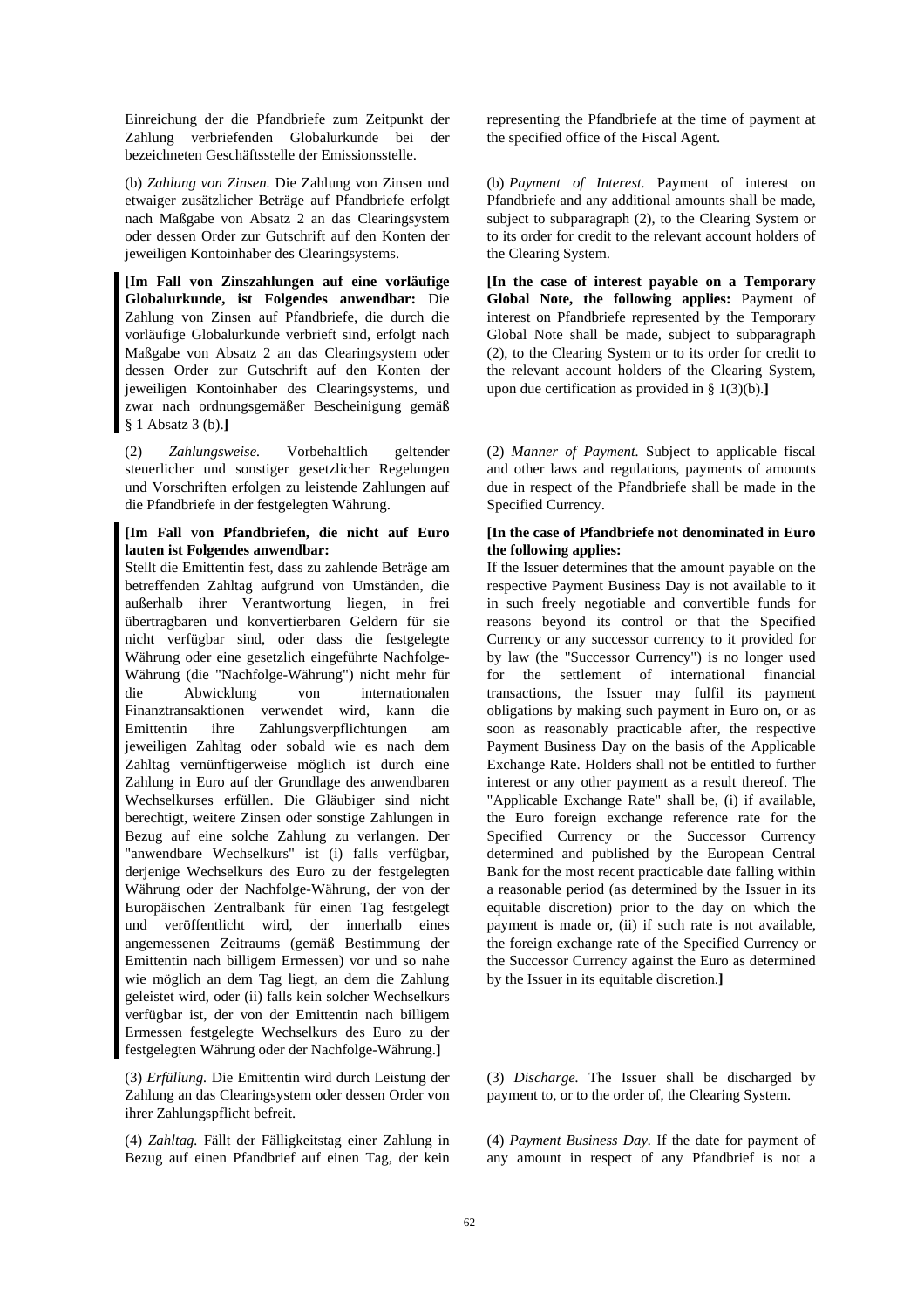**[bei Anwendung der modifizierten folgender Geschäftstag-Konvention ist Folgendes anwendbar:** hat der Gläubiger keinen Anspruch auf Zahlung vor dem nächstfolgenden Zahltag, es sei denn, der Fälligkeitstag der Zahlung würde dadurch in den nächsten Kalendermonat fallen; in diesem Fall wird der Fälligkeitstag der Zahlung auf den unmittelbar vorhergehenden Zahltag vorgezogen.**]**

**[bei Anwendung der FRN-Konvention ist Folgendes anwendbar:** hat der Gläubiger keinen Anspruch auf Zahlung vor dem nächstfolgenden Zahltag, es sei denn, der Fälligkeitstag der Zahlung würde dadurch in den nächsten Kalendermonat fallen; in diesem Fall (i) wird der Fälligkeitstag der Zahlung auf den unmittelbar vorhergehenden Zahltag vorgezogen und (ii) ist jeder nachfolgende Fälligkeitstag der Zahlung der jeweils letzte Zahltag des Monats, der **[[Zahl] [**Wochen**] [**Monate**]]** nach dem vorhergehenden anwendbaren Zahltag liegt.**]**

**[bei Anwendung der folgender Geschäftstag-Konvention ist Folgendes anwendbar:** hat der Gläubiger keinen Anspruch auf Zahlung vor dem nächstfolgenden Zahltag.**]**

**[bei Anwendung der vorhergegangener Geschäftstag-Konvention ist Folgendes anwendbar:** wird der Fälligkeitstag der Zahlung auf den unmittelbar vorhergehenden Zahltag vorgezogen.**]**

**[falls die Zinsen angepasst werden sollen ist Folgendes anwendbar:** Falls der Fälligkeitstag einer Zahlung, wie oben beschrieben, **[**vorgezogen wird**] [**oder**] [**verspätet ist**]**, wird der Zinsbetrag entsprechend angepasst **[**und der Gläubiger ist berechtigt, etwaige weitere Zinsen aufgrund einer gegebenenfalls einschlägigen Verspätung zu verlangen**]**.**]** 

**[falls die Zinsen nicht angepasst werden sollen ist Folgendes anwendbar:** Der Gläubiger ist nicht berechtigt, weitere Zinsen oder sonstige Zahlungen aufgrund einer gegebenenfalls einschlägigen Verspätung zu verlangen.**]** 

Für diese Zwecke bezeichnet "Zahltag" einen **[**Geschäftstag (wie in § 1 Absatz 6 definiert)**] [**Tag (außer einem Samstag oder Sonntag), an dem das Clearingsystem **[falls die festgelegte Währung EUR ist oder falls TARGET aus anderen Gründen benötigt wird, ist Folgendes anwendbar:** und das Trans-European Automated Real-time Gross Settlement Express Transfer System 2 ("TARGET")**]** betriebsbereit **[**ist**][**sind**]] [falls die festgelegte Währung nicht EUR ist, oder falls aus anderen Gründen erforderlich, ist Folgendes anwendbar: [**und**]** Geschäftsbanken und Devisenmärkte in **[sämtliche relevanten Finanzzentren]** Zahlungen abwickeln**]]**.

Zahltag ist, dann Payment Business Day then

 **[if Modified Following Business Day Convention the following applies:** the Holder shall not be entitled to payment until the next Payment Business Day unless the payment date would thereby fall into the next calendar month, in which event the payment date shall be the immediately preceding Payment Business Day.**]**

**[if FRN Convention the following applies:** the Holder shall not be entitled to payment until the next Payment Business Day unless the payment date would thereby fall into the next calendar month, in which event (i) the payment date shall be the immediately preceding Payment Business Day and (ii) each subsequent payment date shall be the last Payment Business Day in the month which falls **[[number] [**weeks**] [**months**]]**  after the preceding applicable Payment Business Day.**]**

 **[if Following Business Day Convention the following applies:** the Holder shall not be entitled to payment until the next day which is a Payment Business Day.**]**

 **[if Preceding Business Day Convention the following applies:** the Holder shall be entitled to payment on the immediately preceding Payment Business Day.**]**

 **[if adjustment of interest is applicable the following applies:** If the date for payment is **[**brought forward**] [**or**] [**postponed**]** as described above, the amount of interest shall be adjusted accordingly **[**and the Holder shall be entitled to further interest in respect of any delay, if applicable**]**.**]**

 **[if adjustment of interest does not apply the following applies:** The Holder shall not be entitled to further interest or other payment in respect of any delay, if applicable.**]**

 For these purposes, "Payment Business Day" means **[**a Business Day (as defined in § 1(6))**] [**any day (other than a Saturday or a Sunday) on which the Clearing System **[if the Specified Currency is EUR or if TARGET is needed for other reasons the following applies:** and the Trans-European Automated Real-time Gross Settlement Express Transfer System 2 ("TARGET")**] [**is**][**are**]** operational**] [if the Specified Currency is not EUR or if needed for other reasons the following applies: [**and**]** commercial banks and foreign exchange markets settle payments in **[all relevant financial centres]]]**.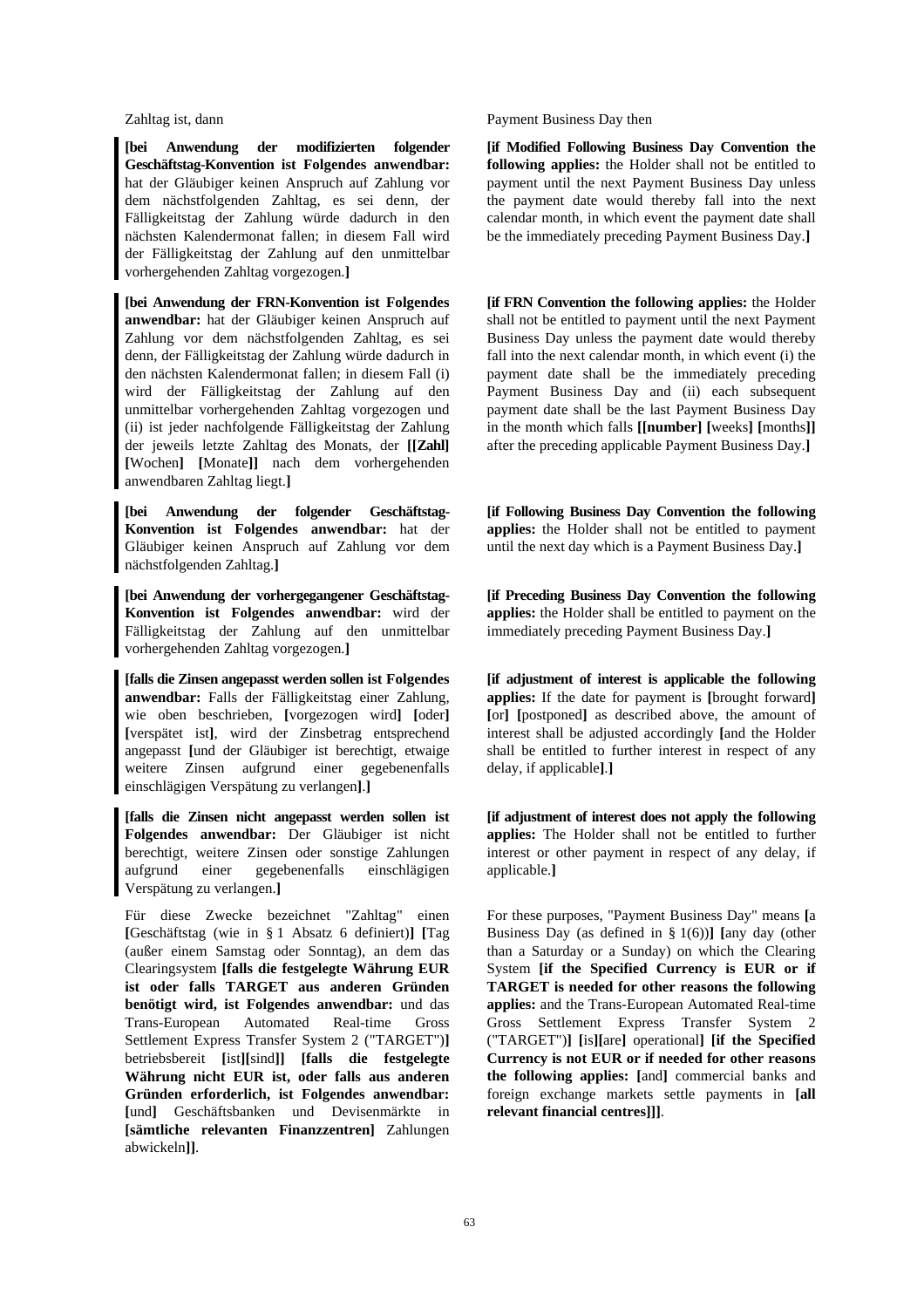#### **[**(1) *Rückzahlung bei Endfälligkeit.***] [**(1) *Redemption at Maturity.***]**

Soweit nicht zuvor bereits ganz oder teilweise zurückgezahlt oder angekauft und entwertet und vorbehaltlich einer Anpassung gemäß den in § 4 Absatz 4 enthaltenen Bestimmungen, werden die Pfandbriefe zu ihrem Rückzahlungsbetrag am **[im Fall eines festgelegten Fälligkeitstages, Fälligkeitstag] [im Fall eines Rückzahlungsmonats:** in den **[Rückzahlungsmonat]** fallenden Zinszahlungstag**]** (der "Fälligkeitstag") zurückgezahlt. Der Rückzahlungsbetrag in Bezug auf jeden Pfandbrief entspricht dem Nennbetrag des Pfandbriefs.

## **[Falls die Emittentin das Wahlrecht hat, die Pfandbriefe vorzeitig zurückzuzahlen, ist Folgendes anwendbar:**

## (2) *Vorzeitige Rückzahlung nach Wahl der Emittentin.* (2) *Early Redemption at the Option of the Issuer.*

(a) Die Emittentin kann, nachdem sie gemäß Absatz (b) gekündigt hat, die Pfandbriefe insgesamt oder teilweise am/an den Wahl-Rückzahlungstag(en) (Call) zum/zu den Wahl-Rückzahlungsbetrag/beträgen (Call) wie nachfolgend angegeben, nebst etwaigen bis zum Wahl-Rückzahlungstag (Call) (ausschließlich) aufgelaufenen Zinsen zurückzahlen.

## Wahl-Rückzahlungstag(e) (Call) **[Wahl-Rückzahlungstag(e)]**

## Wahl-Rückzahlungsbetrag/beträge (Call) **[Wahl-Rückzahlungsbetrag/beträge]**

(b) Die Kündigung ist den Gläubigern der Pfandbriefe durch die Emittentin gemäß § 10 bekannt zu geben. Sie beinhaltet die folgenden Angaben:

- (i) die zurückzuzahlende Serie von Pfandbriefen; (i) the Series of Pfandbriefe subject to
- (ii) eine Erklärung, ob diese Serie ganz oder teilweise zurückgezahlt wird und im letzteren Fall den Gesamtnennbetrag der zurückzuzahlenden Pfandbriefe;
- (iii) den Wahl-Rückzahlungstag (Call), der nicht weniger als **[Mindestkündigungsfrist]** und nicht mehr als **[Höchstkündigungsfrist] [**Tage**] [[sämtliche relevanten Finanzzentren]** Geschäftstage **[**(wie in § 1 Absatz 6 definiert)**]]** nach dem Tag der Kündigung durch die Emittentin gegenüber den Gläubigern liegen darf; und
- (iv) den Wahl-Rückzahlungsbetrag (Call), zu dem die Pfandbriefe zurückgezahlt werden.

**[**"**[sämtliche relevanten Finanzzentren]** Geschäftstag" bezeichnet einen Tag (außer einem Samstag oder Sonntag), an dem **[falls TARGET noch nicht definiert wurde, ist Folgendes anwendbar:** 

## **§ 5 REDEMPTION**

 Unless previously redeemed in whole or in part or purchased and cancelled and subject to adjustment in accordance with the provisions set out in  $\S$  4(4), the Pfandbriefe shall be redeemed at their Final Redemption Amount on **[in the case of a specified Maturity Date such Maturity Date] [in the case of a Redemption Month:** the Interest Payment Date falling in **[Redemption Month]]** (the "Maturity Date"). The Final Redemption Amount in respect of each Pfandbrief shall be its principal amount.

## **[If Pfandbriefe are subject to Early Redemption at the Option of the Issuer the following applies:**

 (a) The Issuer may, upon notice given in accordance with subparagraph (b), redeem all or some only of the Pfandbriefe on the Call Redemption Date(s) at the Call Redemption Amount(s) set forth below together with accrued interest, if any, to (but excluding) the Call Redemption Date.

## Call Redemption Date(s) **[Call Redemption Date(s)]**

## Call Redemption Amount(s) **[Call Redemption Amount(s)]**

 (b) Notice of redemption shall be given by the Issuer to the Holders of the Pfandbriefe in accordance with § 10. Such notice shall specify:

- redemption;
- (ii) whether such Series is to be redeemed in whole or in part only and, if in part only, the aggregate principal amount of the Pfandbriefe which are to be redeemed;
- (iii) the Call Redemption Date, which shall be not less than **[Minimum Notice to Holders]** nor more than **[Maximum Notice to Holders] [**days**] [[all relevant financial center]** Business Days **[**(as defined in § 1(6))**]]** after the date on which notice is given by the Issuer to the Holders; and
- (iv) the Call Redemption Amount at which such Pfandbriefe are to be redeemed.

**[**"**[all relevant financial centres]** Business Days" means any day (other than a Saturday or a Sunday) on which **[if TARGET has not yet been defined the following applies:** the Trans-European Automated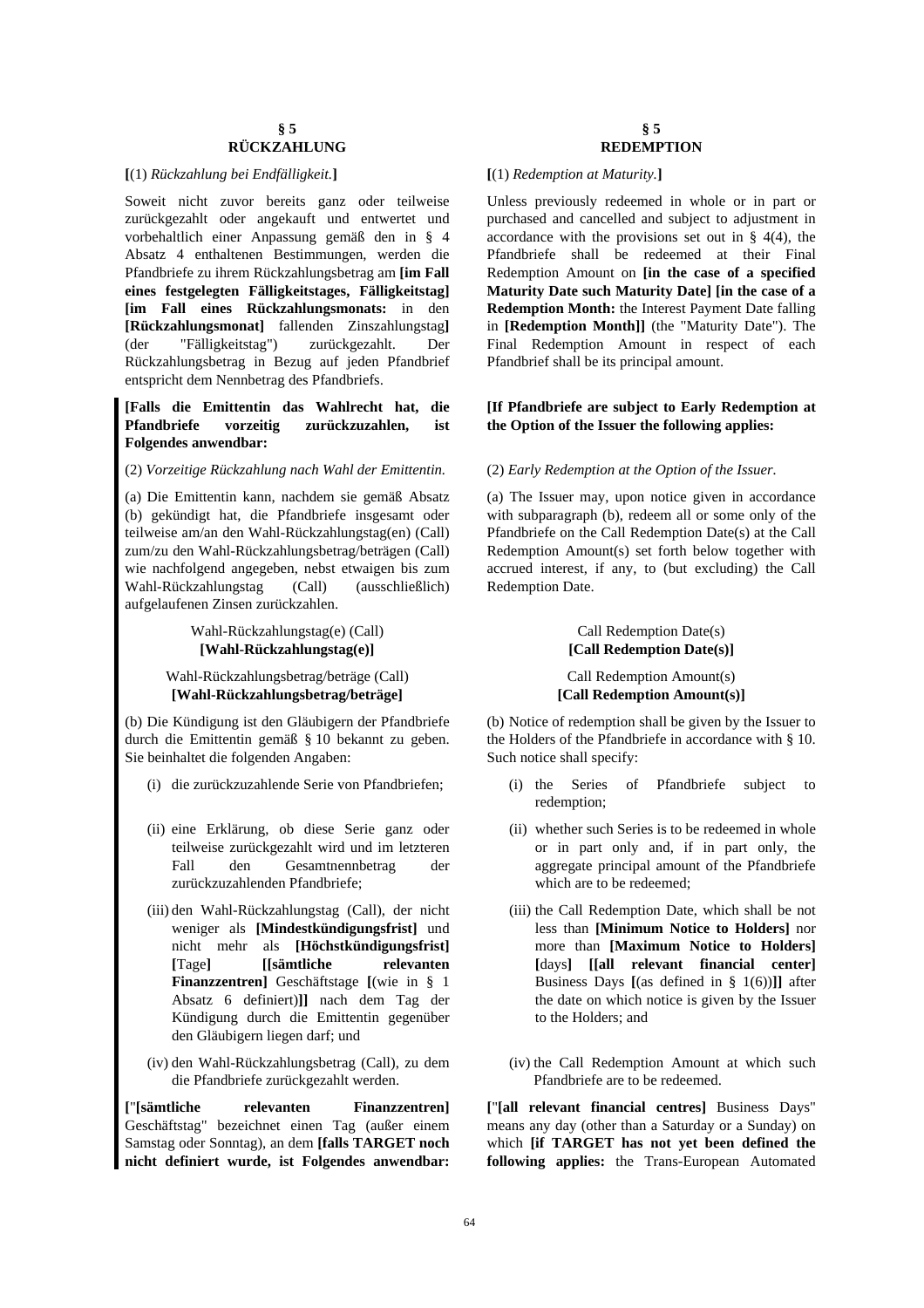das Trans-European Automated Real-time Gross Settlement Express Transfer System 2 ("TARGET") betriebsbereit ist**] [falls TARGET bereits definiert wurde, ist Folgendes anwendbar:** TARGET betriebsbereit ist**] [[**und**]** Geschäftsbanken und Devisenmärkte in **[sämtliche relevanten Finanzzentren]** Zahlungen abwickeln**]**.**]**

(c) Wenn die Pfandbriefe nur teilweise zurückgezahlt werden, werden die zurückzuzahlenden Pfandbriefe in Übereinstimmung mit den Regeln des betreffenden Clearingsystems ausgewählt.

Die Gläubiger haben kein Recht, die Pfandbriefe vor dem Fälligkeitstag zurück zu zahlen.**]** 

## **§ 6**

## **BEAUFTRAGTE STELLEN**

(1) *Bestellung; bezeichnete Geschäftsstelle.* Die anfänglich bestellte Emissions- und Zahlstelle **[**und die anfänglich bestellte Zahlstelle**]** und die anfänglich bestellte Berechnungsstelle und deren jeweilige bezeichnete Geschäftsstelle**[**n**]** lauten wie folgt:

Emissionsstelle und Zahlstelle:

Dexia Kommunalbank Deutschland AG Charlottenstraße 82 10969 Berlin Deutschland

**[**Zahlstelle:

Banque Internationale à Luxembourg, société anonyme 69, route d' Esch 2953 Luxembourg Luxemburg**]** 

Berechnungsstelle: **[**]

Die Emissions- und Zahlstelle **[**und die Zahlstelle**]** und die Berechnungsstelle behalten sich das Recht vor, jederzeit ihre jeweilige bezeichneten Geschäftsstellen durch eine andere bezeichnete Geschäftsstelle zu ersetzen.

(2) *Änderung der Bestellung oder Abberufung.* Die Emittentin behält sich das Recht vor, jederzeit die Bestellung der Emissions- und Zahlstelle **[**und der Zahlstelle**]** und der Berechnungsstelle und etwaiger anderer Zahlstellen zu ändern oder zu beenden und eine andere Emissions- und Zahlstelle und eine andere Berechnungsstelle oder zusätzliche oder andere Zahlstellen im Einklang mit allen anwendbaren Vorschriften zu bestellen. Eine Änderung, Abberufung, Bestellung oder ein sonstiger Wechsel wird nur wirksam (außer im Insolvenzfall, in dem eine solche Änderung sofort wirksam wird), sofern die Gläubiger hierüber gemäß § 10 vorab unter Einhaltung einer Frist von 10 Tagen informiert wurden.

(3) *Beauftragte der Emittentin.* Die Emissions- und Zahlstelle **[**und die Zahlstelle**]** und die

Real-time Gross Settlement Express Transfer System 2 ("TARGET") is operational**] [if TARGET has already been defined the following applies:** TARGET is operational**] [[**and**]** commercial banks and foreign exchange markets settle payments in **[all relevant financial centres]**.**]**

 (c) In the case of a partial redemption of Pfandbriefe, Pfandbriefe to be redeemed shall be selected in accordance with the rules of the relevant Clearing System.

The Holders have no right to redeem the Pfandbriefe prior to the Maturity Date.**]** 

## **§ 6 AGENTS**

 (1) *Appointment; Specified Offices.* The initial Fiscal Agent and Paying Agent **[**and the initial Paying Agent**]**  and the initial Calculation Agent and their respective initial specified office**[**s**]** are:

Fiscal Agent and Paying Agent:

Dexia Kommunalbank Deutschland AG Charlottenstraße 82 10969 Berlin Germany

**[**Paying Agent:

Banque Internationale à Luxembourg, société anonyme 69, route d' Esch 2953 Luxembourg Luxembourg**]** 

Calculation Agent: **[]**

 The Fiscal Agent and Paying Agent **[**and the Paying Agent**]** and the Calculation Agent reserve the right at any time to change their respective specified offices to some other specified offices.

 (2) *Variation or Termination of Appointment.* The Issuer reserves the right at any time to vary or terminate the appointment of the Fiscal Agent and Paying Agent **[**and the Paying Agent**]** and the Calculation Agent and any other paying agent and to appoint another Fiscal Agent and Paying Agent and another Calculation Agent or additional or other paying agents in accordance with all applicable regulations. Any variation, termination, appointment or change shall only take effect (other than in the case of insolvency, when it shall be of immediate effect) after 10 days' prior notice thereof shall have been given to the Holders in accordance with § 10.

 (3) *Agents of the Issuer.* The Fiscal Agent and Paying Agent **[**and the Paying Agent**]** and the Calculation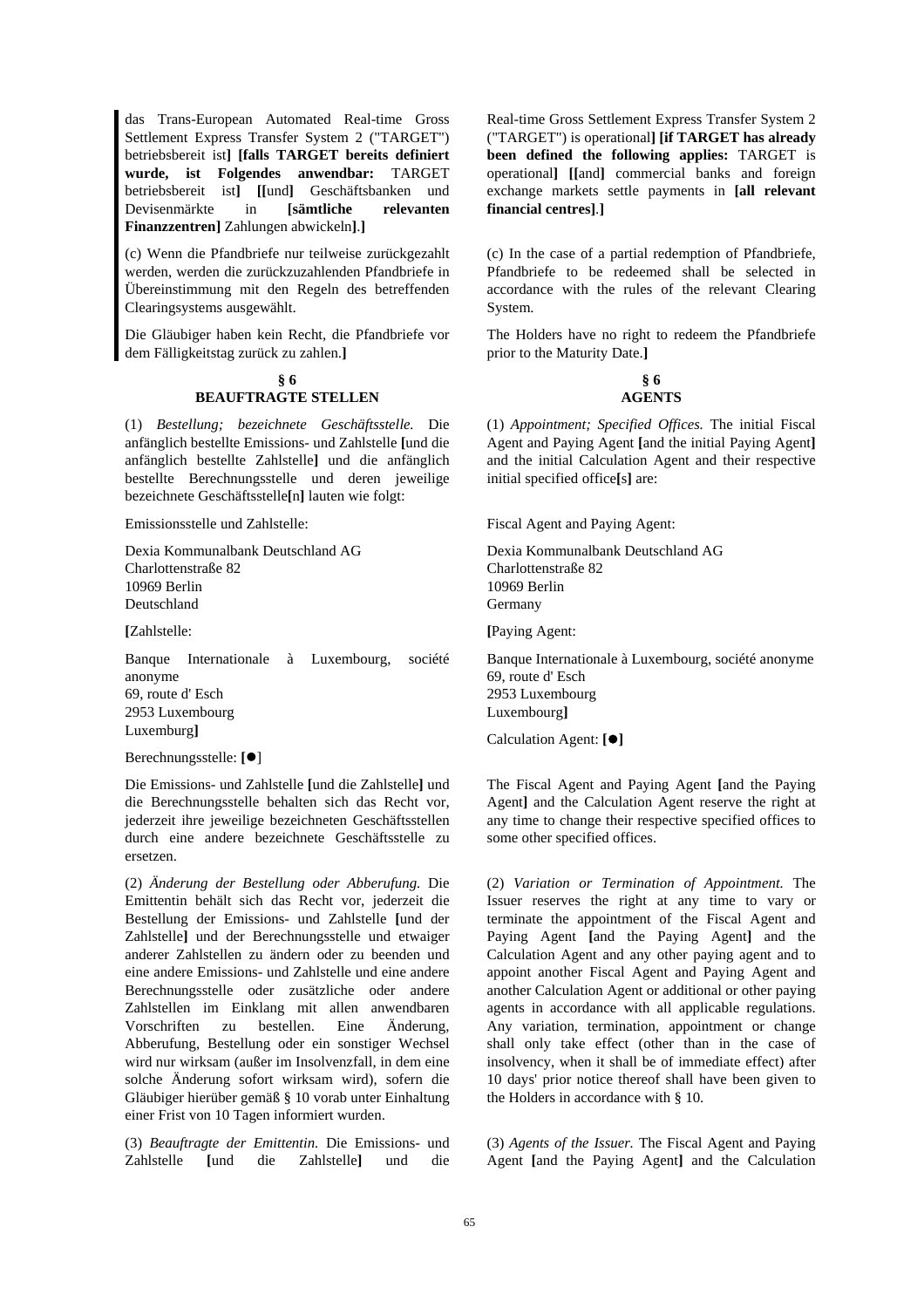Berechnungsstelle und etwaige andere Zahlstellen handeln ausschließlich als Beauftragte der Emittentin und übernehmen keinerlei Verpflichtungen gegenüber den Gläubigern und es wird kein Auftrags- oder Treuhandverhältnis zwischen ihnen und den Gläubigern begründet.

(4) *Verbindlichkeit der Festsetzungen.* Alle Festsetzungen, Berechnungen, Quotierungen und Entscheidungen, die von der Emissions- und Zahlstelle und der Berechnungsstelle für die Zwecke dieser Anleihebedingungen gemacht, abgegeben, getroffen oder eingeholt werden, sind (sofern nicht ein offensichtlicher Irrtum vorliegt) für die Emittentin, die Emissions- und Zahlstelle (im Fall von Festsetzungen, Berechnungen, Quotierungen oder Entscheidungen durch die Berechnungstelle), die Berechnungstelle (im Fall von Festsetzungen, Berechnungen, Quotierungen oder Entscheidungen durch die Emissions- und Zahlstelle), etwaige Zahlstellen und die Gläubiger bindend.

#### **§ 7 STEUERN**

(1) *Deutsche Steuern.* Sämtliche auf die Pfandbriefe zu zahlenden Beträge sind ohne Einbehalt oder Abzug von oder aufgrund von gegenwärtigen oder zukünftigen Steuern oder sonstigen Abgaben gleich welcher Art zu leisten, die von oder in der Bundesrepublik Deutschland oder für deren Rechnung oder von oder für Rechnung einer politischen Untergliederung oder Steuerbehörde der oder in der Bundesrepublik Deutschland auferlegt oder erhoben werden, es sei denn, dieser Einbehalt oder Abzug ist gesetzlich vorgeschrieben.

(2) *FATCA*. Die Emittentin ist berechtigt, von den an einen Gläubiger oder einen an den Pfandbriefen wirtschaftlich Berechtigten unter den Pfandbriefen zu zahlenden Beträgen die Beträge einzubehalten oder abzuziehen, die zur Zahlung etwaiger Steuern (a) gemäß Sections 1471 bis 1474 des U.S. Internal Revenue Code von 1986 oder damit zusammenhängenden Verordnungen oder sonstigen amtlichen Richtlinien (die "U.S. Bestimmungen"), (b) gemäß einem Abkommen, einem Gesetz, einer Verordnung oder sonstigen amtlichen Richtlinien, das bzw. die in einem anderen Land besteht bzw. bestehen und der Umsetzung der U.S. Bestimmungen dient bzw. dienen (die "ausländischen Bestimmungen"), (c) gemäß einem zwischenstaatlichen Vertrag zwischen den Vereinigten Staaten und einem anderen Land, der der Umsetzung der U.S. Bestimmungen dient (der "zwischenstaatliche Vertrag"), oder (d) gemäß einer Vereinbarung, die die Emittentin, eine Zahlstelle oder ein Finanzintermediär zwecks Umsetzung der U.S. Bestimmungen, der ausländischen Bestimmungen oder eines zwischenstaatlichen Vertrags mit dem U.S. Internal Revenue Service, der Regierung der Vereinigten Staaten oder etwaigen staatlichen Agent and any other paying agents act solely as agents of the Issuer and do not have any obligations towards or relationship of agency or trust to any Holder.

 (4) *Determinations Binding.* All determinations, calculations, quotations and decisions given, expressed, made or obtained under these Terms and Conditions by the Fiscal Agent and Paying Agent and the Calculation Agent shall (in the absence of manifest error) be binding on the Issuer, the Fiscal Agent and Paying Agent (in case of determinations, calculations, quotations and decisions by the Calculation Agent), the Calculation Agent (in case of determinations, calculations, quotations and decisions by the Fiscal Agent and Paying Agent), and paying agents and the Holders.

## **§ 7 TAXATION**

 (1) *German Taxation.* All amounts payable in respect of the Pfandbriefe shall be made without withholding or deduction for or on account of any present or future taxes or duties of whatever nature imposed or levied by way of withholding or deduction by or on behalf of the Federal Republic of Germany or any political subdivision or any authority thereof or therein having power to tax unless such withholding or deduction is required by law.

 (2) *FATCA*. The Issuer is authorised to withhold or deduct from amounts payable under the Pfandbriefe to a Holder or beneficial owner of Pfandbriefe funds for the payment of any tax that it is required to withhold or deduct pursuant to (a) sections 1471 to 1474 of the U.S. Internal Revenue Code of 1986 or any associated regulations or other official guidance (the "U.S. Provisions"); (b) any treaty, law, regulation or other official guidance enacted in any other country, which facilitates the implementation of the U.S. Provisions (the "Foreign Provisions"); (c) any intergovernmental agreement between the United States and any other country, which facilitates the implementation of the U.S. Provisions (the "Intergovernmental Agreement"); or (d) any agreement regarding the implementation of the U.S. Provisions, the Foreign Provisions and any Intergovernmental Agreement entered into by the Issuer, a paying agent or an intermediary with the U.S. Internal Revenue Service, the U.S. government or any governmental or taxation authority in any other country (together with the U.S. Provisions, Foreign Provisions and Intergovernmental Agreement, "FATCA"). The Issuer will not be required to make any payment of additional amounts for or on account of any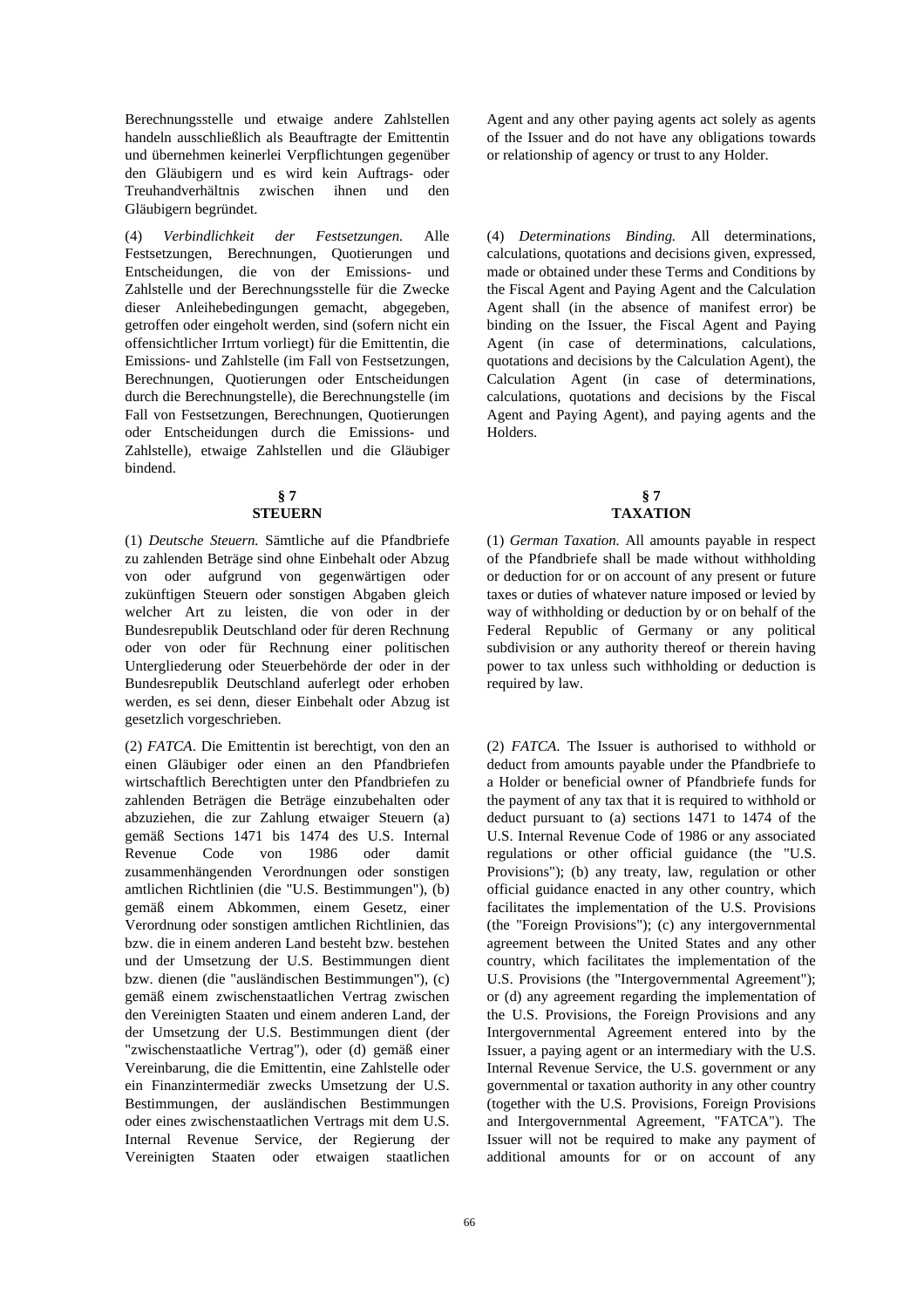Behörden oder Steuerbehörden in einem anderen Land geschlossen hat (zusammen mit den U.S. Bestimmungen, den ausländischen Bestimmungen und dem zwischenstaatlichen Vertrag, "FATCA"), einzubehalten oder abzuziehen sind. Die Emittentin ist nicht verpflichtet, irgendwelche zusätzlichen Beträge aufgrund einer Quellensteuer, die sie, eine Zahlstelle oder ein Intermediär im Zusammenhang mit FATCA einbehält, zu zahlen.

## **§ 8 VORLEGUNGSFRIST**

Die in § 801 Absatz 1 Satz 1 BGB bestimmte Vorlegungsfrist wird für die Pfandbriefe auf zehn Jahre verkürzt.

#### **§ 9**

## **BEGEBUNG WEITERER PFANDBRIEFE, ANKAUF UND ENTWERTUNG**

(1) *Begebung weiterer Pfandbriefe.* Die Emittentin ist berechtigt, jederzeit ohne Zustimmung der Gläubiger weitere Pfandbriefe mit gleicher Ausstattung (oder gegebenenfalls mit Ausnahme des Tages der Ausgabe, des Verzinsungsbeginns und/oder des Ausgabepreises) in der Weise zu begeben, dass sie mit diesen Pfandbriefen eine einheitliche Serie bilden.

(2) *Ankauf und Entwertung.* Die Emittentin ist berechtigt, jederzeit Pfandbriefe im Markt oder anderweitig zu jedem beliebigen Preis zu kaufen. Die von der Emittentin erworbenen Pfandbriefe können nach Wahl der Emittentin von ihr gehalten, weiterverkauft oder bei der Emissionsstelle zwecks Entwertung eingereicht werden.

## **§ 10 MITTEILUNGEN**

## **[Falls die Pfandbriefe an dem regulierten Markt einer Wertpapierbörse notiert werden, ist Folgendes anwendbar:**

(1) *Bekanntmachung*. Solange dies gesetzlich erforderlich ist, werden alle die Pfandbriefe betreffenden Mitteilungen in dem Bundesanzeiger bzw. einem entsprechenden Nachfolgemedium **[**und zusätzlich in elektronischer Form auf der Internetseite der Luxemburger Wertpapierbörse (www.bourse.lu)**]** veröffentlicht. Jede derartige Mitteilung gilt am dritten Tag nach der Veröffentlichung (oder bei mehreren Veröffentlichungen an dem dritten Tag nach der ersten solchen Veröffentlichung) als wirksam erfolgt.

(2) *Mitteilungen an das Clearingsystem*. Soweit die Veröffentlichung von Mitteilungen nach Absatz 1 rechtlich nicht mehr erforderlich ist, ist die Emittentin berechtigt, eine Veröffentlichung in den in Absatz 1 genannten Medien durch eine Mitteilung an das Clearingsystem zur Weiterleitung durch das Clearingsystem an die Gläubiger zu ersetzen. Jede derartige Mitteilung gilt am dritten Tag nach dem Tag withholding tax deducted by the Issuer, a paying agent or an intermediary in compliance with FATCA.

#### **§ 8 PRESENTATION PERIOD**

 The presentation period provided in § 801 subparagraph 1, sentence 1 BGB (German Civil Code) is reduced to ten years for the Pfandbriefe.

## **§ 9 FURTHER ISSUES, PURCHASES AND CANCELLATION**

 (1) *Further Issues.* The Issuer may from time to time, without the consent of the Holders, issue further Pfandbriefe having the same terms and conditions as the Pfandbriefe in all respects (or in all respects except for, as applicable, the issue date, interest commencement date and/or issue price) so as to form a single Series with the Pfandbriefe.

 (2) *Purchases and Cancellation.* The Issuer may at any time purchase Pfandbriefe in any market or otherwise and at any price. Pfandbriefe purchased by the Issuer may, at the option of the Issuer, be held, resold or surrendered to the Fiscal Agent for cancellation.

## **§ 10 NOTICES**

## **[If the Pfandbriefe are listed on the regulated market of a stock exchange the following applies:**

 (1) *Publication*. As long as legally required, all notices concerning the Pfandbriefe shall be published in the Federal Gazette (*Bundesanzeiger*) or any comparable successor media **[**and, additionally, in electronic form on the website of the Luxembourg Stock Exchange (www.bourse.lu)**]**. Any notice so given will be deemed to have been validly given on the third day following the date of such publication (or, if published more than once, on the third day following the date of the first such publication).

 (2) *Notification to Clearing System*. If the publication of notices pursuant to paragraph (1) is no longer required by law, the Issuer may, in lieu of publication in the media set forth in paragraph (1) above, deliver the relevant notice to the Clearing System, for communication by the Clearing System to the Holders. Any such notice shall be deemed to have been given to the Holders on the third day after the day on which said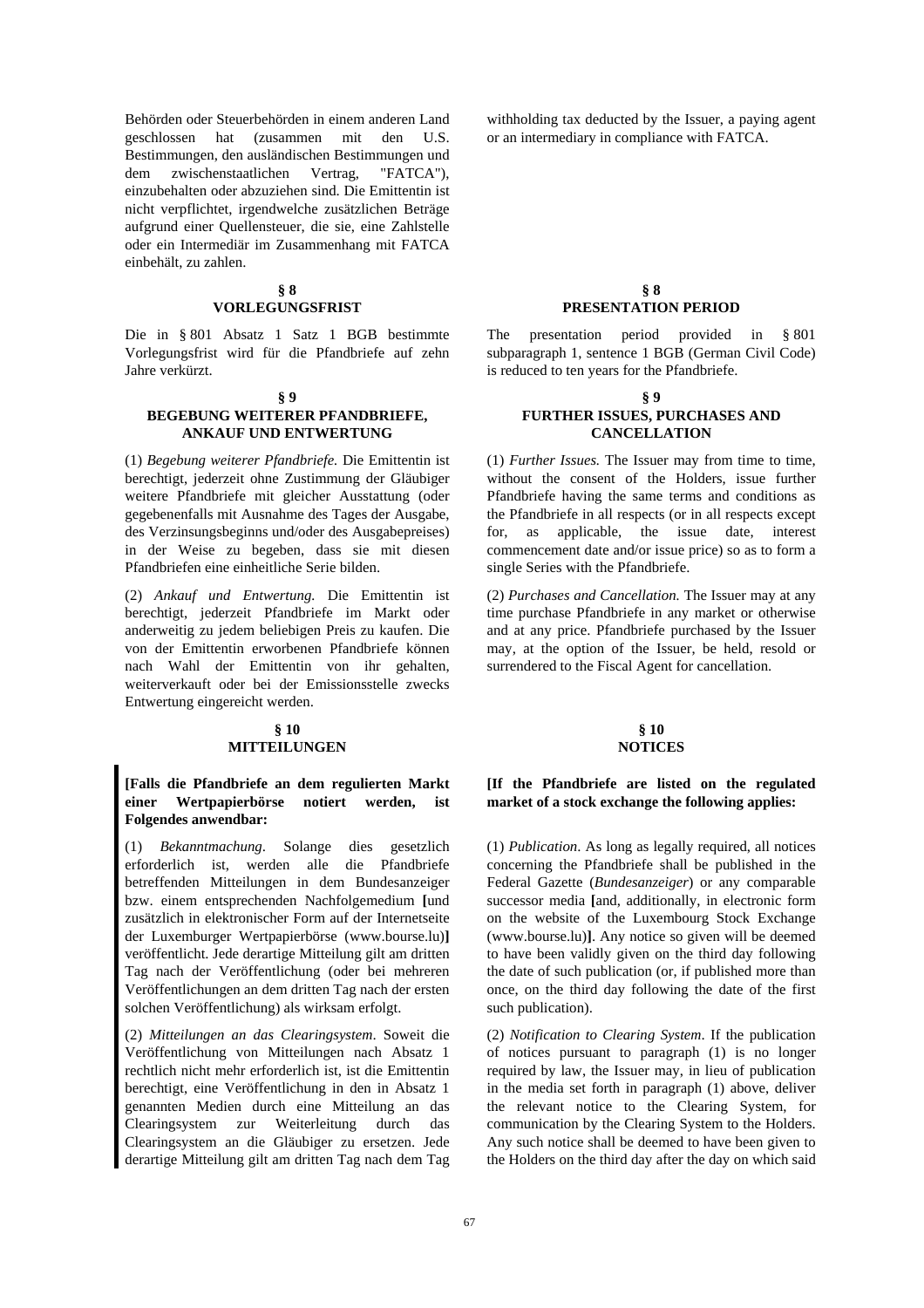der Mitteilung an das Clearingsystem als den Gläubigern mitgeteilt.**]**

## **[Falls die Pfandbriefe nicht an dem regulierten Markt einer Wertpapierbörse notiert werden, ist Folgendes anwendbar:**

(1) *Mitteilungen an das Clearingsystem*. Die Emittentin wird alle die Pfandbriefe betreffenden Mitteilungen an das Clearingsystem zur Weiterleitung durch das Clearingsystem an die Gläubiger übermitteln. Jede derartige Mitteilung gilt am dritten Tag nach dem Tag der Mitteilung an das Clearingsystem als den Gläubigern mitgeteilt.**]** 

(**[]**) *Form der Mitteilung der Gläubiger*. Mitteilungen, die von einem Gläubiger gemacht werden, müssen schriftlich erfolgen und zusammen mit dem Nachweis seiner Inhaberschaft gemäß § 11 Absatz 3 an die Emissionsstelle geleitet werden. Eine solche Mitteilung kann über das Clearingsystem in der von der Emissionsstelle und dem Clearingsystem dafür vorgesehenen Weise erfolgen.

#### **§ 11**

## **ANWENDBARES RECHT, GERICHTSSTAND UND GERICHTLICHE GELTENDMACHUNG**

(1) *Anwendbares Recht.* Form und Inhalt der Pfandbriefe sowie die Rechte und Pflichten der Gläubiger und der Emittentin bestimmen sich in jeder Hinsicht nach deutschem Recht.

(2) *Gerichtsstand.* Nicht ausschließlich zuständig für sämtliche im Zusammenhang mit den Pfandbriefen entstehenden Klagen oder sonstige Verfahren ist das Landgericht Berlin.

(3) *Gerichtliche Geltendmachung.* Jeder Gläubiger von Pfandbriefen ist berechtigt, in jedem Rechtsstreit gegen die Emittentin oder in jedem Rechtsstreit, in dem der Gläubiger und die Emittentin Partei sind, seine Rechte aus diesen Pfandbriefen im eigenen Namen auf der folgenden Grundlage zu schützen oder geltend zu machen: (i) indem er eine Bescheinigung der Depotbank beibringt, bei der er für die Pfandbriefe ein Wertpapierdepot unterhält, welche (a) den vollständigen Namen und die vollständige Adresse des Gläubigers enthält, (b) den Gesamtnennbetrag der Pfandbriefe bezeichnet, die unter dem Datum der Bestätigung auf dem Wertpapierdepot verbucht sind und (c) bestätigt, dass die Depotbank gegenüber dem Clearingsystem eine schriftliche Erklärung abgegeben hat, die die vorstehend unter (a) und (b) bezeichneten Informationen enthält; und (ii) indem er eine Kopie der die betreffenden Pfandbriefe verbriefenden Globalurkunde vorlegt, deren Übereinstimmung mit dem Original eine vertretungsberechtigte Person des Clearingsystems oder des Verwahrers des Clearingsystems bestätigt hat, ohne dass eine Vorlage der Originalbelege oder der die Pfandbriefe verbriefenden Globalurkunde in einem solchen Verfahren erforderlich wäre. Für die Zwecke des

notice was given to the Clearing System.**]**

## **[If the Pfandbriefe are not listed on the regulated market of a stock exchange the following applies:**

 (1) *Notification to Clearing System*. The Issuer shall deliver all notices concerning the Pfandbriefe to the Clearing System for communication by the Clearing System to the Holders. Any such notice shall be deemed to have been given to the Holders on the third day after the day on which said notice was given to the Clearing System.**]** 

 (**[]**) *Form of Notice of Holders*. Notices to be given by any Holder shall be made by means of a written declaration to be delivered together with an evidence of the Holder´s entitlement in accordance with § 11 (3) to the Fiscal Agent. Such notice may be given through the Clearing System in such manner as the Fiscal Agent and the Clearing System may approve for such purpose.

## **§ 11 APPLICABLE LAW, PLACE OF JURISDICTION AND ENFORCEMENT**

 (1) *Applicable Law.* The Pfandbriefe, as to form and content, and all rights and obligations of the Holders and the Issuer, shall be governed in any respect by German law.

 (2) *Place of Jurisdiction.* The District Court *(Landgericht)* in Berlin shall have non-exclusive jurisdiction for any action or other legal proceedings arising out of or in connection with the Pfandbriefe.

 (3) *Enforcement.* Any Holder of Pfandbriefe may in any proceedings against the Issuer, or to which such Holder and the Issuer are parties, protect and enforce in its own name its rights arising under such Pfandbriefe on the basis of (i) a statement issued by the Custodian with whom such Holder maintains a securities account in respect of the Pfandbriefe (a) stating the full name and address of the Holder, (b) specifying the aggregate principal amount of Pfandbriefe credited to such securities account on the date of such statement and (c) confirming that the Custodian has given written notice to the Clearing System containing the information pursuant to (a) and (b) and (ii) a copy of the Global Note certified as being a true copy by a duly authorised officer of the Clearing System or a depository of the Clearing System, without the need for production in such proceedings of the actual records or the Global Note representing the Pfandbriefe. For purposes of the foregoing, "Custodian" means any bank or other financial institution of recognised standing authorised to engage in securities custody business with which the Holder maintains a securities account in respect of the Pfandbriefe and includes the Clearing System. Each Holder may, without prejudice to the foregoing, protect and enforce its rights under the Pfandbriefe also in any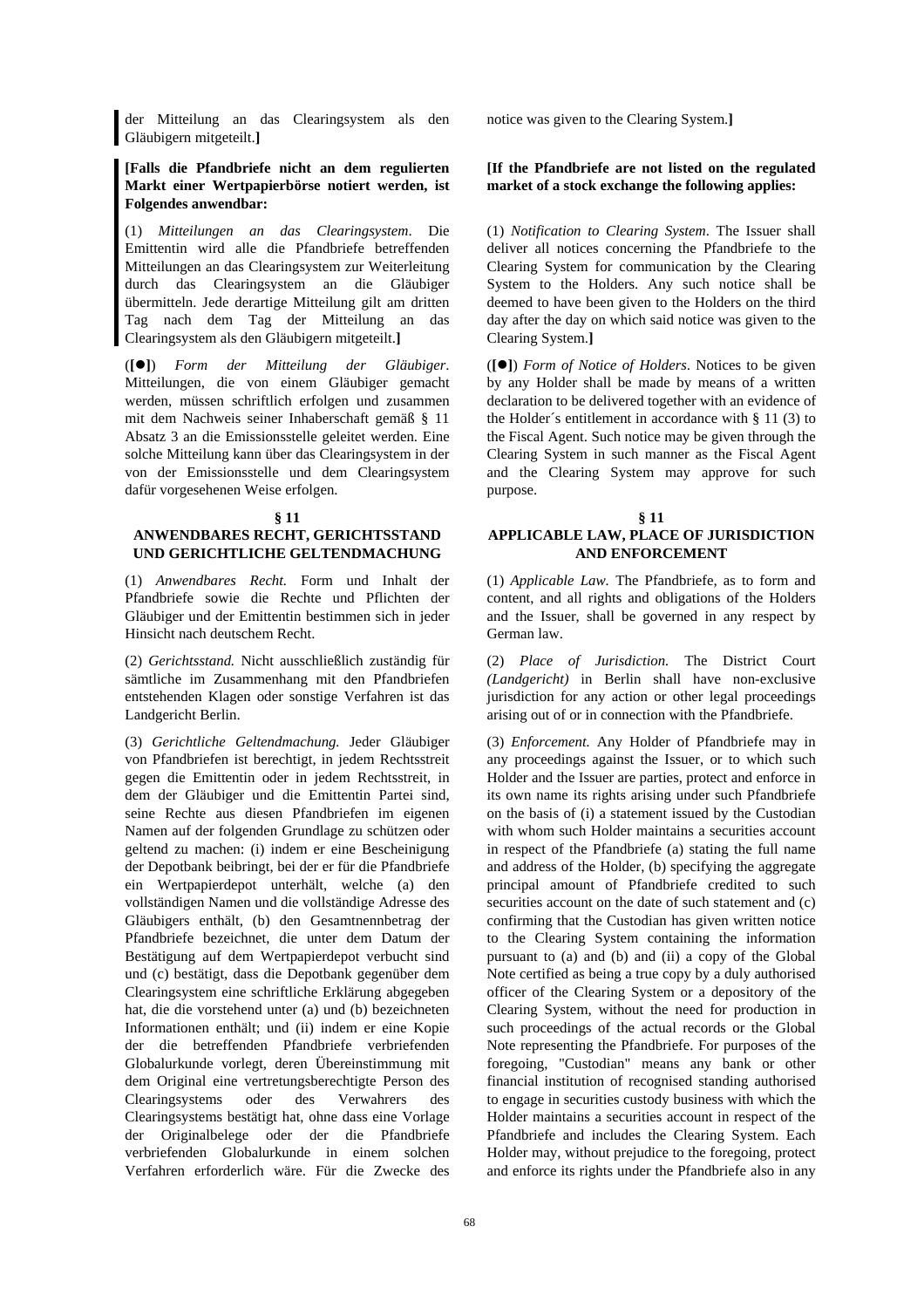Vorstehenden bezeichnet "Depotbank" jede Bank oder ein sonstiges anerkanntes Finanzinstitut, das berechtigt ist, das Wertpapierverwahrungsgeschäft zu betreiben und bei der/dem der Gläubiger ein Wertpapierdepot für die Pfandbriefe unterhält, einschließlich des Clearingsystems. Unbeschadet des Vorstehenden kann jeder Gläubiger seine Rechte aus den Pfandbriefen auch auf jede andere Weise schützen oder geltend machen, die im Land des Rechtsstreits prozessual zulässig ist.

## **§ 12**

## **SPRACHE**

**[Falls die Anleihebedingungen in deutscher Sprache mit einer Übersetzung in die englische Sprache abgefasst sind, ist Folgendes anwendbar:** 

Diese Anleihebedingungen sind in deutscher Sprache abgefasst. Eine Übersetzung in die englische Sprache ist beigefügt. Der deutsche Text ist bindend und maßgeblich. Die Übersetzung in die englische Sprache ist unverbindlich.**]** 

## **[Falls die Anleihebedingungen ausschließlich in deutscher Sprache abgefasst sind, ist Folgendes anwendbar:**

Diese Anleihebedingungen sind ausschließlich in deutscher Sprache abgefasst.**]**

**[Falls die Anleihebedingungen in englischer Sprache mit einer Übersetzung in die deutsche Sprache abgefasst sind, ist Folgendes anwendbar:** 

Diese Anleihebedingungen sind in englischer Sprache abgefasst. Eine Übersetzung in die deutsche Sprache ist beigefügt. Der englische Text ist bindend und maßgeblich. Die Übersetzung in die deutsche Sprache ist unverbindlich.**]** 

other way which is admitted in the country of the proceedings.

## **§ 12 LANGUAGE**

## **[If the Terms and Conditions are to be in the German language with an English language translation the following applies:**

These Terms and Conditions are written in the German language and provided with an English language translation. The German text shall be controlling and binding. The English language translation is nonbinding.**]** 

## **[If the Terms and Conditions are to be in the English language only the following applies:**

These Terms and Conditions are written in the English language only.**]** 

## **[If the Terms and Conditions are to be in the English language with a German language translation the following applies:**

These Terms and Conditions are written in the English language and provided with a German language translation. The English text shall be controlling and binding. The German language translation is nonbinding.**]**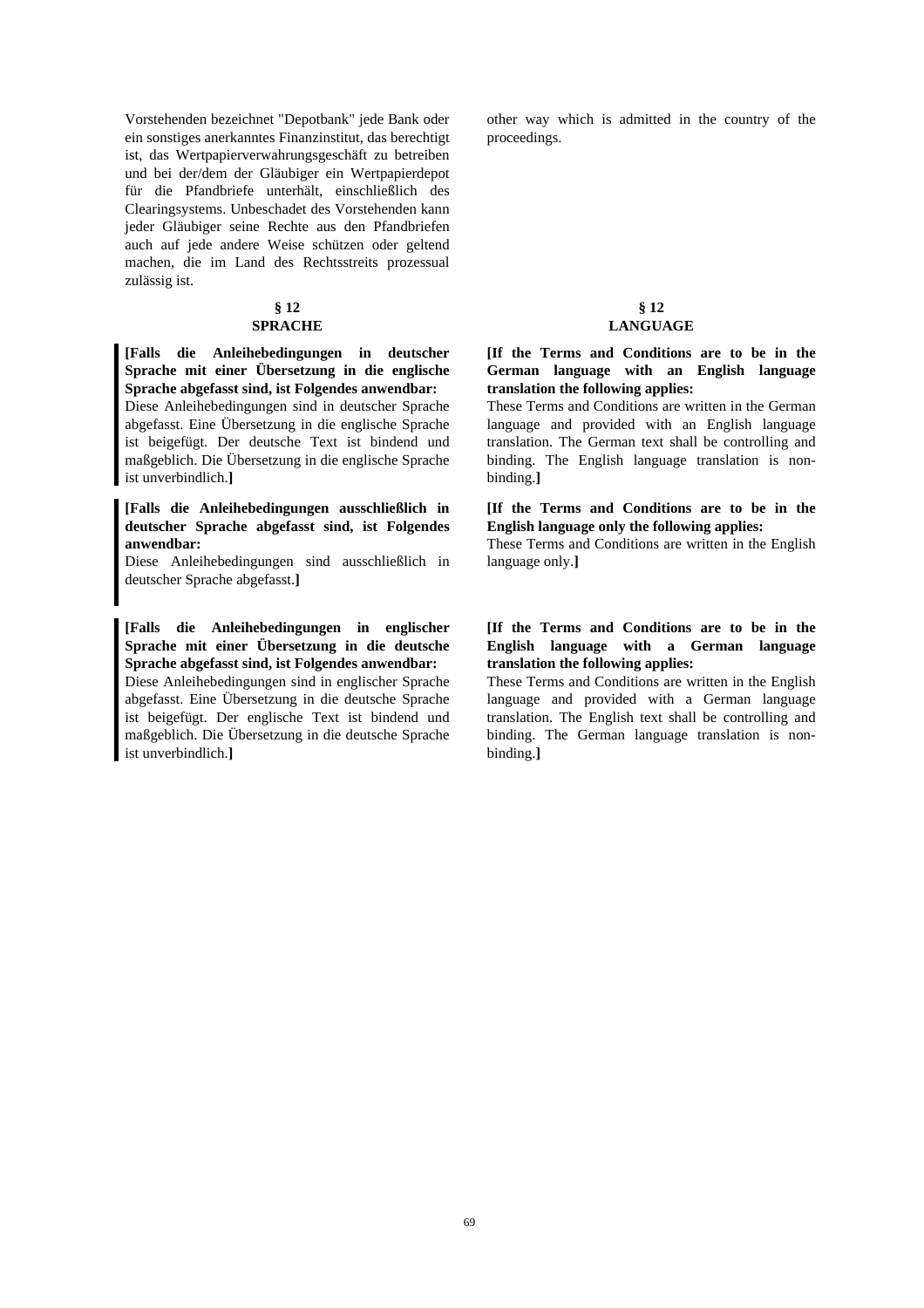## **FORM OF FINAL TERMS**  *(MUSTER – ENDGÜLTIGE BEDINGUNGEN)*

**[Date]**  *[Datum]*

## **Final Terms**  *Endgültige Bedingungen*

**[Title of relevant Series of Pfandbriefe]** (the "**Pfandbriefe**") **[***Bezeichnung der betreffenden Serie der Pfandbriefe***]** *(die "Pfandbriefe")*

> Issue Date:  $\begin{bmatrix} 1 \end{bmatrix}^1$ *Tag der Begebung: [**]*

issued pursuant to the *begeben aufgrund des* 

EUR 20,000,000,000 Debt Issuance Programme for the issue of Pfandbriefe *EUR 20.000.000.000 Debt Issuance Programme für die Begebung von Pfandbriefen* 

> of *der*

Dexia Kommunalbank Deutschland AG

of 12 May 2015 *vom 12. Mai 2015* 

Series: **[ ]**, Tranche **[ ]** *Serie: [ ], Tranche [ ]*

 $\overline{a}$ 

<sup>1</sup> The Issue Date is the date of payment and settlement of the Pfandbriefe. In the case of free delivery, the Issue Date is the delivery date. *Der Tag der Ausgabe ist der Tag, an dem die Pfandbriefe begeben und bezahlt werden. Bei freier Lieferung ist der Tag der Begebung der Tag der Lieferung.*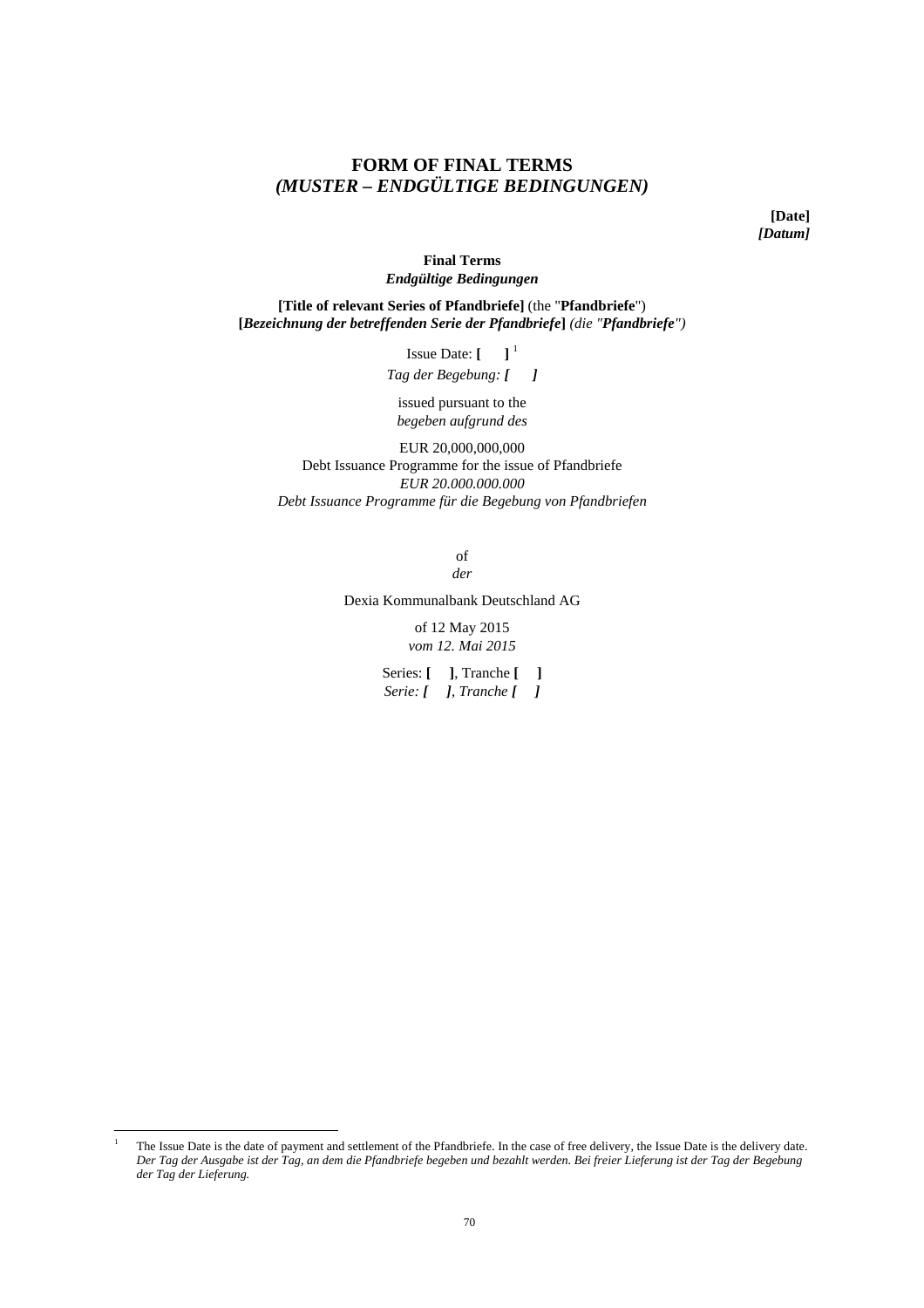#### **Important Notice** *Wichtiger Hinweis*

**[**These Final Terms **[**have been prepared for the purpose of Article 5 (4) of Directive 2003/71/EC, as amended, and**]** 2 give details of an issue of Pfandbriefe under the EUR 20,000,000,000 Debt Issuance Programme of Dexia Kommunalbank Deutschland AG (the "**Programme**") and are to be read in conjunction with the prospectus dated 12 May 2015 (**[**as supplemented by the supplement**[**s**]** dated **[insert relevant date(s)]**,**]** the "**Prospectus**") and pertaining to the Programme. Full information on the Issuer and the offer of the Pfandbriefe is only available on the basis of the combination of these Final Terms and the Prospectus. Copies of the Prospectus as well as any supplements to the Prospectus **[in the case of Notes to be admitted to trading on the regulated market of the Luxembourg Stock Exchange insert:** and these Final Terms**]** are obtainable free of charge during normal business hours from the Fiscal Agent **[**(Dexia Kommunalbank Deutschland AG, Charlottenstraße 82, 10969 Berlin, Germany)**] [**,**] [**the Paying Agent in Luxembourg **[**(Banque Internationale a Luxembourg, société anonyme, 69, route d'Esch, L-2953, Luxembourg)**]] [**,**] [**and**]** the Issuer (Dexia Kommunalbank Deutschland AG, Charlottenstraße 82, 10969 Berlin, Germany) and also from the website of the Luxembourg Stock Exchange (www.bourse.lu). **[**A**[**n**] [**German language**] [**English language**]** summary of the terms of the Notes is annexed to these Final Terms.] $]^{2}$ <sup>3</sup>

*[Diese Endgültigen Bedingungen [wurden für die Zwecke des Artikels 5 (4) der Richtlinie 2003/71/EG in der jeweils geltenden Fassung, abgefasst und] enthalten Angaben zur Emission von Pfandbriefen unter dem EUR 20,000,000,000 Debt Issuance Programme der Dexia Kommunalbank Deutschland AG (das "Programm") und sind in Verbindung mit dem Prospekt vom 12. Mai 2015 ([in der Fassung [des Nachtrags] [der Nachträge] vom [relevantes Datum/relevante Daten einfügen],] der "Prospekt") über das Programm zu lesen. Vollständige Informationen über die Emittentin und über das hinsichtlich der Pfandbriefe gemachte Angebot sind nur in der Zusammenschau dieser Endgültigen Bedingungen und des Prospekts erhältlich. Kopien des Prospekts und etwaiger Nachträge zum Prospekt [im Fall von Schuldverschreibungen, die an dem geregelten Markt der Luxemburger Börse zum Handel zugelassen sind, einfügen: sowie dieser Endgültigen Bedingungen] sind kostenlos während der üblichen Geschäftszeiten bei der Emissionsstelle [(Dexia Kommunalbank Deutschland AG, Charlottenstraße 82, 10969 Berlin, Deutschland)] [,] [der Zahlstelle in Luxemburg [(Banque Internationale a Luxembourg, société anonyme, 69, route d'Esch, L-2953, Luxembourg)]] [,] [und] der Emittentin (Dexia Kommunalbank Deutschland AG, Charlottenstraße 82, 10969 Berlin, Deutschland) und außerdem auf der Internetseite der Börse Luxemburg (www.bourse.lu) erhältlich. [Eine [deutschsprachige] [englischsprachige] Zusammenfassung der Konditionen der Schuldverschreibungen ist diesen Endgültigen Bedingungen beigefügt.]*

**[**These Final Terms **[**have been prepared for the purpose of Article 5 (4) of the Directive 2003/71/EC, as amended, and<sup>14</sup> give details of an issue of Pfandbriefe under the EUR 20,000,000,000 Debt Issuance Programme of Dexia Kommunalbank Deutschland AG (the "**Programme**") and are to be read in conjunction with the prospectus dated 12 May 2015 (**[**as supplemented by the supplement**[**s**]** dated **[insert relevant date(s)]**,**]** the "**Prospectus**") and pertaining to the Programme as well as **[**the Final Terms (the "**Original Final Terms**") and**]** the Terms and Conditions of the Pfandbriefe (the "**Original Terms and Conditions**") **[in the case of Long-form Conditions insert:** (scheduled to these Final Terms)**]** set forth in the prospectus dated 13 May 2014 (the "**Original Prospectus**"). The Terms and Conditions set out in the remainder of Part I have been extracted in whole from **[**Part I of the Original Final Terms**] [**the Original Terms and Conditions**]** and replace **[**Part I of the Final Terms**] [**the Terms and Conditions of the Pfandbriefe**]** set out in the Prospectus in whole. **[**Capitalised terms used in the remainder of Part I but not otherwise defined therein shall have the meanings specified in the Original Terms and Conditions when used in the remainder of Part I.**]** Full information on the Issuer and the offer of the Pfandbriefe is only available on the basis of the combination of these Final Terms **[in the case of Long-form Conditions insert:** (including the Schedule hereto)**]**, the Prospectus including any supplements to the Prospectus and the Original Prospectus. Copies of the Prospectus including any supplements to the Prospectus and the Original Prospectus **[in the case of Notes to be admitted to trading on the regulated market of the Luxembourg Stock Exchange insert:** and these Final Terms**]** are obtainable free

 $\overline{a}$ 

<sup>2</sup> *Not applicable in case of Pfandbriefe which are neither publicly offered nor admitted to trading on a regulated market.* Nicht anwendbar bei Pfandbriefen, die weder öffentlich angeboten noch an einem regulierten Markt zum Handel zugelassen werden.

<sup>3</sup> *Use only if this issue increases an issue which was not issued under a Prospectus used prior to the relevant Prospectus.* Nur verwenden, wenn es sich bei der relevanten Emission nicht um die Aufstockung einer Emission handelt, die in Verbindung mit einem vor dem aktuellen Prospekt verwendeten Prospekt begeben wurde.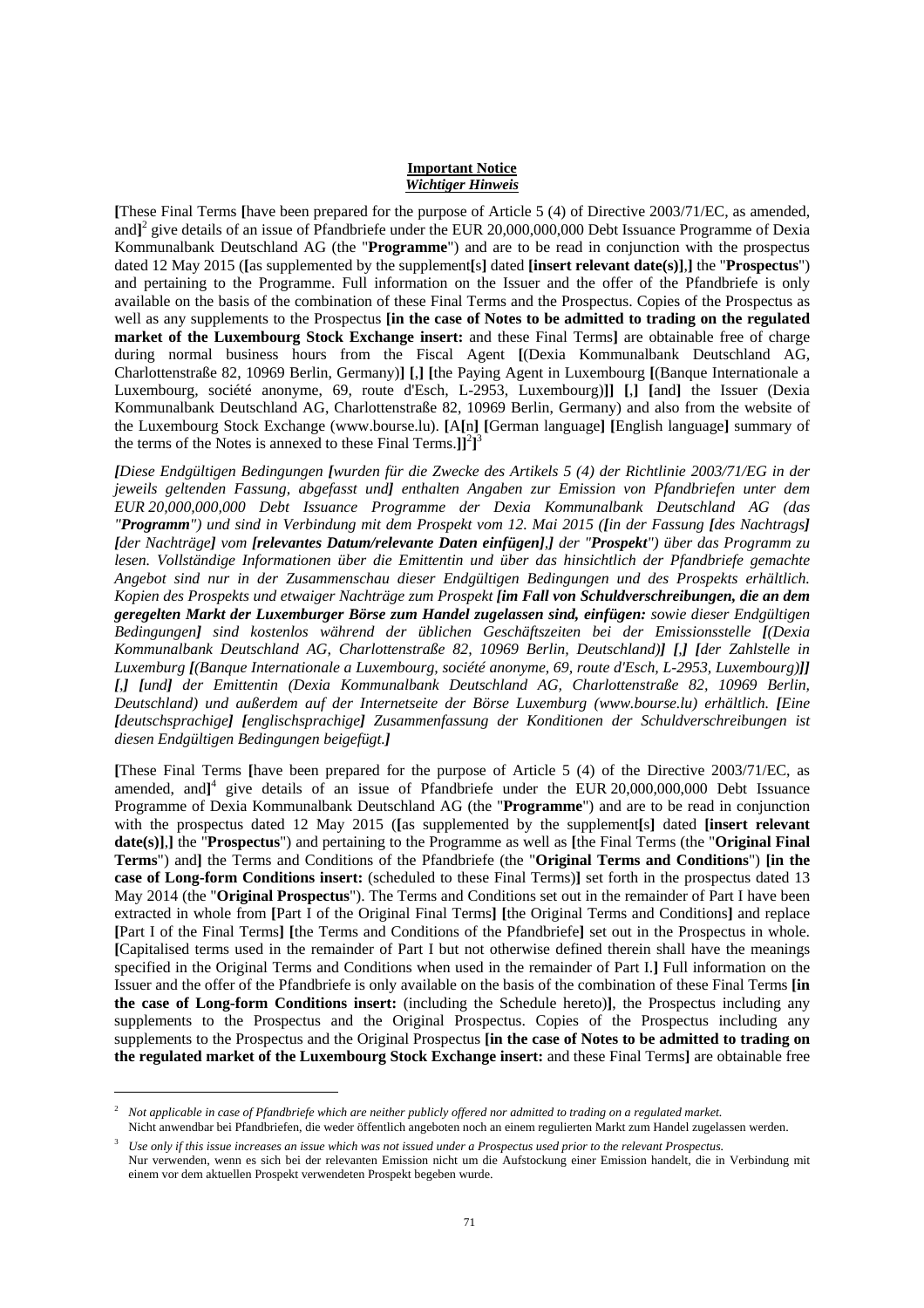of charge during normal business hours from the from the Fiscal Agent **[**(Dexia Kommunalbank Deutschland AG, Charlottenstraße 82, 10969 Berlin, Germany)**] [**,**] [**the Paying Agent in Luxembourg **[**(Banque Internationale a Luxembourg, société anonyme, 69, route d'Esch, L-2953, Luxembourg)**]] [**,**] [**and**]** the Issuer (Dexia Kommunalbank Deutschland AG, Charlottenstraße 82, 10969 Berlin, Germany) and also from the website of the Luxembourg Stock Exchange (www.bourse.lu). **[**A**[**n**] [**German language**][**English language**]**  summary of the terms of the Pfandbriefe is annexed to these Final Terms.]<sup>[4</sup>]<sup>5</sup>

*[Diese Endgültigen Bedingungen [wurden für die Zwecke des Artikels 5 (4) der Richtlinie 2003/71/EG in der jeweils geltenden Fassung, abgefasst und] enthalten Angaben zur Emission von Pfandbriefen unter dem EUR 35,000,000,000 Euro Medium Term Note Programme der Dexia Kommunalbank Deutschland AG (das "Programm") und sind in Verbindung mit dem Prospekt vom 12. Mai 2015 ([in der Fassung [des Nachtrags] [der Nachträge] vom [relevantes Datum/relevante Daten einfügen],] der "Prospekt") über das Programm sowie mit [den Endgültigen Bedingungen (die "Original-Endgültigen Bedingungen") und] den Anleihebedingungen (die "Original-Anleihebedingungen") [im Fall von nicht-konsolidierten Bedingungen einfügen: (diesen Endgültigen Bedingungen als Anlage beigefügt)], die im Prospekt vom 13. Mai 2014 (der "Original-Prospekt") enthalten sind, zu lesen. Die in Teil I nachfolgend aufgeführten Anleihebedingungen sind insgesamt [Teil I der Original-Endgültigen Bedingungen] [den Original-Anleihebedingungen] entnommen und ersetzen insgesamt [den im Prospekt enthaltenen Teil I der Endgültigen Bedingungen] [die im Prospekt enthaltenen Anleihebedingungen]. [Begriffe, die in den Original-Anleihebedingungen definiert sind, haben, falls die in Teil I nachfolgend aufgeführten Anleihebedingungen nicht etwas anderes bestimmen, die gleiche Bedeutung, wenn sie in den in Teil I nachfolgend aufgeführten Anleihebedingungen verwendet werden.] Vollständige Informationen über die Emittentin und über das hinsichtlich der Pfandbriefe gemachte Angebot sind nur in der Zusammenschau dieser Endgültigen Bedingungen [im Fall von nicht-konsolidierten Bedingungen einfügen: (einschließlich der Anlage)], des Prospekts einschließlich etwaiger Nachträge zum Prospekt und des Original-Prospekts erhältlich. Kopien des Prospekts sowie etwaiger Nachträge zum Prospekt und des Original-Prospekts [im Fall von Schuldverschreibungen, die an dem geregelten Markt der Luxemburger Börse zum Handel zugelassen sind, einfügen: sowie dieser Endgültigen Bedingungen] sind kostenlos während der üblichen Geschäftszeiten bei der Emissionsstelle [(Dexia Kommunalbank Deutschland AG, Charlottenstraße 82, 10969 Berlin, Deutschland)] [,] [der Zahlstelle in Luxemburg [(Banque Internationale a Luxembourg, société anonyme, 69, route d'Esch, L-2953, Luxembourg)]] [,] [und] der Emittentin (Dexia Kommunalbank Deutschland AG, Charlottenstraße 82, 10969 Berlin, Deutschland) und außerdem auf der Internetseite der Börse Luxemburg (www.bourse.lu) erhältlich. [Eine [deutschsprachige] [englischsprachige] Zusammenfassung der Konditionen der Pfandbriefe ist diesen Endgültigen Bedingungen beigefügt.]*

 $\overline{a}$ 

<sup>4</sup> *Not applicable in case of Pfandbriefe which are neither publicly offered nor admitted to trading on a regulated market.* Nicht anwendbar bei Pfandbriefen, die weder öffentlich angeboten noch an einem regulierten Markt zum Handel zugelassen werden.

<sup>5</sup> Nur verwenden, wenn es sich bei der relevanten Emission um die Aufstockung einer Emission handelt, die unter dem Original-Prospekt begeben wurde.

*Use only if this issue increases an issue which was issued under the Original Prospectus.*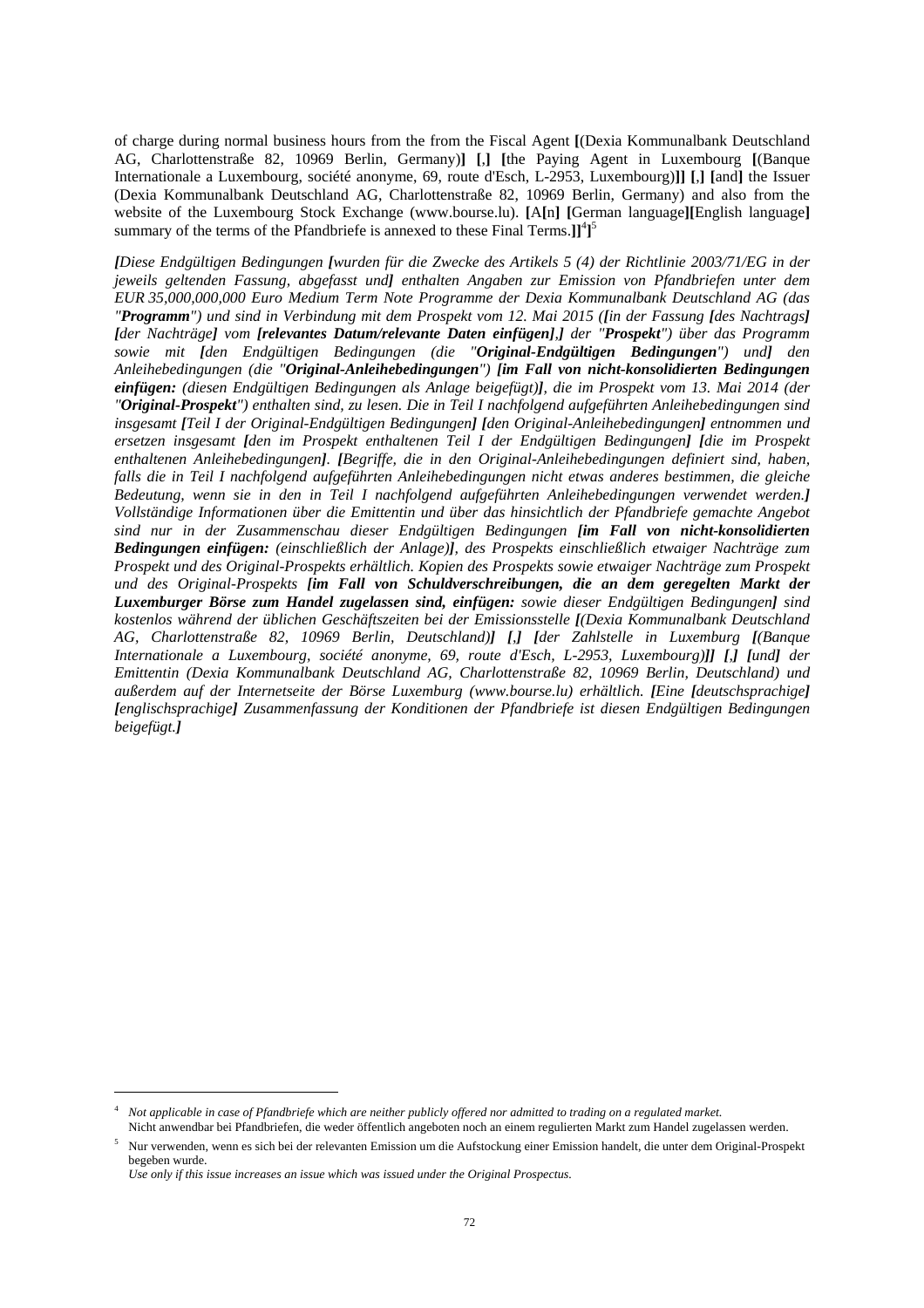### **Part I.: TERMS AND CONDITIONS**  *Teil I.: ANLEIHEBEDINGUNGEN*

**[In the case the options applicable to the relevant Tranche of Pfandbriefe are to be determined by replicating the relevant provisions set forth in the Prospectus as Option I or Option II including certain further options contained therein, respectively, and completing the relevant placeholders, insert:**<sup>6</sup>

*Falls die für die betreffende Tranche von Pfandbriefen geltenden Optionen durch Wiederholung der betreffenden im Prospekt als Option I oder Option II aufgeführten Angaben (einschließlich der jeweils enthaltenen bestimmten weiteren Optionen) bestimmt und die betreffenden Leerstellen vervollständigt werden, einfügen:<sup>6</sup>*

The Terms and Conditions applicable to the Pfandbriefe (the "**Conditions**") and the **[**German**] [**English**]** language translation thereof, are as set out below.

*Die für die Pfandbriefe geltenden Anleihebedingungen (die "Bedingungen") sowie die [deutschsprachige][englischsprachige] Übersetzung sind wie nachfolgend aufgeführt.*

**[in the case of Pfandbriefe with fixed interest rates replicate here the relevant provisions of Option I including relevant further options contained therein, and complete relevant placeholders]** 

**[***im Fall von Pfandbriefen mit fester Verzinsung hier die betreffenden Angaben der Option I (einschließlich der betreffenden weiteren Optionen) wiederholen und betreffende Leerstellen vervollständigen***]** 

**[in the case of Pfandbriefe with floating interest rates replicate here the relevant provisions of Option II including relevant further options contained therein, and complete relevant placeholders]** 

**[***im Fall von Pfandbriefen mit variabler Verzinsung hier die betreffenden Angaben der Option II (einschließlich der betreffenden weiteren Optionen) wiederholen und betreffende Leerstellen vervollständigen***]]** 

**[In the case the options applicable to the relevant Tranche of Pfandbriefe are to be determined by referring to the relevant provisions set forth in the Prospectus as Option I or Option II including certain further options contained therein, respectively, insert:** 

*Falls die für die betreffende Tranche von Pfandbriefen geltenden Optionen durch Verweisung auf die betreffenden im Prospekt als Option I oder Option II aufgeführten Angaben (einschließlich der jeweils enthaltenen bestimmten weiteren Optionen) bestimmt werden, einfügen:*

This Part I. of the Final Terms is to be read in conjunction with the set of Terms and Conditions that apply to Pfandbriefe with **[**fixed**] [**floating**]** interest rates (the "**Terms and Conditions**") set forth in the Prospectus as **[**Option I**] [**Option II**]**. Capitalised terms shall have the meanings specified in the Terms and Conditions.

*Dieser Teil I. der Endgültigen Bedingungen ist in Verbindung mit dem Satz der Anleihebedingungen, der auf Pfandbriefe mit [fester] [variabler] Verzinsung Anwendung findet (die "Anleihebedingungen"), zu lesen, der als [Option I] [Option II] im Prospekt enthalten ist. Begriffe, die in den Anleihebedingungen definiert sind, haben dieselbe Bedeutung, wenn sie in diesen Endgültigen Bedingungen verwendet werden.* 

All references in this Part I. of the Final Terms to numbered paragraphs and subparagraphs are to paragraphs and subparagraphs of the Terms and Conditions.

*Bezugnahmen in diesem Teil I. der Endgültigen Bedingungen auf Paragraphen und Absätze beziehen sich auf die Paragraphen und Absätze der Anleihebedingungen.* 

The blanks in the provisions of the Terms and Conditions, which are applicable to the Pfandbriefe shall be deemed to be completed by the information contained in these Final Terms as if such information were inserted in the placeholders of such provisions. All provisions in the Terms and Conditions corresponding to items in these Final

 $\overline{a}$ 

<sup>6</sup> To be determined in consultation with the Issuer. It is anticipated that this type of documenting the Conditions will be required where the Pfandbriefe are to be offered to the public, in whole or in part, or to be initially distributed, in whole or in part, to non-qualified investors. Delete all references to Part I of the Final Terms including numbered paragraphs and subparagraphs of the Terms and **Conditions** 

*In Abstimmung mit der Emittentin festzulegen. Es ist vorgesehen, dass diese Form der Dokumentation der Bedingungen erforderlich ist, wenn die Pfandbriefe insgesamt oder teilweise anfänglich an nicht qualifizierte Anleger verkauft oder öffentlich angeboten werden. Alle Bezugnahmen auf Teil I der Endgültigen Bedingungen einschließlich der Paragraphen und Absätze der Anleihebedingungen entfernen.*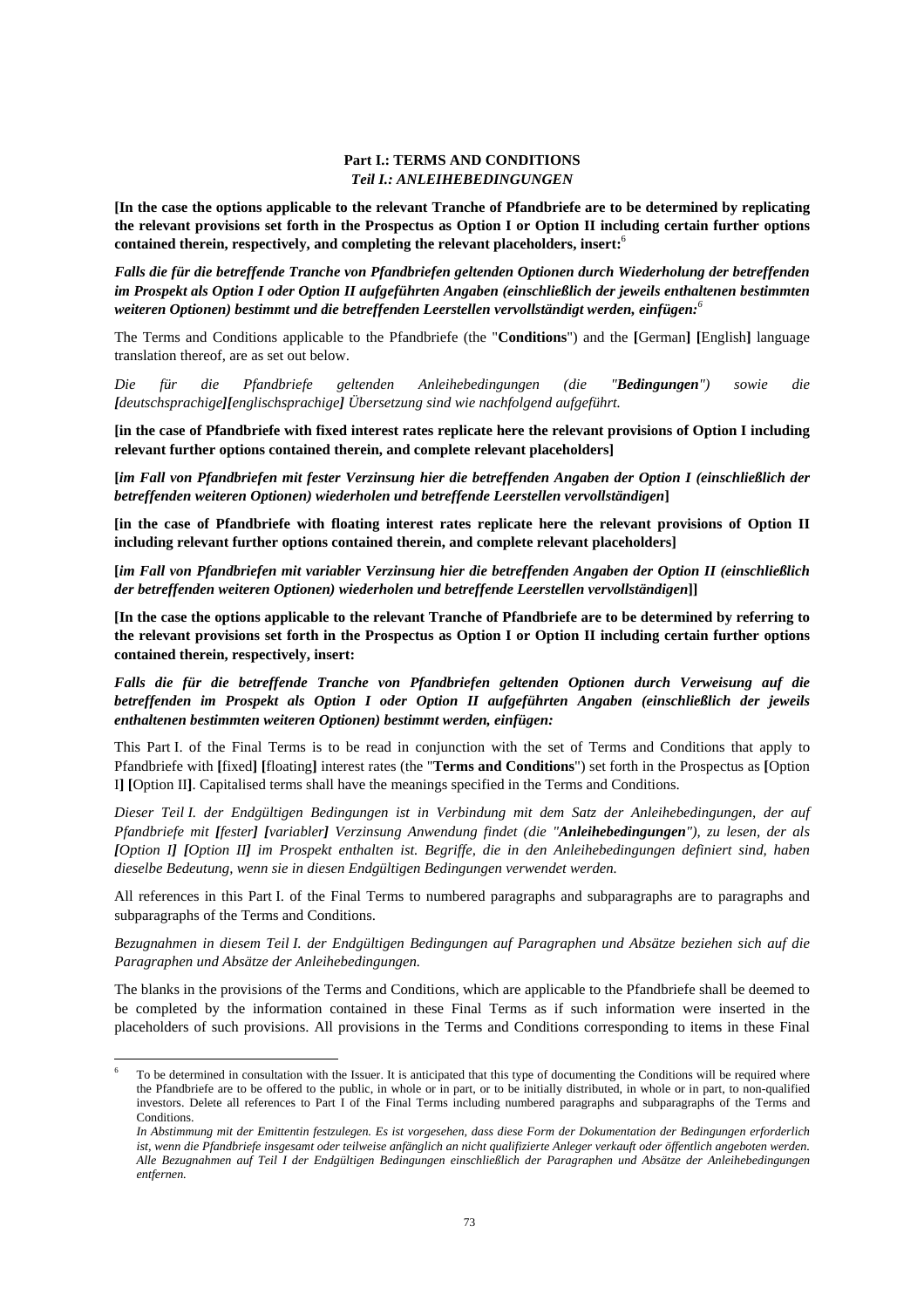Terms which are either not selected or completed or which are deleted shall be deemed to be deleted from the Terms and Conditions applicable to the Pfandbriefe (the "**Conditions**").

*Die Leerstellen in den auf die Pfandbriefe anwendbaren Bestimmungen der Anleihebedingungen gelten als durch die in diesen Endgültigen Bedingungen enthaltenen Angaben ausgefüllt, als ob die Leerstellen in den betreffenden Bestimmungen durch diese Angaben ausgefüllt wären. Sämtliche Bestimmungen der Anleihebedingungen, die sich auf Variablen dieser Endgültigen Bedingungen beziehen, die weder angekreuzt noch ausgefüllt oder die gestrichen werden, gelten als in den auf die Pfandbriefe anwendbaren Anleihebedingungen (die "Bedingungen") gestrichen*.

# **CURRENCY, DENOMINATION, FORM, DEFINITIONS (§ 1)**  *WÄHRUNG, STÜCKELUNG, FORM, DEFINITIONEN (§ 1)*

| Currency and Denomination <sup>7</sup><br>Währung und Stückelung                                                               |                                                      |                                   |
|--------------------------------------------------------------------------------------------------------------------------------|------------------------------------------------------|-----------------------------------|
| Specified Currency<br>Festgelegte Währung                                                                                      |                                                      | $\begin{bmatrix} 1 \end{bmatrix}$ |
| <b>Aggregate Principal Amount</b><br>Gesamtnennbetrag                                                                          |                                                      | $\Box$                            |
| Aggregate Principal Amount in words<br>Gesamtnennbetrag in Worten                                                              |                                                      | $\Box$                            |
| <b>Specified Denomination</b><br>Festgelegte Stückelung                                                                        | L                                                    | - 1                               |
| $\Box$ TEFRA C (the "C Rules") <sup>8</sup><br><b>TEFRAC</b>                                                                   |                                                      |                                   |
| Permanent Global Note<br>Dauerglobalurkunde                                                                                    |                                                      |                                   |
| $\Box$ TEFRA D (the "D Rules")<br><b>TEFRAD</b>                                                                                |                                                      |                                   |
| Temporary Global Note exchangeable for Permanent Global Note<br>Vorläufige Globalurkunde austauschbar gegen Dauerglobalurkunde |                                                      |                                   |
| <b>Business Day</b><br>Geschäftstag                                                                                            |                                                      |                                   |
| $\Box$ TARGET                                                                                                                  |                                                      |                                   |
| $\Box$ Other (specify all relevant financial centres)<br>Sonstige (sämtliche relevante Finanzzentren angeben)                  | L                                                    | - 1                               |
| <b>INTEREST (§ 3)</b><br>ZINSEN (§ 3)                                                                                          |                                                      |                                   |
| $\Box$ Fixed Rate Pfandbriefe (Option I) <sup>9</sup><br>Festverzinsliche Pfandbriefe (Option I)                               |                                                      |                                   |
| Rate of Interest<br>Zinssatz                                                                                                   | ] per cent. <i>per annum</i><br>$\int$ ] % per annum |                                   |

Interest Commencement Date **[ ]**

*Verzinsungsbeginn* 

<sup>-&</sup>lt;br>7 In the case of Jumbo Pfandbriefe, specify Euro.

*Im Falle von Jumbo-Pfandbriefen ist Euro anzugeben.*  8 In the case of Jumbo Pfandbriefe, specify TEFRA C.

*Im Falle von Jumbo-Pfandbriefen ist TEFRA C anzugeben.*

<sup>9</sup> If not applicable, the following items may be deleted. *Falls nicht anwendbar, können die folgenden Angaben gelöscht werden.*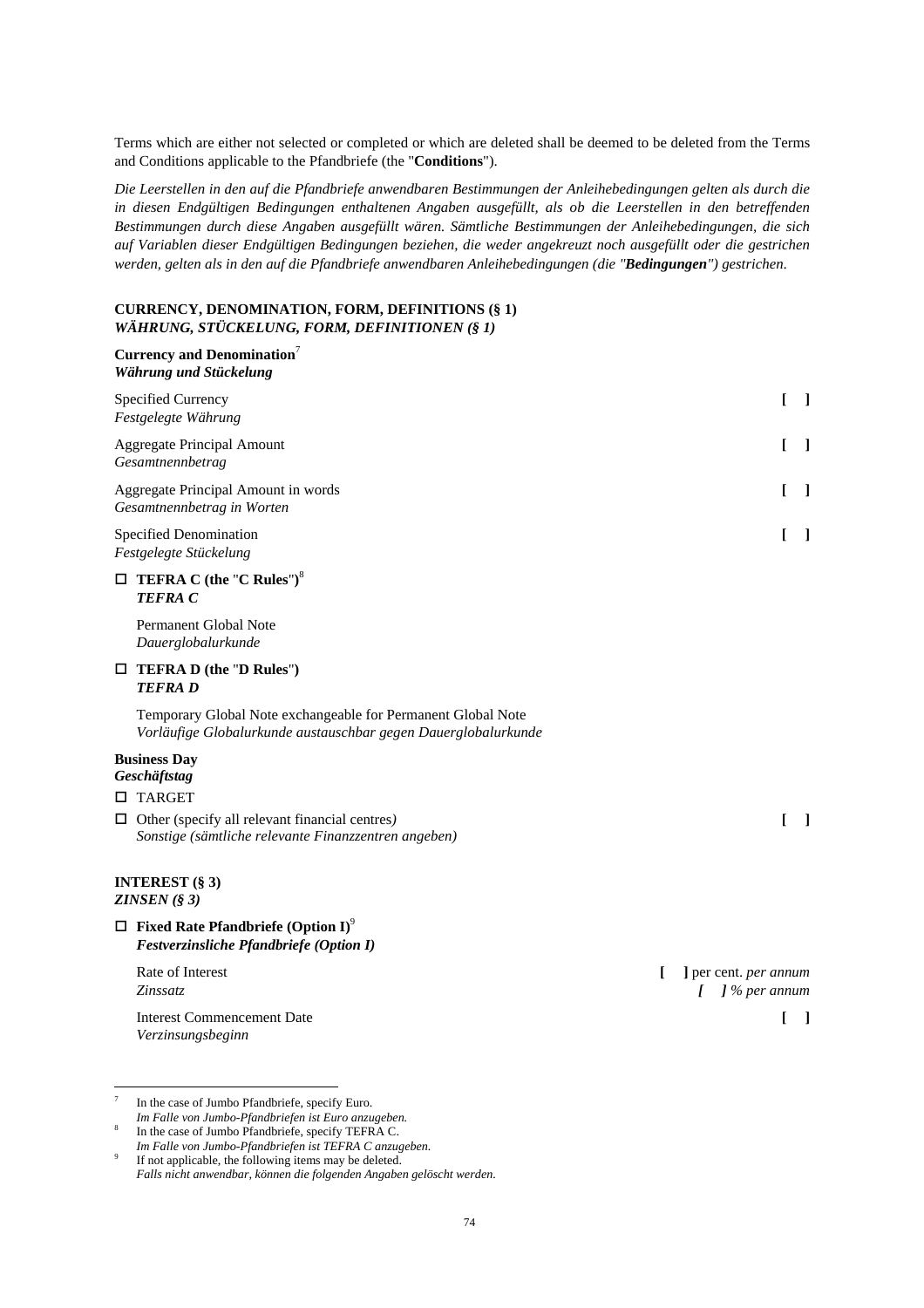| Fixed Interest Date(s)<br>Festzinstein.                                                                                     | L                                                      | - 1                      |
|-----------------------------------------------------------------------------------------------------------------------------|--------------------------------------------------------|--------------------------|
| First Interest Payment Date<br>Erster Zinszahlungstag                                                                       |                                                        | - 1                      |
| Initial Broken Amount (for the Specified Denomination)<br>Anfänglicher Bruchteilzinsbetrag (für die festgelegte Stückelung) | [Not applicable] [ ]<br>[Nicht anwendbar] [            | $\blacksquare$           |
| Fixed Interest Date preceding the Maturity Date<br>Letzter dem Fälligkeitstag vorausgehender Festzinstermin                 | [Not applicable] [<br>[Nicht anwendbar] [              | $\blacksquare$           |
| Final Broken Amount (for the Specified Denomination)<br>Abschließender Bruchteilzinsbetrag (für die festgelegte Stückelung) | [Not applicable] [<br>$[Nicht$ anwendbar $]$ $[$ $]$   | -1                       |
| $\Box$ Floating Rate Pfandbriefe (Option II) <sup>10</sup><br>Variabel verzinsliche Pfandbriefe (Option II)                 |                                                        |                          |
| <b>Interest Commencement Date</b><br>Verzinsungsbeginn                                                                      |                                                        | $\overline{\phantom{a}}$ |
| $\Box$ Interest Payment Dates<br>Zinszahlungstage                                                                           |                                                        | $\blacksquare$           |
| Interest Period(s)<br>□<br>$Z$ <i>insperiode</i> $(n)$                                                                      | ] [weeks/months]<br>] [Wochen/Monate]<br>$\mathcal{L}$ |                          |
| <b>Rate of Interest</b><br>Zinssatz                                                                                         |                                                        |                          |
| [number] months EURIBOR<br>[Zahl] Monats-EURIBOR                                                                            |                                                        |                          |
| <b>Interest Period</b><br>Zinsperiode                                                                                       |                                                        |                          |
| ] [weeks/months]<br>$I = I I W \nabla^{\alpha} M \nabla^{\alpha} A$                                                         |                                                        |                          |

*[ ] [Wochen/Monate]*

# **Interest Determination Date**  *Zinsfestlegungstag*

Business Day *Geschäftstag* 

- $\Box$  (as defined in § 1(6))  *(wie in § 1 Absatz 6 definiert)*
- TARGET
- Other (specify all relevant financial centres*) Sonstige (sämtliche relevanten Finanzzentren angeben)*

# **Margin**

*Marge* 

- $\Box$  flat *keine*
- 
- 
- plus **[ ]** per cent. *per annum zuzüglich [ ] % per annum*
- minus **[ ]** per cent. *per annum abzüglich [ ] % per annum*

 $10\,$  $10$  If not applicable, the following items may be deleted.  *Falls nicht anwendbar, können die folgenden Angaben gelöscht werden.*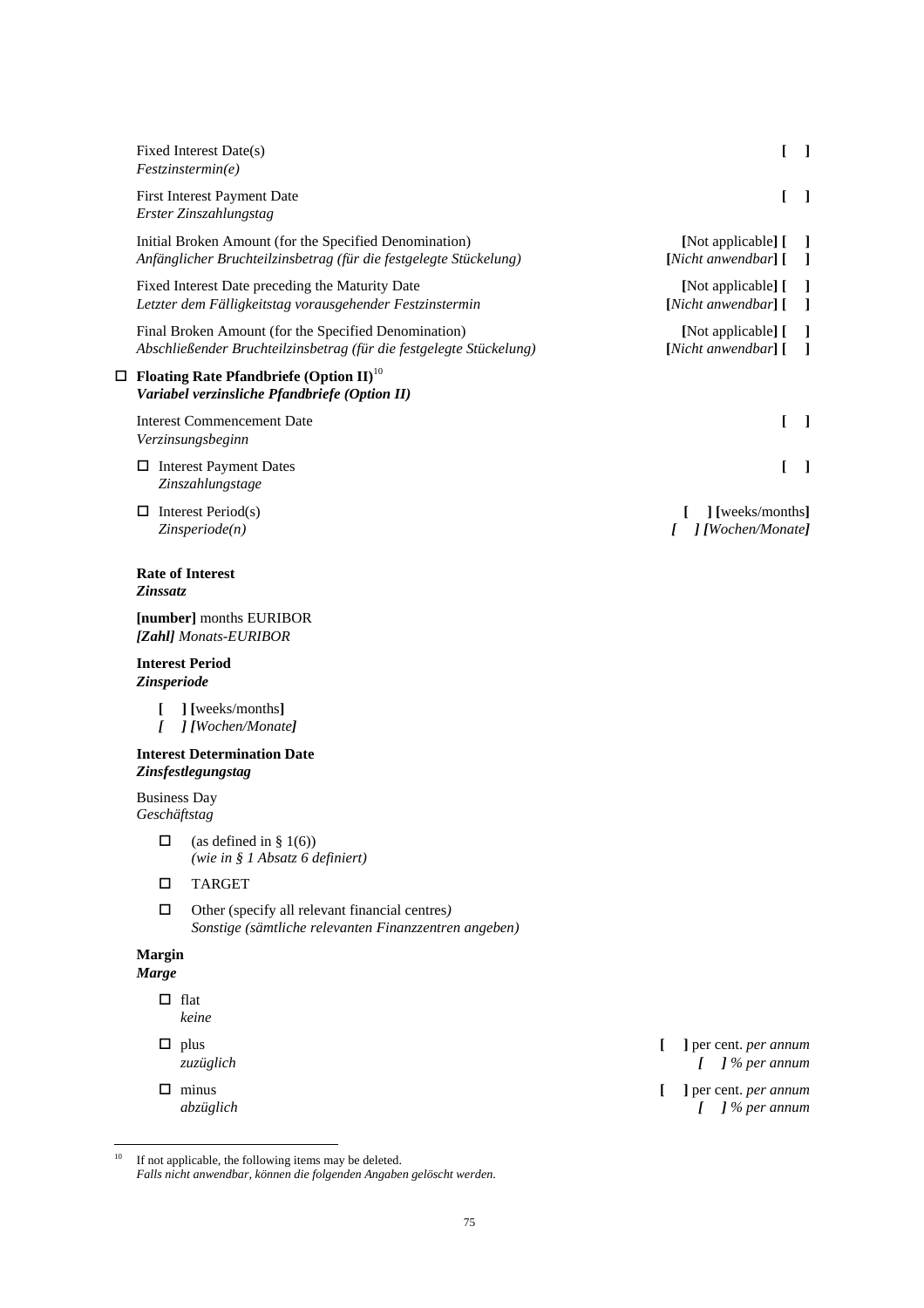# [Minimum] [and] [Maximum] Rate of Interest<sup>11</sup> *[Mindest-] [und] [Höchst]zinssatz*  Minimum Rate of Interest **[ ]** per cent. *per annum Mindestzinssatz [ ] % per annum*  Maximum Rate of Interest **[ ]** per cent. *per annum Höchstzinssatz [ ] % per annum*  **Day Count Fraction**  *Zinstagequotient*  □ Actual/Actual (ICMA Rule 251) *Actual/Actual (ICMA Regel 251)*   $\Box$  First or last short or long interest period *Erste oder letzte kurze oder lange Zinsperiode*  **[**first**] [**last**]** Reference Period  *[erste] [letzte] Bezugsperiode*  Deemed Interest Commencement Date **[ ]**  *Fiktiver Verzinsungsbeginn*  Deemed Interest Payment Date**[**s**] [ ]** *Fiktive[r] Zinszahlungstag[e]*  $\Box$  Actual/365 (Fixed)  $\Box$  Actual/360  $\Box$  30/360 (Bond Basis) 30E/360 (Eurobond Basis)  $\Box$  360/360 **PAYMENTS (§ 4)**  *ZAHLUNGEN (§ 4)*  **Payment Business Day**  *Zahltag*  **Business Day Convention**  *Geschäftstagskonvention*  □ Modified Following Business Day Convention *Modifizierte folgende Geschäftstag-Konvention*  FRN Convention (specify period(s)) **[number] [**weeks**] [**months**]**

- *FRN Konvention (Zeitraum angeben) [Zahl] [Wochen] [Monate]*
- □ Following Business Day Convention *Folgende Geschäftstag-Konvention*
- $\Box$  Preceding Business Day Convention *Vorangegangene Geschäftstag-Konvention*

# **Adjustment [**Yes/No**]** *Anpassung [Ja/Nein]*

 $11$ 11 If the Pfandbriefe are intended to be Eurosystem eligible, insert a Minimum Rate of Interest of 0 per cent. per annum.  *Falls die EZB-Fähigkeit der Pfandbriefe angestrebt wird, sollte ein Mindestzinssatz von 0 % per annum eingefügt werden.*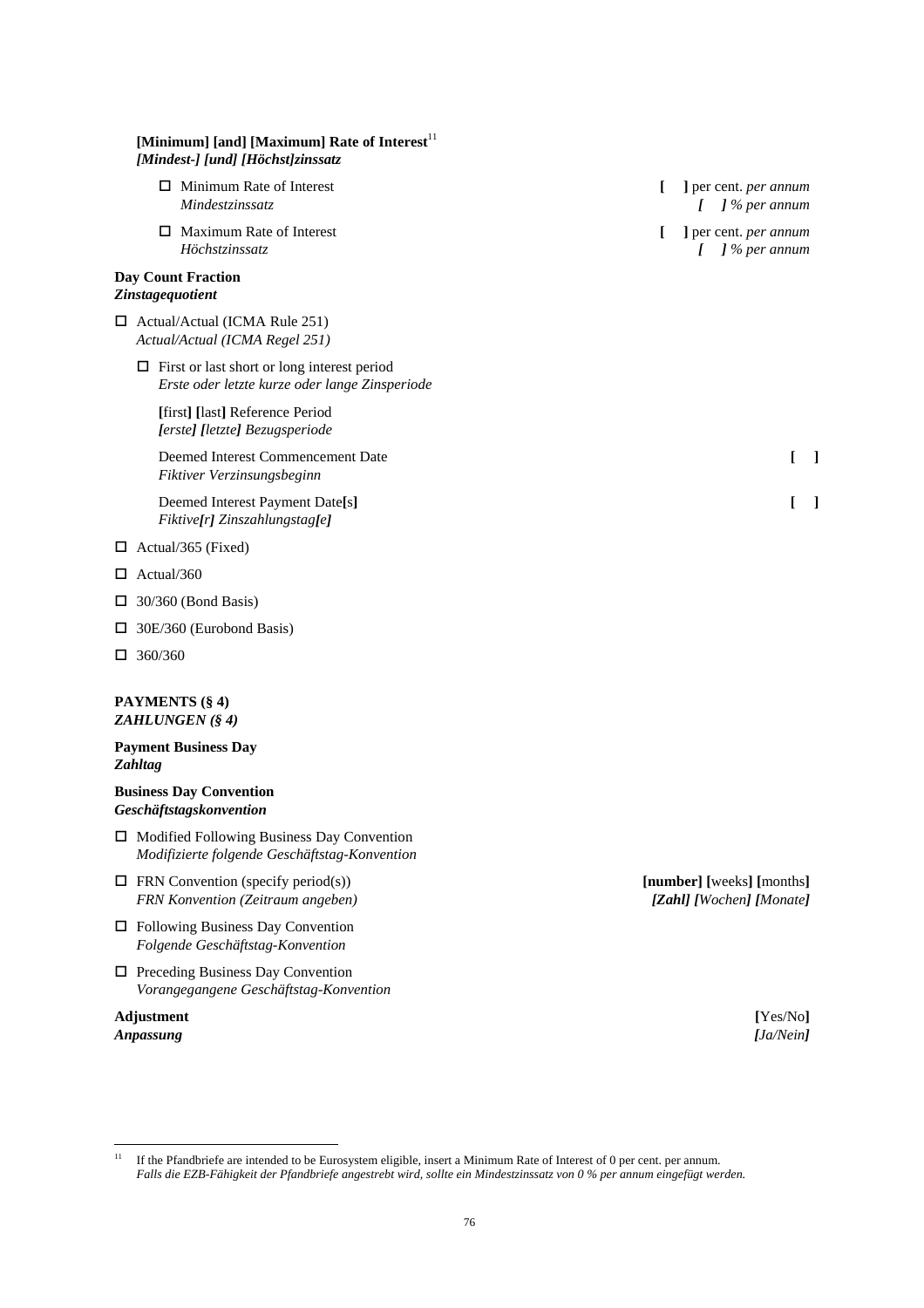# **Payment Business Day**  *Zahltag*

| $\Box$ Business Day (as defined in § 1(6))<br>Geschäftstag (wie in § 1 Absatz 6 definiert)                     |                                   |
|----------------------------------------------------------------------------------------------------------------|-----------------------------------|
| $\Box$ TARGET                                                                                                  |                                   |
| $\Box$ Other (specify all relevant financial centres)<br>Sonstige (sämtliche relevanten Finanzzentren angeben) | $\Gamma$<br>- 1                   |
| <b>REDEMPTION (§ 5)</b><br>RÜCKZAHLUNG (§ 5)                                                                   |                                   |
| <b>Redemption at Maturity</b><br>Rückzahlung bei Endfälligkeit                                                 |                                   |
| $\Box$ Maturity Date<br>Fälligkeitstag                                                                         | $\mathbf{I}$<br>$\lceil$          |
| $\Box$ Redemption Month <sup>12</sup><br>Rückzahlungsmonat                                                     | L<br>1                            |
| Early Redemption at the Option of the Issuer $^{13}$<br>Vorzeitige Rückzahlung nach Wahl der Emittentin        | [Yes/No]<br>[Ja/Nein]             |
| Call Redemption Date(s)<br>Wahl-Rückzahlungstag(e)(Call)                                                       | $\begin{bmatrix} 1 \end{bmatrix}$ |
| Call Redemption Amount(s)<br>Wahl-Rückzahlungsbetrag/beträge(Call)                                             | L<br>$\Box$                       |
| Minimum Notice to Holders<br>Mindestkündigungsfrist                                                            | L<br>$\Box$                       |
| Maximum Notice of Holders<br>Höchstkündigungsfrist                                                             | $\overline{\phantom{a}}$<br>L     |
| $\square$ Days<br>Tage                                                                                         |                                   |
| $\Box$ Business Days<br>Geschäftstage                                                                          |                                   |
| (as defined in $\S$ 1(6))<br>$\Box$<br>(wie in § 1 Absatz 6 definiert)                                         |                                   |
| <b>TARGET</b><br>□                                                                                             |                                   |
| Other (specify all relevant financial centres)<br>□<br>Sonstige (sämtliche relevanten Finanzzentren angeben)   | $\perp$<br>L                      |
| <b>AGENTS (§ 6)</b>                                                                                            |                                   |

Paying Agents *Zahlstellen* 

*BEAUFTRAGTE STELLEN (§ 6)* 

 $12\,$ 12 Not to be completed in the case of Fixed Rate Pfandbriefe*.* 

*Nicht im Fall von festverzinslichen Pfandbriefen zu vervollständigen.* <sup>13</sup> In the case of Jumbo Pfandbriefe, there will be no Early Redemption.  *Im Falle von Jumbo-Pfandbriefen gibt es keine Vorzeitige Rückzahlung.*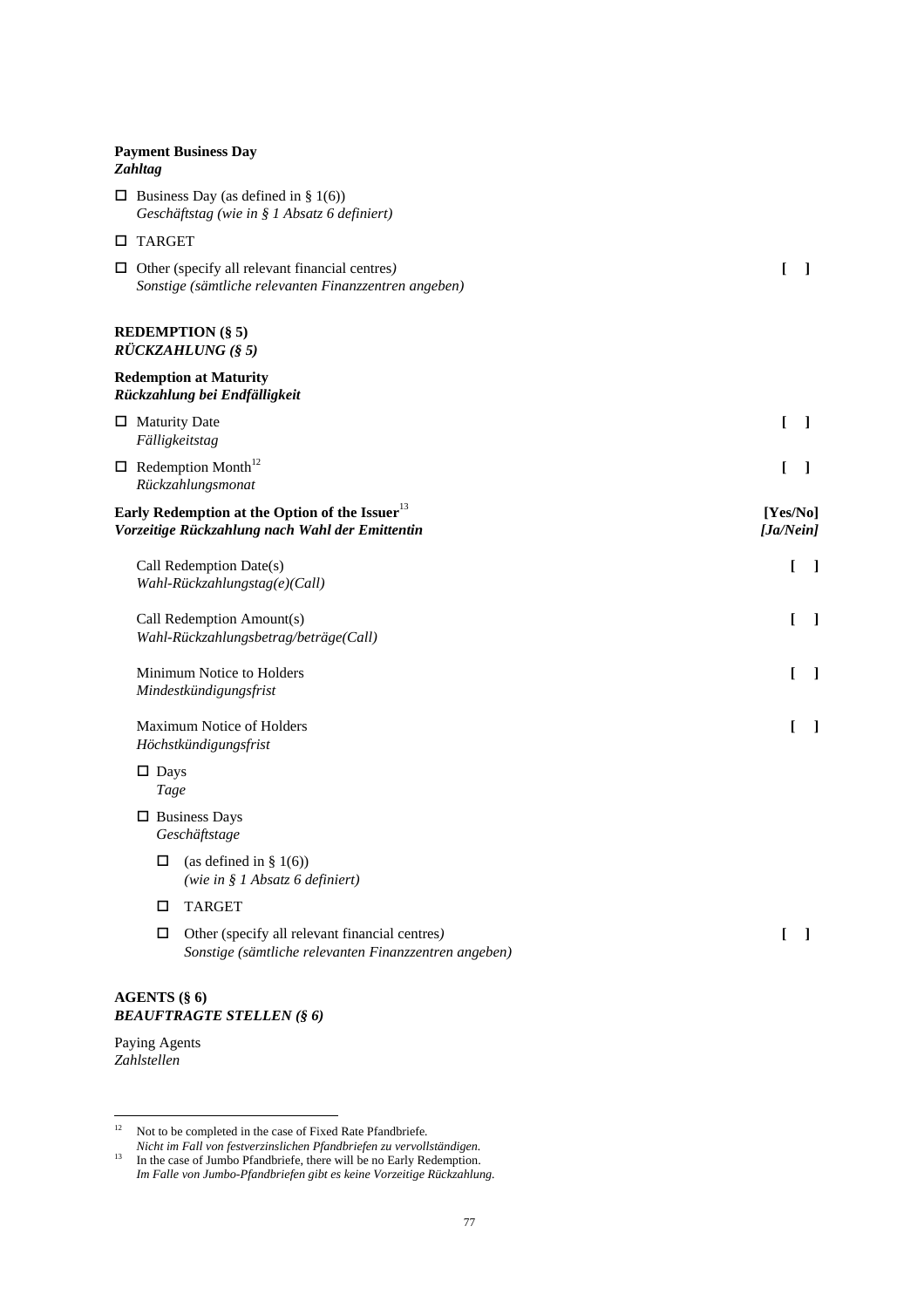- $\square$  Banque Internationale à Luxembourg, société anonyme
- 

### **NOTICES (§ 10)** *MITTEILUNGEN (§ 10)*

### **Place and Medium of publication**  *Ort und Medium der Bekanntmachung*

 Federal Gazette *Bundesanzeiger*

- Website of the Luxembourg Stock Exchange (www.bourse.lu) *Internetseite der Luxemburger Börse (www.bourse.lu*)
- $\Box$  Clearing System<sup>15</sup> *Clearingsystem*

# **Language of Conditions**<sup>16</sup> *Sprache der Bedingungen*

- $\Box$  German and English (German controlling)<sup>17</sup> *Deutsch und Englisch (deutscher Text maßgeblich)*
- $\Box$  German only<sup>18</sup> *Ausschließlich Deutsch*
- $\Box$  English only *Ausschließlich Englisch*
- English and German (English controlling) *Englisch und Deutsch (englischer Text maßgeblich)***]**

 $\Box$  Calculation Agent<sup>14</sup> [insert name and address] *Berechnungsstelle [Name und Adresse einfügen]* 

 $14$ Insert only in the case of Floating Rate Pfandbriefe.

*Nur im Fall von variabel verszinslichen Pfandbriefen einzufügen.* 

Insert only in the case of Pfandbriefe which are not to be listed on a regulated market.

*Nur im Fall von Pfandbriefen, die nicht an einem regulierten Markt notiert werden, einfügen.* 

<sup>16</sup> To be determined in consultation with the Issuer. It is anticipated that, subject to any stock exchange or legal requirements applicable from time to time, and unless otherwise agreed, in the case of Pfandbriefe publicly offered, in whole or in part, or distributed, in whole or in part, to non-qualified investors, German will be the controlling language. If, in the event of such public offer or distribution to non-qualified investors, however, English is chosen as the controlling language, a German language translation of the Conditions will be available from the principal office of the Issuer.

*In Abstimmung mit der Emittentin festzulegen. Es wird erwartet, dass vorbehaltlich geltender Börsen- oder anderer Bestimmungen und soweit nicht anders vereinbart, die deutsche Sprache für Pfandbriefe maßgeblich sein wird, die insgesamt oder teilweise öffentlich zum Verkauf angeboten oder an nicht qualifizierte Anleger verkauft werden. Falls bei einem solchen öffentlichen Verkaufsangebot oder Verkauf an nicht qualifizierte Anleger die englische Sprache als maßgeblich bestimmt wird, wird eine deutschsprachige Übersetzung der Bedingungen bei der Hauptgeschäftsstelle der Emittentin erhältlich sein.*

<sup>&</sup>lt;sup>17</sup> To be inserted in the case of Jumbo Pfandbriefe.

*Im Fall von Jumbo-Pfandbriefen einzufügen.*

<sup>&</sup>lt;sup>18</sup> Use only in the case of Pfandbriefe not publicly offered and/or not intended to be listed on any regulated market within the European Economic Area.

*Nur im Fall von Pfandbriefen zu nutzen, die nicht öffentlich angeboten und nicht am regulierten Markt innerhalb des Europäischen Wirtschaftsraums zum Handel zugelassen werden sollen.*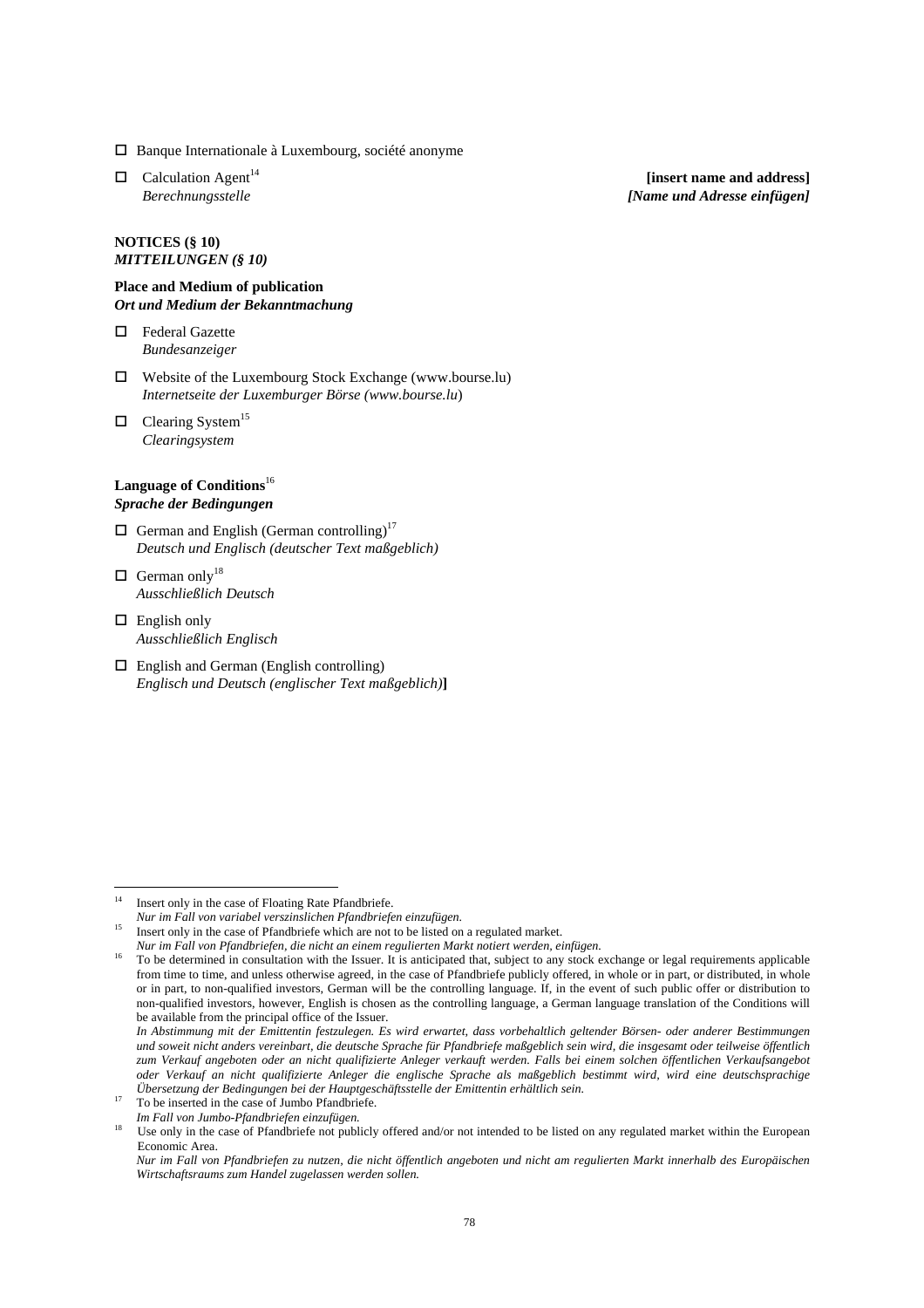# **Part II.: OTHER INFORMATION** *Teil II.: ZUSÄTZLICHE INFORMATIONEN*

### **A. Key information**   *Wichtige Angaben*

# **Interests of natural and legal persons involved in the issue/offer**  *Interessen von Seiten natürlicher und juristischer Personen, die an der Emission/dem Angebot beteiligt sind*

 $\square$  Save as described in the Prospectus, so far as the Issuer is aware, no person involved in the offer of the Pfandbriefe has an interest material to the offer. *Mit Ausnahme der im Prospekt beschriebenen Interessen besteht bei den an der Emission beteiligten Personen nach Kenntnis der Emittentin kein wesentliches Interesse an dem Angebot der Pfandbriefe.* 

|                            | $\Box$ Additional interests<br>Zusätzliche Interessen                                                                                                                                                                                      | [specify details]<br>[Einzelheiten einfügen] |  |
|----------------------------|--------------------------------------------------------------------------------------------------------------------------------------------------------------------------------------------------------------------------------------------|----------------------------------------------|--|
|                            | Reasons for the offer <sup>19</sup><br>Gründe für das Angebot                                                                                                                                                                              | [specify details]<br>[Einzelheiten einfügen] |  |
|                            | Estimated net proceeds <sup>20</sup><br>Geschätzter Nettoerlös                                                                                                                                                                             |                                              |  |
|                            | Estimated total expenses of the issue<br>Geschätzte Gesamtkosten der Emission                                                                                                                                                              |                                              |  |
| В.                         | Information concerning the securities to be offered/admitted to trading<br>Informationen über die anzubietenden bzw. zum Handel zuzulassenden<br>Wertpapiere                                                                               |                                              |  |
|                            | <b>Securities Identification Numbers</b><br>Wertpapierkennnummern                                                                                                                                                                          |                                              |  |
| <b>ISIN</b><br><b>ISIN</b> |                                                                                                                                                                                                                                            | L<br>$\mathbf{I}$                            |  |
|                            | Common Code<br>Common Code                                                                                                                                                                                                                 | L                                            |  |
|                            | German Securities Code<br>Wertpapierkennnummer (WKN)                                                                                                                                                                                       |                                              |  |
|                            | Any other securities number<br>Sonstige Wertpapiernummer                                                                                                                                                                                   |                                              |  |
|                            | Historic Interest Rates and further performance as well as volatility <sup>21</sup><br>Zinssätze der Vergangenheit und künftige Entwicklungen sowie ihre Volatilität                                                                       |                                              |  |
|                            | Details of historic EURIBOR rates<br>and the further performance as well as their volatility<br>can be obtained from<br>Einzelheiten zu vergangenen EURIBOR Sätzen<br>und Informationen über künftige Entwicklungen sowie ihre Volatilität | <b>Reuters EURIBOR01</b>                     |  |
|                            | können abgerufen werden unter                                                                                                                                                                                                              | <b>Reuters EURIBOR01</b>                     |  |

*Sofern die Gründe für das Angebot nicht in der Gewinnerzielung und/oder der Absicherung bestimmter Risiken bestehen, sind die Gründe hier anzugeben. Nicht auszufüllen bei Pfandbriefen mit einer festgelegten Stückelung von mindestens EUR 100.000.* <sup>20</sup> If proceeds are intended for more than one use, will need to split out and present in order of priority.

<sup>19</sup> 19 If reasons for the offer are different from making profit and/or hedging certain risks include those reasons here. Not to be completed in the case of Pfandbriefe with a Specified Denomination of at least EUR 100,000.

*Sofern die Erträge für verschiedene Verwendungszwecke bestimmt sind, sind diese aufzuschlüsseln und nach der Priorität der Verwendungszwecke darzustellen.*

<sup>&</sup>lt;sup>21</sup> Only applicable for Floating Rate Pfandbriefe. *Nur bei variabel verzinslichen Pfandbriefen anwendbar.*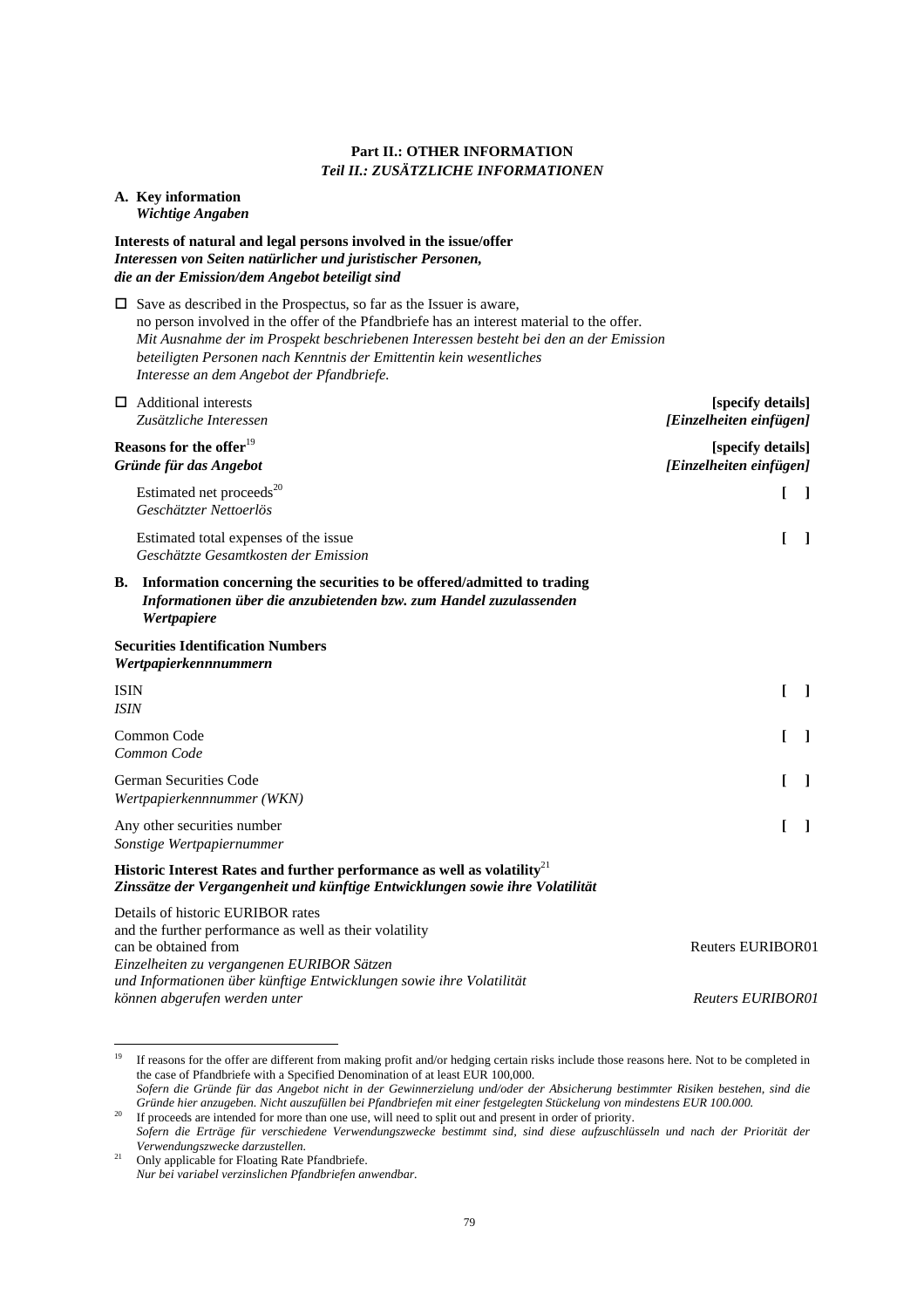| $Yield^{22}$<br>Rendite                                                                                                                                                                                                                                 |                                                                                                                                                                                                                                                                                                                                                                      | [Not applicable] [<br>[Nicht anwendbar] [                         | T<br>1       |
|---------------------------------------------------------------------------------------------------------------------------------------------------------------------------------------------------------------------------------------------------------|----------------------------------------------------------------------------------------------------------------------------------------------------------------------------------------------------------------------------------------------------------------------------------------------------------------------------------------------------------------------|-------------------------------------------------------------------|--------------|
| Resolutions, authorisations and approvals by virtue of which the Pfandbriefe<br>will be created and/or issued<br>Beschlüsse, Ermächtigungen und Genehmigungen, welche die Grundlage für<br>die Schaffung der Pfandbriefe und/oder deren Emission bilden |                                                                                                                                                                                                                                                                                                                                                                      | [Specify details]<br>[Einzelheiten einfügen]                      |              |
| C.                                                                                                                                                                                                                                                      | Terms and conditions of the offer $^{23}$<br>Bedingungen und Konditionen des Angebots                                                                                                                                                                                                                                                                                |                                                                   |              |
|                                                                                                                                                                                                                                                         | C.1 Conditions, offer statistics, expected timetable and action required to apply<br>for the offer<br>Bedingungen, Angebotsstatistiken, erwarteter Zeitplan und erforderliche Maßnahmen                                                                                                                                                                              | [Not applicable]                                                  |              |
|                                                                                                                                                                                                                                                         | für die Antragstellung<br>Conditions to which the offer is subject<br>Bedingungen, denen das Angebot unterliegt                                                                                                                                                                                                                                                      | [Nicht anwendbar]<br>[Specify details]<br>[Einzelheiten einfügen] |              |
|                                                                                                                                                                                                                                                         | Total amount of the offer; if the amount is not fixed, description of the<br>arrangements and time for announcing to the public the definitive<br>amount of the offer<br>Gesamtsumme der des Angebots, wenn der Betrag nicht feststeht,<br>Beschreibung der Vereinbarungen und des Zeitpunkts für die Ankündigung<br>des endgültigen Angebotsbetrags an das Publikum | [Specify details]<br>[Einzelheiten einfügen]                      |              |
|                                                                                                                                                                                                                                                         | Time period, including any possible amendments,<br>during which the offer will be open<br>$First$ – einschließlich etwaiger Änderungen –<br>während der das Angebot vorliegt                                                                                                                                                                                         | $\mathbf{I}$                                                      | $\mathbf{I}$ |
|                                                                                                                                                                                                                                                         | Description of the application process<br>Beschreibung des Prozesses für die Umsetzung des Angebots                                                                                                                                                                                                                                                                  | ſ                                                                 | 1            |
|                                                                                                                                                                                                                                                         | A description of the possibility to reduce subscriptions and the manner<br>for refunding excess amount paid by applicants<br>Beschreibung der Möglichkeit zur Reduzierung der Zeichnungen und der Art<br>und Weise der Erstattung des zu viel gezahlten Betrags an die Zeichner                                                                                      | f                                                                 | 1            |
|                                                                                                                                                                                                                                                         | Details of the minimum and/or maximum amount of application,<br>(whether in number of Pfandbriefe or aggregate amount to invest)<br>Einzelheiten zum Mindest- und/oder Höchstbetrag der Zeichnung<br>(entweder in Form der Anzahl der Pfandbriefe oder des aggregierten<br>zu investierenden Betrags)                                                                | L                                                                 | -1           |
|                                                                                                                                                                                                                                                         | Method and time limits for paying up the Pfandbriefe and for delivery of the Pfandbriefe<br>Methode und Fristen für die Bedienung der Pfandbriefe und ihre Lieferung                                                                                                                                                                                                 | T                                                                 | T            |
|                                                                                                                                                                                                                                                         | Manner and date in and on which results of the offer are to be made public<br>Art und Weise und Termin, auf die bzw. an dem die Ergebnisse des<br>Angebots offen zu legen sind                                                                                                                                                                                       | $\mathbf{I}$                                                      | $\mathbf{I}$ |
|                                                                                                                                                                                                                                                         | The procedure for the exercise of any right of pre-emption, the negotiability of<br>subscription rights and the treatment of subscription rights not exercised.<br>Verfahren für die Ausübung eines etwaigen Vorzugsrechts, die Marktfähigkeit<br>der Zeichnungsrechte und die Behandlung der nicht ausgeübten                                                       |                                                                   |              |
|                                                                                                                                                                                                                                                         | Zeichnungsrechte                                                                                                                                                                                                                                                                                                                                                     | $\mathbf{I}$                                                      | $\mathbf{I}$ |

 $22\,$ <sup>22</sup> Only applicable for Fixed Rate Pfandbriefe.

*Nur bei festverzinslichen Pfandbriefen anwendbar.*

<sup>&</sup>lt;sup>23</sup> Complete with respect to an offer of Pfandbriefe to the public with a Specified Denomination of less than EUR  $100,000$ . *Bei öffentlichem Angebot von Pfandbriefen mit einer festgelegten Stückelung von weniger als EUR 100.000 auszufüllen.*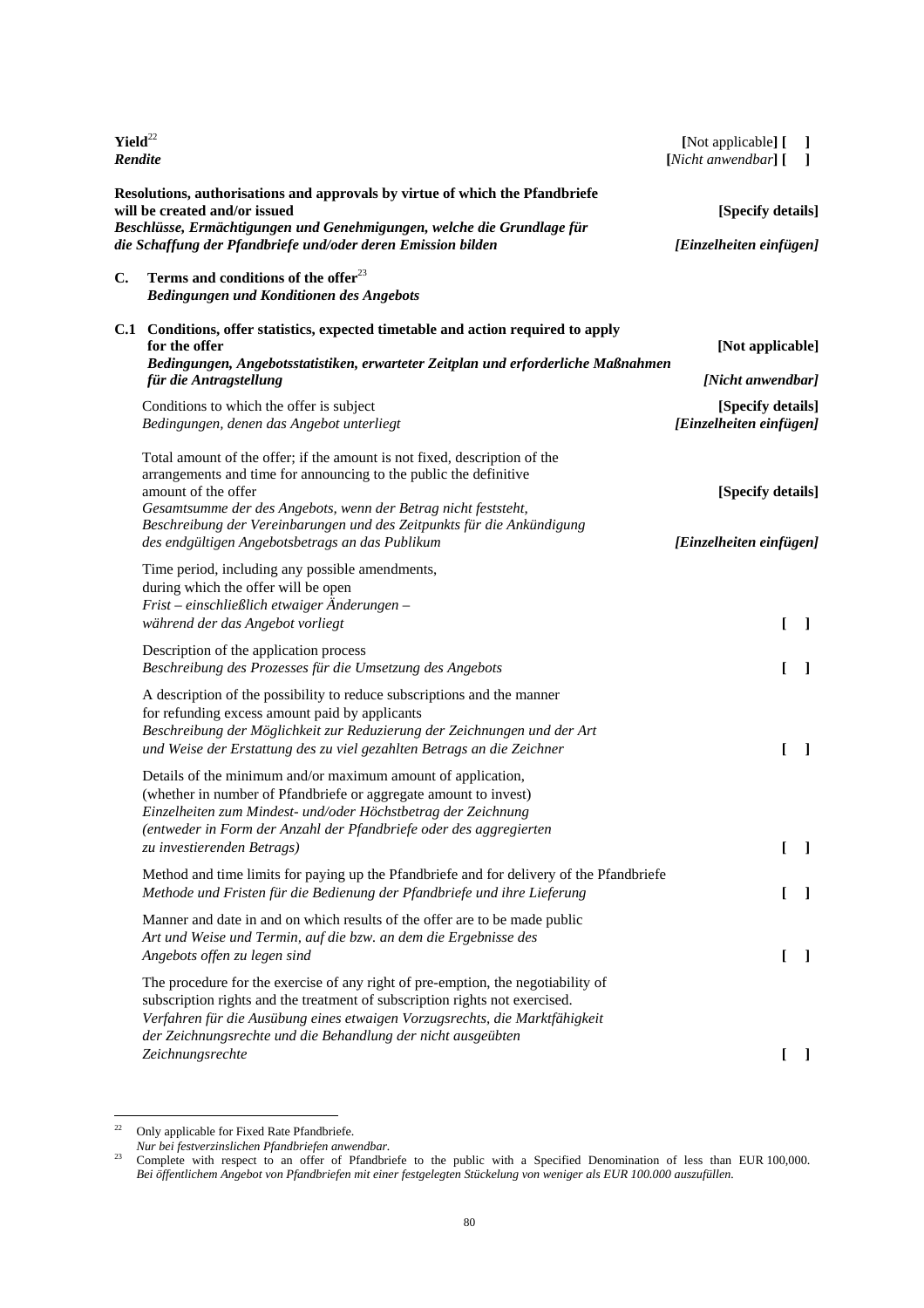| C.2 Plan of distribution and allotment <sup>24</sup><br>Plan für die Aufteilung der Wertpapiere und deren Zuteilung                                                                                                                                                                                                                                                                                                                                                                           | [Not applicable]<br>[Nicht anwendbar]                                          |
|-----------------------------------------------------------------------------------------------------------------------------------------------------------------------------------------------------------------------------------------------------------------------------------------------------------------------------------------------------------------------------------------------------------------------------------------------------------------------------------------------|--------------------------------------------------------------------------------|
| If the offer is being made simultaneously in the markets of two or more<br>countries and if a tranche has been or is being reserved for certain<br>of these, indicate such tranche<br>Erfolgt das Angebot gleichzeitig auf den Märkten zweier oder mehrerer<br>Länder und wurde/wird eine bestimmte Tranche einigen dieser Märkte<br>vorbehalten, Angabe dieser Tranche                                                                                                                       | ſ<br>$\blacksquare$                                                            |
| Process for notification to applicants of the amount allotted and indication<br>whether dealing may begin before notification is made<br>Verfahren zur Meldung des den Zeichnern zugeteilten Betrags und Angabe,<br>ob eine Aufnahme des Handels vor dem Meldeverfahren möglich ist                                                                                                                                                                                                           | ſ<br>$\overline{1}$                                                            |
| C.3 Pricing <sup>25</sup><br><b>Kursfeststellung</b>                                                                                                                                                                                                                                                                                                                                                                                                                                          | [Not applicable]<br>[Nicht anwendbar]                                          |
| Expected price at which the Pfandbriefe will be offered<br>or the method of determining the price and the process for its disclosure<br>Preis, zu dem die Pfandbriefe voraussichtlich<br>angeboten werden, oder der Methode, mittels derer der Preis<br>festgelegt wird, und des Verfahrens für die Offenlegung                                                                                                                                                                               | [Not applicable][Specify details]<br>[Nicht anwendbar] [Einzelheiten einfügen] |
| Amount of expenses and taxes charged to the subscriber / purchaser<br>Kosten/Steuern, die dem Zeichner/Käufer in Rechnung gestellt<br>werden                                                                                                                                                                                                                                                                                                                                                  | [Not applicable][Specify details]<br>[Nicht anwendbar] [Einzelheiten einfügen] |
| C.4 Placing and underwriting <sup>26</sup><br>Platzierung und Übernahme                                                                                                                                                                                                                                                                                                                                                                                                                       |                                                                                |
| Name[s] and address[es] of the co-ordinator[s] of the global offer or of single parts of<br>the offer and, to the extent known to the Issuer or the offeror, of the placers in the<br>various countries where the offer takes place.<br>Name[n] und Anschrift[en] [des Koordinator][der Koordinatoren] des gesamten Angebots<br>oder einzelner Teile des Angebots und - sofern der Emittentin oder dem<br>Anbieter bekannt – Angaben zu den Platzeuren in den einzelnen Ländern des Angebots] | $\mathsf{L}$<br>1                                                              |
| <b>Method of distribution</b><br><b>Vertriebsmethode</b>                                                                                                                                                                                                                                                                                                                                                                                                                                      |                                                                                |
| $\Box$ Non-syndicated<br>Nicht syndiziert                                                                                                                                                                                                                                                                                                                                                                                                                                                     |                                                                                |
| $\square$ Syndicated<br>Syndiziert                                                                                                                                                                                                                                                                                                                                                                                                                                                            |                                                                                |
| Date of Subscription Agreement <sup>27</sup><br>Datum des Subscription Agreements                                                                                                                                                                                                                                                                                                                                                                                                             | $\mathbf{L}$<br>$\perp$                                                        |
| Material features of the Subscription Agreement including the quotes <sup>28</sup><br>Hauptmerkmale des Übernahmevertrages einschließlich der Quoten                                                                                                                                                                                                                                                                                                                                          | $\mathbf{I}$                                                                   |

 $\overline{24}$ 24 Complete with respect to an offer of Pfandbriefe to the public with a Specified Denomination of less than EUR 100,000. *Bei öffentlichem Angebot von Pfandbriefen mit einer festgelegten Stückelung von weniger als EUR 100.000 auszufüllen.*<br>Bei öffentlichem Angebot von Pfandbriefen mit einer festgelegten Stückelung von weniger als EUR 100.000 25 Complete with respect to an offer of Pfandbriefe to the public with a Specified Denomination of less than EUR 100,000.

*Bei öffentlichem Angebot von Pfandbriefen mit einer festgelegten Stückelung von weniger als EUR 100.000 auszufüllen.* <sup>26</sup> Complete with respect to an offer of Pfandbriefe to the public with a Specified Denomination of less than EUR 100,000.

*Bei öffentlichem Angebot von Pfandbriefen mit einer festgelegten Stückelung von weniger als EUR 100.000 auszufüllen.*

<sup>&</sup>lt;sup>27</sup> Required only for Pfandbriefe issued on a syndicated basis in the case of Pfandbriefe with a Specified Denomination of less than EUR 100,000.

*Nur erforderlich bei Pfandbriefen mit einer festgelegten Stückelung von weniger als EUR 100.000, wenn es sich um Pfandbriefe handelt, die auf syndizierter Basis begeben werden.*

 $28$  To be completed only if known. *Nur auszufüllen, sofern bekannt.*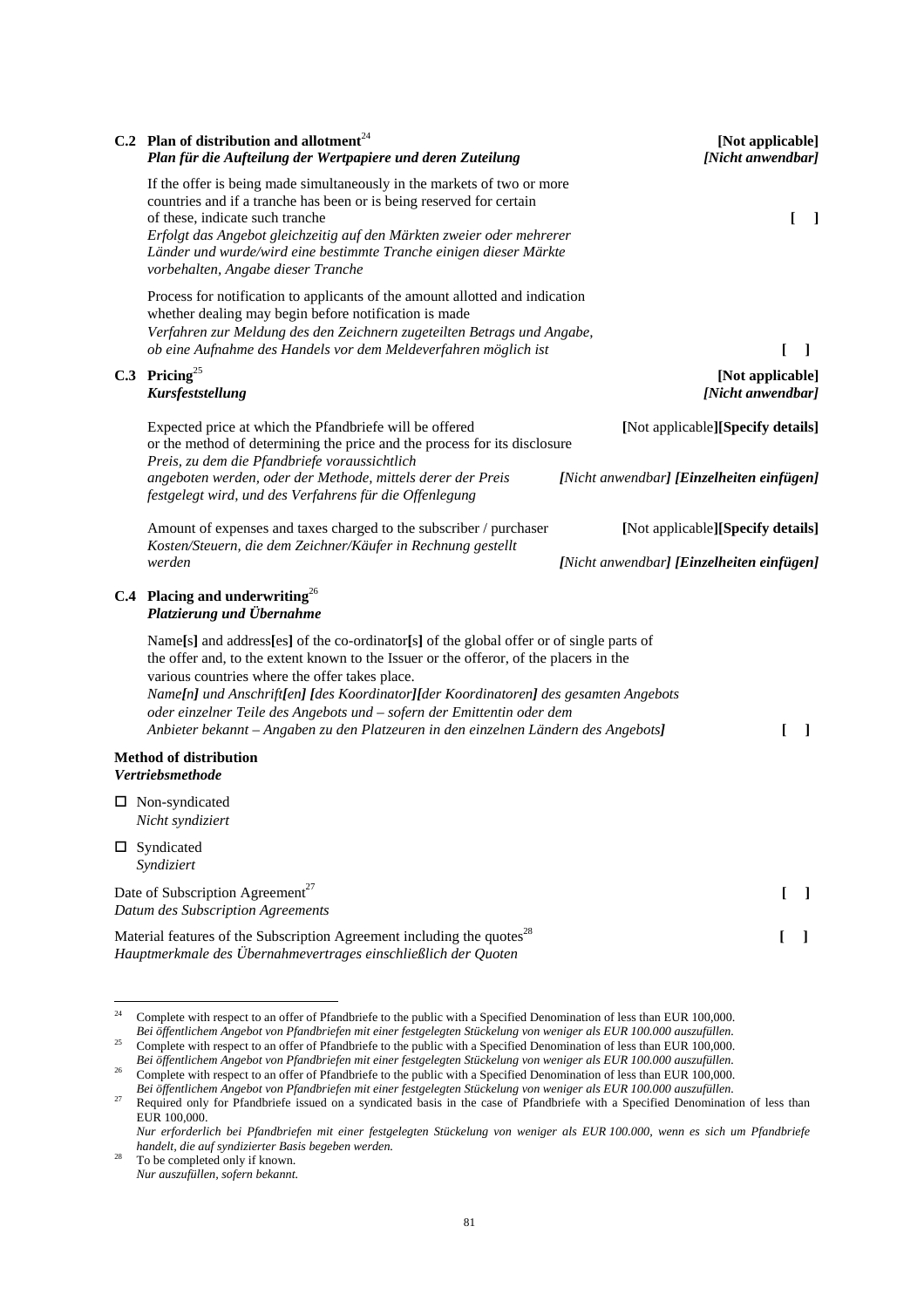**Dealer/Management details including form of commitment**<sup>29</sup> *Einzelheiten bezüglich des Platzeurs/Bankenkonsortiums einschließlich der Art der Übernahme* 

| Dealer/Management Group                                                                                                                                                                                                                                                                                                                                                                                                                                               | [specify name[s] and address[es]] |
|-----------------------------------------------------------------------------------------------------------------------------------------------------------------------------------------------------------------------------------------------------------------------------------------------------------------------------------------------------------------------------------------------------------------------------------------------------------------------|-----------------------------------|
| Platzeur/Bankenkonsortium                                                                                                                                                                                                                                                                                                                                                                                                                                             | [Name[n] und Adresse[n] angeben]] |
| $\Box$ Firm commitment                                                                                                                                                                                                                                                                                                                                                                                                                                                | L                                 |
| Feste Zusage                                                                                                                                                                                                                                                                                                                                                                                                                                                          | $\mathbf{I}$                      |
| $\Box$ No firm commitment / best efforts arrangements                                                                                                                                                                                                                                                                                                                                                                                                                 | ſ                                 |
| Keine feste Zusage / zu den bestmöglichen Bedingungen                                                                                                                                                                                                                                                                                                                                                                                                                 | $\perp$                           |
| Commission <sup>30</sup><br><b>Provisionen</b>                                                                                                                                                                                                                                                                                                                                                                                                                        |                                   |
| Management/Underwriting Commission                                                                                                                                                                                                                                                                                                                                                                                                                                    | [specify] [None]                  |
| Management- und Übernahmeprovision                                                                                                                                                                                                                                                                                                                                                                                                                                    | [angeben] [Keine]                 |
| <b>Selling Concession</b>                                                                                                                                                                                                                                                                                                                                                                                                                                             | [specify]                         |
| Verkaufsprovision                                                                                                                                                                                                                                                                                                                                                                                                                                                     | [angeben]                         |
| <b>Stabilising Dealer/Manager</b>                                                                                                                                                                                                                                                                                                                                                                                                                                     | [specify details][None]           |
| Kursstabilisierender Dealer/Manager                                                                                                                                                                                                                                                                                                                                                                                                                                   | [Einzelheiten einfügen][Keiner]   |
| D.<br><b>Admission(s)</b> to Trading<br>Börsenzulassung(en)                                                                                                                                                                                                                                                                                                                                                                                                           | [Yes][No]<br>[Ja][Nein]           |
| $\Box$ Berlin, Regulated Market<br>Berlin, Regulierter Markt                                                                                                                                                                                                                                                                                                                                                                                                          |                                   |
| □ Luxembourg Stock Exchange: Regulated Market<br>Luxemburger Wertpapierbörse: Regulierter Markt                                                                                                                                                                                                                                                                                                                                                                       |                                   |
| Expected date of admission <sup>23</sup>                                                                                                                                                                                                                                                                                                                                                                                                                              | L                                 |
| Erwarteter Termin der Zulassung                                                                                                                                                                                                                                                                                                                                                                                                                                       | $\Box$                            |
| Estimate of the total expenses related to admission to trading <sup>31</sup>                                                                                                                                                                                                                                                                                                                                                                                          | L                                 |
| Geschätzte Gesamtkosten für die Zulassung zum Handel                                                                                                                                                                                                                                                                                                                                                                                                                  | 1                                 |
| Regulated Markets or equivalent markets on which, to the knowledge<br>of the Issuer, securities of the same class as the Pfandbriefe to be offered or<br>admitted to trading are already admitted to trading. <sup>32</sup><br>Angabe geregelter oder gleichwertiger Märkte, auf denen nach Kenntnis<br>der Emittentin Pfandbriefe der gleichen Wertpapierkategorie,<br>die zum Handel angeboten oder zugelassen werden sollen,<br>bereits zum Handel zugelassen sind |                                   |
| $\Box$ Berlin (Regulated Market)                                                                                                                                                                                                                                                                                                                                                                                                                                      |                                   |
| $\Box$ Luxembourg (Regulated Market)                                                                                                                                                                                                                                                                                                                                                                                                                                  |                                   |
| <b>Issue Price</b><br><i><b>Ausgabepreis</b></i>                                                                                                                                                                                                                                                                                                                                                                                                                      | ] per cent<br>L<br>1%             |

<sup>29</sup> 29 Not required for Pfandbriefe with a Specified Denomination of at least EUR 100,000.

*Nicht erforderlich bei Pfandbriefen mit einer festgelegten Stückelung von mindestens EUR 100.000.*

<sup>30</sup> Not required for Pfandbriefe with a Specified Denomination of at least EUR 100,000.<br>Nicht erforderlich bei Pfandbriefen mit einer festgelegten Stückelung von mindestens EUR 100.000.

<sup>&</sup>lt;sup>31</sup> Not required for Pfandbriefe with a Specified Denomination of less than EUR 100,000.

*Nicht erforderlich bei Pfandbriefen mit einer festgelegten Stückelung von weniger als EUR 100.000.*

<sup>&</sup>lt;sup>32</sup> Only to be completed in the case of an increase. In the case of an increase, which is fungible with a preceding issue, need to indicate that the original Pfandbriefe are already admitted to trading. Not required for Pfandbriefe with a Specified Denomination of at least EUR 100,000.

*Nur auszufüllen im Falle einer Aufstockung. Im Falle einer Aufstockung, die mit einer vorangegangenen Emission fungibel ist, ist die Angabe erforderlich, dass die ursprünglichen Pfandbriefe bereits zum Handel zugelassen sind. Nicht erforderlich bei Pfandbriefen mit einer festgelegten Stückelung von mindestens EUR 100.000.*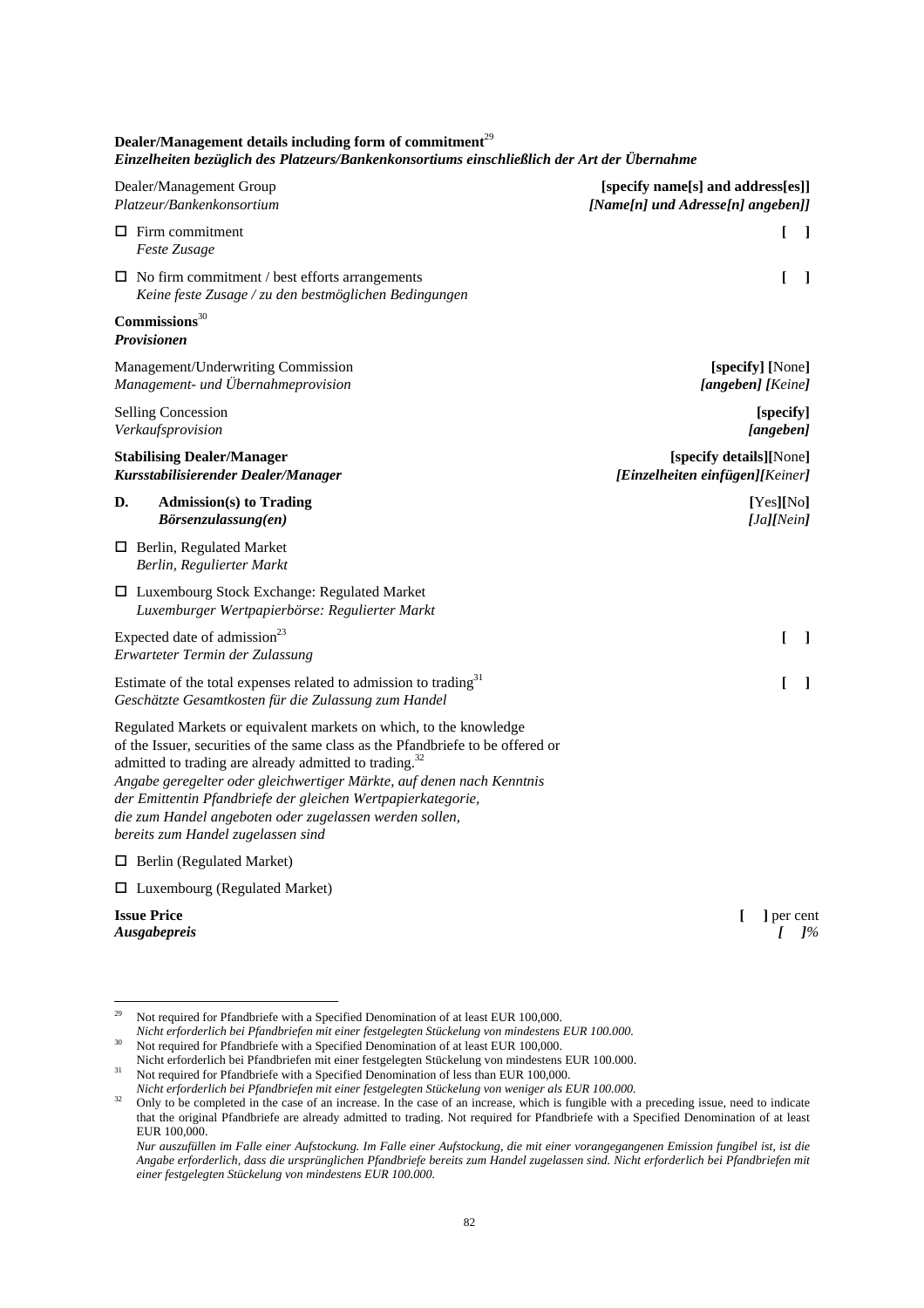Names and addresses of the entities which have a firm commitment to act **[**Not applicable**]** as intermediaries in secondary trading, providing liquidity through bid and **[Specify details]** offer rates and description of the main terms of their commitment<sup>33</sup> *Namen und Anschriften der Institute, die aufgrund einer festen Zusage [Nicht anwendbar] als Intermediäre im Sekundärhandel tätig sind und Liquidität mittels [Einzelheiten einfügen] Geld- und Briefkursen zur Verfügung stellen, und Beschreibung der Hauptbedingungen der Zusagevereinbarung* 

**E. Additional Information**  *Zusätzliche Angaben* 

**Rating**<sup>34</sup> [ ] *Rating* 

**[Specify whether the relevant rating agency is established in the European Community and is registered or has applied for registration pursuant to Regulation (EC) No 1060/2009 of the European Parliament and of the Council of 16 September 2009 on credit rating agencies, as amended (the "CRA Regulation"). The European Securities and Markets Authority publishes on its website (www.emsa.europa.eu) a list of credit rating agencies registered in accordance with the CRA Regulation. That list is updated within five working days following the adoption of a decision under Article 16, 17 or 20 CRA Regulation. The European Commission shall publish that updated list in the Official Journal of the European Union within 30 days following such update.]** 

*[Einzelheiten einfügen, ob die jeweilige Ratingagentur ihren Sitz in der Europäischen Gemeinschaft hat und gemäß Verordnung (EG) Nr. 1060/2009 des Europäischen Parlaments und des Rates vom 16. September 2009 über Ratingagenturen, in der jeweils geltenden Fassung, (die "Ratingagentur-Verordnung") registriert ist oder die Registrierung beantragt hat. Die Europäische Wertpapier- und Marktaufsichtsbehörde veröffentlicht auf ihrer Internetseite (www.esma.europa.eu) ein Verzeichnis der nach der Ratingagentur-Verordnung registrierten Ratingagenturen. Dieses Verzeichnis wird innerhalb von fünf Werktagen nach Annahme eines Beschlusses gemäß Artikel 16, 17 oder 20 der Ratingagentur-Verordnung aktualisiert. Die Europäische Kommission veröffentlicht das aktualisierte Verzeichnis im Amtsblatt der Europäischen Union innerhalb von 30 Tagen nach der Aktualisierung.]* 

Non-exempt Offer **[**Not applicable**] [**Applicable**]** *Nicht-befreites Angebot [Nicht anwendbar] [Anwendbar]*

**F. Information to be provided regarding the consent by the Issuer or person responsible for drawing up the Prospectus** 

 *Zur Verfügung zu stellende Informationen über die Zustimmung des Emittenten oder der für die Erstellung des Prospekts zuständigen Person* 

□ No Consent *Keine Zustimmung* 

 $\overline{a}$ 

□ Individual Consent *Individuelle Zustimmung* 

Offer period during which subsequent resale or **[**From **[ ]** (inclusive) to **[ ]** (exclusive)**]** final placement by Dealers and/or further financial intermediaries of the Pfandbriefe can be made

<sup>&</sup>lt;sup>33</sup> Not required for Pfandbriefe with a Specified Denomination of at least EUR 100,000.

*Nicht erforderlich bei Pfandbriefen mit einer festgelegten Stückelung von mindestens EUR 100.000.* 

<sup>34</sup> Do not complete, if the Pfandbriefe are not rated on an individual basis. In the case of Pfandbriefe with a Specified Denomination of less than EUR 100,000, need to include a brief explanation of the meaning of the ratings if this has been previously published by the rating provider.

*Nicht auszufüllen, wenn kein Einzelrating für die Pfandbriefe vorliegt. Bei Pfandbriefen mit einer festgelegten Stückelung von weniger als EUR 100.000, kurze Erläuterung der Bedeutung des Ratings, wenn dieses unlängst von der Ratingagentur erstellt wurde.*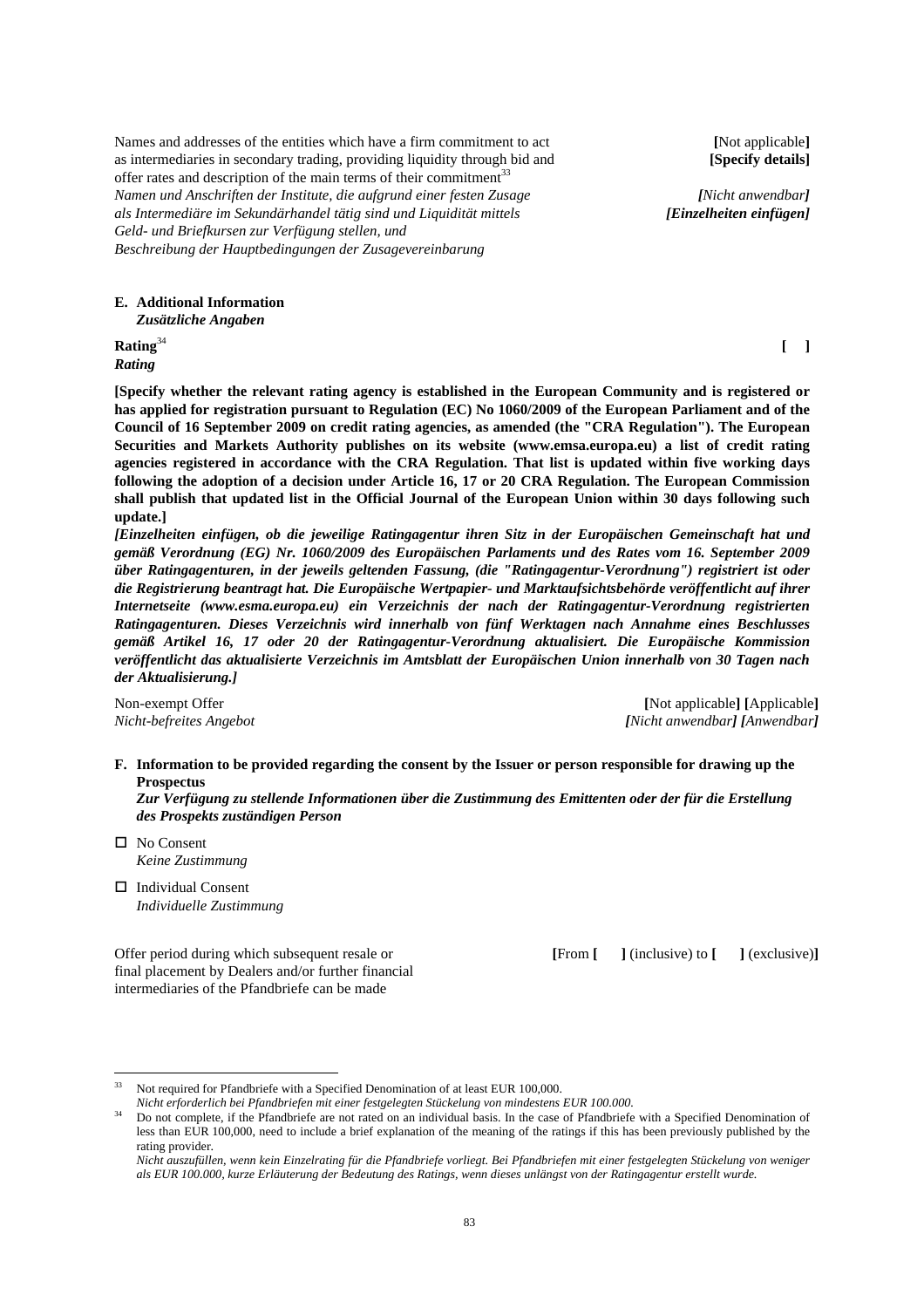*Angebotsperiode, während derer der spätere Weiterverkauf [Von [**] (einschließlich) bis [**] (ausschließlich)] oder die endgültige Platzierung der Pfandbriefe durch die Platzeure oder weitere Finanzintermediäre erfolgen kann*

| Name[s] and address[es] of the Dealer[s] [and] [or]<br>financial [intermediary] [intermediaries]<br>Name[n] und Adresse[n] [des Platzeurs] [der Platzeure] [und] [oder]<br>[des Finanzintermediärs] [der Finanzintermediäre]                                   | [insert name(s) and address(es) of the relevant<br>Dealer(s) and/or financial intermediar(y)(ies)]<br>[Namen und Adresse $(n)$ des Platzeurs /<br>der Platzeure und/oder des<br><b>Finanzintermediärs</b> /]<br>der Finanzintermediäre einfügen] |
|----------------------------------------------------------------------------------------------------------------------------------------------------------------------------------------------------------------------------------------------------------------|--------------------------------------------------------------------------------------------------------------------------------------------------------------------------------------------------------------------------------------------------|
| Additional conditions attached to the consent which are relevant for<br>the use of the Prospectus and these Final Terms                                                                                                                                        | [Not applicable][Specify details]                                                                                                                                                                                                                |
| Zusätzliche Bedingungen, an die die Zustimmung gebunden ist<br>und die für die Verwendung des Prospekts und dieser<br>Endgültigen Bedingungen relevant sind                                                                                                    | [Nicht anwendbar] [ <b>Einzelheiten einfügen</b> ]                                                                                                                                                                                               |
| <b>General Consent</b><br>П<br>Generelle Zustimmung                                                                                                                                                                                                            |                                                                                                                                                                                                                                                  |
| Offer period during which subsequent resale or final placement<br>of the Pfandbriefe can be made                                                                                                                                                               | ] (inclusive) to [<br>[From [<br>1(exclusive)1                                                                                                                                                                                                   |
| Angebotsperiode, während derer der spätere Weiterverkauf<br>$[V \circ n]$<br>oder die endgültige Platzierung der Pfandbriefe erfolgen kann                                                                                                                     | $\int$ (einschließlich) bis $\int$<br>$l$ (ausschließlich) $l$                                                                                                                                                                                   |
| Any other clear or objective conditions attached to the consent                                                                                                                                                                                                | [Not applicable][Specify details]                                                                                                                                                                                                                |
| which are relevant for the use of the Prospectus and these Final Terms<br>Alle sonstigen klaren und objektiven Bedingungen, an die die<br>Zustimmung gebunden ist und die für die Verwendung des<br>Prospekts und dieser Endgültigen Bedingungen relevant sind | [Nicht anwendbar] [Einzelheiten einfügen]                                                                                                                                                                                                        |

### **[THIRD PARTY INFORMATION**  *ANGABEN VON SEITEN DRITTER*

With respect to any information included herein and specified to be sourced from a third party (i) the Issuer confirms that any such information has been accurately reproduced and as far as the Issuer is aware and is able to ascertain from information available to it from such third party, no facts have been omitted which would render the reproduced information inaccurate or misleading and (ii) the Issuer has not independently verified any such information and accepts no responsibility for the accuracy thereof.

*Hinsichtlich der hierin enthaltenen und als solche gekennzeichneten Informationen von Seiten Dritter gilt Folgendes: (i) Die Emittentin bestätigt, dass diese Informationen zutreffend wiedergegeben worden sind und – soweit es der Emittentin bekannt ist und sie aus den von diesen Dritten zur Verfügung gestellten Informationen ableiten konnte – keine Tatsachen unterschlagen wurden, die die wiedergegebenen Informationen unzutreffend oder irreführend gestalten würden; (ii) die Emittentin hat diese Informationen nicht selbständig überprüft und übernimmt keine Verantwortung für ihre Richtigkeit.***]**

**\_\_\_\_\_\_\_\_\_\_\_\_\_\_\_\_\_\_\_\_\_\_\_\_\_\_\_\_\_\_\_\_\_ \_\_\_\_\_\_\_\_\_\_\_\_\_\_\_\_\_\_\_\_\_\_\_\_\_\_\_\_\_** 

# **Dexia Kommunalbank Deutschland AG**

**[Names and titles of signatories]** *[Namen und Titel der Unterzeichnenden]*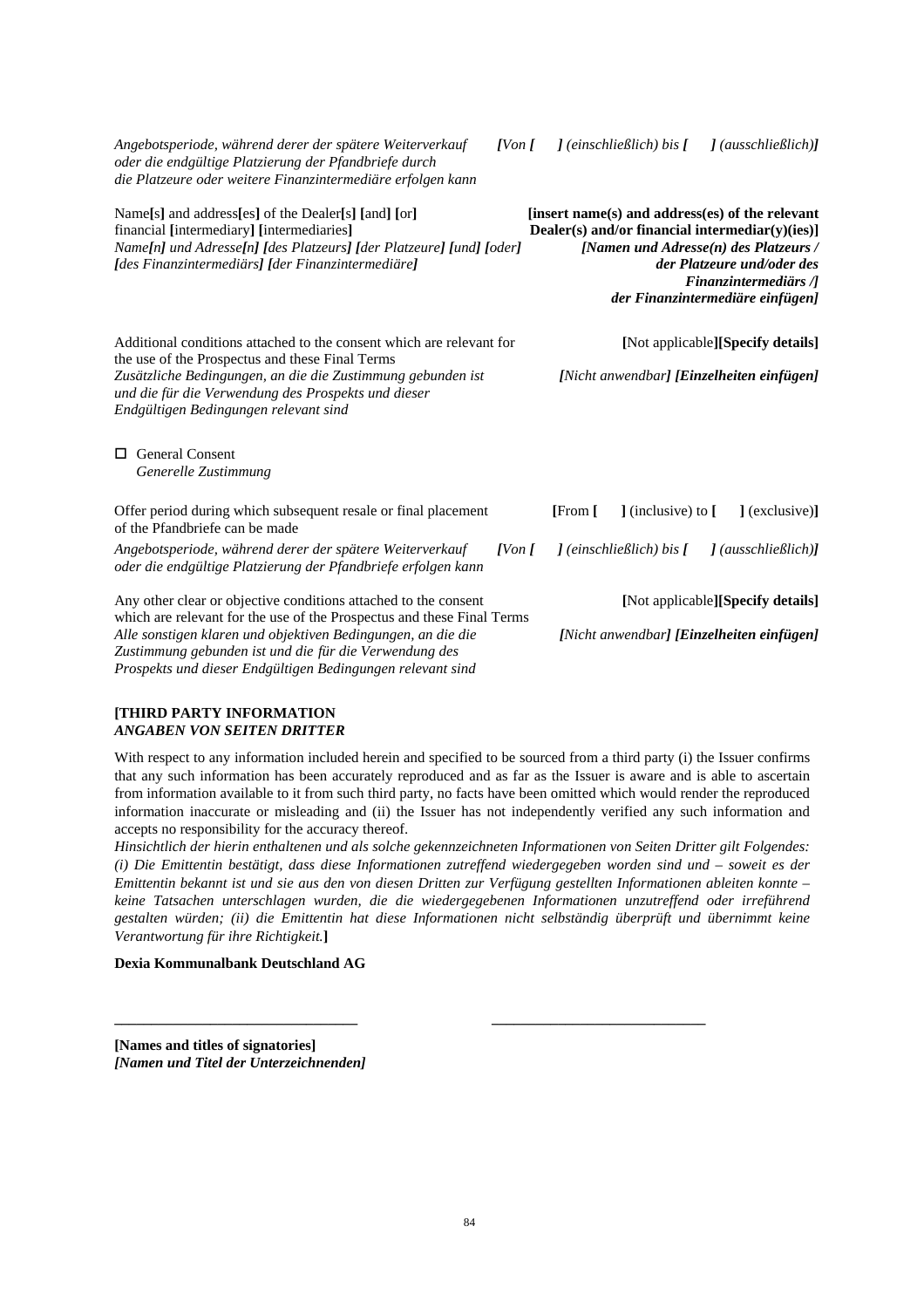# **DESCRIPTION OF DEXIA KOMMUNALBANK DEUTSCHLAND AG**

# **STATUTORY AUDITORS**

Since 3 April 2008, Deloitte & Touche GmbH Wirtschaftsprüfungsgesellschaft ("**Deloitte & Touche**"), Kurfürstendamm 23, 10719 Berlin, Germany are the Issuer's independent auditors.

Deloitte & Touche audited the non-consolidated annual financial statements of the Issuer for the financial year ended 31 December 2014 (consisting of balance sheet, income statement, statement of changes in equity, cash flow statement and notes; together, the "**Annual Financial Statements 2014**") as set out in the Annual Report (*Geschäftsbericht*) 2014 of the Issuer (the "**Annual Report 2014**") and the financial year ended 31 December 2013 (consisting of balance sheet, income statement, statement of changes in equity, cash flow statement and notes; together, the "**Annual Financial Statements 2013**") as set out in the Annual Report (*Geschäftsbericht*) 2013 of the Issuer (the "**Annual Report 2013**") in accordance with German generally accepted auditing standards and issued an unqualified auditor's report (*uneingeschränkter Bestätigungsvermerk*) on the financial statements for each financial year specified.

Deloitte & Touche is a member of the Chamber of Public Accountants (*Wirtschaftsprüferkammer*), Rauchstraße 26, 10787 Berlin, Germany.

## **GENERAL INFORMATION ABOUT THE ISSUER**

| Legal and commercial name:       | Dexia Kommunalbank Deutschland AG ("DKD")                                           |
|----------------------------------|-------------------------------------------------------------------------------------|
| Domicile:                        | Berlin, Federal Republic of Germany                                                 |
| Legal form:                      | Stock corporation (Aktiengesellschaft)                                              |
| Legislation of operation:        | German law                                                                          |
| Country of incorporation:        | <b>Federal Republic of Germany</b>                                                  |
| Registered and principal office: |                                                                                     |
| Address:                         | Dexia Kommunalbank Deutschland AG<br>Charlottenstraße 82<br>10969 Berlin<br>Germany |
| Telephone number:                | $+49(0)3025598-0$                                                                   |

The Issuer is registered in the commercial register at the local court (*Amtsgericht*) of Berlin-Charlottenburg under number HRB 36928. The Issuer is a credit institution which was established on 26 February 1991 in Berlin, Germany as a stock corporation (*Aktiengesellschaft*) governed by German law. It is incorporated for an unlimited period of time.

On 26 February 1991, the Issuer started business operations under the corporate name Hypothekenbank in Berlin AG. At the outset, Public Finance and Mortgage Finance were the focus of the Issuer's activities.

In September 1995, the French financial institution Crédit Local de France, Paris ("**CLF**") took over 50.48 per cent. of the shares of Hypothekenbank in Berlin AG. At the beginning of 1997, CLF joined Dexia Group (as defined below). Subsequently, the Issuer's legal name was changed into Dexia Hypothekenbank Berlin AG.

In 1998, the mortgage business was discontinued (the last outstanding Mortgage Pfandbriefe (*Hypothekenpfandbriefe*), issued by DKD, matured in 2007) and Public Finance became the Issuer's single business field. In the first half of 2000, Dexia Group restructured its organisation. As a result, the majority shareholding in Dexia Hypothekenbank Berlin AG was transferred to Dexia Public Finance Bank (Paris) which changed its name to Dexia Crédit Local S.A. ("**DCL**") in March 2001. On 1 October 2003, DCL acquired the 49.52 per cent. shareholding from the former minority shareholder, making Dexia Hypothekenbank Berlin AG a wholly-owned subsidiary of DCL.

Since 1999, the Issuer's business is mainly focused on its Public Finance business. In this context, the Issuer makes use of all business opportunities resulting from the German Pfandbrief Act (*Pfandbriefgesetz*; the "**Pfandbrief Act**") dated 22 May 2005, as amended, such as the issuance of Public Sector Pfandbriefe (*Öffentliche Pfandbriefe*) whose cover assets comprise public loans and bonds etc. in accordance with § 20 Pfandbrief Act (see the section entitled "*Description of the Pfandbrief Market*" for more information on Pfandbriefe).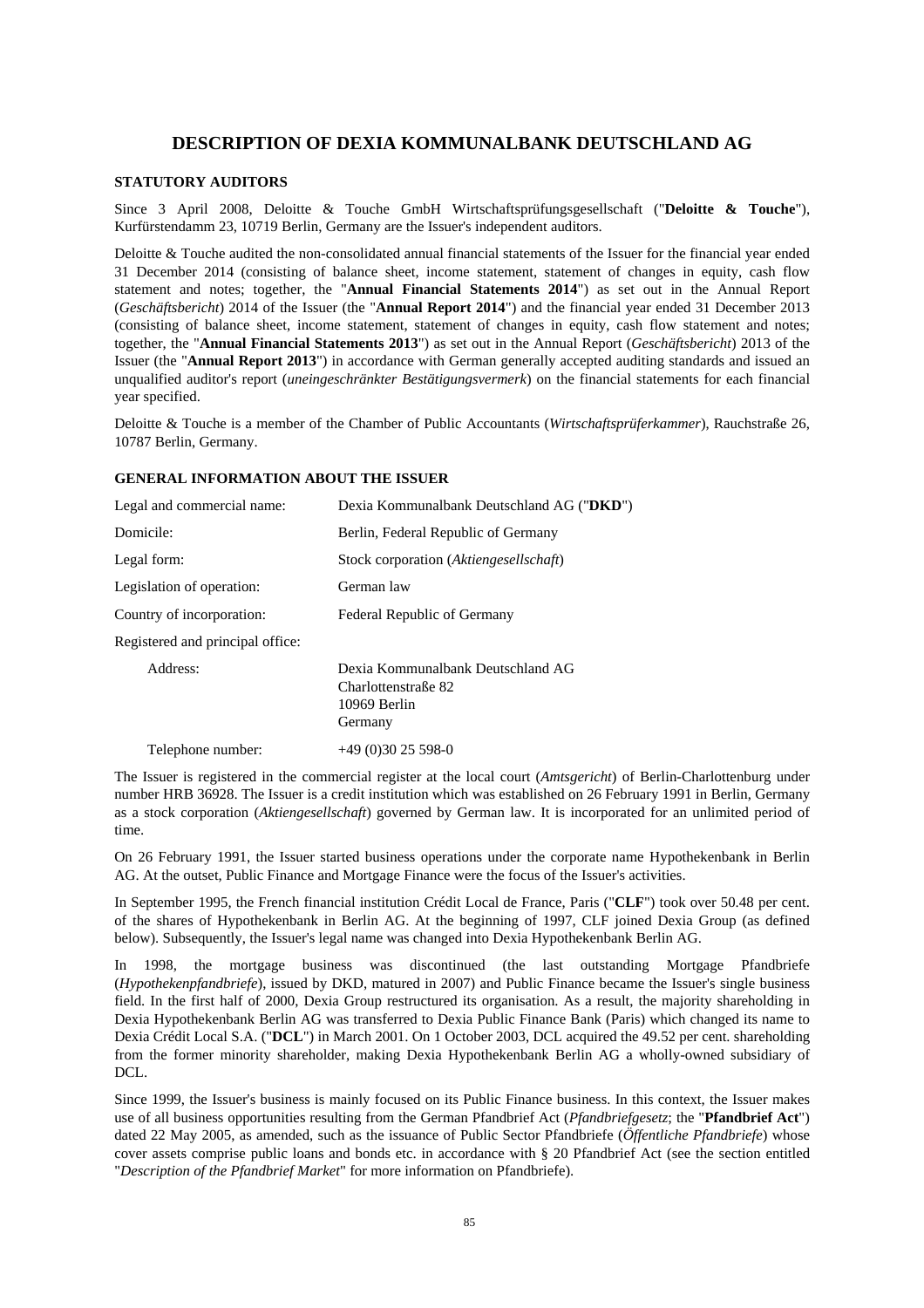In line with its business focus, Dexia Hypothekenbank Berlin AG decided to change its legal name into Dexia Kommunalbank Deutschland AG. The new legal name became effective upon its entry into the commercial register at the local court (*Amtsgericht*) of Berlin-Charlottenburg on 8 February 2006.

In 2006, the Issuer decided to enter into the business sectors Project Finance and Municipal Corporate Finance.

In its Transformation Plan, which was approved by the Management Board of Dexia SA, Bruxelles ("**Dexia SA**") on 13 November 2008 and announced on 14 November 2008 (the "**Transformation Plan**"), Dexia SA, the parent company of the Dexia group of companies (the "**Dexia Group**") outlined the realignment of Dexia Group's business model. One of the consequences of the Transformation Plan for DKD was the discontinuance of its primary Public Finance business for the time being as well as its Project Finance business and Municipal Corporate Finance business in 2009. However, DKD continued to purchase high quality public sector assets from other Dexia Group companies and to provide funding for this by issuing Public Sector Pfandbriefe ("**Group Asset Purchasing Programme**").

Following renewed pressure on Dexia Group's liquidity situation and pursuant to the announcement on 4 October 2011 that the Dexia Group was to be restructured, the Board of Management of DKD decided to cease the Group Asset Purchasing Programme with immediate effect. The States of Belgium, France and Luxembourg then filed with regard to Dexia Group an "orderly resolution plan" (the "**Orderly Resolution Plan**") with the European Commission on 14 December 2012 which was approved and communicated by the European Commission on 28 December 2012. According to the Orderly Resolution Plan, DKD belongs to a group of companies which is required to orderly unwind its assets without entering into new lending business. The ultimate goal of DKD is therefore to decrease its securities and credit portfolios, using the natural maturity profile.

In accordance with the Orderly Resolution Plan, DKD will, as has already been the case since October 2011, also not assign any new credit in the future, but will however operate additional new business as part of its liquidity and cover pool management. The business activities of DKD now focus on the administration, management and refinancing of its extensive securities and credit portfolios, with an emphasis on the following tasks/goals:

- maintaining operative stability and avoiding operational risks in an environment of increasing regulatory requirements.
- optimising the refinancing mix in order to maintain favourable refinancing costs and broadening the funding base, and
- preserving strict cost discipline, with regard to both personnel expenses and other administrative expenses.

Also, DKD will continue to provide refinancing to the Dexia Group.

DKD is fully integrated into the internal liquidity management system of DCL.

DKD has the benefit of a Letter of Support issued by DCL on 28 February 2011 (the "**Letter of Support**"). Pursuant to the Letter of Support, DCL states, *inter alia*, that it undertakes to ensure that DKD will at all times be able to discharge all its commitments of whatever nature, particularly its financial commitments, when due.

The Letter of Support is not a guarantee by DCL of any Pfandbrief to be issued by DKD under the Programme. Since the Letter of Support has been issued in favour of DKD only, the Holders would not have a recourse right against DCL in the case of a default by DKD on any payments to be made under any Pfandbrief to be issued under the Programme.

# **BUSINESS OVERVIEW**

#### **Principal activities**

DKD is a bank focused on the administration of its securities and credit portfolios of national and international cover pool-eligible Public Finance and municipal corporate assets. Generally, the Issuer's business activities are divided into two activity lines:

- (International) Public Finance
- Treasury and Funding.

Following the Orderly Resolution Plan, DKD will not assign any new credit in the future, but will however operate additional new business as part of its liquidity and cover pool management. The main objective of the activity line Treasury and Funding is to manage the Issuer's bonds and other interest bearing securities as well as to secure an appropriate funding of the Issuer's activities. For refinancing purposes, DKD issues Public Sector Pfandbriefe *(Öffentliche Pfandbriefe)* which are the Issuer's main source of funding.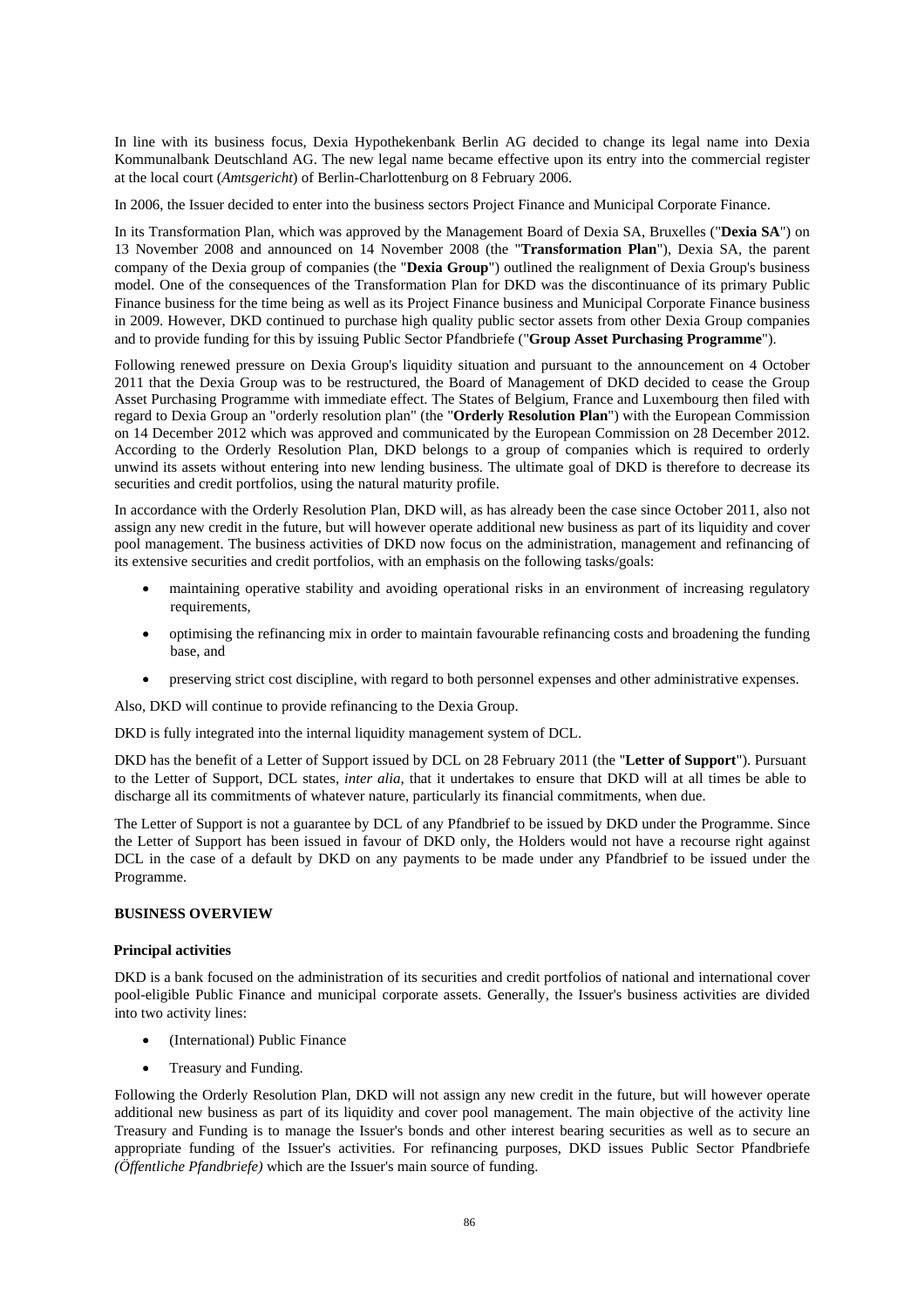In order to further diversify its funding sources, DKD started offering the acceptance of time and demand deposits to its municipal and other customers in 2010. The deposits totalled EUR 4.9 billion by the end of the year 2014. That part of the deposit business, which is called "Treasury Plus" and which allows clients to withdraw their deposits at any moment (no contractual maturity date), constitutes one of the largest portions of the time and demand deposit business.

### **Principal markets**

The Issuer's principal geographical markets are eligible countries in accordance with the Pfandbrief Act, especially Germany.

# **MAJOR SHAREHOLDERS**

The subscribed capital of DKD amounted to EUR 432.50 million as of 31 December 2014 and remains unchanged as of the date of this Prospectus. DKD's subscribed capital is divided into 432.50 million registered shares (*Namensaktien*) of EUR 1.00 each, which are fully paid up. 100 per cent. of DKD's shares are held by DCL. 100 per cent. of DCL is held by Dexia SA. DKD has no subsidiaries.

## **ORGANISATIONAL STRUCTURE**

### **Description of Dexia SA**

The Issuer belongs to the Dexia Group, which is headed by Dexia SA. Dexia Group is a European banking group with 1,265 members of staff and Common Equity Tier 1 (CET 1) of EUR 8.75 billion as at 31 December 2014. The Dexia Group is being managed pursuant to the Orderly Resolution Plan. Since December 2012, 94.4 per cent. of Dexia SA, the parent company of the Dexia Group, are being held by the Belgian and French States. Also, at 31 December 2012, the total balance sheet of the Dexia Group amounted to EUR 247 billion.

In order to successfully implement the Orderly Resolution Plan, the Dexia Group needed government support. In December 2012, the Belgian and French States subscribed a capital increase of Dexia SA in an amount of EUR 5.5 billion. Together with the Luxembourg State, the Belgian and French States also provided DCL, the main operational entity and issuer of the Dexia Group, with an EUR 85 billion funding guarantee, allowing the Dexia Group to acquire the necessary funding on the financial markets to finance its remaining assets during its run-off.

The primary mission of the Dexia Group is to ensure a controlled run-off of its balance sheet in order to preserve financial stability and to minimise the cost for the States as owners of Dexia SA and as guarantors of part of Dexia SA's liabilities.

The following diagram provides an overview of the Issuer's position within Dexia Group and illustrates the structure and essential shareholdings (essential shareholdings are those in excess of 50 per cent. of the shares) of Dexia Group as at the date of this Prospectus.

Some of the Dexia Group entities may have subsidiaries and/or branches which are not shown in the diagram.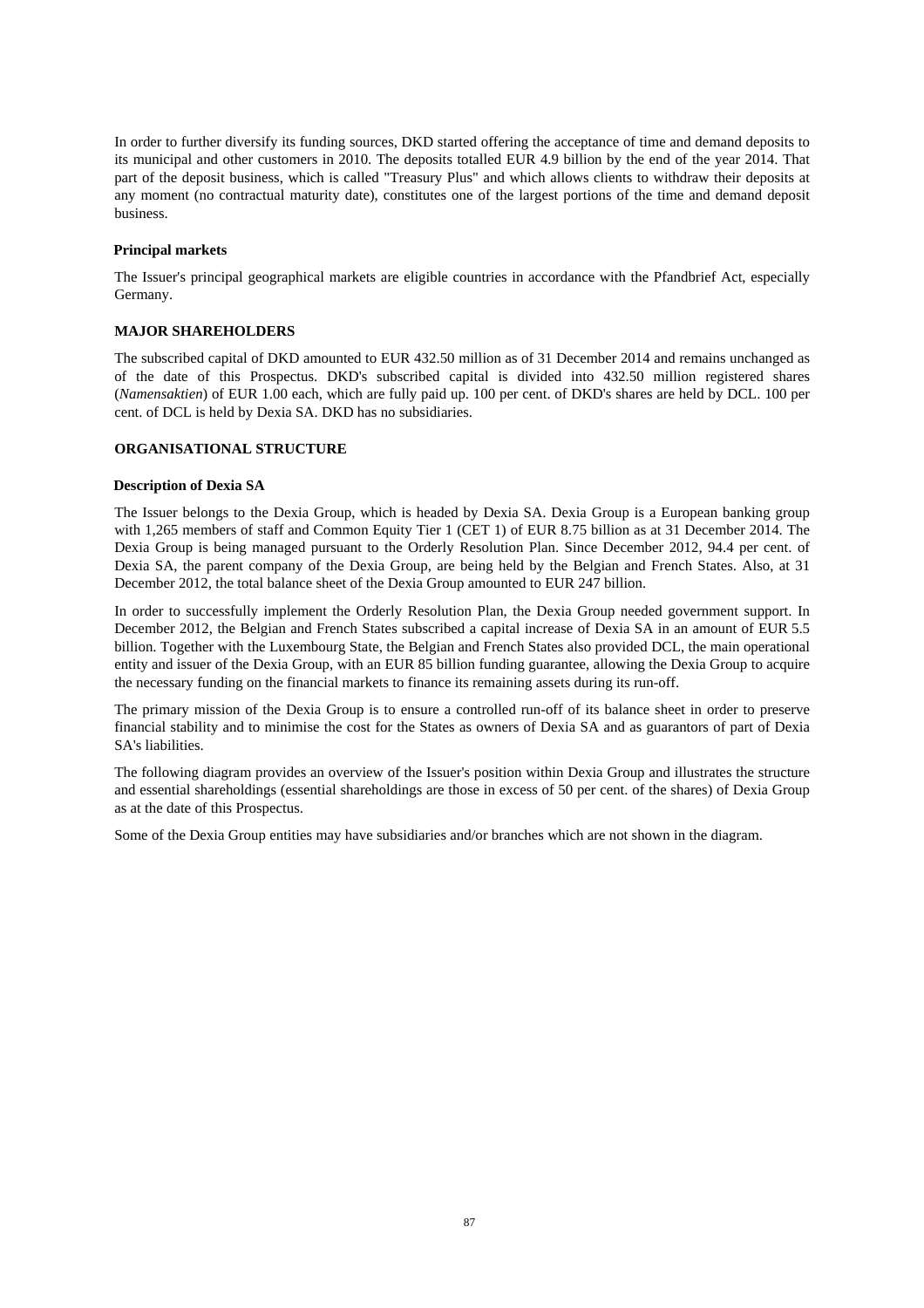### **Simplified Dexia Group Structure**



#### **Shareholder structure of Dexia SA**

As at the date of this Prospectus, the shareholder structure of Dexia SA is as follows:



# **Shareholder Structure of Dexia S.A.**

<sup>1</sup> The SFPI-FPIM is the Federal Holding and Investment Company of the Belgian State.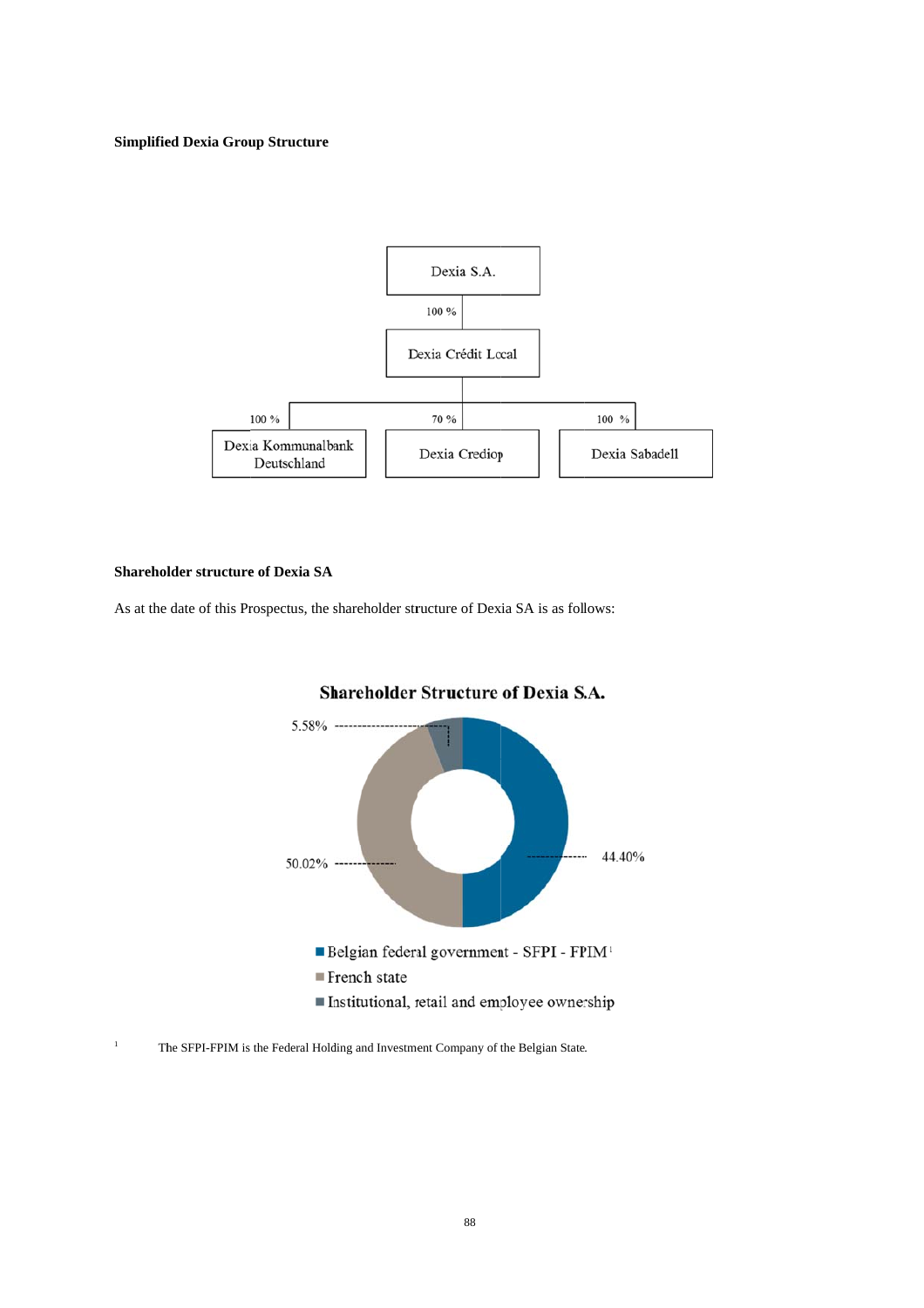### **The Orderly Resolution Plan of the Dexia Group**

### *The transformation process of the Dexia Group*

Despite the restructuring progress made by the Dexia Group since the end of 2008 both in reducing its balance sheet and refocusing its activities and in reducing its risk profile, the Dexia Group encountered serious refinancing difficulties in the autumn of 2011, in the wake of the accelerating sovereign debt crisis, leading it to announce the implementation of an orderly resolution of its activities with the support of the States of Belgium, France and Luxembourg.

On 28 December 2012, the European Commission communicated its approval of the Dexia Orderly Resolution Plan submitted by the States of Belgium, France and Luxembourg on 14 December 2012.

The validation by the European Commission of the Orderly Resolution Plan marked the beginning of a decisive stage for the Dexia Group. It permitted the implementation of the two pillars of the Orderly Resolution Plan, which are (i) the EUR 5.5 billion capital increase for Dexia SA, and (ii) the establishment of the definitive funding guarantee by the States of Belgium, France and Luxembourg.

### *Main elements of the Orderly Resolution Plan*

### *Recapitalisation undertaking by the States of Belgium and France*

Following the full impairment of the DCL holding in the books of Dexia SA posted on 7 November 2012, the States of Belgium and France subscribed in full to a Dexia SA capital increase of EUR 5.5 billion as of 31 December 2012.

This capital increase had been calibrated so as to enable Dexia Group's orderly resolution to continue in accordance with the terms validated by the European Commission. 53 per cent. of the capital increase were subscribed for by the State of Belgium and 47 per cent. by the State of France.

## *Implementation of a definitive funding guarantee*

The States of Belgium, France and Luxembourg granted a definitive joint and several funding guarantee in favour of DCL, which came into force on 24 January 2013 (the "**Definitive Funding Guarantee**"). The ceiling of the Definitive Funding Guarantee is EUR 85 billion in principal, including funding already covered by the provisional guarantee in favour of Dexia SA and DCL put in place by the States of Belgium, France and Luxembourg in December 2011 (which outstanding amount was EUR 53.9 billion as at 27 December 2012).

The liability for the Definitive Funding Guarantee is split between the States of Belgium, France and Luxembourg as follows: 51.41 per cent. Belgium, 45.59 per cent. France and 3 per cent. Luxembourg.

The Definitive Funding Guarantee covers funding raised in the form of securities and financial instruments, deposits or borrowings until 31 December 2021, with a maximum maturity of ten years.

The cost of the Definitive Funding Guarantee has been set by the States of Belgium, France and Luxembourg, in agreement with the European Commission, at 5 basis points per annum, payable monthly to the guarantors on the basis of the amount issued under the guarantee. Dexia SA also paid an establishment fee of 50 basis points on the guaranteed amount of EUR 85 billion, less the EUR 225 million establishment fee already paid when the 2011 provisional guarantee was put in place.

# *Asset disposals under the Orderly Resolution Plan*<sup>1</sup>

The Orderly Resolution Plan provides for the sale of those commercial franchises considered saleable within a short deadline and management in run-off for the other franchises, if necessary accompanied by residual credit activity, and carrying other assets to maturity. On the date of validation of the Orderly Resolution Plan by the European Commission, Dexia Group had already sold several of its main operating entities, reducing its balance sheet and its weighted assets considerably, such as

 Dexia Bank Belgium, now Belfius Bank and Insurance (20 October 2011), RBC-Dexia Investor Services (27 July 2012), Banque Internationale à Luxembourg (5 October 2012) and Denizbank (28 September

 $\overline{a}$ 1 The financial information contained in the section entitled "*Asset disposals under the Orderly Resolution Plan*" has been extracted from the press release dated 20 February 2014 and entitled "Dexia Group Consolidated Results 2013" (www.dexia.com/EN/journalist/press\_releases/Pages/default.aspx).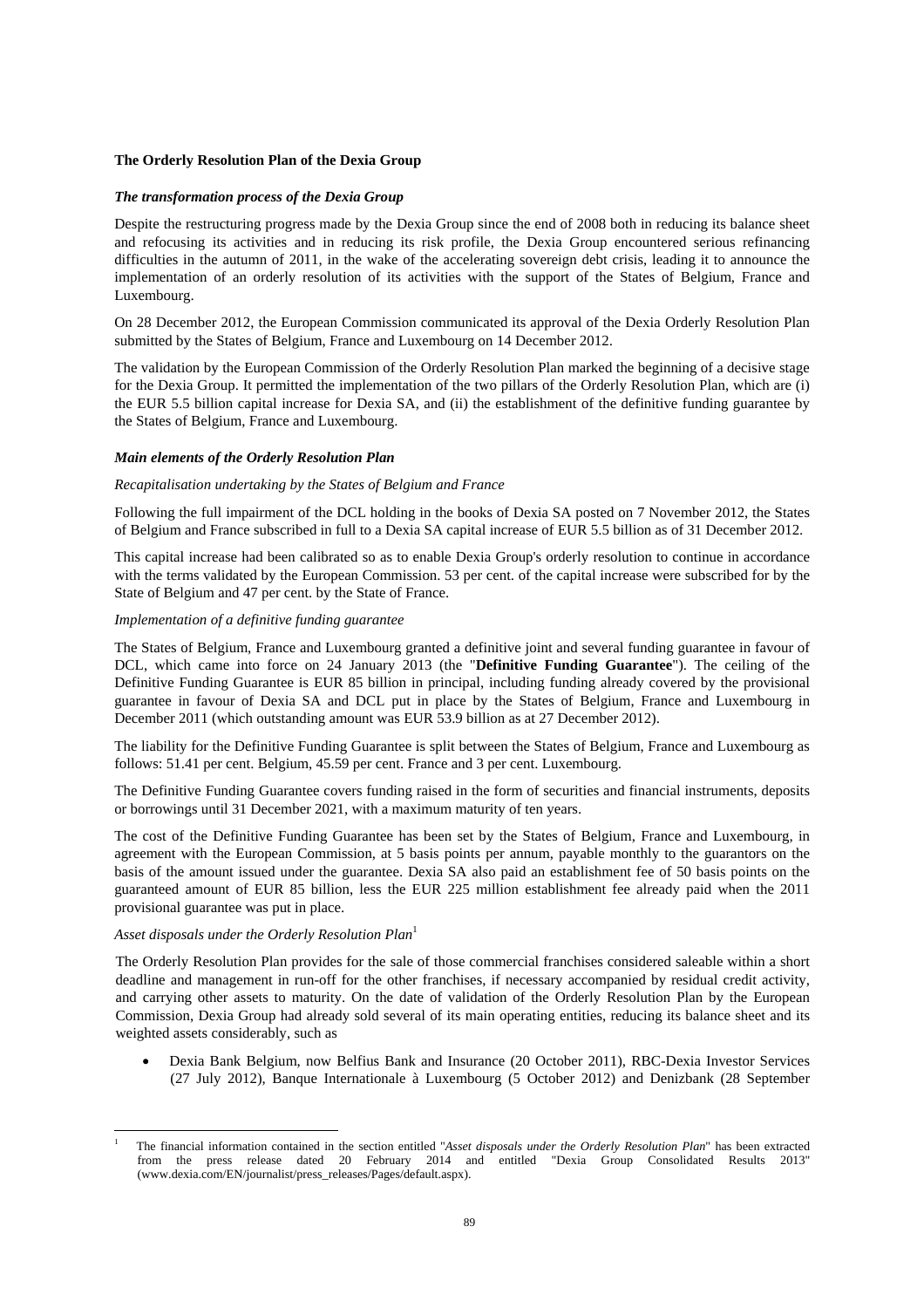2012) were the first entities to be sold. The sales of Belfius Bank and Insurance, RBC-Dexia Investor Services, Banque Internationale à Luxembourg and Denizbank have been finalised.

 Dexia Habitat was also sold on 29 June 2012 to the Société Nationale Immobilière, a subsidiary of the Caisse des Dépôts.

Following on from 2012, Dexia SA continued to sell its commercial franchises:

- On 31 January 2013, Dexia Group finalised the sale of the Société de Financement Local ("**SFIL**"), a proprietary holding of the Caisse Française de Financement Local ("**CAFFIL**") (formerly Dexia Municipal Agency ("**DMA**")) to the French State as the majority shareholder, the Caisse des Dépôts and the Banque Postale for an amount of 1 euro. As SFIL was the leading franchise of the Dexia Group in terms of public sector finance, this sale was a decisive step towards the implementation of the Orderly Resolution Plan. It generated a total loss of EUR 1,849 million for the Dexia Group, booked in the years 2011 to 2013 (2011: EUR -1,068 million, 2012: EUR -638 million and 2013: EUR -142 million). Furthermore, an adjustment of EUR +129 million (after taxes) was booked directly in the equity in 2013, following the application of the IAS 8 accounting standard.
- On 28 March 2013, Dexia Group sold Dexia Kommunalkredit Bank Polska, the Polish subsidiary of Dexia Kommunalkredit Bank, to Getin Noble, resulting in a loss of EUR -9.5 million.
- On 2 April 2013, Dexia Group finalised the sale of Dexia Bail, a 100 per cent. subsidiary of Dexia Crédit Local, to a company controlled by Sofimar, resulting in a loss of EUR -20 million.
- On 12 July 2013, the Austrian banking subsidiary of DCL, Dexia Kommunalkredit Bank was dissolved without liquidation by way of cross-border merger by absorption by its 100 per cent. parent company, DCL. DCL acquired all of the asset and liability elements of Dexia Kommunalkredit Bank.
- On 6 September 2013, Dexia Group finalised the sale of its holding in Public Location Longue Durée ("**Public LLD**") to Arval Service Lease, resulting in a gain of EUR 50,000. 49 per cent. of Public LLD were held by Dexia Crédit Local. Public LLD is specialised in car leasing to public organisations and associations.
- On 30 September 2013, Dexia Group finalised the sale of Sofaxis to the Société Hospitalière d'Assurances Mutuelles, the MGEN Group and the Mutuelle Nationale Territoriale for a fixed price of EUR 136 million. This sale generated a gain of EUR 66 million in the 2013 consolidated accounts of Dexia SA.
- On 4 October 2013, Dexia Group sold its 50 per cent. holding in Domiserve to AXA Assistance Participations, resulting in a gain of EUR 2 million. Domiserve is an operator dedicated to the personal service sector, the activity of which is for the most part oriented towards public or institutional operators.
- On 22 November 2013, Dexia Group sold its 40 per cent. holding in Exterimmo to the Caisse des Dépôts, resulting in a gain of EUR 10 million.
- On 3 February 2014, Dexia Group sold all of its shares in Dexia Asset Management to New York Life Investments for a fixed price of EUR 380 million.
- On 19 February 2014, Dexia Group announced the sale of its 40 per cent. holding in Popular Banca Privada to the group Banco Popular Español, a 60 per cent. shareholder, for a fixed price of EUR 49.2 million.
- Dexia Group also sold to IBM its holding in ADTS, a company offering IT services to several banks, formerly members of the Dexia Group. This sale resulted in a gain of EUR 11 million.

Dexia Group is currently involved in legal proceedings in relation to Dexia Israel Bank Ltd. The resolution of these litigations is a prerequisite to any negotiation to dispose of this subsidiary of DCL.

Negotiations entered into with prospective buyers of Dexia Crediop did not produce a firm offer within the deadline set by the European Commission, despite a six-month extension of the deadline contained in the Orderly Resolution Plan. As a result, the European Commission confirmed to Dexia Group on 15 July 2014 the run-off status of Dexia Crediop.

As a result, and with the exception of Dexia Israel Bank Ltd., the Dexia Group completed the disposals provided for in the Orderly Resolution Plan and thus achieved the disposal target prescribed therein.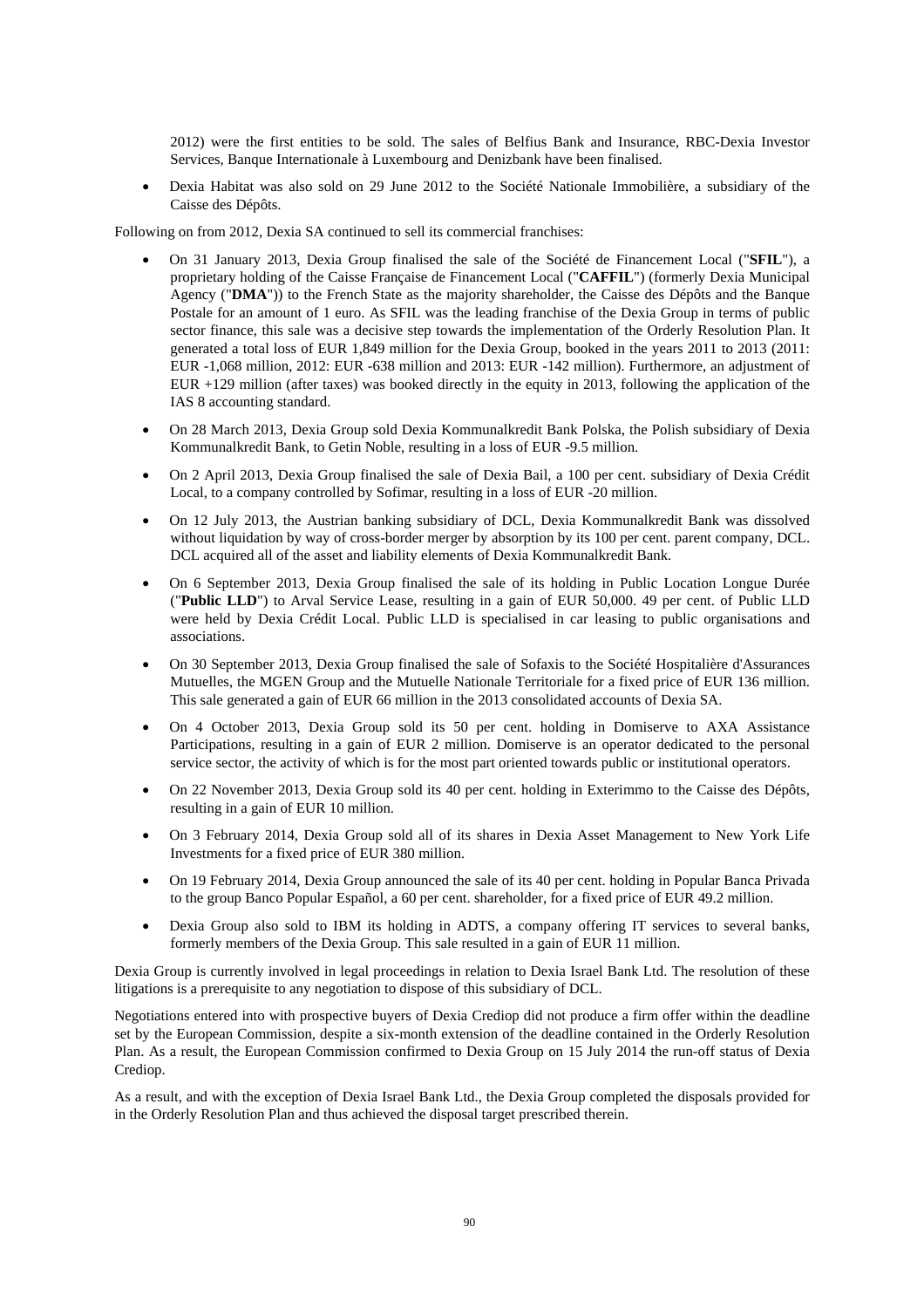### *Remaining Dexia Group entities*

Management in run-off without new production is provided for the following residual Dexia Group entities and branches, namely:

- Dexia SA
- DCL Paris
- DCL Dublin
- DCL New York
- Dexia Real Estate Capital Market
- Dexia Sabadell
- Dexia Crediop
- Dexia Kommunalbank Deutschland AG
- Dexia Lettres de Gage Banque.

### **Recent Developments in relation to the Dexia Group**

### *Information relating to Dexia Group exposure to Heta Asset Resolution AG*<sup>1</sup>

On 1 March 2015, under the Austrian Federal Act on the Recovery and Resolution of Banks (*Bundesgesetz über die Sanierung und Abwicklung von Banken*), the Austrian Financial Market Authority (*Finanzmarktaufsicht* – "**FMA**") issued a decree initiating the resolution of Heta Asset Resolution AG, previously Hypo Alpe Adria Bank International AG, responsible for managing the legacy assets of Hypo Alpe Adria Bank International AG in run-off, and imposed a temporary moratorium until 31 May 2016 on a substantial part of the debt of the entity (capital and interests). The Dexia Group notes this decision and states that the nominal value of its exposure to Heta Asset Resolution AG, affected by this moratorium, amounts to EUR 395 million. This exposure has the benefit of a guarantee granted by the State of Carinthia. This exposure amount is recorded on Dexia Kommunalbank Deutschland AG's balance sheet. It is, however, not included in the Pfandbrief cover pool of Dexia Kommunalbank Deutschland AG. The Dexia Group is currently considering the appropriate actions to be taken with regard to the decision of the FMA. Nevertheless, as a precaution, DKD has passed a specific impairment on its exposure in the first quarter 2015, the amount of which may have to be adjusted in light of further developments of the situation.

### **Dexia Group Consolidated Results 2014**<sup>2</sup>

### *Income statement*

In 2014, the Dexia Group posted a net income Group share of EUR -606 million, of which EUR -699 million was attributed to continuing operations and approximately EUR 87 million to discontinued operations. EUR -7 million are attributable to minority interests.

#### *Balance sheet*

 $\overline{a}$ 

At year-end 2014, the Dexia Group's consolidated balance sheet totalled EUR 247.1 billion, up EUR 24.2 billion from year-end 2013 and EUR 9 billion compared to 30 June 2014, at current exchange rates. The increase of the balance sheet over the year 2014 came in two phases. In the first half-year, balance sheet growth was explained primarily by the creation of a temporary liquidity reserve, anticipating significant debt repayments at the end of 2014 and the beginning of 2015. Over the second half of the year, the balance sheet increase was essentially due to the impact of exchange rate variations and low interest rates, which resulted in higher cash collateral to be posted to Dexia Group counterparties, particularly in the third quarter.

<sup>1</sup> The financial information contained in the subsection entitled "*Information relating to Dexia Group exposure to HETA Asset Resolution AG*" has been extracted from the press release of Dexia SA dated 6 March 2015 and entitled "Recent developments concerning the Dexia Group - Information relating to Dexia Group exposure to Heta Asset Resolution AG" (www.dexia.com/EN/journalist/press\_releases/Pages/default.aspx).

<sup>2</sup> The financial information contained in the subsection entitled "*Dexia Group Consolidated Results 2014*" has been extracted from the press release of Dexia SA dated 19 February 2015 and entitled "Dexia Group Consolidated Results 2014" (www.dexia.com/EN/journalist/press\_releases/Pages/20150219Resultatsconsolides2014.aspx).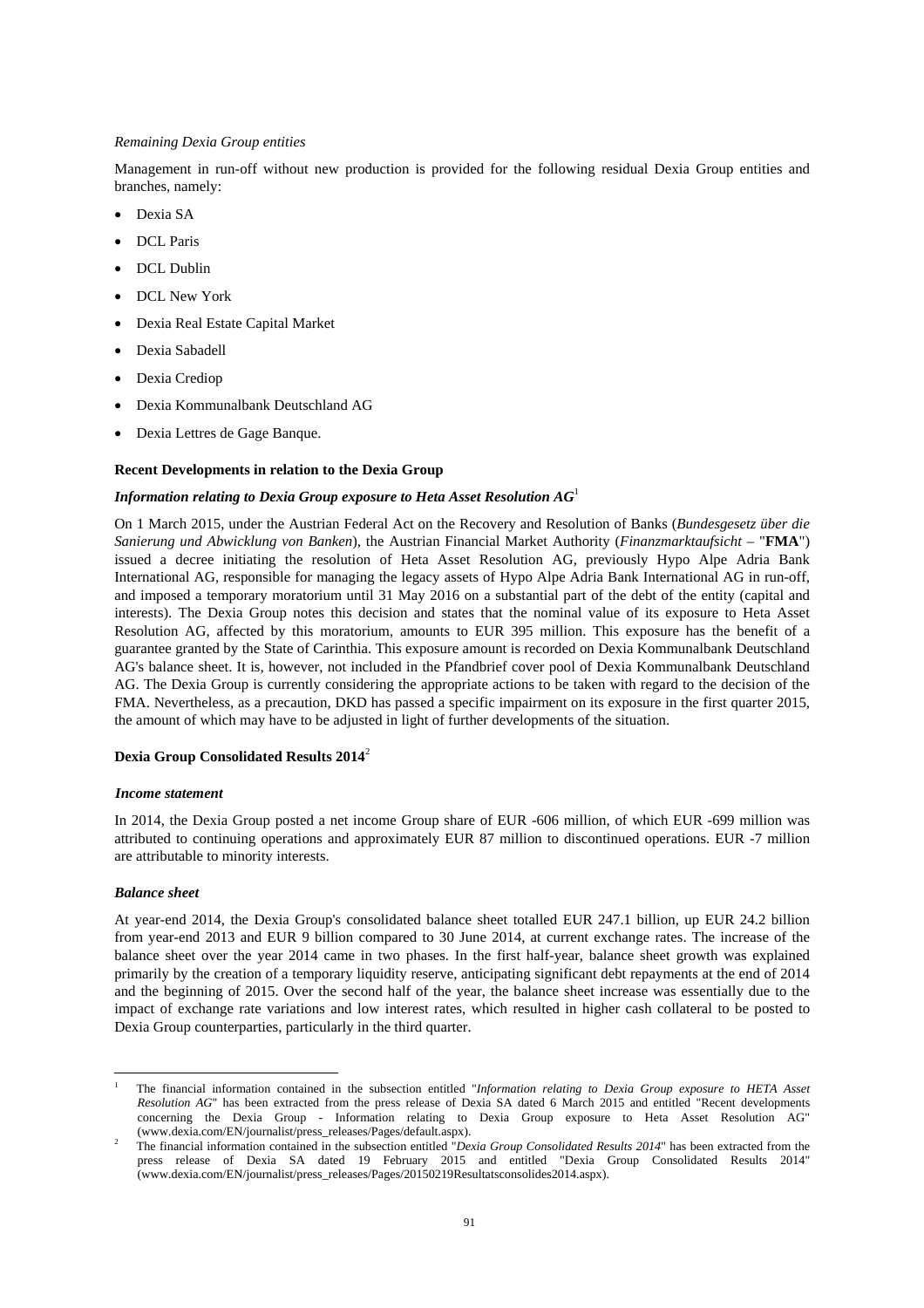### **Potential Impacts the Orderly Resolution Plan of the Dexia Group may have on the Issuer**

According to the Orderly Resolution Plan, DKD belongs to a group of companies which is required to orderly unwind its assets without entering into new lending business. The ultimate goal of DKD is therefore to decrease its securities and credit portfolios, using the natural maturity profile.

In accordance with the Orderly Resolution Plan, DKD will, as has already been the case since October 2011, also not assign any new credit in the future, but will however operate additional new business as part of its liquidity and cover pool management. The business activities of DKD now focus on the administration, management and refinancing of its extensive securities and credit portfolios, with an emphasis on the following tasks/goals:

- maintaining operative stability and avoiding operational risks in an environment of increasing regulatory requirements,
- optimising the refinancing mix in order to maintain favourable refinancing costs and broadening the funding base, and
- preserving strict cost discipline, with regard to both personnel expenses and other administrative expenses.

In its press release dated 19 February 2015 and entitled "Dexia Group Consolidated Results 2014", Dexia SA noted that the consolidated annual financial statements of Dexia SA for the financial year ended 31 December 2014, which were established on the going concern principle (in accounting, "going concern" principle refers to a company's ability to continue functioning as a business entity), were based on certain assumptions that are subject to specific external factors beyond the influence of the Dexia Group, so that their realisation is uncertain.

As the Issuer is part of the Dexia Group, the statements of Dexia Group with regard to the "going concern" principle also indirectly apply to the Issuer.

### **ADMINISTRATIVE, MANAGEMENT AND SUPERVISORY BODIES**

As a German stock corporation, DKD has a two-tiered board system. The Board of Management is responsible for the management of DKD and the representation of DKD with respect to third parties. The Supervisory Board appoints the members of the Board of Management and supervises the activities of the Board of Management. Currently, the Board of Management consists of two members and the Supervisory Board consists of six members.

All tasks and responsibilities of the Board of Management and the Supervisory Board are described and documented in full within the organisational rules and regulations of the Issuer which comprise the Articles of Incorporation (*Satzung*; the "**Articles of Incorporation**"), the Rules of Procedure of the Board of Management (*Geschäftsordnung des Vorstands*) and the Rules of Procedure of the Supervisory Board (*Geschäftsordnung des Aufsichtsrats*).

#### **Board of Management**

The names of the current members of the Board of Management and their functions/internal responsibilities with respect to DKD are as follows:

| <b>Member</b>                    | Internal responsibility                                                                                                                      |
|----------------------------------|----------------------------------------------------------------------------------------------------------------------------------------------|
| Friedrich Munsberg<br>(Chairman) | Treasury and Assets, Project Finance, Internal Audit, Personnel, Compliance, Data<br>Privacy, Management Board Office/Legal                  |
| Laurent Fritsch                  | Risk Management, Accounting, Administration/IT-Support, IT-Governance,<br>Project Management, Backoffice; Regulation and Portfoliomanagement |

The business address of the members of the Board of Management is at the registered office of the Issuer (Charlottenstraße 82, 10969 Berlin, Germany).

The members of the Board of Management do not perform any principal activities outside the Issuer which are significant with respect to the Issuer.

There are no potential conflicts of interest between any duties to the Issuer of the members of the Board of Management and their private interests or other duties.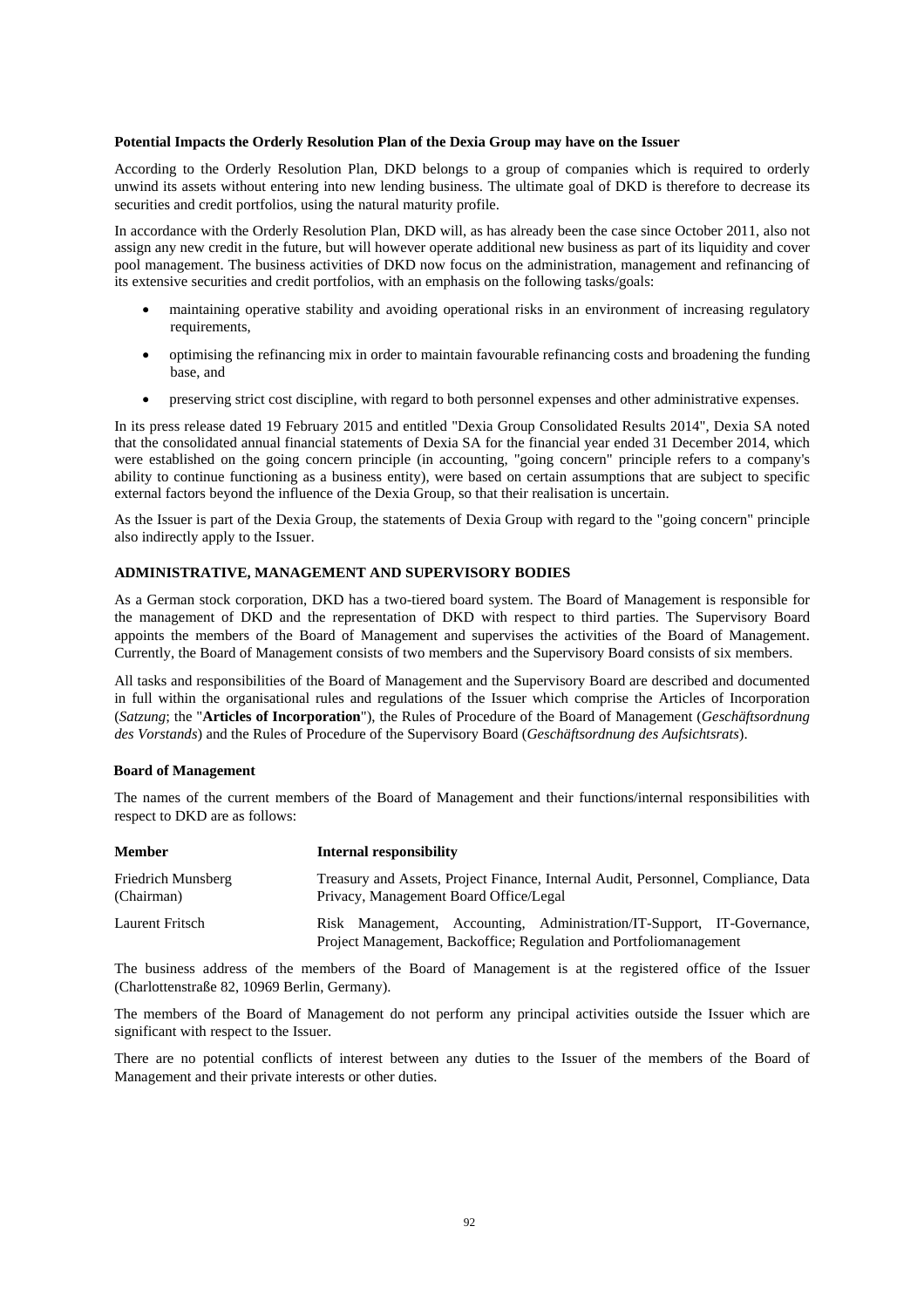### **Supervisory Board**

Of the six members of the Supervisory Board, four are elected by the shareholders of the Issuer at their Annual General Meeting and two are elected by the employees of the Issuer.

The names of the current members of the Supervisory Board and the principal activities performed by them outside DKD, where these are significant with respect to DKD, are as follows:

| <b>Member</b>                                   | <b>Principal Activities outside DKD</b>                                                                                       |
|-------------------------------------------------|-------------------------------------------------------------------------------------------------------------------------------|
| Claude Piret<br>(Chairman)                      | Member of the Management Board and member of the Executive Committee<br>of Dexia SA, with responsibility for asset management |
|                                                 | Director and Deputy Chief Executive Officer of Dexia Crédit Local S.A.                                                        |
|                                                 | Director of Clinique Saint Pierre ASBL, Belgium                                                                               |
|                                                 | Chairman of the Board of Directors of Dexia Sabadell, Spain                                                                   |
|                                                 | Deputy Chairman of the Board of Directors of Dexia Crediop, Italy                                                             |
| Véronique Hugues<br>(Deputy chairwoman)         | Member of the Dexia Group committee with responsibility for financial<br>management                                           |
|                                                 | Director of Dexia Sabadell, Spain                                                                                             |
| Eric Bouthors<br>(Employee representative)      | None                                                                                                                          |
| <b>Benoît Debroise</b>                          | Member of the Executive Committee of Dexia SA, with responsibility for<br>funding and markets                                 |
|                                                 | Director of Dexia Holdings, Inc., United States                                                                               |
|                                                 | Director of Dexia FP Holdings Inc., United States                                                                             |
|                                                 | Director of Dexia Financial Products Services LLC, United States                                                              |
|                                                 | Director of FSA Asset Management LLC, United States                                                                           |
|                                                 | Director of Capital Markets Services LLC, United States                                                                       |
|                                                 | Director of Capital Management Services LLC, United States                                                                    |
|                                                 | Director of FSA Portfolio Asset Limited, United Kingdom                                                                       |
|                                                 | Member of the Supervisory Committee of Dexia Crédit Local New York,<br><b>United States</b>                                   |
| Stefanie Gregorius<br>(Employee representative) | None                                                                                                                          |
| Dr. Dirk Hoffmann                               | Attorney at law / Consultant                                                                                                  |

The business address of the members of the Supervisory Board is at the registered office of the Issuer (Charlottenstraße 82, 10969 Berlin, Germany).

There are no potential conflicts of interest between any duties to the Issuer of the members of the Supervisory Board and their private interests or other duties.

# **FINANCIAL INFORMATION CONCERNING THE ISSUER'S ASSETS AND LIABILITIES, FINANCIAL POSITION AND PROFITS AND LOSSES**

The English language translations of the binding German language versions of the Annual Financial Statements 2013 and the Annual Financial Statements 2014, each prepared pursuant to German Generally Accepted Accounting Principles ("**German GAAP**"), together with the respective auditor's report (*Bestätigungsvermerk*) issued in accordance with § 322 German Commercial Code (*Handelsgesetzbuch*) thereon and the respective management report are incorporated herein by reference to each of the Annual Report 2013 and the Annual Report 2014.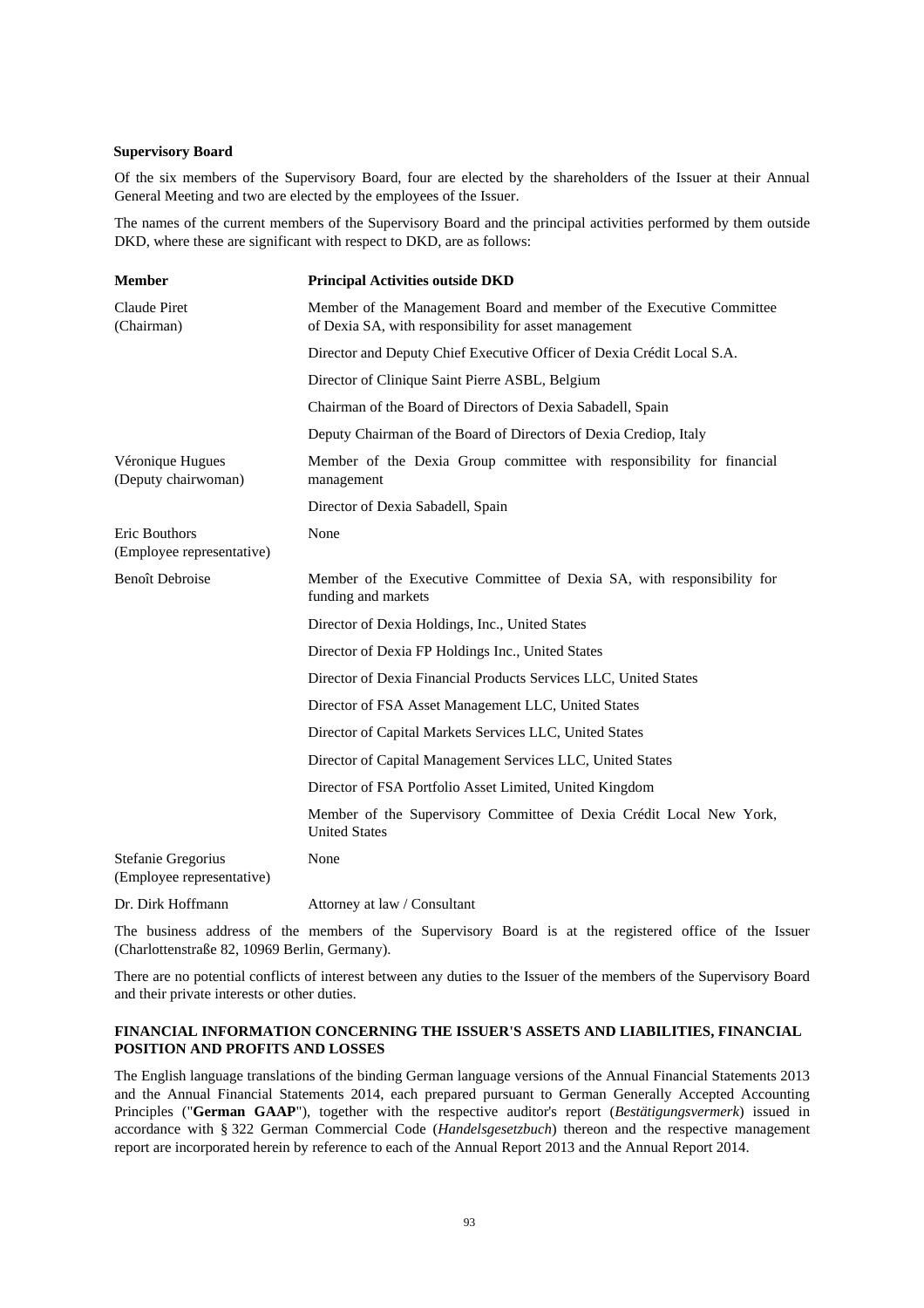For the financial years 2013 and 2014 DKD has reported a net loss totaling EUR 1.6 million and EUR 0.4 million, respectively. For the financial year 2015 DKD also expects a net loss, the amount of which depends, *inter alia*, on any loss DKD may experience resulting from the exposure to the debt of Heta Asset Resolution AG as described in more detail in the paragraph below entitled "Recent Developments".

For further information in relation to the historical financial information of DKD please see the section entitled "*General Information – Documents Incorporated by Reference*".

### **Legal and Arbitration Proceedings**

As at year-end 2014, DCL had been named a defendant in proceedings with 221 clients, of which 184 relate to loans booked with its former subsidiary DMA (subsequently renamed "**CAFFIL**"), 22 relate to loans booked with DCL and 15 booked with both. DCL did not make any representation or give any warranty as to the loan assets of CAFFIL at the occasion of its divestment in January 2013, but DCL, as the legal representative of DMA up to the time of the sale, under certain conditions continues to be responsible for damages awarded to a borrower resulting from an infringement of its contractual or regulatory obligations in the origination or commercialisation of loans held by CAFFIL at the time of its divestment.

Since the beginning of 2014, DKD is engaged in legal proceedings with four public borrowers. In 2006 and 2007, DKD granted a number of certificates of indebtedness (*Schuldscheindarlehen*) with variable interest rates whose yields were linked to the exchange rate of the Swiss franc against the Euro. As at year-end 2014, these loans had a residual capital balance of approximately EUR 14,7 million.

### **RATINGS**

Public Sector Pfandbriefe to be issued by DKD have received, in the case of long-term obligations, an "A+" rating from Standard & Poor's Credit Market Services Europe Limited (Niederlassung Deutschland)<sup>1</sup> ("Standard & **Poor's**").

A long-term obligation rated "A" is somewhat more susceptible to the adverse effects of changes in circumstances and economic conditions than obligations in higher-rated categories. However, the obligor's capacity to meet its financial commitment on the obligation is still strong. The ratings from AA to CCC may be modified by the addition of a plus (+) or minus (-) sign to show relative standing within the major rating categories.

The aforementioned rating definitions have been sourced from the website of Standard & Poor's (www.standardandpoors.com). As far as the Issuer is aware and is able to ascertain from the rating information published by Standard & Poor's, no facts have been omitted which would render the reproduced information inaccurate or misleading.

**Pfandbriefe to be issued under the Programme may be rated or unrated. A security rating is not a recommendation to buy, sell or hold securities and may be subject to suspension, reduction or withdrawal at any time by the assigning rating agency.**

# **RECENT DEVELOPMENTS**<sup>2</sup>

 $\overline{a}$ 

On 1 March 2015, under the Austrian Federal Act on the Recovery and Resolution of Banks (*Bundesgesetz über die Sanierung und Abwicklung von Banken*), the Austrian Financial Market Authority (*Finanzmarktaufsicht* – "**FMA**") issued a decree initiating the resolution of Heta Asset Resolution AG, previously Hypo Alpe Adria Bank International AG, responsible for managing the legacy assets of Hypo Alpe Adria Bank International AG in run-off, and imposed a temporary moratorium until 31 May 2016 on a substantial part of the debt of the entity (capital and interests). The Dexia Group notes this decision and states that the nominal value of its exposure to Heta Asset Resolution AG, affected by this moratorium, amounts to EUR 395 million. This exposure has the benefit of a guarantee granted by the State of Carinthia. This exposure amount is recorded on Dexia Kommunalbank Deutschland

<sup>1</sup> Standard & Poor's is established in the European Community and is registered under Regulation (EC) No 1060/2009 of the European Parliament and of the Council of 16 September 2009 on credit rating agencies, as amended (the "CRA Regulation"). The European Securities and Markets Authority publishes on its website (www.esma.europa.eu) a list of credit rating agencies registered in accordance with the CRA Regulation. That list is updated within five working days following the adoption of a decision under Article 16, 17 or 20 CRA Regulation. The European Commission shall publish that updated list in the Official Journal of the European Union within 30 days following such update.

<sup>2</sup> The financial information contained in the subsection entitled "*Recent Developments*" has been extracted from the press release of Dexia SA dated 6 March 2015 and entitled "Recent developments concerning the Dexia Group - Information relating to Dexia Group exposure to Heta Asset Resolution AG" (www.dexia.com/EN/journalist/press\_releases/Pages/default.aspx).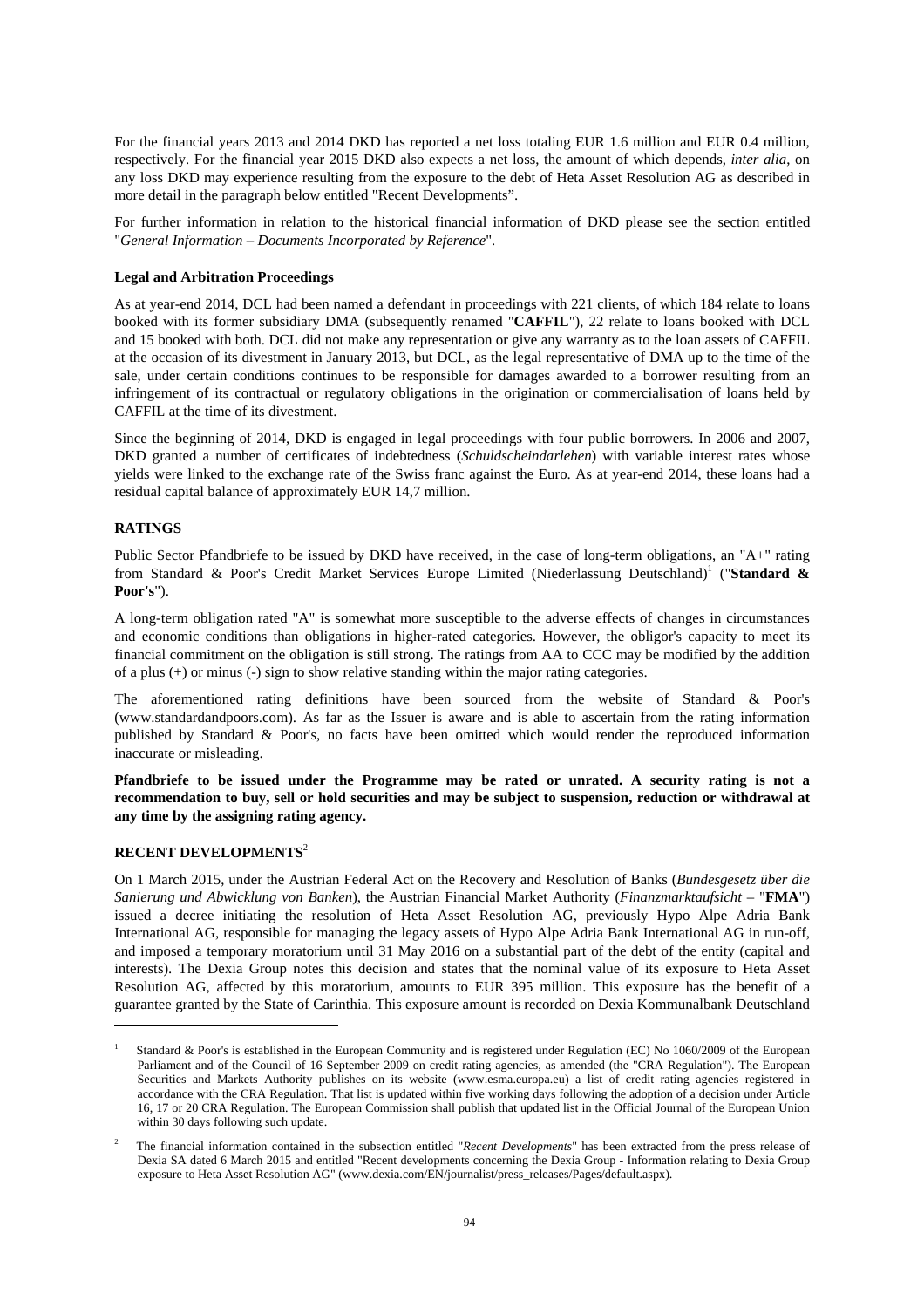AG's balance sheet. It is, however, not included in the Pfandbrief cover pool of Dexia Kommunalbank Deutschland AG. The Dexia Group is currently considering the appropriate actions to be taken with regard to the decision of the FMA. Nevertheless, as a precaution, DKD has passed a specific impairment on its exposure in the first quarter 2015, the amount of which may have to be adjusted in light of further developments of the situation.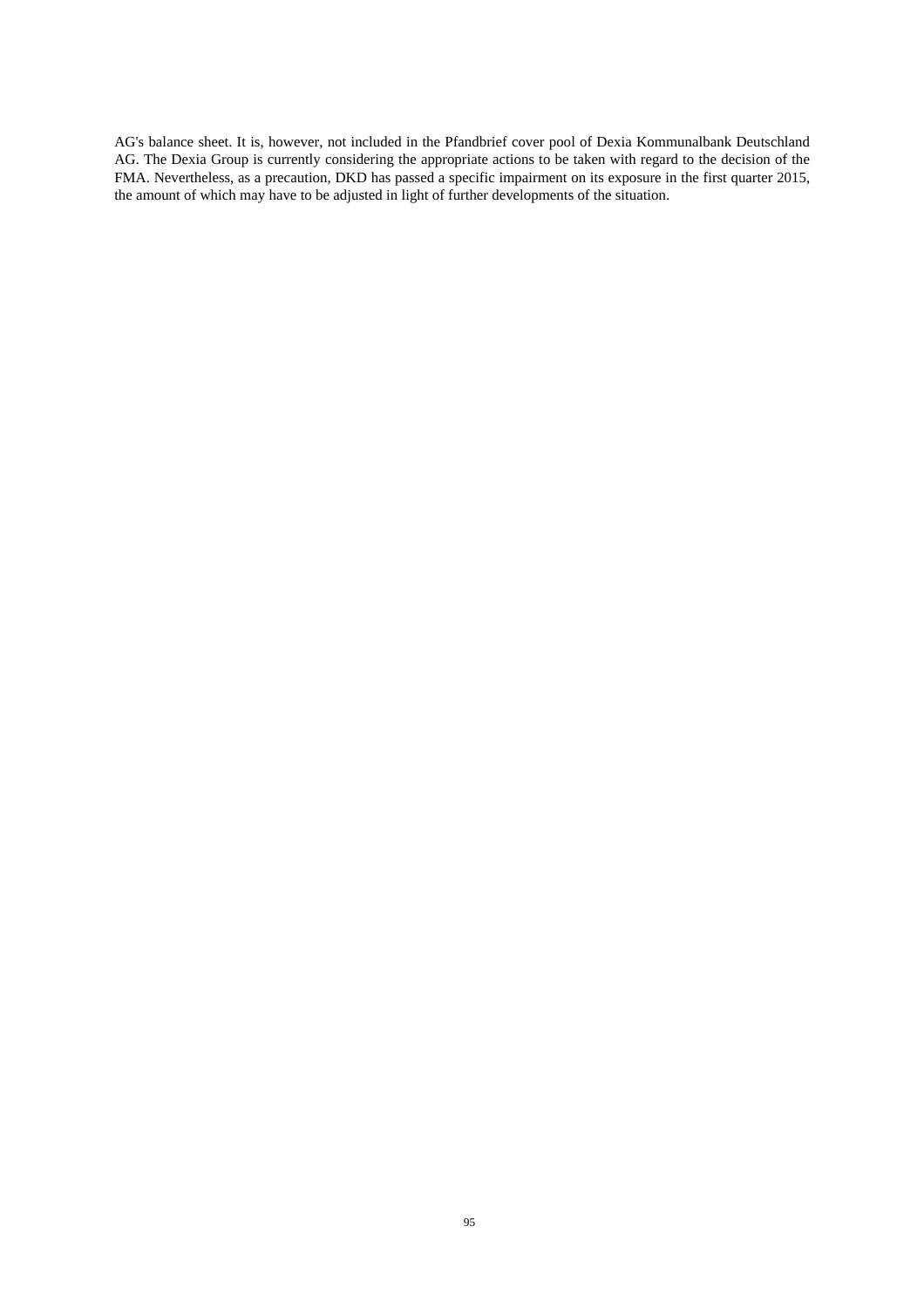# **DESCRIPTION OF THE PFANDBRIEF MARKET**

*The following is a description of some of the more fundamental principles governing the laws regarding Pfandbriefe and Pfandbrief Banks in summary form. It does not address all the laws' complexities and details. Accordingly, it is qualified in its entirety by reference to the applicable laws.* 

**Introduction**The Pfandbrief Act was published on 27 May 2005 and came into force on 19 July 2005. As from such date, the legislation accompanying the Pfandbrief Act, *i. e.*, the Act on the Reorganisation of the Law on Pfandbriefe *(Gesetz zur Neuordnung des Pfandbriefrechts)*, rescinded all existing special legislation regarding the Pfandbrief business in Germany, including, *inter alia*, (i) the Mortgage Bank Act applicable to the existing mortgage banks being specialist institutions authorised to issue Mortgage Pfandbriefe *(Hypothekenpfandbriefe)* covered by mortgage loans as well as Public Sector Pfandbriefe *(Öffentliche Pfandbriefe)* covered by obligations of public sector debtors (and, in either case, by certain other qualifying assets), (ii) the Act on Pfandbriefe and Related Bonds of Public-Law Credit Institutions *(Gesetz über die Pfandbriefe und verwandten Schuldverschreibungen öffentlich-rechtlicher Kreditanstalten)* in the version as published on 9 September 1998, as amended, applicable to various types of public sector banks, including in particular the *Landesbanken,* in respect of Mortgage Pfandbriefe and Public Sector Pfandbriefe issued by them, and (iii) finally, the Ship Bank Act *(Schiffsbankgesetz)*, as last amended on 5 April 2004, governing the operations of ship mortgage banks issuing Ship Mortgage Pfandbriefe *(Schiffspfandbriefe)*. Also, since 19 July 2005, the Pfandbrief operations of the Issuer are subject to the Pfandbrief Act *(Pfandbriefgesetz*) dated 22 May 2005.

The Pfandbrief Act abolished the concept of specialist Pfandbrief institutions hitherto prevailing in respect of the existing mortgage banks and ship mortgage banks. It established a new and uniform regulatory regime for all German credit institutions. Since 19 July 2005, all German credit institutions are permitted, subject to authorisation and fulfilment of certain requirements of the Pfandbrief Act, to engage in the Pfandbrief business and to issue Mortgage Pfandbriefe, Public Sector Pfandbriefe as well as Ship Mortgage Pfandbriefe, and, since that date, existing mortgage banks and ship mortgage banks are authorised to engage in other types of banking transactions, eliminating the limitations in respect of the scope of their permitted business which existed in the past. The Pfandbrief Act thus created a level playing field for all German credit institutions, including the *Landesbanken,* operating as universal banks and engaged in the issuance of Pfandbriefe.

German credit institutions wishing to take up the Pfandbrief business must obtain special authorisation under the Banking Act *(Kreditwesengesetz)* from the German Federal Financial Supervisory Authority *(Bundesanstalt für Finanzdienstleistungsaufsicht* – "**BaFin**") and, for that purpose, must meet some additional requirements as specified in the Pfandbrief Act.

Mortgage banks and ship mortgage banks, which were operating as such up to 19 July 2005 as well as public sector banks (including the *Landesbanken)* carrying on the Pfandbrief business up to such date, have all been grandfathered in respect of authorisation for the particular type of Pfandbrief business in which they were engaged at such time. They were required, though, to give a comprehensive notice to the BaFin by 18 October 2005, failing which the BaFin would have had the right to withdraw the authorisation. Mortgage banks and ship mortgage banks are since 19 July 2005 also authorised to engage in other banking transactions, including, *inter alia,* deposit taking, the extension of credits, the guarantee business, underwriting as well as others, up to then not permitted to be carried out by them, contrary to the *Landesbanken,* to which all types of banking transactions have always been open (subject to authorisation).

The operations of all banks engaged in the issuance of Pfandbriefe are since 19 July 2005 regulated by the Pfandbrief Act and the Banking Act, and are subject to the prudential supervision of the BaFin. In particular, the BaFin will carry out audits of the assets forming part of any Cover Pool, regularly in bi-annual intervals.

In 2009, the Pfandbrief Act was amended. Among other changes, the new Pfandbrief category of Airplane Mortgage Pfandbriefe was introduced, rules requiring a certain liquidity cushion of the Cover Pool from 1 November 2009 onwards were established, and the list of assets qualifying as Cover Pool for Public Sector Pfandbriefe was extended to include payment claims against certain qualifying public bodies in Switzerland, the United States of America, Canada or Japan.

The Pfandbrief Act was further amended in 2010 (in particular with respect to clarifications regarding the quality of Pfandbriefe in the case of insolvency of the Pfandbrief Bank) and in 2013.

In this description, banks authorised to issue Pfandbriefe will generally be referred to as "Pfandbrief Banks" which is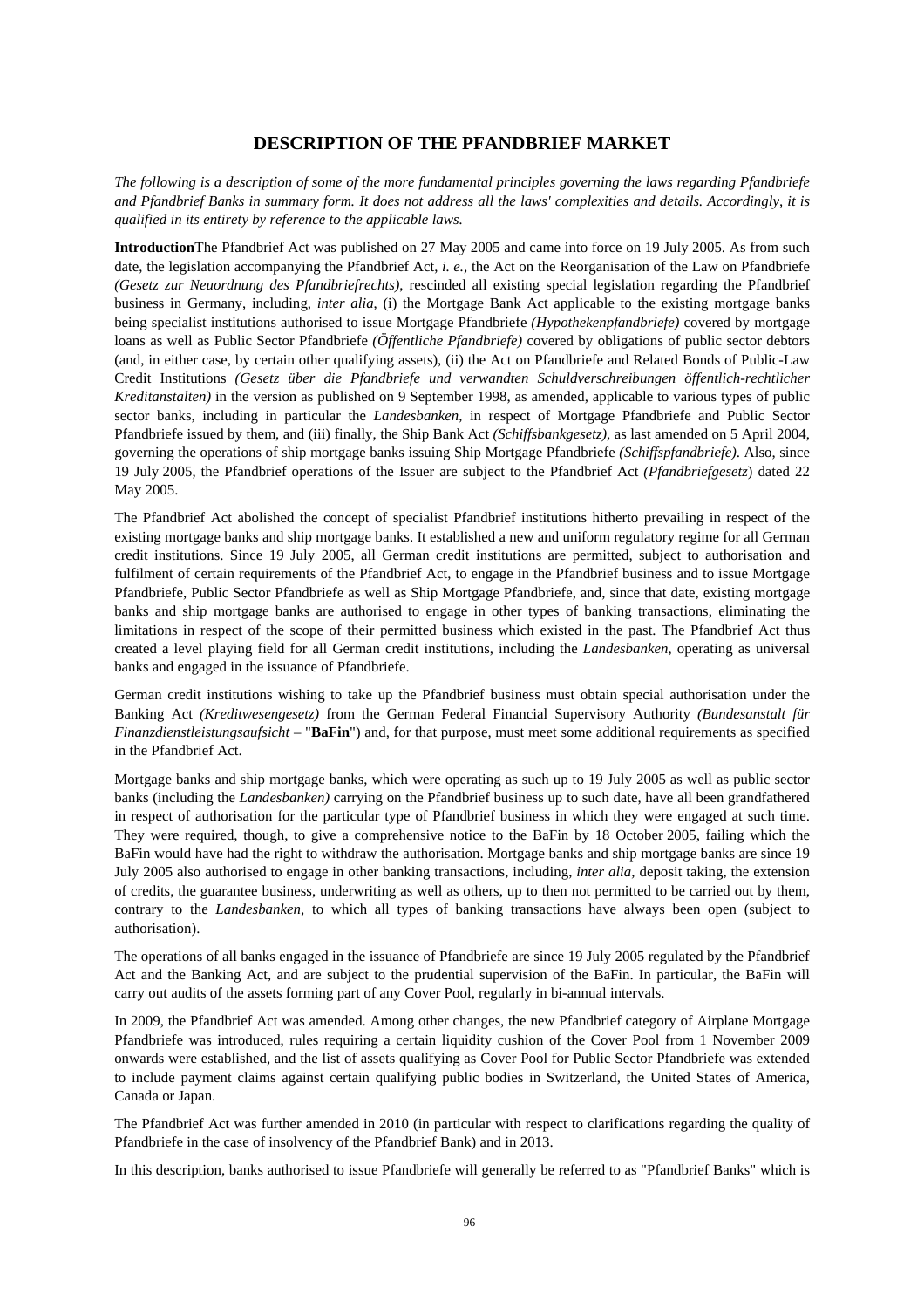the term applied by the Pfandbrief Act.

### **Rules Applicable to all Types of Pfandbriefe**

Pfandbriefe are standardised debt instruments issued by a Pfandbrief Bank. The quality and standards of Pfandbriefe are strictly governed by provisions of the Pfandbrief Act and subject to the prudential supervision of the BaFin. Pfandbriefe generally are medium- to long-term bonds, typically with an original maturity of two to ten years, which are secured or "covered" at all times by a pool of specified qualifying assets *(Deckung)*, as described below. Pfandbriefe are recourse obligations of the issuing bank, and no separate vehicle is created for their issuance or for the issuance of any specific series of Pfandbriefe. Pfandbriefe may not be redeemed at the option of the Holders prior to maturity.

Pfandbriefe may either be Mortgage Pfandbriefe, Public Sector Pfandbriefe, Ship Mortgage Pfandbriefe or Airplane Mortgage Pfandbriefe. The outstanding Pfandbriefe of any one of these types must be covered by a separate pool of specified qualifying assets: a pool for Mortgage Pfandbriefe only, a pool for Public Sector Pfandbriefe only, a pool covering all outstanding Ship Mortgage Pfandbriefe only and a pool covering all outstanding Airplane Mortgage Pfandbriefe only (each a "**Cover Pool**"). An independent cover pool monitor appointed by the BaFin has wide responsibilities in monitoring the compliance by the Pfandbrief Bank with the provisions of the Pfandbrief Act. In particular, the cover pool monitor shall ensure that the prescribed cover for the Pfandbriefe exists at all times and that the cover assets are recorded in the respective register. Prior to issue this will be certified by the cover pool monitor on the Pfandbrief certificate.

The aggregate principal amount of assets in any Cover Pool must at all times at least be equal to or greater than the aggregate principal amount of the outstanding Pfandbriefe issued against any such Cover Pool and the aggregate interest yield on any such Cover Pool must at all times be at least equal to or greater than the aggregate interest payable on all outstanding Pfandbriefe issued against such Cover Pool. In addition, the coverage of all outstanding Pfandbriefe with respect to principal and interest must at all times be ensured on the basis of the net present value *(Barwert).* Finally, the net present value of the assets contained in any Cover Pool must exceed the net present value of liabilities from the corresponding Pfandbriefe and derivatives by at least 2 per cent. *(sichernde Überdeckung).*

Such 2 per cent. excess cover must consist of highly liquid assets. Qualifying assets for the excess cover are, *inter alia*, (i) debt securities of Germany, a special fund of Germany, a German state, the European Communities, another member state of the European Union, another contracting state on the agreement on the European Economic Area, the European Investment Bank, the International Bank for Reconstruction and Development, the Council of Europe Development Bank or the European Bank for Reconstruction and Development; (ii) debt securities of Switzerland, the United States of America, Canada or Japan, provided that the risk weighting such countries have received pursuant to a rating by an approved international rating agency is credit quality step 1 (according to table 1 of Article 114 (2) of Commission Regulation (EU) No. 575/2013); (iii) debt securities guaranteed by any of the foregoing institutions; and (iv) credit balances maintained with the European Central Bank, any central bank of a member state of the European Union or any other suitable credit institution having its registered office in one of the countries listed under (i) and (ii) above, provided that those have received a risk weighting in accordance with Article 119 (1) and Article 496 (2) of Commission Regulation (EU) No. 575/2013 which is comparable with credit quality step 1 (according to table 3 of Article 120 (1) or table 5 of Article 121 (1) of Commission Regulation (EU) No. 575/2013). In addition, to safeguard liquidity, a certain liquidity cushion must be established.

The Pfandbrief Bank must record in the register of cover assets for any Cover Pool of a given Pfandbrief type each asset and the liabilities arising from derivatives. Derivatives may be entered in such register only with the consent of the cover pool monitor and the counterparty.

In case that any cover asset recorded in the register of cover assets for any Cover Pool is intended for partial cover only, the register of cover assets must clearly state the amount of the intended cover and its status in relation to the part of the asset which is not intended for the Cover Pool.

The Pfandbrief Bank must command over an appropriate risk management system meeting the requirements specified in detail in the Pfandbrief Act and must comply with comprehensive disclosure requirements on a quarterly and annual basis set out in detail in the Pfandbrief Act.

### **Cover Pool for Public Sector Pfandbriefe**

The Cover Pool for Public Sector Pfandbriefe may contain (provided that certain thresholds are not breached and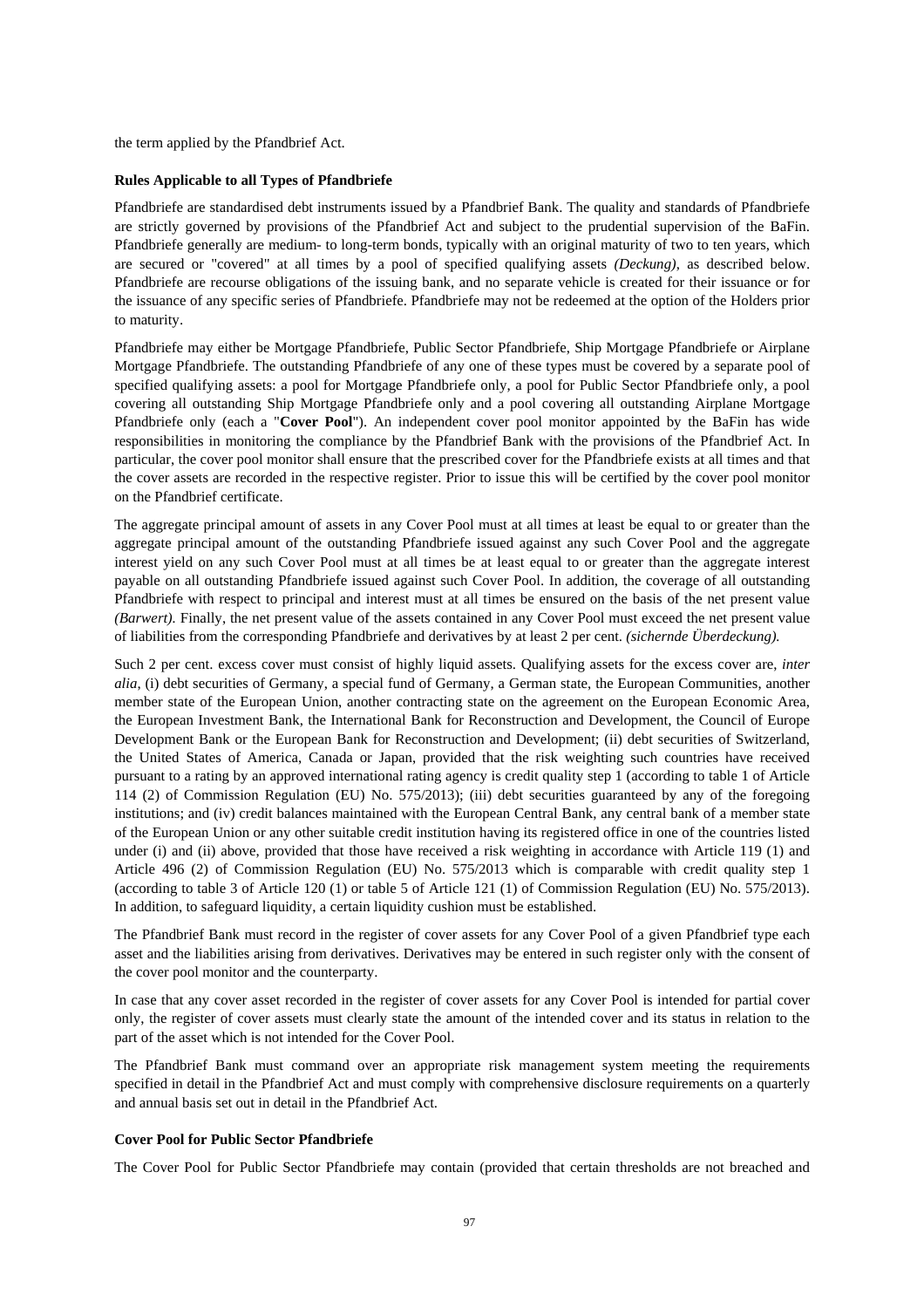certain other preconditions are met) payment claims under loans, bonds or similar transactions or other claims acknowledged in writing of a wide spectrum of states and other public bodies, including, but not limited to: (a) Germany as well as any German state, municipality or other qualifying public bodies in Germany; (b) another member state of the European Union or another contracting state of the agreement on the European Economic Area, and the respective central banks of such states; (c) regional governments and local territorial authorities of the countries listed under (b) above; (d) the United States of America, Japan, Switzerland or Canada and the respective central banks of such countries, provided that the risk weighting such countries have received pursuant to the assessment by the competent administrative agency of the rating provided by an approved international rating agency is credit quality step 1 (according to table 1 of Article 114 (2) of Commission Regulation (EU) No. 575/2013); (e) regional governments and local territorial authorities of the countries listed under (d) above if they were classified by the respective national authority equal to the state to which it belongs or provided that they have received a risk weighting comparable with credit quality step 1 (according to table 5 of Article 121 (1) of Commission Regulation (EU) No. 575/2013); (f) the European Central Bank, multilateral development banks such as the International Bank for Reconstruction and Development, the Council of Europe Development Bank, the European Investment Bank, or the European Bank for Reconstruction and Development and international organisations; (g) certain qualifying public bodies of the states listed under (b), (h) certain qualifying public bodies of the states listed under (d); and (i) any entity the obligations of which are guaranteed by an institution referred to or mentioned in (a) through (f) above or by certain qualifying export credit insurance agencies.

The Cover Pool may furthermore include the following assets: (i) equalisation claims converted into bonds; (ii) money claims against the European Central Bank, against the central banks of member states of the European Union or against credit institutions within the meaning of  $\S 4 (1)$  sent. 2 no. 3 of the Pfandbrief Act, up to a total sum of 10 per cent. of the aggregate principal amount of outstanding Public Sector Pfandbriefe; the share of money claims against one and the same credit institution may not exceed 2 per cent. of the aggregate principal amount of outstanding Public Pfandbriefe; and (iii) claims arising under derivative transactions as defined in § 4 (3) sent. 2 of the Pfandbrief Act, concluded with, *inter alia*, suitable credit institutions, financial services institutions, insurance companies, a central counterparty at a stock exchange, the German Federal Government or German Federal States insofar as it is ensured that the Pfandbrief Bank's claims pursuant to the standardised master contracts cannot be impaired in the event of the insolvency of the Pfandbrief Bank or any of its Cover Pools. The share of the Pfandbrief Bank's claims from derivative transactions included in the Cover Pool in terms of the total amount of the cover assets as well as the Pfandbrief Bank's liabilities from derivative transactions in terms of the total amount of Public Sector Pfandbriefe outstanding plus the liabilities resulting from derivative transactions must not exceed 12 per cent.

### **Insolvency Proceedings**

In the event of the institution of insolvency proceedings over the assets of the Pfandbrief Bank, any Cover Pool maintained by it would not be part of the insolvency estate, and, therefore, such insolvency would not result in an insolvency of any Cover Pool. Only if at the same time or thereafter the relevant Cover Pool were to become insolvent, separate insolvency proceedings would be initiated against such Cover Pool by the BaFin. In this case, Holders of Pfandbriefe would have the first claim on the respective Cover Pool. Their preferential right would also extend to interest on the Pfandbriefe accrued after the commencement of insolvency proceedings. Furthermore, but only to the extent that Holders of Pfandbriefe suffer a loss, Holders would also have recourse to any assets of the Pfandbrief Bank not included in the Cover Pools. As regards those assets, Holders of the Pfandbriefe would rank equal with other unsecured and unsubordinated creditors of the Pfandbrief Bank.

Up to three administrators *(Sachwalter* – "**Administrator**") will be appointed in the case of the insolvency of the Pfandbrief Bank to administer each Cover Pool for the sole benefit of the Holders of Pfandbriefe. The Administrator will be appointed by the court having jurisdiction at the location of the head office of the Pfandbrief Bank at the request of the BaFin before or after the institution of insolvency proceedings. The Administrator will be subject to the supervision of the court and also of the BaFin with respect to the duties of the Pfandbrief Bank arising in connection with the administration of the assets included in the relevant Cover Pool. The Administrator will be entitled to dispose of the Cover Pool's assets and receive all payments on the relevant assets to ensure full satisfaction of the claims of the Holders of Pfandbriefe. To the extent, however, that those assets are obviously not necessary to satisfy such claims and in case that assets are not subject to the trustee's administration, the insolvency receiver of the Pfandbrief Bank is entitled to demand the transfer of such assets to the insolvency estate.

Subject to the consent of the BaFin, the Administrator may transfer all or part of the cover assets and the liabilities arising from the Pfandbriefe issued against such assets to another Pfandbrief Bank.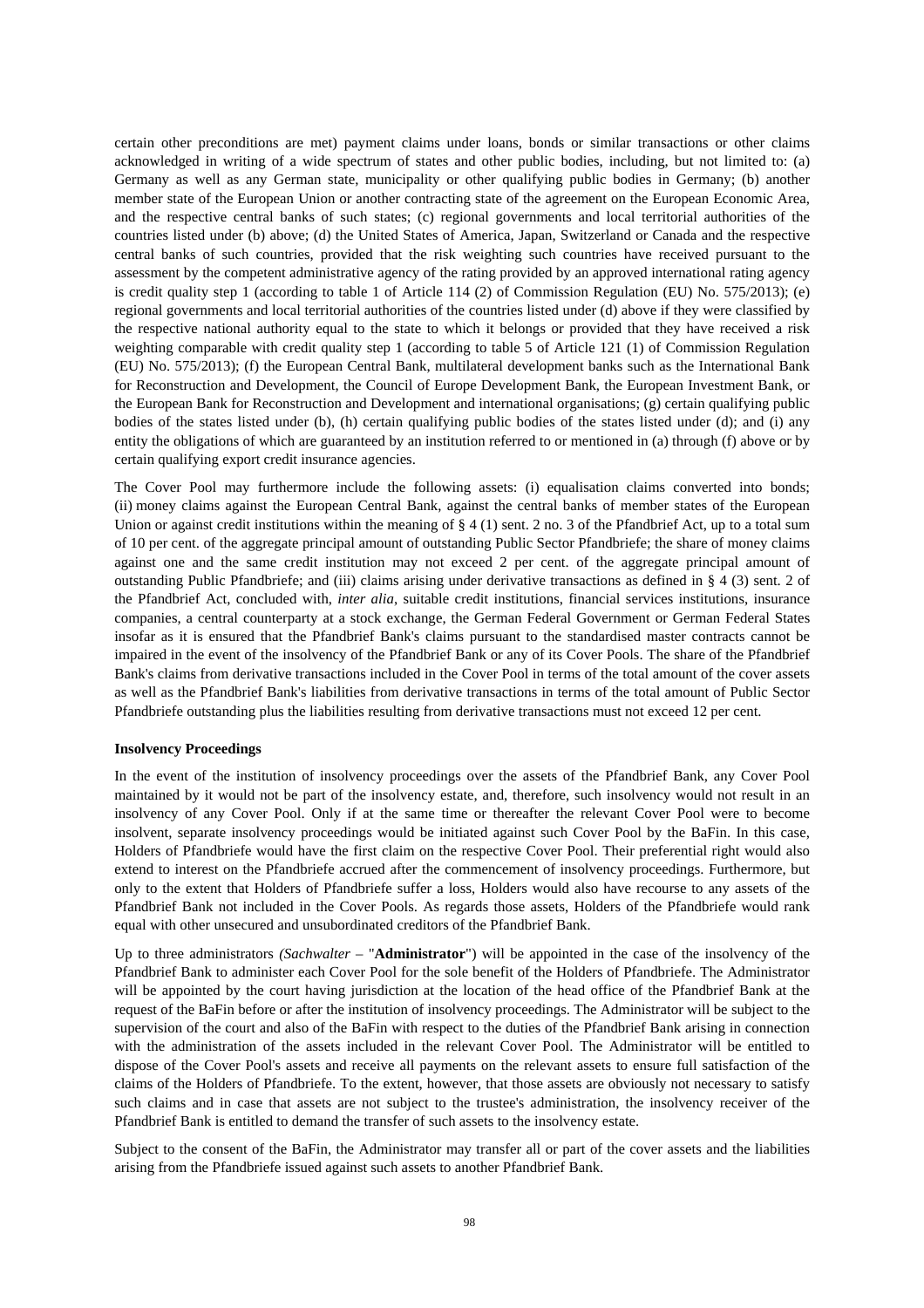### **Jumbo Pfandbriefe**

Jumbo Pfandbriefe are governed by the same laws as Pfandbriefe and therefore cannot be classified as a type of assets apart from Pfandbriefe. However, in order to improve the liquidity of the Pfandbrief market certain Pfandbrief Banks have agreed upon certain minimum requirements for Jumbo Pfandbriefe (*Mindeststandards für Jumbo-Pfandbriefe*; the "**Minimum Requirements**") applicable to such Pfandbriefe which are issued as Jumbo Pfandbriefe. These Minimum Requirements are not statutory provisions. Instead, they should be regarded as voluntary selfrestrictions which limit the options issuers have when structuring Pfandbriefe. An incomplete overview of the Minimum Requirements is set out below:

- (i) The minimum aggregate principal amount of Jumbo Pfandbriefe is at least Euro 1,000,000,000.
- (ii) After having been issued, Jumbo Pfandbriefe may not be transcribed to the name of a holder.
- (iii) Jumbo Pfandbriefe must be issued in "straight bond format", i.e. they must be fixed rate notes (with interest payable annually in arrear and with a "bullet redemption").
- (iv) The issuer of Jumbo Pfandbriefe may repurchase its Jumbo Pfandbriefe for redemption purposes or for administration by the Trustee. After any repurchase of Jumbo Pfandbriefe by the relevant issuer the remaining outstanding aggregate principal amount of these Jumbo Pfandbriefe must not fall below Euro 1,000,000,000. The relevant issuer must publicly announce any repurchase, the planned volume thereof and the issue envisaged for repurchase at least three banking days in advance, and make sure that extensive transparency is given in the market. Following any repurchase of the Jumbo Pfandbriefe it has issued, the relevant issuer may not increase the Jumbo Pfandbriefe it has repurchased before a year's time has passed.
- (v) Within 30 calendar days of their issue date Jumbo Pfandbriefe have to be listed on a regulated market in a member state of the European Union or another contracting state to the Agreement on the European Economic Area.
- (vi) Jumbo Pfandbriefe must be placed by a syndicate consisting of at least five banks (syndicate banks).
- (vii) The syndicate banks must act as market makers; in addition to their own system, they must pledge to quote prices upon application and bid/ask (two-way) prices at the request of investors on an electronic trading platform and in telephone trading.
- (viii) The syndicate banks must pledge to report daily for each Jumbo Pfandbrief outstanding (life to maturity from 24 months upwards) the spread vs. asset swap.

As the Minimum Requirements are not statutory provisions, a Pfandbrief issuer is not legally required to maintain the Jumbo Pfandbrief status over the lifetime of a Pfandbrief. If, however, one of the Minimum Requirements is not met anymore, the Jumbo Pfandbrief will lose its Jumbo Pfandbrief status.

The Minimum Requirements are supplemented by rules of good conduct for issuers and syndicate banks (*Wohlverhaltensregeln für Emittenten und Syndikatsbanken*; the "**Rules of Good Conduct**"). The Rules of Good Conduct do not constitute statutory provisions.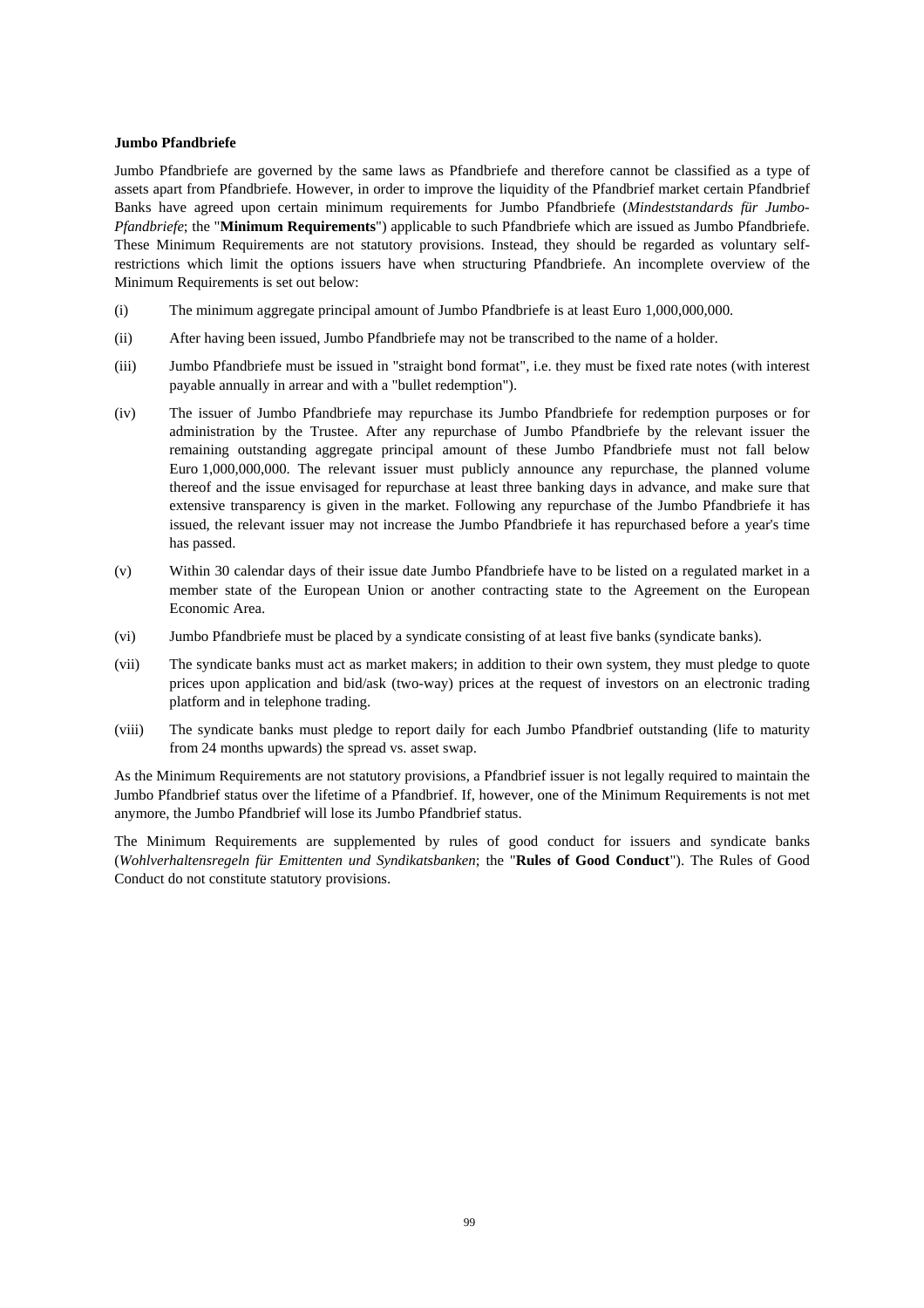# **SUBSCRIPTION AND SALE**

In relation to each Tranche of Pfandbriefe to be issued under the Programme, the Issuer will either (i) enter into a subscription agreement (the "**Subscription Agreement**") with one or more Dealers appointed for such Tranche, or (ii) directly issue the Pfandbriefe to third parties who are not Dealers. The relevant Dealer(s) will purchase the Pfandbriefe of such Tranche on the basis of the Subscription Agreement.

### **General**

Each Dealer will be required to represent and agree that it will comply with all applicable securities laws and regulations in force in any jurisdiction in which it purchases, offers, sells or delivers Pfandbriefe or possesses or distributes the Prospectus and will obtain any consent, approval or permission required by it for the purchase, offer, sale or delivery by it of Pfandbriefe under the laws and regulations in force in any jurisdiction to which it is subject or in which it makes such purchases, offers, sales or deliveries and neither the Issuer and any other Dealer shall have any responsibility therefor. Neither the Issuer nor any of the Dealers will represent that Pfandbriefe may at any time lawfully be sold in compliance with any applicable registration or other requirements in any jurisdiction, or pursuant to any exemption available thereunder, or assumes any responsibility for facilitating such sale.

#### **European Economic Area**

In relation to each Member State of the European Economic Area which has implemented the Prospectus Directive (each, a "**Relevant Member State**"), each Dealer will be required to represent and agree, that with effect from and including the date on which the Prospectus Directive is implemented in that Relevant Member State (the "**Relevant Implementation Date**") it has not made and will not make an offer of Pfandbriefe which are the subject of the offering contemplated by this Prospectus as completed by the Final Terms in relation hereto to the public in that Relevant Member State, except that it may, with effect from and including the Relevant Implementation Date, make an offer of such Pfandbriefe to the public in that Relevant Member State:

- (i) if the Final Terms in relation to the Pfandbriefe specify that an offer of those Pfandbriefe may be made other than pursuant to Article 3 (2) of the Prospectus Directive in that Relevant Member State (a "**Nonexempt Offer**"), following the date of publication of a prospectus in relation to such Pfandbriefe which has been approved by the competent authority in that Relevant Member State or, where appropriate, approved in another Relevant Member State and notified to the competent authority in that Relevant Member State, provided that any such prospectus has subsequently been completed by the Final Terms contemplating such Non-exempt Offer, in accordance with the Prospectus Directive, in the period beginning and ending on the dates specified in such prospectus or Final Terms, as applicable and the Issuer has consented in writing to its use for the purpose of that Non-exempt Offer;
- (ii) at any time to any legal entity which is a qualified investor as defined in the Prospectus Directive;
- (iii) at any time to fewer than 150 natural or legal persons (other than qualified investors as defined in the Prospectus Directive) subject to obtaining the prior consent of the relevant Dealer or Dealers nominated by the Issuer for any such offer; or
- (iv) at any time in any other circumstances falling within Article 3 (2) of the Prospectus Directive,

**provided that** no such offer of Pfandbriefe referred to in (ii) to (iv) above shall require the Issuer or any Dealer to publish a prospectus pursuant to Article 3 of the Prospectus Directive, or supplement a prospectus pursuant to Article 16 of the Prospectus Directive.

For the purposes of this provision, the expression an "**offer of Pfandbriefe to the public**" in relation to any Pfandbriefe in any Relevant Member State means the communication in any form and by any means of sufficient information on the terms of the offer and the Pfandbriefe to be offered so as to enable an investor to decide to purchase or subscribe the Pfandbriefe, as the same may be varied in that Member State by any measure implementing the Prospectus Directive in that Member State and the expression "**Prospectus Directive**" means Directive 2003/71/EC (as amended, including by Directive 2010/73/EU), and includes any relevant implementing measure in each Relevant Member State.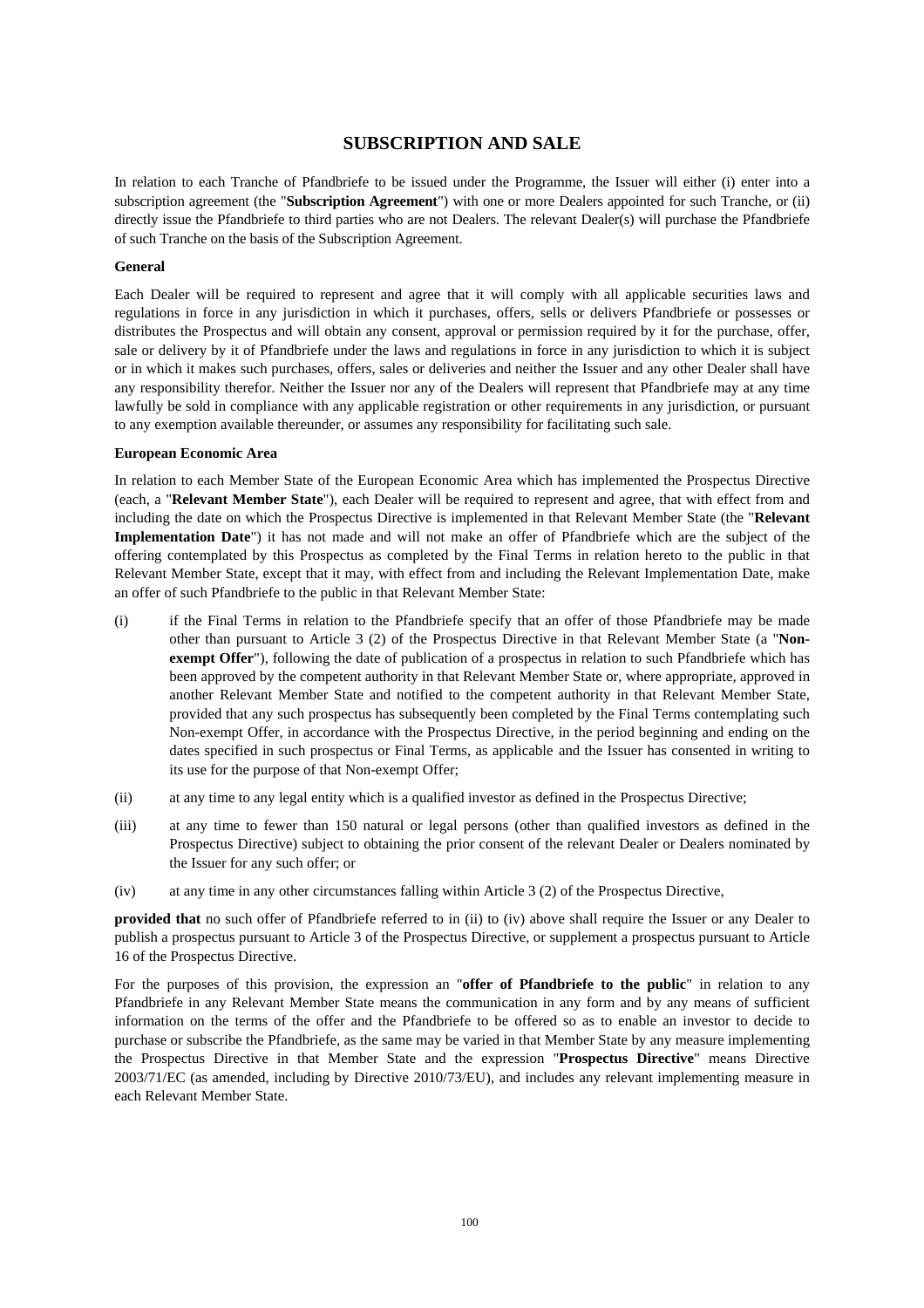#### **United States of America**

Each Dealer will be required to acknowledge that the Pfandbriefe have not been and will not be registered under the Securities Act, and may not be offered, sold or delivered within the United States except pursuant to an exemption from, or in a transaction not subject to, the registration requirements of the Securities Act. Each Dealer will be required to represent and agree that it has not offered, sold or delivered, and will not offer, sell or deliver, any Pfandbrief constituting part of its allotment within the United States except in accordance with Rule 903 of Regulation S under the Securities Act. Accordingly, each Dealer will be further required to represent and agree that neither it, its affiliates nor any persons acting on its or their behalf have engaged or will engage in any directed selling efforts with respect to a Pfandbrief.

From and after the time that the Issuer notifies the Dealers in writing that it is no longer able to warrant that there is no "substantial U.S. market interest" as defined in Rule 902 of Regulation S under the Securities Act in the debt securities of the Issuer, each Dealer (i) has acknowledged that the Pfandbriefe have not been and will not be registered under the Securities Act; (ii) has represented and agreed that it has not offered, sold or delivered any Pfandbriefe, and will not offer, sell or deliver any Pfandbriefe, (x) as part of its distribution at any time and (y) otherwise until 40 days after the later of the commencement of the offering and closing date, within the United States or to, or for the account or benefit of, U. S. persons and it has and will only offer, sell or deliver any Pfandbriefe in accordance with Rule 903 of Regulation S under the Securities Act; and accordingly, (iii) has further represented and agreed that neither it, its affiliates nor any persons acting on its or their behalf have engaged or will engage in any directed selling efforts with respect to any Pfandbrief, and it and they have complied and will comply with the offering restrictions requirements of Regulation S; and (iv) has also agreed that, at or prior to confirmation of any sale of Pfandbriefe, it will have sent to each distributor, dealer or person receiving a selling concession, fee or other remuneration that purchases Pfandbriefe from it during the distribution compliance period a confirmation or notice to substantially the following effect:

"The Securities covered hereby have not been registered under the U. S. Securities Act of 1933, as amended (the "**Securities Act**") and may not be offered, sold or delivered within the United States or to, or for the account or benefit of, U. S. persons by any person referred to in Rule 903(b)(2)(iii) (i) as part of its distribution at any time or (ii) otherwise until 40 days after the later of the commencement of the offering and the closing date, except in either case in accordance with Regulation S under the Securities Act. Terms used above have the meanings given to them by Regulation S".

Each Dealer who has purchased Pfandbriefe of a Tranche hereunder (or in the case of a sale of a Tranche of Pfandbriefe issued to or through more than one Dealer, each of such Dealers as to the Pfandbriefe of such Tranche purchased by or through it or, in the case of a syndicated issue, the relevant lead manager) will be required to determine and notify to the Fiscal Agent the completion of the distribution of the Pfandbriefe of such Tranche. On the basis of such notification or notifications, the Fiscal Agent has agreed to notify such Dealer/lead manager of the end of the distribution compliance period with respect to such Tranche.

Terms used in this paragraph have the meanings given to them by Regulation S.

Each Dealer will be required to represent and agree that it has not entered and will not enter into any contractual arrangement with respect to the distribution or delivery of Pfandbriefe, except with its affiliates or with the prior written consent of the Issuer.

Pfandbriefe, other than Pfandbriefe with an initial maturity of one year or less, will be issued in accordance with the provisions of United States Treasury Regulation § 1.163-5(c)(2)(i)(D) (the "**D Rules**"), or in accordance with the provisions of United States Treasury Regulation § 1.163-5(c)(2)(i)(C) (the "**C Rules**") (or any successor rules in substantially the same form as the C Rules or D Rules, as applicable, for purposes of Section 4701 of the U.S. Internal Revenue Code of 1986), as indicated in the relevant Final Terms.

In respect of Pfandbriefe issued in accordance with the D Rules, each Dealer will be required to represent and agree that:

- (a) except to the extent permitted under the D Rules, (i) it has not offered or sold, and during the restricted period will not offer or sell, Pfandbriefe to a person who is within the United States or its possessions or to a United States person, and (ii) such Dealer has not delivered and will not deliver within the United States or its possessions definitive Pfandbriefe that are sold during the restricted period;
- (b) it has and throughout the restricted period will have in effect procedures reasonably designed to ensure that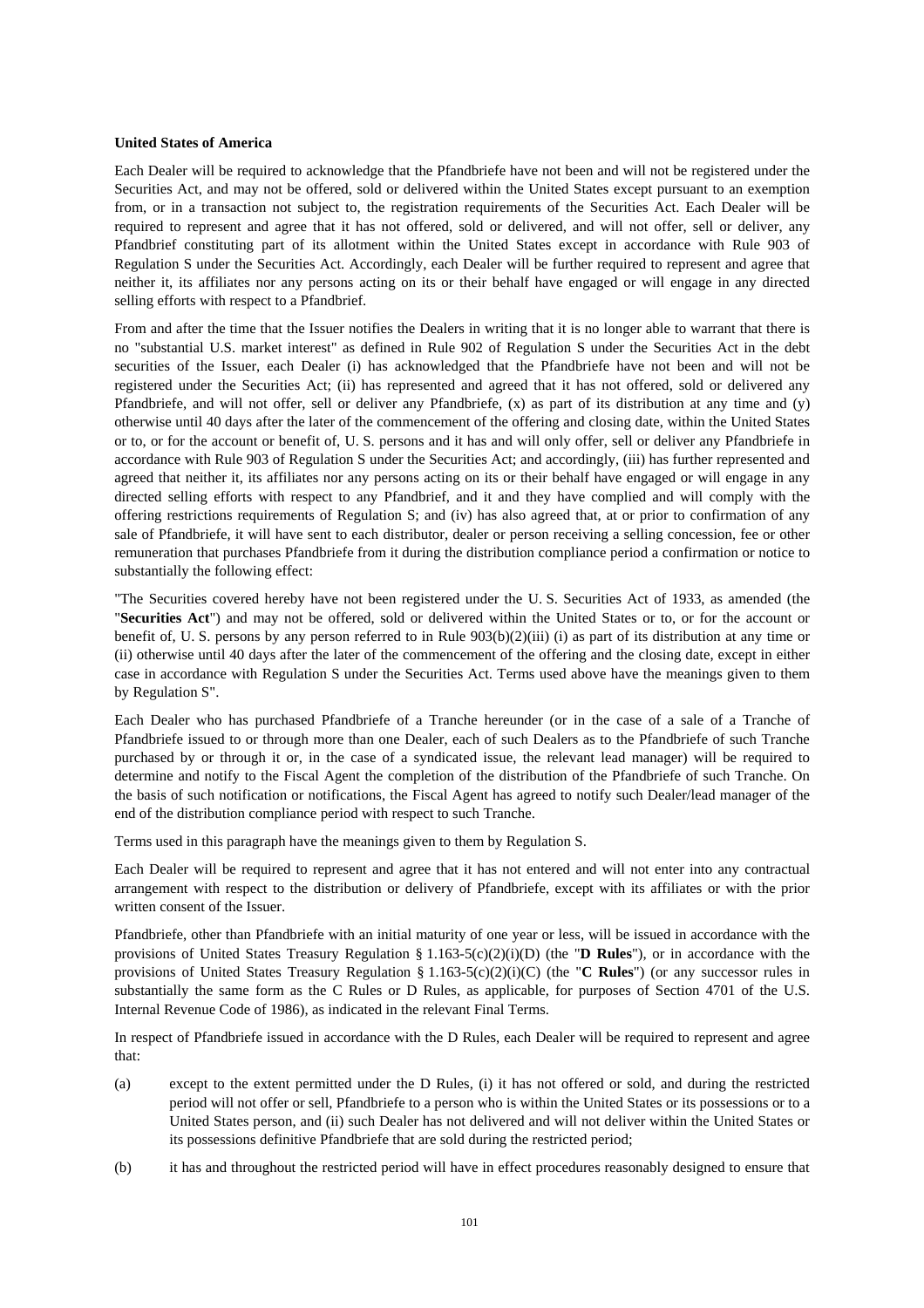its employees or agents who are directly engaged in selling Pfandbriefe are aware that such Pfandbriefe may not be offered or sold during the restricted period to a person who is within the United States or its possessions or to a United States person, except as permitted by the D Rules;

- (c) if such Dealer is a United States person, it represents that it is acquiring the Pfandbriefe for purposes of resale in connection with their original issuance and if such Dealer retains Pfandbriefe for its own account, it will only do so in accordance with the requirements of United States Treasury Regulation § 1.163-  $5(c)(2)(i)(D)(6)$  (or any successor rules in substantially the same form as the D Rules for purposes of Section 4701 of the U.S. Internal Revenue Code of 1986);
- (d) it acknowledges that an offer or sale will be considered to be made in the United States or its possessions if it has an address within the United States or its possessions for the offeree or purchaser of a Pfandbrief subject to such offer or sale; and
- (e) with respect to each affiliate that acquires from such Dealer Pfandbriefe for the purposes of offering or selling such Pfandbriefe during the restricted period, such Dealer either (i) has repeated and confirmed the representations and agreements contained in sub-clauses (a), (b), (c) and (d) on such affiliate's behalf or (ii) has agreed that it will obtain from such affiliate for the benefit of the Issuer the representations and agreements contained in sub-clauses (a), (b), (c) and (d).

Terms used in the above paragraphs (a) to (e) have the meanings given to them by the U. S. Internal Revenue Code of 1986 and regulations thereunder, including the D Rules.

Where the C Rules are indicated in the relevant Final Terms as being applicable to any Tranche of Pfandbriefe, Pfandbriefe must be issued and delivered outside the United States and its possessions in connection with their original issuance. Each Dealer will be required to represent and agree that it has not offered, sold or delivered and will not offer, sell or deliver, directly or indirectly, Pfandbriefe within the United States or its possessions in connection with their original issuance. Further, each Dealer will be required to represent and agree in connection with the original issuance of Pfandbriefe, that it has not communicated, and will not communicate, directly or indirectly, with a prospective purchaser if either such Dealer or purchaser is within the United States or its possessions and will not otherwise involve its U. S. office in the offer or sale of Pfandbriefe. Each Dealer will be required to further represent that it has not advertised or promoted, and will not advertise or promote, directly or indirectly, any Pfandbriefe from or within the United States or its possessions or to prospective purchasers in the United States or its possessions. Terms used in this paragraph have the meanings given to them by the U. S. Internal Revenue Code of 1986 and regulations thereunder, including the C Rules.

### **United Kingdom**

Each Dealer will be required to represent and agree that:

- (i) in relation to any Pfandbriefe which have a maturity of less than one year, (a) it is a person whose ordinary activities involve it in acquiring, holding, managing or disposing of investments (as principal or agent) for the purposes of its business and (b) it has not offered or sold and will not offer or sell any Pfandbriefe other than to persons whose ordinary activities involve them in acquiring, holding, managing or disposing of investments (as principal or agent) for the purposes of their businesses or who it is reasonable to expect will acquire, hold, manage or dispose of investments (as principal or agent) for the purposes of their businesses where the issue of the Pfandbriefe would otherwise constitute a contravention of section 19 of the Financial Services and Markets Act 2000 (the "**FSMA**") by the Issuer;
- (ii) it has only communicated or caused to be communicated and will only communicate or cause to be communicated an invitation or inducement to engage in investment activity (within the meaning of section 21 of the FSMA) received by it in connection with the issue or sale of any Pfandbriefe in circumstances in which section 21(1) of the FSMA does not apply to the Issuer; and
- (iii) it has complied and will comply with all applicable provisions of the FSMA with respect to anything done by it in relation to any Pfandbriefe in, from or otherwise involving the United Kingdom.

### **Japan**

The Pfandbriefe have not been and will not be registered under the Financial Instrument and Exchange Law of Japan (Law No. 25 of 1948, as amended) (the "**Financial Instrument and Exchange Law**") and each Dealer will be required to represent and agree that it has not offered or sold and will not offer or sell any Pfandbriefe, directly or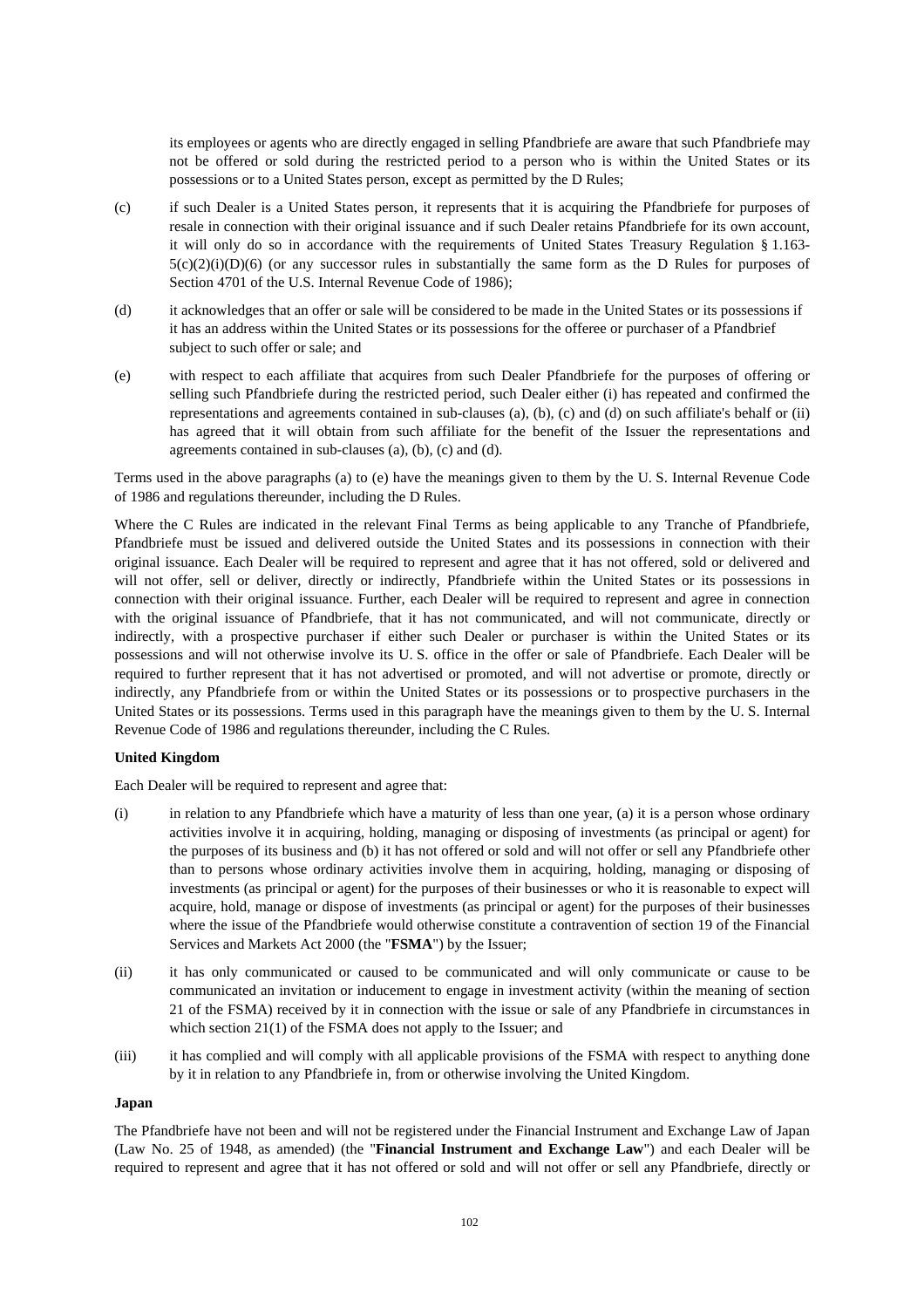indirectly, in Japan or to, or for the benefit of, any resident of Japan (which term as used herein means any person resident in Japan, including any corporation or other entity organised under the laws of Japan), or to others for reoffering or resale, directly or indirectly, in Japan or to, or for the benefit of, any resident of Japan except pursuant to an exemption from the registration requirements of, and otherwise in compliance with the Financial Instrument and Exchange Law and any applicable laws, regulations and guidelines of Japan.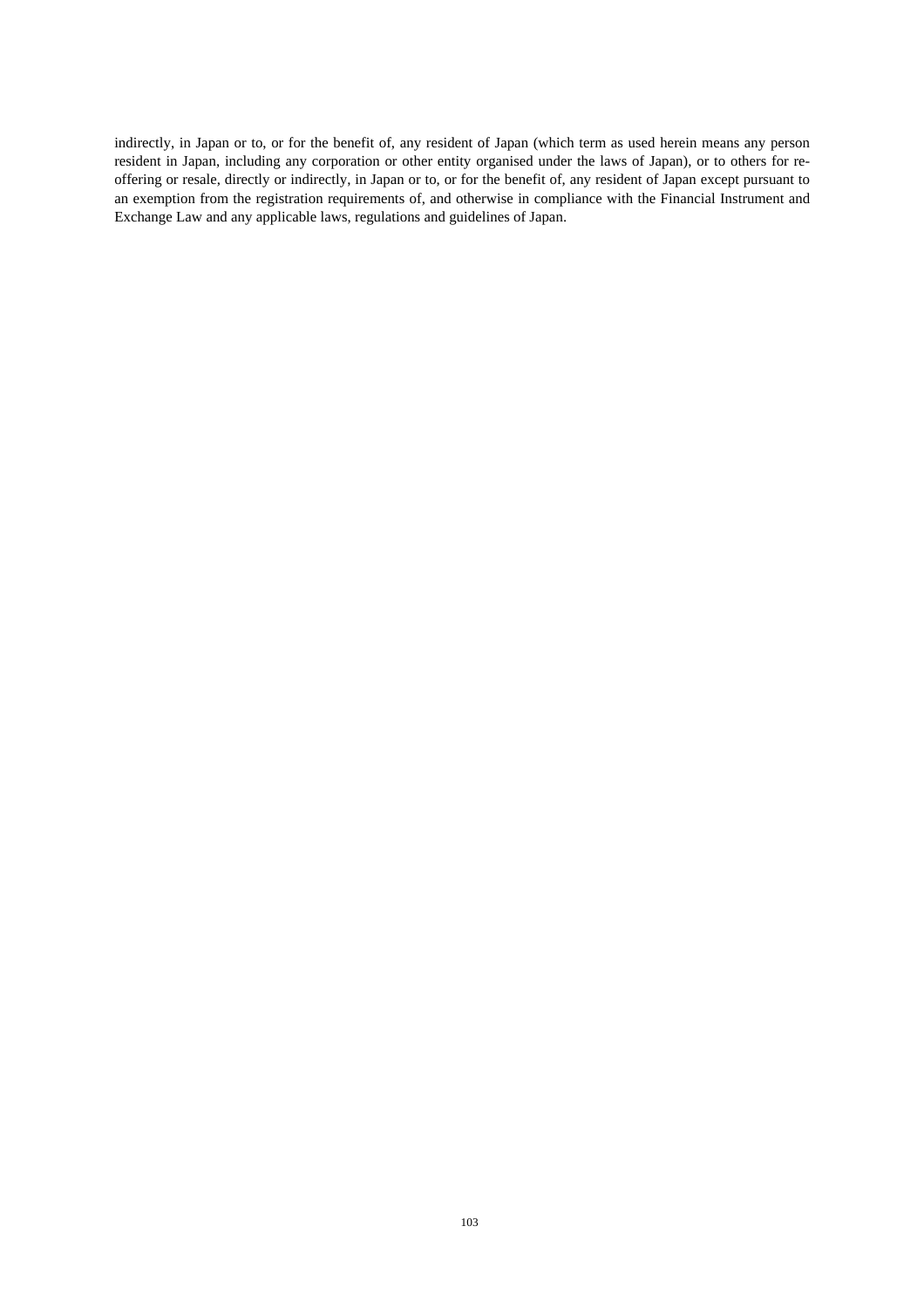# **TAXATION**

*The following is a general discussion of certain German and Luxembourg tax consequences of the acquisition and ownership of Pfandbriefe and certain aspects of* Directive 2003/48/EC (*the "EU Savings Tax Directive") and the proposed financial transactions tax (FTT). This discussion does not purport to be a comprehensive description of all tax considerations which may be relevant to a decision to purchase Pfandbriefe. In particular, this discussion does not consider any specific facts or circumstances that may apply to a particular purchaser. This summary is based on the laws of Germany and the Grand Duchy of Luxembourg currently in force and as applied on the date of this Prospectus, which are subject to change, possibly with retroactive or retrospective effect.* 

PROSPECTIVE PURCHASERS OF PFANDBRIEFE ARE ADVISED TO CONSULT THEIR OWN TAX ADVISORS AS TO THE TAX CONSEQUENCES OF THE PURCHASE, OWNERSHIP AND DISPOSITION OF PFANDBRIEFE, INCLUDING THE EFFECT OF ANY STATE OR LOCAL TAXES, UNDER THE TAX LAWS OF GERMANY, THE GRAND DUCHY OF LUXEMBOURG AND EACH COUNTRY OF WHICH THEY ARE RESIDENTS.

### **Germany**

*Income tax* 

### German tax residents

This subsection "German tax residents" refers to persons who are tax residents of Germany (*i.e*. persons whose residence, habitual abode, statutory seat, or place of effective management and control is located in Germany).

### Withholding Tax on ongoing payments and capital gains

Ongoing payments received by an individual Holder of Pfandbriefe will be subject to German withholding tax if the Pfandbriefe are kept or administrated in a custodial account with a German branch of a German or non-German bank or financial services institution, a German securities trading company or a German securities trading bank (each, a "**Disbursing Agent**"*, auszahlende Stelle*). The tax rate is 25 per cent. (plus solidarity surcharge at a rate of 5.5 per cent. thereon, the total withholding being 26.375 per cent.). For individual Holders which are subject to church tax an electronic information system for church withholding tax purposes applies in relation to investment income, with the effect that church tax will be collected by the Disbursing Agent by way of withholding unless the investor has filed a blocking notice (*Sperrvermerk*) with the German Federal Central Tax Office (*Bundeszentralamt für Steuern*) in which case the investor will be assessed to church tax.

The same treatment applies to capital gains (*i.e*. the difference between the proceeds from the disposal, redemption, repayment or assignment after deduction of expenses directly related to the disposal, redemption or assignment and the cost of acquisition) derived by an individual Holder provided the Pfandbriefe have been kept or administrated in a custodial account with the same Disbursing Agent since the time of their acquisition. If similar Pfandbriefe kept or administrated in the same custodial account were acquired at different points in time, the Pfandbriefe first acquired will be deemed to have been sold first for the purposes of determining the capital gains. Where Pfandbriefe are acquired and/or sold or redeemed in a currency other than Euro, the sales/redemption price and the acquisition costs have to be converted into Euro on the basis of the foreign exchange rates prevailing on the sale or redemption date and the acquisition date respectively with the result that any currency gains or losses are part of the capital gains. If interest claims are disposed of separately (*i.e.* without the Pfandbriefe), the proceeds from the disposition are subject to withholding tax. The same applies to proceeds from the payment of interest claims if the Pfandbriefe have been disposed of separately.

To the extent Pfandbriefe have not been kept or administrated in a custodial account with the same Disbursing Agent since the time of their acquisition, upon the disposal, redemption or assignment withholding tax applies at a rate of 26.375 per cent. (including solidarity surcharge, plus church tax, if applicable) on 30 per cent. of the disposal proceeds (plus interest accrued on the Pfandbriefe ("**Accrued Interest**", *Stückzinsen*), if any), unless the current Disbursing Agent has been notified of the actual acquisition costs of the Pfandbriefe by the previous Disbursing Agent or by a statement of a bank or financial services institution within the European Economic Area or certain other countries in accordance with art. 17 para. 2 of the EU Savings Tax Directive (*e.g.* Switzerland or Andorra).

Pursuant to a tax decree issued by the German Federal Ministry of Finance dated 9 October 2012 a bad debt-loss (*Forderungsausfall*) and a waiver of a receivable (*Forderungsverzicht*), to the extent the waiver does not qualify as a hidden capital contribution, shall not be treated like a disposal. Accordingly, losses suffered upon such bad debt-loss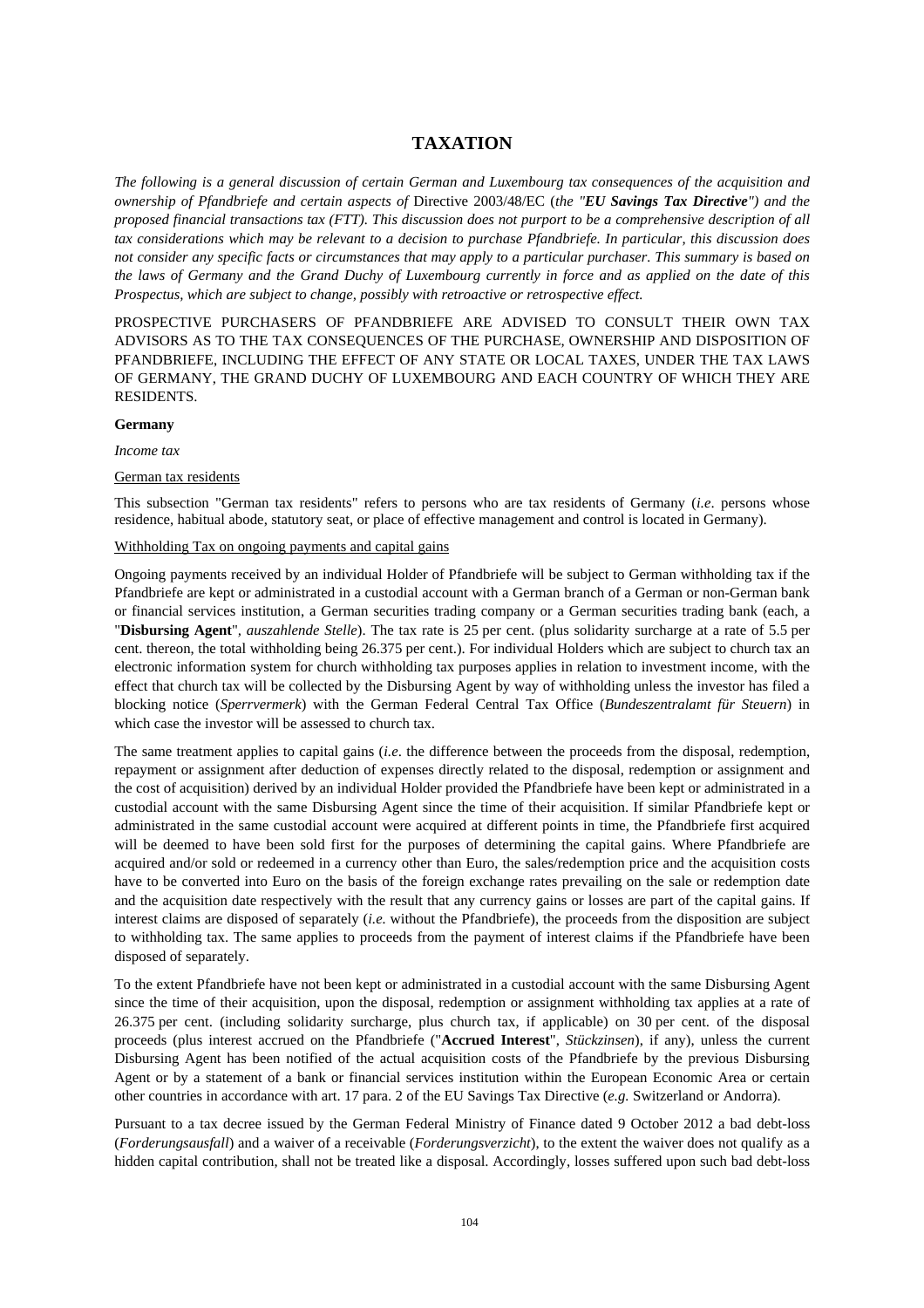or waiver shall not be tax-deductible. The same rules should be applicable according to the said tax decree, if the Pfandbriefe expire worthless so that losses may not be tax-deductible at all. A disposal of the Pfandbriefe will only be recognised according to the view of the tax authorities, if the received proceeds exceed the respective transaction costs.

In computing any German tax to be withheld, the Disbursing Agent generally deducts from the basis of the withholding tax negative investment income realised by a private Holder of the Pfandbriefe via the Disbursing Agent (*e.g*. losses from the sale of other securities with the exception of shares). The Disbursing Agent also deducts Accrued Interest on the Pfandbriefe or other securities paid separately upon the acquisition of the respective security by a private Holder via the Disbursing Agent. In addition, subject to certain requirements and restrictions the Disbursing Agent credits foreign withholding taxes levied on investment income in a given year regarding securities held by a private Holder in the custodial account with the Disbursing Agent.

Individual Holders may be entitled to an annual allowance (*Sparer-Pauschbetrag*) of EUR 801 (EUR 1,602 for married couples and for partners in accordance with the registered partnership law (*Gesetz über die Eingetragene Lebenspartnerschaft*) filing jointly) for all investment income received in a given year. Upon the individual Holder filing an exemption certificate (*Freistellungsauftrag*) with the Disbursing Agent, the Disbursing Agent will take the allowance into account when computing the amount of tax to be withheld. No withholding tax will be deducted if the Holder of the Pfandbriefe has submitted to the Disbursing Agent a certificate of non-assessment (*Nichtveranlagungsbescheinigung*) issued by the competent local tax office.

German withholding tax will not apply to gains from the disposal, redemption or assignment of Pfandbriefe held by a corporation as Holder while ongoing payments, such as interest payments, are subject to withholding tax (irrespective of any deductions of foreign tax and capital losses incurred). The same may apply where the Pfandbriefe form part of a trade or business, subject to further requirements being met.

### Taxation of current income and capital gains

The income tax liability of an individual Holder deriving income from capital investments under the Pfandbriefe is, in principle, settled by the tax withheld. To the extent withholding tax has not been levied, such as in the case of Pfandbriefe kept in custody abroad or if no Disbursing Agent is involved in the payment process, the individual Holder must report his or her income and capital gains derived from the Pfandbriefe on his or her tax return and then will also be taxed at a rate of 25 per cent. (plus solidarity surcharge and church tax thereon, where applicable). If the withholding tax on a disposal, redemption or assignment has been calculated from 30 per cent. of the disposal proceeds (rather than from the actual gain), an individual Holder may and in case the actual gain is higher than 30 per cent. of the disposal proceeds must also apply for an assessment on the basis of his or her actual acquisition costs. Further, an individual Holder may request that all investment income of a given year is taxed at his or her lower individual tax rate based upon an assessment to tax with any amounts over-withheld being refunded. In each case, the deduction of expenses (other than transaction costs) on an itemised basis is not permitted.

Losses incurred with respect to the Pfandbriefe can only be off-set against investment income of the individual Holder realised in the same or the following years.

Where Pfandbriefe form part of a trade or business the withholding tax, if any, will not settle the personal or corporate income tax liability. Where Pfandbriefe form part of a trade or business, interest (accrued) must be taken into account as income. The respective Holder will have to report income and related (business) expenses on the tax return and the balance will be taxed at the Holder's applicable tax rate. Withholding tax levied, if any, will be credited against the (corporate) income tax liability of the Holder. Where Pfandbriefe form part of a German trade or business the current income and gains from the disposal, redemption, repayment or assignment of the Pfandbriefe may also be subject to German trade tax.

### Non-German tax residents

Interest and capital gains are not subject to German taxation, unless (i) the Pfandbriefe form part of the business property of a permanent establishment, including a permanent representative, or a fixed base maintained in Germany by the Holder or (ii) the income otherwise constitutes German-source income. In cases (i) and (ii) a tax regime similar to that explained above in the subsection entitled "*German tax residents*" applies.

Non-German tax residents are, in general, exempt from German withholding tax on interest and capital gains. However, where the income is subject to German taxation as set forth in the preceding paragraph and the Pfandbriefe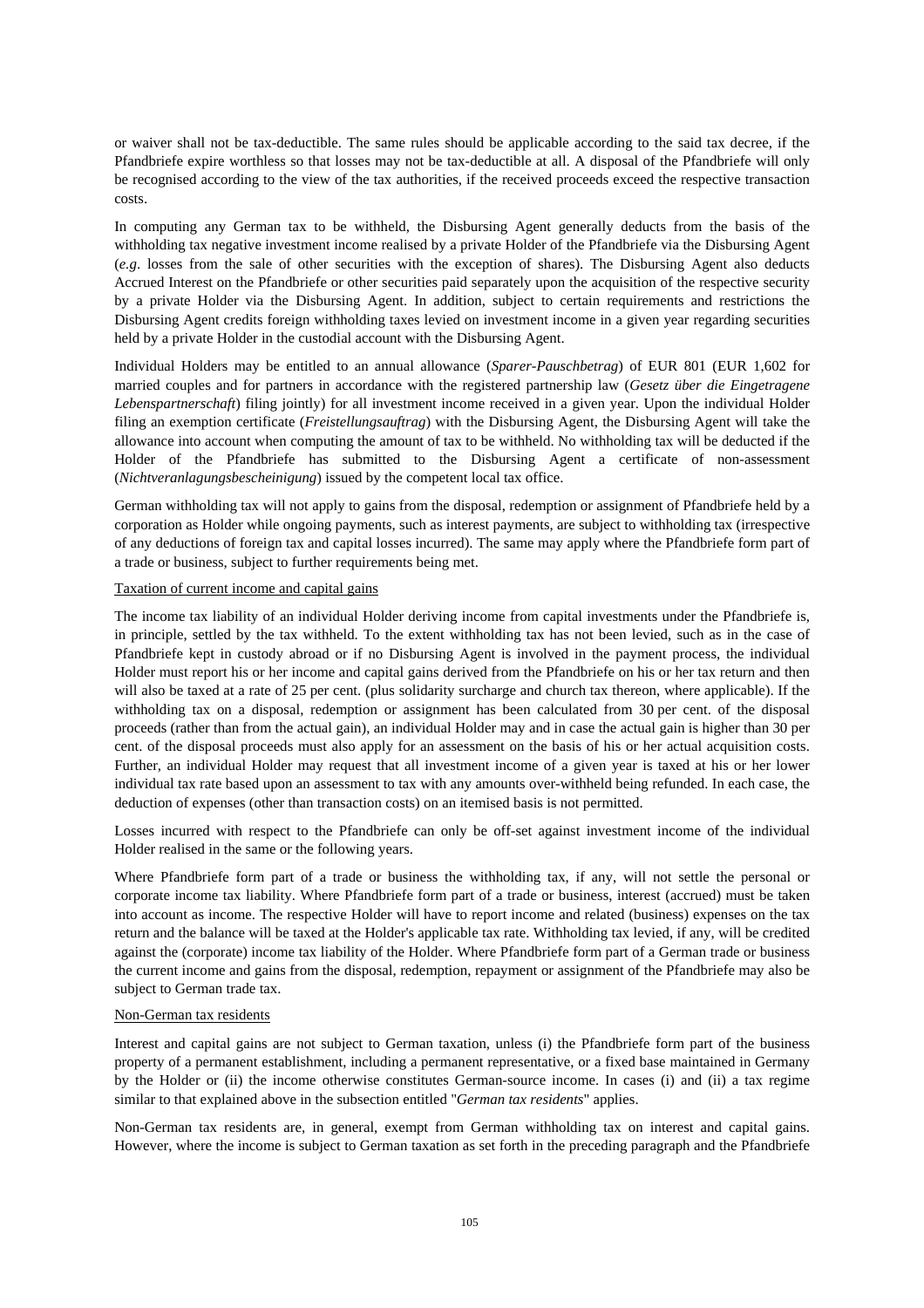are kept or administrated in a custodial account with a Disbursing Agent, withholding tax may be levied under certain circumstances.

### *Inheritance and Gift Tax*

No inheritance or gift taxes with respect to any Pfandbrief will generally arise under the laws of Germany, if, in the case of inheritance tax, neither the decedent nor the beneficiary, or, in the case of gift tax, neither the donor nor the donee, is a tax resident of Germany at the relevant point in time, and, in either or any other case, if such Pfandbrief is not attributable to a German trade or business for which a permanent establishment is maintained, or for which a permanent representative has been appointed, in Germany. Exceptions from this rule apply to certain expatriate German citizens who previously maintained a tax residence in Germany or who are employed by the German State (in the latter case, including their spouses and children, if German citizens).

#### *Other Taxes*

No stamp, issue, registration or similar taxes or duties will be payable in Germany in connection with the issuance, delivery or execution of the Pfandbriefe. Currently, net assets tax (*Vermögensteuer)* is not levied in Germany.

By legislative regulations dated 26 January 2004 the German Federal Government enacted provisions implementing the information exchange on the basis of the EU Savings Tax Directive into German law. These provisions apply since 1 July 2005.

### **Luxembourg**

The following information is of a general nature only and is based on the laws presently in force in Luxembourg, though it is not intended to be, nor should it be construed to be, legal or tax advice. The information contained within this section is limited to Luxembourg withholding tax issues and prospective investors in the Pfandbriefe should therefore consult their own professional advisers as to the effects of state, local or foreign laws, including Luxembourg tax law, to which they may be subject.

Please be aware that the residence concept used under the respective headings below applies for Luxembourg income tax assessment purposes only. Any reference in the present section to a withholding tax or a tax of a similar nature, or to any other concepts, refers to Luxembourg tax law and/or concepts only.

#### *Non-Residents*

Under Luxembourg general tax laws currently in force, there is no withholding tax on the payment of interest on, or reimbursement of principal of, the Pfandbriefe made to non-residents of Luxembourg.

### *Residents*

Under Luxembourg general tax laws currently in force and subject to the law of 23 December 2005, as amended (the "**Relibi Law**"), there is no withholding tax on payments of principal, premium or interest made to Luxembourg resident Holders of Pfandbriefe, nor on accrued but unpaid interest in respect of Pfandbriefe, nor is any Luxembourg withholding tax payable upon redemption or repurchase of Pfandbriefe held by Luxembourg resident Holders of Pfandbriefe.

According to the Relibi law, as amended, payments of interest or similar income on Pfandbriefe made or ascribed by a paying agent established in Luxembourg or paying agents established in the EU, the EEA or in a State which has concluded with Luxembourg an international agreement relating to the EU Savings Tax Directive to an individual beneficial owner who is a resident of Luxembourg or to a residual entity (within the meaning of the laws of 21 June 2005 implementing the EU Savings Tax Directive and ratifying the treaties entered into by Luxembourg and certain dependent and associated territories of EU Member States (the "**Territories**"), as amended) established in another EU Member State or in one of the Territories and securing such payment for the benefit of such individual beneficial owner will be subject to a withholding tax of 10 per cent. Responsibility for the withholding of the tax will be assumed by the Luxembourg paying agent. In case of payment through a paying agent established in the EU, the EEA or in a State which has concluded with Luxembourg an international agreement relating to the EU Savings Tax Directive, the Luxembourg resident individual Holder of Pfandbriefe must under a specific procedure remit 10 per cent. tax to the Luxembourg Treasury. Payments of interest under the Pfandbriefe coming within the scope of the Relibi Law will be subject to a withholding tax at a rate of 10 per cent.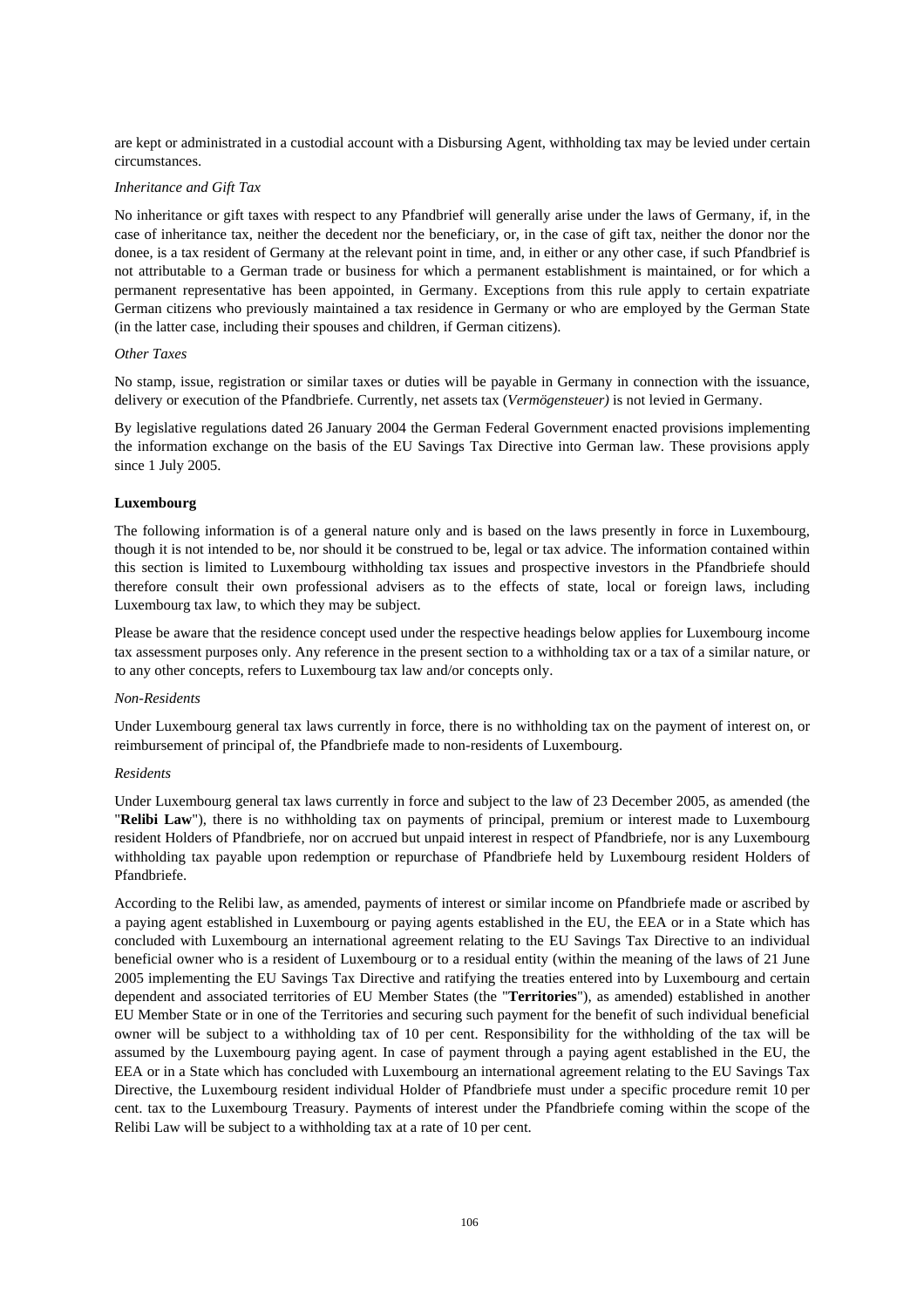If the individual Holder holds the Pfandbriefe in the course of the management of his or her private wealth, the aforementioned 10 per cent. withholding tax will operate a full discharge of income tax due on such payments.

When used in the preceding paragraphs "**interest**", "**paying agent**" and "**residual entity**" have the meaning given thereto in the Relibi Law.

### **EU Savings Tax Directive**

Under the EU Savings Tax Directive, EU Member States are required to provide to the tax authorities of other Member States details of certain payments of interest or similar income paid or secured by a person established in a Member State to or for the benefit of an individual resident in another Member State or certain limited types of entities established in another EU Member State.

For a transitional period, Austria is required (unless during that period it elects otherwise) to operate a withholding system in relation to such payments. The end of the transitional period is dependent upon the conclusion of agreements relating to information exchange with certain other countries. A number of non-EU countries and territories including Switzerland have adopted similar measures (a withholding system in the case of Switzerland).

On 24 March 2014, the Council of the European Union adopted a Council Directive (the "**Amending Directive**") amending and broadening the scope of the requirements described above. The Amending Directive requires Member States to apply these new requirements from 1 January 2017, and if they were to take effect the changes would expand the range of payments covered by the EU Savings Tax Directive, in particular to include additional types of income payable on securities. They would also expand the circumstances in which payments that indirectly benefit an individual resident in a Member State must be reported or are subject to withholding. This approach would apply to payments made to, or secured for, persons, entities or legal arrangements (including trusts) where certain conditions are satisfied, and may in some cases apply where the person, entity or arrangement is established or effectively managed outside of the European Union.

However, the European Commission has proposed the repeal of the EU Savings Tax Directive from 1 January 2017 in the case of Austria and from 1 January 2016 in the case of all other Member States (subject to on-going requirements to fulfil administrative obligations such as the reporting and exchange of information relating to, and accounting for withholding taxes on, payments made before those dates). This is to prevent overlap between the EU Savings Tax Directive and a new automatic exchange of information regime to be implemented under Council Directive 2011/16/EU on Administrative Cooperation in the field of Taxation (as amended by Council Directive 2014/107/EU). The proposal also provides that, if it proceeds, Member States will not be required to apply the new requirements of the Amending Directive.

### **The Proposed Financial Transactions Tax (FTT)**

On 14 February 2013, the European Commission published a proposal (the "**Commission Proposal**") for a Directive for a common financial transactions tax ("**FTT**") in Austria, Belgium, Estonia, France, Germany, Greece, Italy, Portugal, Slovakia, Slovenia and Spain (the "**participating Member States**").

The Commission Proposal has very broad scope and could, if introduced, apply to certain dealings in Pfandbriefe (including secondary market transactions) in certain circumstances. The issuance and subscription of Pfandbriefe should, however, be exempt.

Under the Commission Proposal, the FTT could apply in certain circumstances to persons both within and outside of the participating Member States. Generally, it would apply to certain dealings in Pfandbriefe where at least one party is a financial institution, and at least one party is established in a participating Member State. A financial institution may be, or be deemed to be, "established" in a participating Member State in a broad range of circumstances, including (a) by transacting with a person established in a participating Member State or (b) where the financial instrument which is subject to the dealings is issued in a participating Member State.

Joint statements issued by participating Member States indicate an intention to implement the FTT by 1 January 2016.

However, the FTT proposal remains subject to negotiation between the participating Member States and the scope of any such tax is uncertain. Additional EU Member States may decide to participate.

Prospective Holders of Pfandbriefe are advised to seek their own professional advice in relation to the FTT.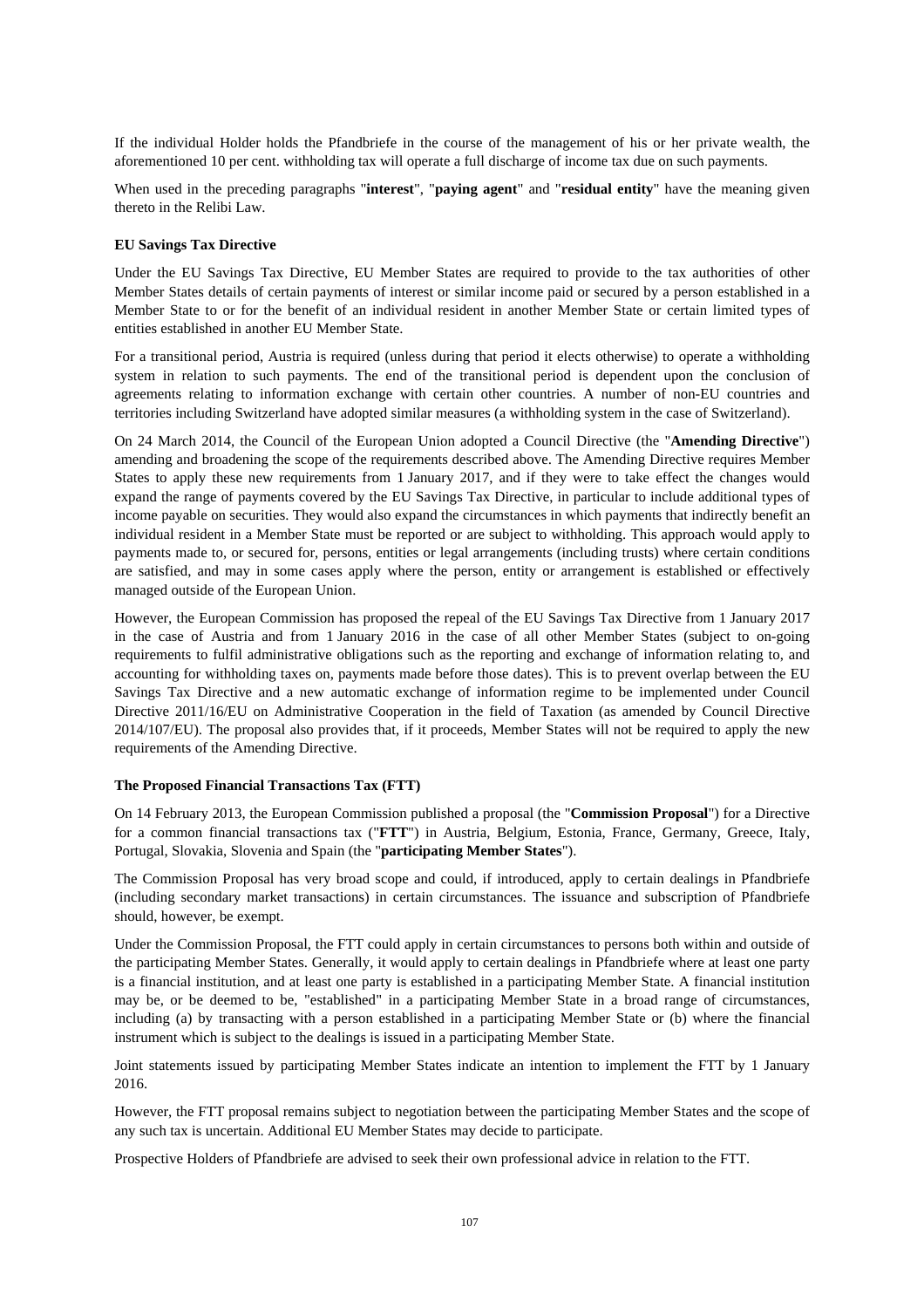# **GENERAL INFORMATION**

### **Listing and Admission to Trading Information**

Application has been made to list Pfandbriefe issued under the Programme on the regulated market (*regulierter Markt*) of the Berlin Stock Exchange and on the official list of the Luxembourg Stock Exchange and to admit Pfandbriefe to trading on the Regulated Market of the Luxembourg Stock Exchange. Each of the regulated market of the Berlin Stock Exchange and the Regulated Market of the Luxembourg Stock Exchange is a regulated market for the purposes of the Markets in Financial Instruments Directive. However, Pfandbriefe may be issued pursuant to the Programme which will not be listed on any stock exchange as the Issuer and the relevant Dealer(s) may agree.

### **Interests of Natural and Legal Persons Involved in the Issue/Offer**

Certain Dealers and their affiliates may be customers of, borrowers from or creditors of the Issuer and its affiliates. In addition, certain Dealers and their affiliates have engaged, and may in the future engage, in investment banking and/or commercial banking transactions with, and may perform services for the Issuer and its affiliates in the ordinary course of business.

### **Use of Proceeds and Reasons for the Offer**

The net proceeds from each issue will be used for general financing purposes of the Issuer.

### **Authorisation**

The establishment of the Programme and the issuance of Pfandbriefe thereunder was authorised by the Board of Management of the Issuer on 19 February 2008. The update of the Programme and the issuance of Pfandbriefe under the updated Programme was authorised by the Board of Management of the Issuer on 31 March 2015.

### **Trend Information**

Except as described in the following subparagraph entitled "Significant Change in the Financial Position of the Issuer", there has been no material adverse change in the prospects of the Issuer since 31 December 2014, the date of its last published audited financial statements.

#### **Significant Change in the Financial Position of the Issuer**

On 1 March 2015, under the Austrian Federal Act on the Recovery and Resolution of Banks (*Bundesgesetz über die Sanierung und Abwicklung von Banken*), the Austrian Financial Market Authority (*Finanzmarktaufsicht* – "**FMA**") issued a decree initiating the resolution of Heta Asset Resolution AG, previously Hypo Alpe Adria Bank International AG, responsible for managing the legacy assets of Hypo Alpe Adria Bank International AG in run-off, and imposed a temporary moratorium until 31 May 2016 on a substantial part of the debt of the entity (capital and interests). The Dexia Group notes this decision and states that the nominal value of its exposure to Heta Asset Resolution AG, affected by this moratorium, amounts to EUR 395 million. This exposure has the benefit of a guarantee granted by the State of Carinthia. This exposure amount is recorded on Dexia Kommunalbank Deutschland AG's balance sheet. It is, however, not included in the Pfandbrief cover pool of Dexia Kommunalbank Deutschland AG. The Dexia Group is currently considering the appropriate actions to be taken with regard to the decision of the FMA. Nevertheless, as a precaution, DKD has passed a specific impairment on its exposure in the first quarter 2015, the amount of which may have to be adjusted in light of further developments of the situation. This impairment may have a significant negative impact on the liquidity and the financial position of the Issuer. In addition, it cannot be excluded that this impairment will be insufficient and need to be increased. This may further increase any negative impact on the liquidity and the financial position of the Issuer.

Other than as set out in the paragraph above, there has occurred no significant change in the financial position of DKD since 31 December 2014, the end of the last period for which financial statements have been published by DKD.

#### **Documents Incorporated by Reference**

The specified pages of the following documents which have been previously published or are simultaneously published with this Prospectus and which have been filed with the CSSF are incorporated by reference into and form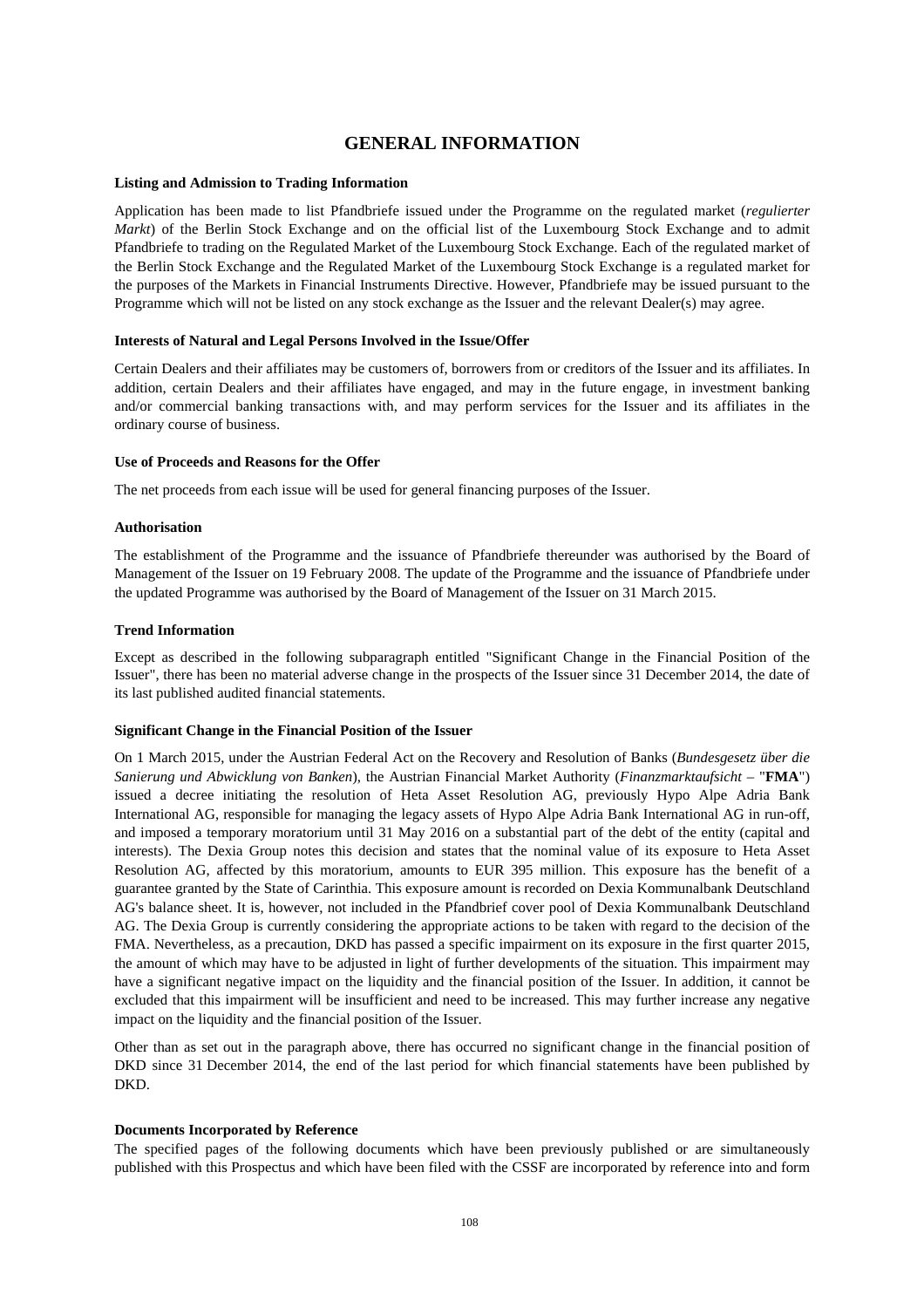part of this Prospectus:

- the audited non-consolidated annual financial statements of the Issuer and the auditor's report in relation to the fiscal year ended 31 December 2013, set out in the Annual Report 2013 and consisting of
	- annual balance sheet as of December 31, 2013 (*Jahresbilanz zum 31. Dezember 2013*) (pages 40 41 of the Annual Report 2013)
	- income statement for the period from January 1 to December 31, 2013 (*Gewinn- und Verlustrechnung für die Zeit vom 1. Januar bis 31. Dezember 2013*) (pages 44 - 45 of the Annual Report 2013)
	- statement of shareholder's equity (*Eigenkapitalveränderungsrechnung*) (page 46 of the Annual Report 2013)
	- cash flow statement (*Kapitalflussrechnung*) (page 47 of the Annual Report 2013)
	- notes (*Anhang*) (pages 49 59 of the Annual Report 2013)
	- auditor's report (*Bestätigungsvermerk des Abschlussprüfers*) (page 62 of the Annual Report 2013)
- the audited non-consolidated annual financial statements of the Issuer and the auditor's report in relation to the fiscal year ended 31 December 2014, set out in the Annual Report 2014 and consisting of
	- annual balance sheet as of December 31, 2014 (*Jahresbilanz zum 31. Dezember 2014*) (pages 36 37 of the Annual Report 2014)
	- income statement for the period from January 1 to December 31, 2014 (*Gewinn- und Verlustrechnung für die Zeit vom 1. Januar bis 31. Dezember 2014*) (pages 38 - 39 of the Annual Report 2014)
	- statement of shareholder's equity (*Eigenkapitalveränderungsrechnung*) (page 40 of the Annual Report 2014)
	- cash flow statement (*Kapitalflussrechnung*) (page 40 of the Annual Report 2014)
	- notes (*Anhang*) (pages 41 48 of the Annual Report 2014)
	- auditor's report (*Bestätigungsvermerk des Abschlussprüfers*) (page 53 of the Annual Report 2014)
- the Terms and Conditions of the Pfandbriefe (pages 33 59) and Form of the Final Terms Part I Terms and Conditions (pages 62 – 66) set out in the Prospectus dated 13 May 2014.

Each of the Annual Report 2013, the Annual Report 2014 and the information contained therein and incorporated by reference into this Prospectus is an English language translation of its binding German language counterpart.

Only the information specified in the cross-reference list above is incorporated by reference into this Prospectus. Any information set out (i) in the documents incorporated by reference into this Prospectus or (ii) on the websites which have been referred to in this Prospectus which is not included in the cross-reference list, is not required by the relevant schedules of the Commission Regulation and shall not be deemed to be included in, and to be part of, this Prospectus.

## **Documents on Display**

Copies of this Prospectus and the documents incorporated herein by reference are available free of charge on the website of the Luxembourg Stock Exchange (www.bourse.lu).

Copies of this Prospectus and any Final Terms prepared in connection with the issue and listing on a regulated market or public offer of Pfandbriefe will be available free of charge on the website of the Issuer under www.dexia.de.

In addition, copies of the following documents are available free of charge from the specified offices (as set out in the back of this Prospectus) of the Issuer and the Fiscal Agent on any working day during usual business hours:

- all documents set out in the subsection entitled "General Information Documents Incorporated by Reference" above,
- the Articles of Incorporation of Dexia Kommunalbank Deutschland AG,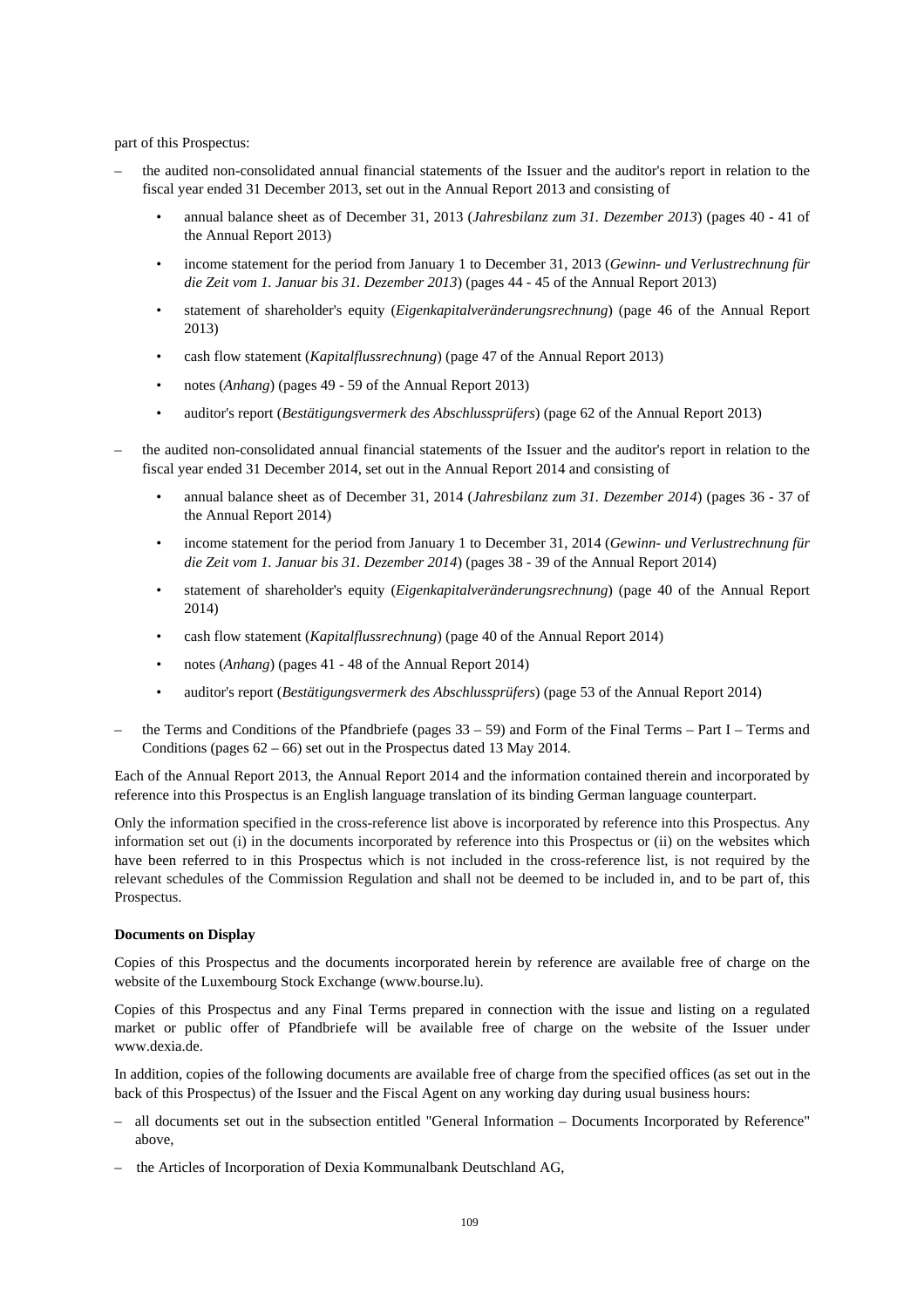- this Prospectus and any supplement hereto,
- all reports, letters, and other documents, valuations and statements prepared by any expert at the Issuer's request any part of which is included or referred to in this Prospectus,
- any Final Terms which have been prepared for an issue of Pfandbriefe to be listed on the regulated market of a stock exchange located within the European Economic Area or offered in the European Economic Area in circumstances in which a prospectus is required to be published under the Prospectus Directive (in the case of Pfandbriefe listed on the official list of the Luxembourg Stock Exchange and traded on the Regulated Market "*Bourse de Luxembourg*" of the Luxembourg Stock Exchange, the Final Terms will also be displayed on the website of the Luxembourg Stock Exchange (www.bourse.lu) and may be obtained from the office of the Luxembourg Paying Agent (as set out in the back of this Prospectus)).